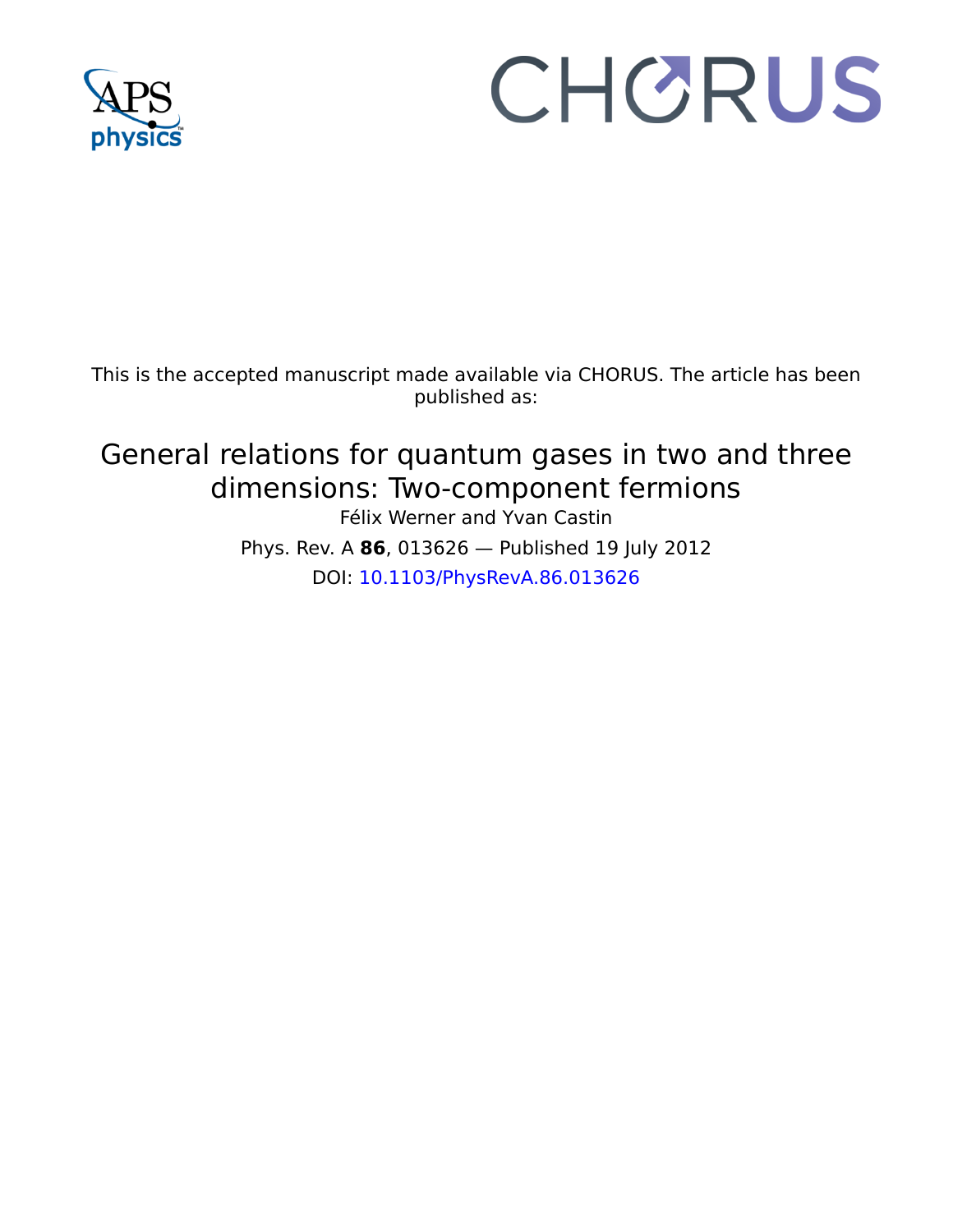# General relations for quantum gases in two and three dimensions: Two-component fermions

 $Félix Werner<sup>1, 2</sup> and Yvan Castin<sup>2</sup>$ 

 $1$ Department of Physics, University of Massachusetts, Amherst, MA 01003, USA  ${}^{2}$ Laboratoire Kastler Brossel, École Normale Supérieure, UPMC and CNRS, 24 rue Lhomond, 75231 Paris Cedex 05, France

regular part of the wavefunction) for the derivative of the energy with<br>regular part of the vary and to the effective range squared in 2D. They express<br>tions to the eigenenergies due to a finite interaction range are line We<br>method the another of the density win respect to the scheduler, the case<br>of the form of the film and the case of finite-range interactions). The expression redship<br>case is a conservant distribution is also generated. N We derive exact general relations between various observables for  $N$  spin-1/2 fermions with zerorange or short-range interactions, in continuous space or on a lattice, in two or three dimensions, in an arbitrary external potential. Some of our results generalize known relations between the large-momentum behavior of the momentum distribution, the short-distance behaviors of the pair distribution function and of the one-body density matrix, the norm of the regular part of the wavefunction, the derivative of the energy with respect to the scattering length or to time, and the interaction energy (in the case of finite-range interactions). The expression relating the energy to a functional of the momentum distribution is also generalized. New expressions are found (in terms of the regular part of the wavefunction) for the derivative of the energy with respect to the effective range  $r_e$  in 3D, and to the effective range squared in 2D. They express the fact that the leading corrections to the eigenenergies due to a finite interaction range are linear in the effective range in  $3D$  (and in its square in  $2D$ ) with model-independent coefficients. There are subtleties in the validity condition of this conclusion, for the 2D continuous space (where it is saved by factors that are only logarithmically large in the zero-range limit) and for the  $3D$  lattice models (where it applies only for some magic dispersion relations on the lattice, that sufficiently weakly break Galilean invariance and that do not have cusps at the border of the first Brillouin zone; an example of such relations is constructed). Furthermore, the subleading short distance behavior of the pair distribution function and the subleading  $1/k^6$  tail of the momentum distribution are related to  $\partial E/\partial r_e$  (or to  $\partial E/\partial (r_e^2)$ ) in 2D). The second order derivative of the energy with respect to the inverse (or the logarithm in the two-dimensional case) of the scattering length is found to be expressible, for any eigenstate, in terms of the eigenwavefunctions' regular parts; this implies that, at thermal equilibrium, this second order derivative, taken at fixed entropy, is negative. Applications of the general relations are presented: We compute corrections to exactly solvable two-body and three-body problems and find agreement with available numerics; for the unitary gas in an isotropic harmonic trap, we determine how the finite- $1/a$  and finite range energy corrections vary within each energy ladder (associated to the  $SO(2,1)$  dynamical symmetry) and we deduce the frequency shift and the collapse time of the breathing mode; for the bulk unitary gas, we compare to fixed-node Monte Carlo data, and we estimate the deviation from the Bertsch parameter due to the finite interaction range in typical experiments.

PACS numbers: 67.85.Lm, 67.85.-d, 34.50.-s,31.15.ac

# I. GENERAL INTRODUCTION

The experimental breakthroughs of 1995 having led to the first realization of a Bose-Einstein condensate in an atomic vapor [1–3] have opened the era of experimental studies of ultracold gases with non-negligible or even strong interactions, in dimension lower than or equal to three [4–8]. In these systems, the thermal de Broglie wavelength and the typical distance between atoms are much larger than the range of the interaction potential. This so-called zero-range regime has interesting universal properties: Several quantities such as the thermodynamic functions of the gas depend on the interaction potential only through the scattering length  $a$ , a length that can be defined in any dimension and that characterizes the low-energy scattering amplitude of two atoms.

This universality property holds for the weakly repulsive Bose gas in three dimensions [9] up to the order of expansion in  $(na^3)^{1/2}$  corresponding to Bogoliubov theory [10, 11], n being the gas density. It also holds for

the weakly repulsive Bose gas in two dimensions [12–15], even at the next order beyond Bogoliubov theory [16]. For a much larger than the range of the interaction potential, the ground state of  $N$  bosons in two dimensions is a universal N-body bound state [17–21]. In one dimension, the universality holds for any scattering length, as exemplified by the fact that the Bose gas with zerorange interaction is exactly solvable by the Bethe ansatz both in the repulsive case [22] and in the attractive case [23–25].

For spin  $1/2$  fermions, the universality properties are expected to be even stronger. The weakly interacting regimes in 3D [26–31] and in 2D [32] are universal, as well as for any scattering length in the Bethe-ansatz-solvable 1D case [33, 34]. Universality is also expected to hold for an arbitrary scattering length even in  $3D$ , as was recently tested by experimental studies on the BEC-BCS crossover using a Feshbach resonance, see [8] and Refs. therein and e. g. [35–52], and in agreement with unbiased Quantum Monte Carlo calculations [53–59]; and in 2D, a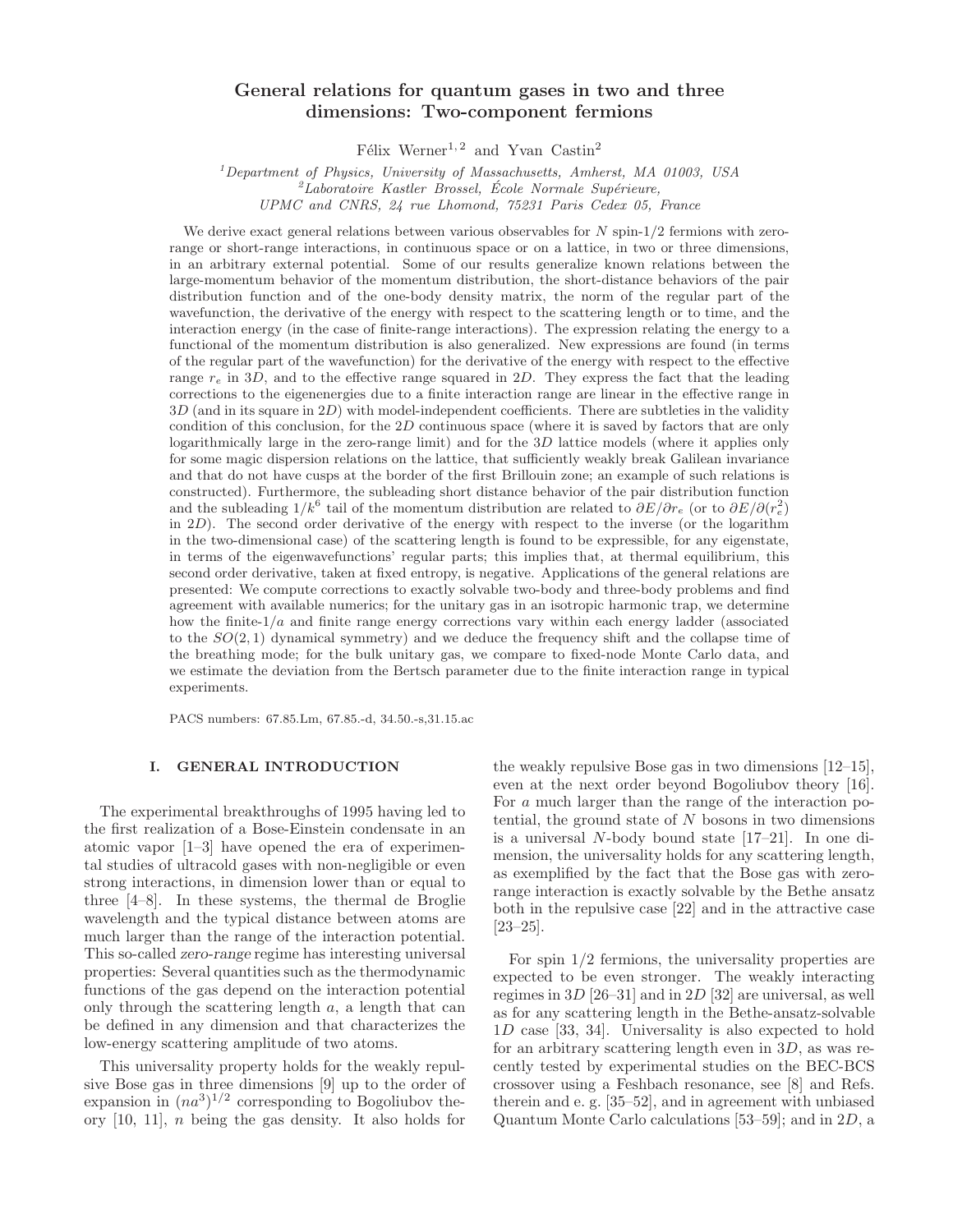similar universal crossover from BEC to BCS is expected when the parameter  $\ln(k_F a)$  [where  $k_F$  is the Fermi momentum] varies from  $-\infty$  to  $+\infty$  [60–67]. Mathematically, results on universality were obtained for the Nbody problem in 2D [68]. In 3D, mathematical results were obtained for the 3-body problem (see, e.g., [69–73]). The universality for the fermionic equal-mass N-body problem in 3D remains mathematically unproven [215].

Universality is also expected for mixtures in  $2D$  [64, 74, 75], and in 3D for Fermi-Fermi mixtures below a critical mass ratio [74, 76–78]. Above a critical mass ratio, the Efimov effect takes place, as it also takes place for bosons [79, 80]. In this case, the three-body problem depends on a single additional parameter, the three-body parameter. The Efimov physics is presently under active experimental investigation [81–87]. It is not the subject of this paper (see [88]).

In the zero-range regime, it is intuitive that the shortrange or high-momenta properties of the gas are dominated by two-body physics. For example the pair distribution function  $g^{(2)}(\mathbf{r}_{12})$  of particles at distances  $r_{12}$ much smaller than the de Broglie wavelength is expected to be proportional to the modulus squared of the zeroenergy two-body scattering-state wavefunction  $\phi(\mathbf{r}_{12}),$ with a proportionality factor  $\Lambda_q$  depending on the manybody state of the gas. Similarly the tail of the momentum distribution  $n(\mathbf{k})$ , at wavevectors much larger than the inverse de Broglie wavelength, is expected to be proportional to the modulus squared of the Fourier component  $\phi(\mathbf{k})$  of the zero-energy scattering-state wavefunction, with a proportionality factor  $\Lambda_n$  depending on the many-body state of the gas: Whereas two colliding atoms in the gas have a center of mass wavevector of the order of the inverse de Broglie wavelength, their relative wavevector can access much larger values, up to the inverse of the interaction range, simply because the interaction potential has a width in the space of relative momenta of the order of the inverse of its range in real space.

For these intuitive reasons, and with the notable exception of one-dimensional systems, one expects that the mean interaction energy  $E_{\text{int}}$  of the gas, being sensitive to the shape of  $g^{(2)}$  at distances of the order of the interaction range, is not universal, but diverges in the zerorange limit; one also expects that, apart from the 1D case, the mean kinetic energy, being dominated by the tail of the momentum distribution, is not universal and diverges in the zero-range limit, a well known fact in the context of Bogoliubov theory for Bose gases and of BCS theory for Fermi gases. Since the total energy of the gas is universal, and  $E_{\text{int}}$  is proportional to  $\Lambda_g$  while  $E_{\text{kin}}$  is proportional to  $\Lambda_n$ , one expects that there exists a simple relation between  $\Lambda_g$  and  $\Lambda_n$ .

The precise link between the pair distribution function, the tail of the momentum distribution and the energy of the gas was first established for one-dimensional systems. In [22] the value of the pair distribution function for  $r_{12} = 0$  was expressed in terms of the derivative of the gas energy with respect to the one-dimensional scattering length, thanks to the Hellmann-Feynman theorem. In [89] the tail of  $n(k)$  was also related to this derivative of the energy, by using a simple and general property of the Fourier transform of a function having discontinuous derivatives in isolated points.

In three dimensions, results in these directions were first obtained for weakly interacting gases. For the weakly interacting Bose gas, Bogoliubov theory contains the expected properties, in particular on the short distance behavior of the pair distribution function [90– 92] and the fact that the momentum distribution has a slowly decreasing tail. For the weakly interacting spin-1/2 Fermi gas, it was shown that the BCS anomalous average (or pairing field)  $\langle \hat{\psi}_{\uparrow}(\mathbf{r}_1)\hat{\psi}_{\downarrow}(\mathbf{r}_2)\rangle$  behaves at short distances as the zero-energy two-body scattering wavefunction  $\phi(\mathbf{r}_{12})$  [93], resulting in a  $g^{(2)}$  function indeed proportional to  $|\phi(\mathbf{r}_{12})|^2$  at short distances. It was however understood later that the corresponding proportionality factor  $\Lambda_q$  predicted by BCS theory is incorrect [94], e.g. at zero temperature the BCS prediction drops exponentially with  $1/a$  in the non-interacting limit  $a \to 0^-$ , whereas the correct result drops as a power law in a.

More recently, in a series of two articles [95, 96], explicit expressions for the proportionality factors  $\Lambda_q$  and  $\Lambda_n$  were obtained in terms of the derivative of the gas energy with respect to the inverse scattering length, for a spin-1/2 interacting Fermi gas in three dimensions, for an arbitrary value of the scattering length, that is, not restricting to the weakly interacting limit. Later on, these results were rederived in [97–99], and also in [100] with very elementary methods building on the aforementioned intuition that  $g^{(2)}(\mathbf{r}_{12}) \propto |\phi(\mathbf{r}_{12})|^2$  at short distances and  $n(\mathbf{k}) \propto |\tilde{\phi}(\mathbf{k})|^2$  at large momenta. These relations were tested by numerical four-body calculations [101]. An explicit relation between  $\Lambda_q$  and the interaction energy was derived in [99]. Another fundamental relation discovered in [95] and recently generalized in [102, 103] to fermions in 2D, expresses the total energy as a functional of the momentum distribution and the spatial density.

# II. CONTENTS

Here we derive generalizations of the relations of [22, 89, 95, 96, 99, 102, 103] to two dimensional gases, and to the case of a small but non-zero interaction range (both on a lattice and in continuous space). We also find entirely new results for the first order derivative of the energy with respect to the effective range, as well as for the second order derivative with respect to the scattering length. We shall also include rederivations of known relations using our elementary methods. We treat in detail the case of spin-1/2 fermions, with equal masses in the two spin states, both in three dimensions and in two dimensions. The discussion of spinless bosons and arbitrary mixtures is deferred to another article, as it may involve the Efimov effect in three dimensions [104].

This article is organized as follows. Models, notations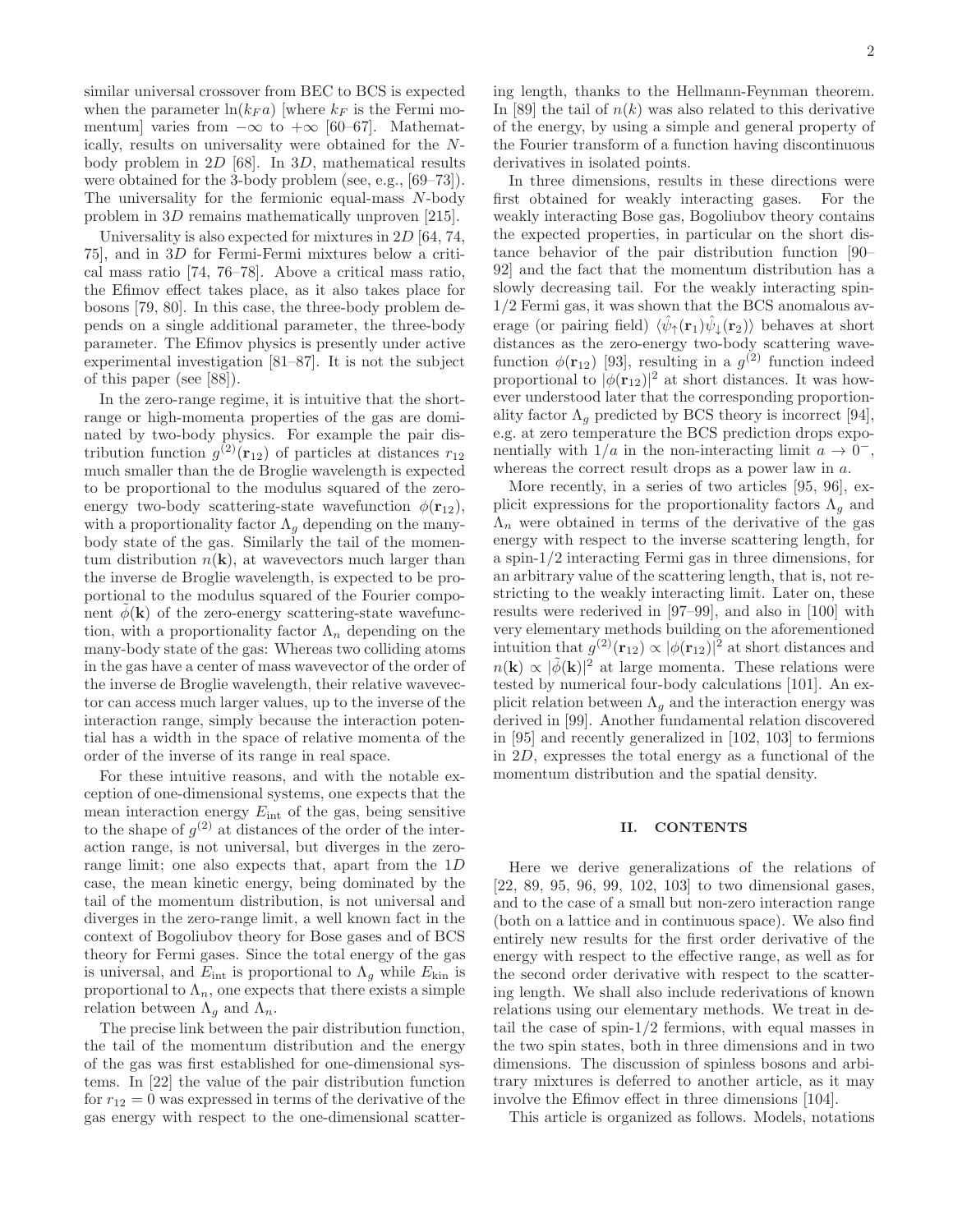and some basic properties are introduced in Section III. Relations for zero-range interactions are summarized in Table II and derived for pure states in Section IV. We then consider lattice models (Tab. III and Sec. V) and finite-range models in continuous space (Tab. IV and Sec. VI). In Section VII we derive a model-independent expression for the correction to the energy due to a finite range or a finite effective range of the interaction, and we relate this energy correction to the subleading short distance behavior of the pair distribution function and to the coefficient of the  $1/k^6$  subleading tail of the momentum distribution (see Tab. V). The case of general statistical mixtures of pure states or of stationary states is discussed in Sec. VIII, and the case of thermodynamic equilibrium states in Sec. IX. Finally we present applications of the general relations: For two particles and three particles in harmonic traps we compute corrections to exactly solvable cases (Sec. X A and Sec. X B). For the unitary gas trapped in an isotropic harmonic potential, we determine how the equidistance between levels within a given energy ladder (resulting from the  $SO(2,1)$  dynamical symmetry) is affected by finite  $1/a$  and finite range corrections, which leads to a frequency shift and a collapse of the breathing mode of the zero-temperature gas (Sec. X C). For the bulk unitary gas, we check that general relations are satisfied by existing fixed-node Monte Carlo data [105–107] for correlation functions of the unitary gas (Sec. X D). We quantify the finite range corrections to the unitary gas energy in typical experiments, which is required for precise measurements of its equation of state (Sec. X E). We conclude in Section XI.

# III. MODELS, NOTATIONS, AND BASIC PROPERTIES

We now introduce the three models used in this work to account for interparticle interactions and associated notations, together with some basic properties to be used in some of the derivations.

For a fixed number  $N_{\sigma}$  of fermions in each spin state  $\sigma = \uparrow, \downarrow$ , one can consider that particles  $1, \ldots, N_{\uparrow}$  have a spin  $\uparrow$  and particles  $N_{\uparrow} + 1, \ldots, N_{\uparrow} + N_{\downarrow} = N$  have a spin  $\downarrow$ , so that the wavefunction  $\psi(\mathbf{r}_1, \ldots, \mathbf{r}_N)$  (normalized to unity) changes sign when one exchanges the positions of two particles having the same spin [216].

# A. Zero-range model

In this well-known model (see e.g. [79, 80, 108–113] and refs. therein) the interaction potential is replaced by boundary conditions on the N-body wavefunction: For any pair of particles  $i \neq j$ , there exists a function  $A_{ij}$ , hereafter called regular part of  $\psi$ , such that [Tab. I, Eq.  $(1a)$ ] holds in the 3D case and [Tab. I, Eq.  $(1b)$ ] holds in the 2D case, where the limit of vanishing distance  $r_{ij}$ between particles  $i$  and  $j$  is taken for a fixed position of

their center of mass  $\mathbf{R}_{ij} = (\mathbf{r}_i + \mathbf{r}_j)/2$  and fixed positions of the remaining particles  $(\mathbf{r}_k)_{k\neq i,j}$  different from  $\mathbf{R}_{ij}$ . Fermionic symmetry of course imposes  $A_{ij} = 0$  if particles *i* and *j* have the same spin. When none of the  $\mathbf{r}_i$ 's coincide, there is no interaction potential and Schrödinger's equation reads  $H \psi({\bf r}_1,\ldots,{\bf r}_N) = E \psi({\bf r}_1,\ldots,{\bf r}_N)$  with  $\hbar^2$   $\frac{N}{2}$ 

$$
H = -\frac{\hbar^2}{2m} \sum_{i=1}^{\infty} \Delta_{\mathbf{r}_i} + H_{\text{trap}}
$$
, where *m* is the atomic mass

and the trapping potential energy is

$$
H_{\text{trap}} \equiv \sum_{i=1}^{N} U(\mathbf{r}_i), \tag{1}
$$

 $U$  being an external trapping potential. The crucial difference between the Hamiltonian H and the noninteracting Hamiltonian is the boundary condition [Tab. I, Eqs. (1a,1b)].

# B. Lattice models

These models are used for quantum Monte Carlo calculations [53–56, 58, 114]. They can also be convenient for analytics, as used in [15, 16, 100, 115] and in this work. Particles live on a lattice, i. e. the coordinates are integer multiples of the lattice spacing b. The Hamiltonian is

$$
H = H_{\text{kin}} + H_{\text{int}} + H_{\text{trap}} \tag{2}
$$

with, in first quantization, the kinetic energy

$$
H_{\rm kin} = -\frac{\hbar^2}{2m} \sum_{i=1}^{N} \Delta_{\mathbf{r}_i},\tag{3}
$$

the interaction energy

$$
H_{\text{int}} = g_0 \sum_{i < j} \delta_{\mathbf{r}_i, \mathbf{r}_j} b^{-d},\tag{4}
$$

and the trapping potential energy defined by (1); i.e. in second quantization

$$
H_{\rm kin} = \sum_{\sigma} \int_{D} \frac{d^d k}{(2\pi)^d} \epsilon_{\mathbf{k}} c_{\sigma}^{\dagger}(\mathbf{k}) c_{\sigma}(\mathbf{k}) \tag{5}
$$

$$
H_{\rm int} = g_0 \sum_{\mathbf{r}} b^d (\psi_{\uparrow}^{\dagger} \psi_{\downarrow}^{\dagger} \psi_{\downarrow} \psi_{\uparrow}) (\mathbf{r}) \tag{6}
$$

$$
H_{\text{trap}} = \sum_{\mathbf{r},\sigma} b^d U(\mathbf{r}) (\psi_{\sigma}^{\dagger} \psi_{\sigma})(\mathbf{r}). \tag{7}
$$

Here d is the space dimension,  $\epsilon_{\mathbf{k}}$  is the dispersion relation,  $\hat{\psi}$  obeys discrete anticommutation relations  $\{\hat{\psi}_{\sigma}(\mathbf{r}), \hat{\psi}_{\sigma'}^{\dagger}(\mathbf{r'})\} = b^{-d}\delta_{\mathbf{r}\mathbf{r'}}\delta_{\sigma\sigma'}$ . The operator  $c^{\dagger}_{\sigma}(\mathbf{k})$  creates a particle in the plane wave state  $|k\rangle$  defined by  $\langle \mathbf{r} | \mathbf{k} \rangle = e^{i \mathbf{k} \cdot \mathbf{r}}$  for any **k** belonging to the first Brillouin zone  $D = \left(-\frac{\pi}{b}, \frac{\pi}{b}\right]^d$ . The corresponding anticommutation relations are  $\{c_{\sigma}(\mathbf{k}), c_{\sigma'}^{\dagger}(\mathbf{k'})\} = (2\pi)^{d} \delta_{\sigma \sigma'} \delta(\mathbf{k} - \mathbf{k'})$  if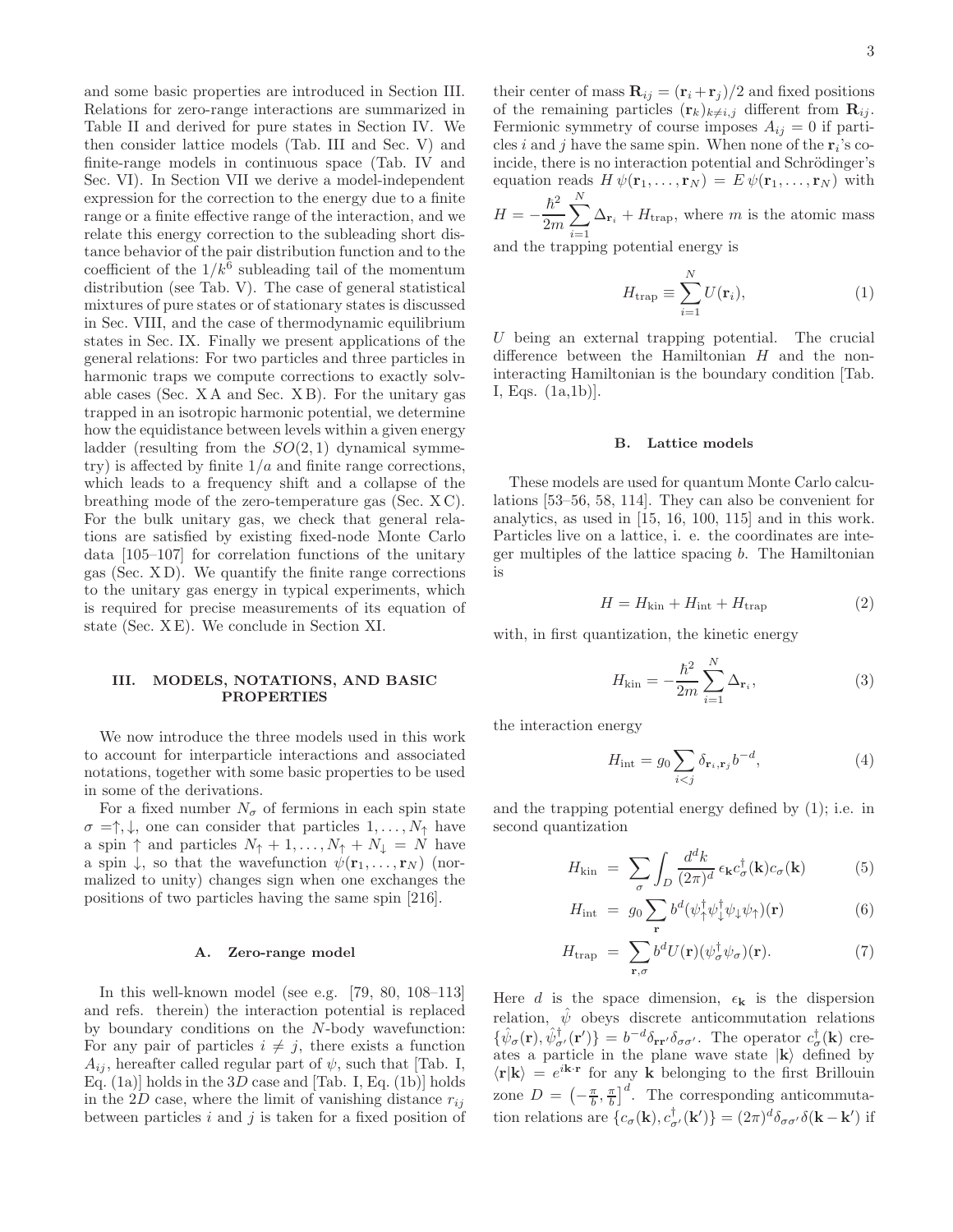Three dimensions Two dimensions  
\n
$$
\psi(\mathbf{r}_1,\ldots,\mathbf{r}_N) = \left(\frac{1}{r_{ij}} - \frac{1}{a}\right) A_{ij} (\mathbf{R}_{ij}, (\mathbf{r}_k)_{k \neq i,j}) + O(r_{ij})
$$
\n
$$
(A^{(1)}, A^{(2)}) \equiv \sum_{i < j} \int \left(\prod_{k \neq i,j} d^d r_k\right) d^d R_{ij} A_{ij}^{(1)*} (\mathbf{R}_{ij}, (\mathbf{r}_k)_{k \neq i,j}) A_{ij}^{(2)} (\mathbf{R}_{ij}, (\mathbf{r}_k)_{k \neq i,j})
$$
\n
$$
(A^{(1)}, \mathcal{H}^{(2)}) \equiv \sum_{i < j} \int \left(\prod_{k \neq i,j} d^d r_k\right) d^d R_{ij} A_{ij}^{(1)*} (\mathbf{R}_{ij}, (\mathbf{r}_k)_{k \neq i,j}) A_{ij}^{(2)} (\mathbf{R}_{ij}, (\mathbf{r}_k)_{k \neq i,j})
$$
\n
$$
(2)
$$
\n
$$
(A^{(1)}, \mathcal{H}^{(2)}) \equiv \sum_{i < j} \int \left(\prod_{k \neq i,j} d^d r_k\right) d^d R_{ij} A_{ij}^{(1)*} (\mathbf{R}_{ij}, (\mathbf{r}_k)_{k \neq i,j}) \mathcal{H}_{ij} A_{ij}^{(2)} (\mathbf{R}_{ij}, (\mathbf{r}_k)_{k \neq i,j})
$$
\n
$$
(3)
$$

TABLE I: Notation for the regular part A of the N-body wavefunction appearing in the contact conditions (first line, with  $\mathbf{R}_{ij} = (\mathbf{r}_i + \mathbf{r}_j)/2$  fixed), for the scalar product between such regular parts (second line) and for corresponding matrix elements of operators  $\mathcal{H}_{ij}$  acting on  $\mathbf{R}_{ij}$  and on the  $\mathbf{r}_k$ ,  $k \neq i, j$  (third line).

k and k ′ are both in the first Brillouin zone [217]. The operator  $\Delta$  in (3) is the lattice version of the Laplacian defined by  $-\frac{\hbar^2}{2m}\langle \mathbf{r}|\Delta_{\mathbf{r}}|\mathbf{k}\rangle \equiv \epsilon_{\mathbf{k}}\langle \mathbf{r}|\mathbf{k}\rangle$ . The simplest choice for the dispersion relation is  $\epsilon_{\mathbf{k}} =$  $\hbar^2 k^2$  $\frac{2m}{2m}$  [15, 16, 55, 58, 115]. Another choice, used in [54, 114], is the dispersion relation of the Hubbard model:  $\epsilon_{\mathbf{k}} =$  $\hbar^2$  $mb^2$  $\sum$ d  $\sum_{i=1} [1 - \cos(k_i b)].$ More generally, what follows applies to any  $\epsilon_{\mathbf{k}}$  such that  $\epsilon_{\mathbf{k}} \underset{\epsilon \to 0}{\rightarrow}$  $\hbar^2 k^2$  $\frac{\epsilon}{2m}$  sufficiently rapidly and  $\epsilon_{-\mathbf{k}} = \epsilon_{\mathbf{k}}$ .

A key quantity is the zero-energy scattering state  $\phi(\mathbf{r}),$ defined by the two-body Schrödinger equation (with the center of mass at rest)

$$
\left(-\frac{\hbar^2}{m}\Delta_{\mathbf{r}} + g_0 \frac{\delta_{\mathbf{r},\mathbf{0}}}{b^d}\right)\phi(\mathbf{r}) = 0
$$
 (8)

and by the normalization conditions

$$
\phi(\mathbf{r}) \underset{r \gg b}{\simeq} \frac{1}{r} - \frac{1}{a} \quad \text{in } 3D \tag{9}
$$

$$
\phi(\mathbf{r}) \underset{r \gg b}{\simeq} \ln(r/a) \quad \text{in } 2D. \tag{10}
$$

A two-body analysis, detailed in Appendix A, yields the relation between the scattering length and the bare coupling constant  $g_0$ , in three and two dimensions:

$$
\frac{1}{g_0} \stackrel{3D}{=} \frac{m}{4\pi\hbar^2 a} - \int_D \frac{d^3k}{(2\pi)^3} \frac{1}{2\epsilon_{\mathbf{k}}} \tag{11}
$$

$$
\frac{1}{g_0} \stackrel{2D}{=} \lim_{q \to 0} \left[ -\frac{m}{2\pi\hbar^2} \ln\left(\frac{aqe^{\gamma}}{2}\right) + \int_D \frac{d^2k}{(2\pi)^2} \mathcal{P} \frac{1}{2(\epsilon_\mathbf{q} - \epsilon_\mathbf{k})} \right] (12)
$$

where  $\gamma = 0.577216...$  is Euler's constant and P is the principal value. This implies that (for constant  $b$ ):

$$
\frac{d(1/g_0)}{d(1/a)} = \frac{m}{4\pi\hbar^2} \quad \text{in } 3D \tag{13}
$$

$$
\frac{d(1/g_0)}{d(\ln a)} = -\frac{m}{2\pi\hbar^2} \quad \text{in } 2D. \tag{14}
$$

Another useful property derived in Appendix A is

$$
\phi(\mathbf{0}) = -\frac{4\pi\hbar^2}{mg_0} \quad \text{in } 3D \tag{15}
$$

$$
\phi(\mathbf{0}) = \frac{2\pi\hbar^2}{mg_0} \quad \text{in } 2D,
$$
\n(16)

which, together with (13,14), gives

$$
|\phi(\mathbf{0})|^2 = \frac{4\pi\hbar^2}{m} \frac{d(-1/a)}{dg_0} \quad \text{in } 3D \tag{17}
$$

$$
|\phi(\mathbf{0})|^2 = \frac{2\pi\hbar^2}{m} \frac{d(\ln a)}{dg_0} \quad \text{in } 2D. \tag{18}
$$

In the zero-range limit  $(b \to 0$  with  $g_0$  adjusted in such a way that a remains constant), it is expected that the spectrum of the lattice model converges to the one of the zero-range model, as explicitly checked for three particles in [115], and that any eigenfunction  $\psi(\mathbf{r}_1, \ldots, \mathbf{r}_N)$  of the lattice model tends to the corresponding eigenfunction of the zero-range model provided all interparticle distances remain much larger than b. For any stationary state, let us denote by  $1/k_{\text{typ}}$  the typical length-scale on which the zero-range model's wavefunction varies: e.g. for the lowest eigenstates, this is on the order of the mean interparticle distance, or on the order of  $a$  in the regime where a is small and positive and dimers are formed. The zerorange limit is then reached if  $k_{\text{typ}}b \ll 1$ . This notion of typical wavevector  $k_{\text{typ}}$  can also be applied to the case of a thermal equilibrium state, since most significantly populated eigenstates then have a  $k_{\text{typ}}$  on the same order; it is then expected that the thermodynamic potentials converge to the ones of the zero-range model when  $b \to 0$ , and that this limit is reached provided  $k_{\text{typ}}b \ll 1$ . For the homogeneous gas, defining a thermal wavevector  $k_T$ by  $\hbar^2 k_T^2 / (2m) = k_B T$ , we have  $k_{\text{typ}} \sim \max(k_F, k_T)$  for  $a < 0$  and  $k_{\text{typ}} \sim \max(k_F, k_T, 1/a)$  for  $a > 0$ .

For lattice models, it will prove convenient to define the regular part A by

$$
\psi(\mathbf{r}_1,\ldots,\mathbf{r}_i = \mathbf{R}_{ij},\ldots,\mathbf{r}_j = \mathbf{R}_{ij},\ldots,\mathbf{r}_N) = \phi(\mathbf{0})
$$
  
 
$$
\times A_{ij}(\mathbf{R}_{ij},(\mathbf{r}_k)_{k\neq i,j}). \quad (19)
$$

In the zero-range regime  $k_{\text{typ}}b \ll 1$ , when the distance  $r_{ij}$ between two particles of opposite spin is  $\ll 1/k_{\text{typ}}$  while all the other interparticle distances are much larger than b and than  $r_{ij}$ , the many-body wavefunction is proportional to  $\phi(\mathbf{r}_i - \mathbf{r}_i)$ , with a proportionality constant given by (19):

$$
\psi(\mathbf{r}_1,\ldots,\mathbf{r}_N) \simeq \phi(\mathbf{r}_j - \mathbf{r}_i) A_{ij}(\mathbf{R}_{ij}, (\mathbf{r}_k)_{k \neq i,j}) \qquad (20)
$$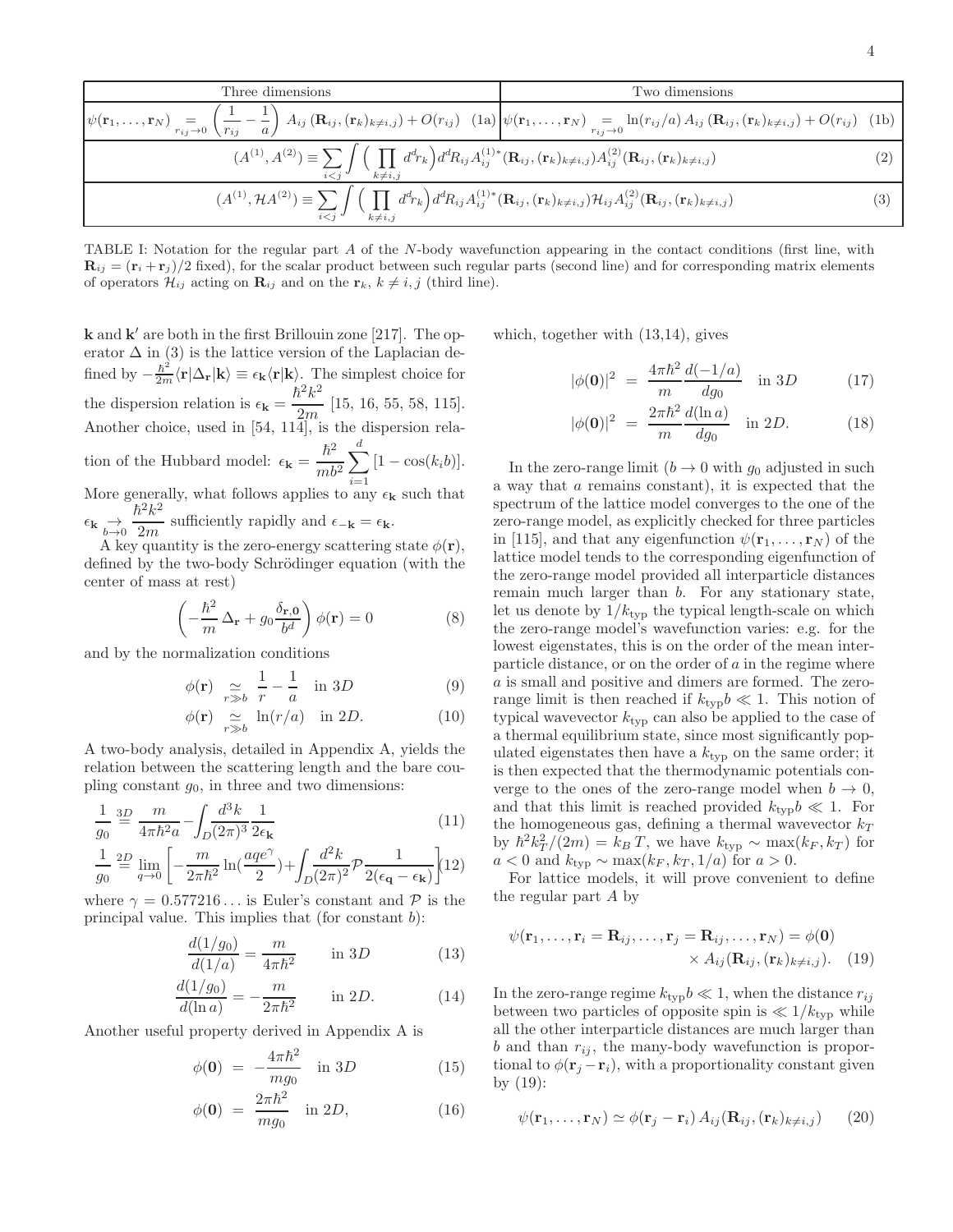where  $\mathbf{R}_{ij} = (\mathbf{r}_i + \mathbf{r}_j)/2$ . If moreover  $r_{ij} \gg b$ ,  $\phi$  can be replaced by its asymptotic form (9,10); since the contact conditions [Tab. I, Eqs. (1a,1b)] of the zero-range model must be recovered, we see that the lattice model's regular part tends to the zero-range model's regular part in the zero-range limit.

# C. Finite-range continuous-space models

Such models are used in numerical few-body correlated Gaussian and many-body fixed-node Monte Carlo calculations (see e. g. [5, 65, 101, 105, 116–118] and refs. therein). They are also relevant to neutron matter [119]. The Hamiltonian reads

$$
H = H_0 + \sum_{i=1}^{N_{\uparrow}} \sum_{j=N_{\uparrow}+1}^{N} V(r_{ij}), \tag{21}
$$

 $H_0$  being defined by (3) where  $\Delta_{\mathbf{r}_i}$  now stands for the usual Laplacian, and  $V(r)$  is an interaction potential between particles of opposite spin, which vanishes for  $r > b$ or at least decays quickly enough for  $r \gg b$ . The twobody zero-energy scattering state  $\phi(r)$  is again defined by the Schrödinger equation  $-(\hbar^2/m)\Delta_{\mathbf{r}}\phi + V(r)\phi = 0$  and the boundary condition (9,10). The zero-range regime is again reached for  $k_{\text{typ}}b \ll 1$  with  $k_{\text{typ}}$  the typical relative wavevector [218]. Equation (20) again holds in the zero-range regime, where A now simply stands for the zero-range model's regular part.

# IV. RELATIONS IN THE ZERO-RANGE LIMIT

We now derive relations for the zero-range model. For some of the derivations we will use a lattice model and then take the zero-range limit. We recall that we derive all relations for pure states in this section, the generalization to statistical mixtures and the discussion of thermal equilibrium being deferred to Sections VIII and IX.

# A. Tail of the momentum distribution

In this subsection as well as in the following subsections IV B, IV D, IV E, IV G, we consider a many-body pure state whose wavefunction  $\psi$  satisfies the contact condition  $[Tab. I, Eqs. (1a,1b)]$ . We now show that the momentum distribution  $n_{\sigma}(\mathbf{k})$  has a  $\sigma$ -independent tail proportional to  $1/k<sup>4</sup>$ , with a coefficient denoted by C [Tab. II, Eq. (1)]. C is usually referred to as the "contact". We shall also show that  $C$  is related by [Tab. II, Eqs. (2a,2b)] to the norm of the regular part A of the wavefunction (defined in Tab. I). In 3D these results were obtained in [96] [219]. Here the momentum distribution is defined in second quantization by  $n_{\sigma}(\mathbf{k}) = \langle \hat{n}_{\sigma}(\mathbf{k}) \rangle = \langle \hat{c}^{\dagger}_{\sigma}(\mathbf{k}) \hat{c}^{\dagger}_{\sigma}(\mathbf{k}) \rangle$  where  $\hat{c}^{\dagger}_{\sigma}(\mathbf{k})$  annihilates a particle of spin  $\sigma$  in the plane-wave state  $|k\rangle$  defined by  $\langle \mathbf{r} | \mathbf{k} \rangle = e^{i\mathbf{k} \cdot \mathbf{r}}$ ; this corresponds to the normalization

$$
\int \frac{d^d k}{(2\pi)^d} n_{\sigma}(\mathbf{k}) = N_{\sigma}.
$$
 (22)

In first quantization,

$$
n_{\sigma}(\mathbf{k}) = \sum_{i:\sigma} \int \left(\prod_{l \neq i} d^d r_l\right) \left| \int d^d r_i e^{-i\mathbf{k} \cdot \mathbf{r}_i} \psi(\mathbf{r}_1, \dots, \mathbf{r}_N) \right|^2
$$
\n(23)

where the sum is taken over all particles of spin  $\sigma$ : *i* runs from 1 to  $N_{\uparrow}$  for  $\sigma = \uparrow$ , and from  $N_{\uparrow} + 1$  to N for  $\sigma = \downarrow$ . Three dimensions:

The key point is that in the large- $k$  limit, the Fourier transform with respect to  $r_i$  is dominated by the contribution of the short-distance divergence coming from the contact condition [Tab. I, Eq. (1a)]:

$$
\int d^3 r_i e^{-i\mathbf{k}\cdot\mathbf{r}_i} \psi(\mathbf{r}_1, \dots, \mathbf{r}_N) \underset{j,j \neq i}{\simeq} \int d^3 r_i e^{-i\mathbf{k}\cdot\mathbf{r}_i}
$$

$$
\times \sum_{j,j \neq i} \frac{1}{r_{ij}} A_{ij}(\mathbf{r}_j, (\mathbf{r}_l)_{l \neq i,j}). \quad (24)
$$

A similar link between the short-distance singularity of the wavefunction and the tail of its Fourier transform was used to derive exact relations in  $1D$  in [89]. From  $\Delta(1/r) = -4\pi\delta(\mathbf{r}),$  we have  $\int d^3r e^{-i\mathbf{k}\cdot\mathbf{r}} \frac{1}{r}$  $\frac{1}{r} = \frac{4\pi}{k^2}$  $\frac{1}{k^2}$ , so that  $\int d^3r_i e^{-i\mathbf{k}\cdot\mathbf{r}_i}\psi(\mathbf{r}_1,\ldots,\mathbf{r}_N) \underset{k\to\infty}{\simeq}$  $4\pi$  $\frac{4\pi}{k^2}\sum$  $j,j\neq i$  $e^{-i\mathbf{k}\cdot\mathbf{r}_j}$  $\times A_{ij}(\mathbf{r}_i, (\mathbf{r}_l)_{l\neq i,j}).$  (25)

One inserts this into (23) and expands the modulus squared. After spatial integration over all the  $\mathbf{r}_l, l \neq i$ , the crossed terms rapidly vanish in the large- $k$  limit, as they are the product of  $e^{i\mathbf{k}\cdot(\mathbf{r}_j-\mathbf{r}_{j'})}$  and of regular functions of r<sub>j</sub> and r<sub>j'</sub> [220]. This yields  $n_{\sigma}(\mathbf{k}) \sim C/k^4$ , with the expression [Tab. II, Eq.  $(2a)$ ] of C in terms of the norm  $(A, A)$  defined in [Tab. I, Eq. (2)].

Two dimensions:

The  $2D$  contact condition [Tab. I, Eq. (1b)] now gives

$$
\int d^2 r_i e^{-i\mathbf{k}\cdot\mathbf{r}_i} \psi(\mathbf{r}_1,\dots,\mathbf{r}_N) \underset{j,j\neq i}{\simeq} \int d^2 r_i e^{-i\mathbf{k}\cdot\mathbf{r}_i}
$$

$$
\times \sum_{j,j\neq i} \ln(r_{ij}) A_{ij}(\mathbf{r}_j,(\mathbf{r}_l)_{l\neq i,j}). \quad (26)
$$

From  $\Delta(\ln r) = 2\pi\delta(\mathbf{r})$ , one has  $\int d^2r e^{-i\mathbf{k}\cdot\mathbf{r}} \ln r = -\frac{2\pi}{k^2}$  $k<sup>2</sup>$ and

$$
\int d^2 r_i e^{-i\mathbf{k}\cdot\mathbf{r}_i} \psi(\mathbf{r}_1,\dots,\mathbf{r}_N) \underset{k\to\infty}{\simeq} -\frac{2\pi}{k^2} \sum_{j,j\neq i} e^{-i\mathbf{k}\cdot\mathbf{r}_j}
$$

$$
\times A_{ij}(\mathbf{r}_j,(\mathbf{r}_l)_{l\neq i,j}). \quad (27)
$$

As in 3D this leads to [Tab. II, Eq. (2b)].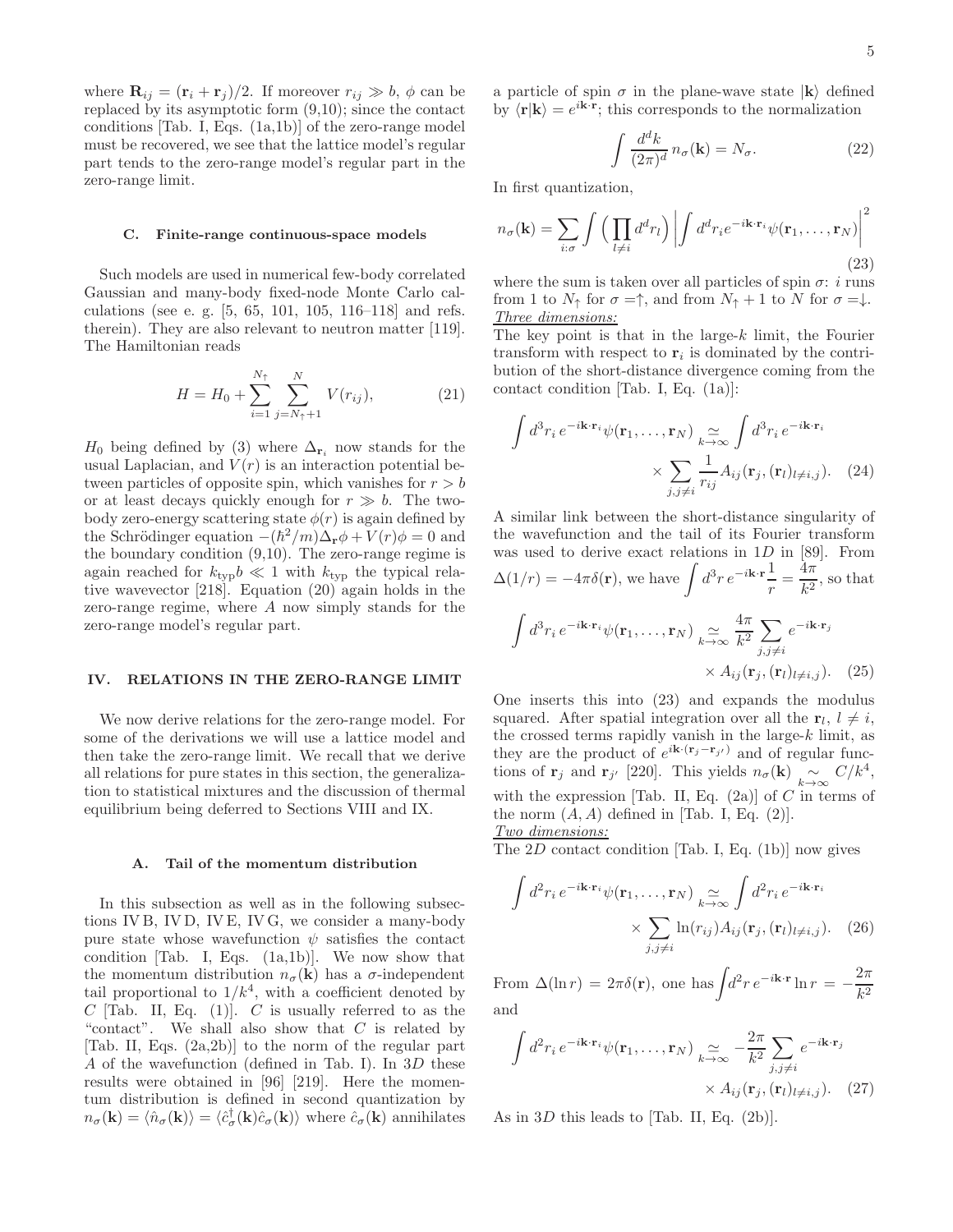| Three dimensions                                                                                                                                                                                 |       | Two dimensions                                                                                                                                                                                   |       |
|--------------------------------------------------------------------------------------------------------------------------------------------------------------------------------------------------|-------|--------------------------------------------------------------------------------------------------------------------------------------------------------------------------------------------------|-------|
| $C \equiv \lim_{k \to +\infty} k^4 n_{\sigma}(\mathbf{k})$                                                                                                                                       |       |                                                                                                                                                                                                  | (1)   |
| $C = (4\pi)^2$ $(A, A)$                                                                                                                                                                          | (2a)  | $C = (2\pi)^2 (A, A)$                                                                                                                                                                            | (2b)  |
| $d^3 R g_{\uparrow\downarrow}^{(2)}\left(\mathbf{R}+\frac{\mathbf{r}}{2},\mathbf{R}-\frac{\mathbf{r}}{2}\right) \underset{r\to 0}{\sim} \frac{C}{(4\pi)^2} \frac{1}{r^2}$                        | (3a)  | $\int d^2 R g_{\uparrow\downarrow}^{(2)} \left( \mathbf{R} + \frac{\mathbf{r}}{2}, \mathbf{R} - \frac{\mathbf{r}}{2} \right) \underset{r \to 0}{\sim} \frac{C}{(2\pi)^2} \ln^2 r$                | (3b)  |
| $\frac{dE}{d(-1/a)} = \frac{\hbar^2 C}{4\pi m}$                                                                                                                                                  | (4a)  | $\frac{dE}{d(\ln a)} = \frac{\hbar^2 C}{2\pi m}$                                                                                                                                                 | (4b)  |
| $E - E_{\text{trap}} = \frac{\hbar^2 C}{4\pi ma}$                                                                                                                                                |       | $E - E_{\text{trap}} = \lim_{\Lambda \to \infty} \left[ -\frac{\hbar^2 C}{2\pi m} \ln \left( \frac{a \Lambda e^{\gamma}}{2} \right) \right]$                                                     |       |
| $+\sum_{\perp}\int\frac{d^{3}\!k}{(2\pi)^{3}}\frac{\hbar^{2}k^{2}}{2m}\left[n_{\sigma}(\mathbf{k})-\frac{C}{k^{4}}\right]$                                                                       | (5a)  | $+\sum\int_{k\leq\Lambda}\frac{d^2k}{(2\pi)^2}\frac{\hbar^2k^2}{2m}n_\sigma(\mathbf{k})\bigg]$                                                                                                   | (5b)  |
| $d^3 R g_{\sigma\sigma}^{(1)}\left(\mathbf{R}+\frac{\mathbf{r}}{2},\mathbf{R}-\frac{\mathbf{r}}{2}\right) = N_{\sigma} - \frac{C}{8\pi}r + O(r^2)$                                               | (6a)  | $\int d^2 R g_{\sigma\sigma}^{(1)}\left(\mathbf{R}+\frac{\mathbf{r}}{2},\mathbf{R}-\frac{\mathbf{r}}{2}\right) = N_{\sigma} + \frac{C}{4\pi}r^2\ln r + O(r^2)$                                   | (6b)  |
| $\frac{1}{3}\sum_{i=1}^{n}\sum_{j=1}^{n}\int d^{3}R\,g_{\sigma\sigma}^{(1)}\left(\mathbf{R}+\frac{r\mathbf{u_{i}}}{2},\mathbf{R}-\frac{r\mathbf{u_{i}}}{2}\right)\underset{r\rightarrow 0}{=N}N$ |       | $\frac{1}{2}\sum_{i=1}^{n}\sum_{j=1}^{n}\int d^{2}R\,g_{\sigma\sigma}^{(1)}\left(\mathbf{R}+\frac{r\mathbf{u_{i}}}{2},\mathbf{R}-\frac{r\mathbf{u_{i}}}{2}\right)\underset{r\rightarrow 0}{=N}N$ |       |
| $-\frac{C}{4\pi}r-\frac{m}{3\hbar^2}\left(E-E_{\rm trap}-\frac{\hbar^2C}{4\pi ma}\right)r^2+o(r^2)$                                                                                              | (7a)  | $+\frac{C}{4\pi}r^2\left[\ln\left(\frac{r}{a}\right)-1\right]-\frac{m}{2b^2}\left(E-E_{\text{trap}}\right)r^2+o(r^2)$                                                                            | (7b)  |
| $\frac{1}{2}\frac{d^2E_n}{d(-1/a)^2} = \left(\frac{4\pi\hbar^2}{m}\right)^2 \sum_{n'\in\mathcal{F} \text{ and } n'\in\mathcal{F}} \frac{ (A^{(n')},A^{(n)}) ^2}{E_n - E_{n'}}$                   | (8a)  | $\frac{1}{2}\frac{d^2E_n}{d(\ln a)^2} = \left(\frac{2\pi\hbar^2}{m}\right)^2 \sum_{n'\in\mathcal{F} \text{ and } n'\in\mathcal{F}} \frac{ (A^{(n')}, A^{(n)}) ^2}{E_n - E_{n'}}$                 | (8b)  |
| $\left(\frac{dE}{d(-1/a)}\right)_{S} = \left(\frac{dF}{d(-1/a)}\right)_{T} = \frac{\hbar^2 C}{4\pi m}$                                                                                           | (9a)  | $\left(\frac{dE}{d(\ln a)}\right)_s = \left(\frac{dF}{d(\ln a)}\right)_T = \frac{\hbar^2 C}{2\pi m}$                                                                                             | (9b)  |
| $\left(\frac{d^2F}{d(-1/a)^2}\right)_T < 0$                                                                                                                                                      | (10a) | $\left(\frac{d^2F}{d(\ln a)^2}\right)_T < 0$                                                                                                                                                     | (10b) |
| $\left(\frac{d^2\bar{E}}{d(-1/a)^2}\right)_S < 0$                                                                                                                                                | (11a) | $\left(\frac{d^2\bar{E}}{d(\ln a)^2}\right)_{S} < 0$                                                                                                                                             | (11b) |
| $\frac{dE}{dt} = \frac{\hbar^2 C}{4\pi m} \frac{d(-1/a)}{dt} + \left\langle \frac{dH_{\text{trap}}}{dt} \right\rangle$                                                                           | (12a) | $\frac{dE}{dt} = \frac{\hbar^2 C}{2\pi m} \frac{d(\ln a)}{dt} + \left\langle \frac{dH_{\text{trap}}}{dt} \right\rangle$                                                                          | (12b) |

TABLE II: Relations for spin-1/2 fermions with zero-range interactions. The definition  $(1)$  of  $C$ , as well as the relations in lines 3, 5, 6 and 7, concern any (non-pathological) statistical mixture of states which satisfy the contact conditions [Tab. I, line 1] (with real wavefunctions for line 7). Line 2 holds for any pure state; here A is the regular part of the wavefunction appearing in the contact condition, and  $(A, A)$  is its squared norm (defined in Tab. I). Lines 4 and 8 hold for any stationary state. Lines 9-11 hold at thermal equilibrium in the canonical ensemble. Line 12 holds for any time-dependence of scattering length and trapping potential, and any corresponding time-dependent statistical mixture. Many of the 3D relations were originally obtained in [95, 96] (see text), while the 2D relation (5b) was obtained in [103] for the homogeneous system and in [102] (in a different form) for the general case.

# B. Pair distribution function at short distances

The pair distribution function gives the probability density of finding a spin- $\uparrow$  particle at  $\mathbf{r}_{\uparrow}$  and a spin- $\downarrow$ particle at  $\mathbf{r}_{\downarrow}$ :  $g_{\uparrow\downarrow}^{(2)}(\mathbf{r}_{\uparrow}, \mathbf{r}_{\downarrow}) = \langle (\hat{\psi}_{\uparrow}^{\dagger} \hat{\psi}_{\uparrow}) (\mathbf{r}_{\uparrow}) (\hat{\psi}_{\downarrow}^{\dagger} \hat{\psi}_{\downarrow}) (\mathbf{r}_{\downarrow}) \rangle =$  $\int (\prod$ N  $k=1$  $(d^d r_k) |\psi({\bf r}_1,\ldots,{\bf r}_N)|^2 \sum$  $N_{\uparrow}$  $i=1$  $\sum$ N  $j = N_{\uparrow} + 1$  $\delta\left(\mathbf{r}_{\uparrow}-\mathbf{r}_{i}\right)\delta\left(\mathbf{r}_{\downarrow}-\mathbf{r}_{j}\right)$ .

We set  $\mathbf{r}_{\uparrow,\downarrow} = \mathbf{R} \pm \mathbf{r}/2$  and we integrate over  $\mathbf{r}_i$  and  $\mathbf{r}_j$ :

$$
g_{\uparrow\downarrow}^{(2)}\left(\mathbf{R}+\frac{\mathbf{r}}{2},\mathbf{R}-\frac{\mathbf{r}}{2}\right)=\sum_{i=1}^{N_{\uparrow}}\sum_{j=N_{\uparrow}+1}^{N}\int\Big(\prod_{k\neq i,j}d^{d}r_{k}\Big)
$$

$$
\left|\psi\left(\mathbf{r}_{1},\ldots,\mathbf{r}_{i}=\mathbf{R}+\frac{\mathbf{r}}{2},\ldots,\mathbf{r}_{j}=\mathbf{R}-\frac{\mathbf{r}}{2},\ldots,\mathbf{r}_{N}\right)\right|^{2}
$$
(28)

Let us define the spatially integrated pair distribution function [221]

$$
G_{\uparrow\downarrow}^{(2)}(\mathbf{r}) \equiv \int d^d R \; g_{\uparrow\downarrow}^{(2)} \left( \mathbf{R} + \frac{\mathbf{r}}{2}, \mathbf{R} - \frac{\mathbf{r}}{2} \right), \qquad (29)
$$

whose small- $r$  singular behavior we will show to be related to  $C$  via [Tab. II, Eqs.  $(3a,3b)$ ].

# Three dimensions:

Replacing the wavefunction in (28) by its asymptotic behavior given by the contact condition [Tab. I, Eq. (1a)] immediately yields

$$
G_{\uparrow\downarrow}^{(2)}(\mathbf{r}) \underset{r \to 0}{\sim} \frac{(A, A)}{r^2}.
$$
 (30)

Expressing  $(A, A)$  in terms of C through [Tab. II, Eq.  $(2a)$ ] finally gives [Tab. II, Eq.  $(3a)$ ].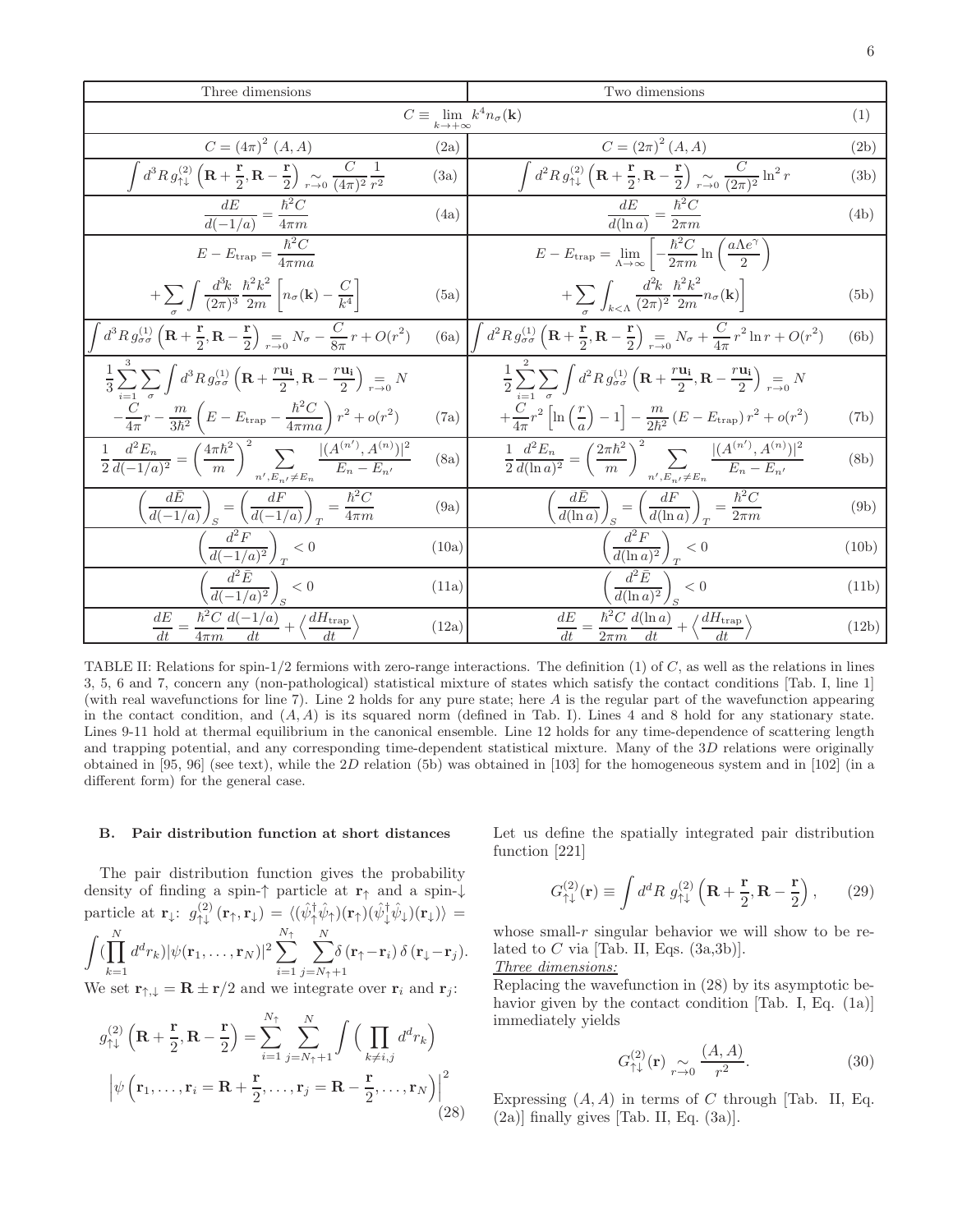In a measurement of all particle positions, the mean total number of pairs of particles of opposite spin which are separated by a distance smaller than s is  $N_{\text{pair}}(s) =$  $\int_{r, so that from [Tab. II, Eq. (3a)]$ 

$$
N_{\text{pair}}(s) \underset{s \to 0}{\sim} \frac{C}{4\pi} s,\tag{31}
$$

as obtained in [95, 96].

Two dimensions:

The contact condition [Tab. I, Eq. (1b)] similarly leads to [Tab. II, Eq. (3b)]. After integration over the region  $r < s$  this gives

$$
N_{\text{pair}}(s) \underset{s \to 0}{\sim} \frac{C}{4\pi} s^2 \ln^2 s. \tag{32}
$$

# C. First order derivative of the energy with respect to the scattering length

The relations [Tab. II, Eqs. (4a,4b)] can be derived straightforwardly using the lattice model, see Sec.V E. Here we derive them by directly using the zero-range model, which is more involved but also instructive. Three dimensions:

Let us consider a wavefunction  $\psi_1$  satisfying the contact condition [Tab. I, Eq. (1a)] for a scattering length  $a_1$ . We denote by  $A_{ij}^{(1)}$  the regular part of  $\psi_1$  appearing in the contact condition [Tab. I, Eq. (1a)]. Similarly,  $\psi_2$ satisfies the contact condition for a scattering length  $a_2$ and a regular part  $A_{ij}^{(2)}$ . Then, as shown in Appendix B using the divergence theorem, the following lemma holds:

$$
\langle \psi_1, H\psi_2 \rangle - \langle H\psi_1, \psi_2 \rangle = \frac{4\pi\hbar^2}{m} \left(\frac{1}{a_1} - \frac{1}{a_2}\right) (A^{(1)}, A^{(2)})
$$
\n(33)

where the scalar product between regular parts is defined by  $[Tab. I, Eq. (2)]$ . We then apply  $(33)$  to the case where  $\psi_1$  and  $\psi_2$  are N-body stationary states of energy  $E_1$  and  $E_2$ . The left hand side of (33) then reduces to  $(E_2 - E_1)\langle \psi_1 | \psi_2 \rangle$ . Taking the limit  $a_2 \to a_1$  gives

$$
\frac{dE}{d(-1/a)} = \frac{4\pi\hbar^2}{m}(A, A)
$$
 (34)

for any stationary state. Expressing  $(A, A)$  in terms of  $C$  thanks to [Tab. II, Eq. (2a)] finally yields [Tab. II, Eq. (4a)]. This result as well as (34) is contained in the work of Tan [95, 96][222]. We recall that here and in what follows, the wavefunction is normalized:  $\langle \psi | \psi \rangle = 1$ . Two dimensions:

The 2D version of the lemma (33) is

$$
\langle \psi_1, H\psi_2 \rangle - \langle H\psi_1, \psi_2 \rangle = \frac{2\pi\hbar^2}{m} \ln (a_2/a_1) \ (A^{(1)}, A^{(2)}),
$$
\n(35)

as shown in Appendix B. As in 3D, we deduce that

$$
\frac{dE}{d(\ln a)} = \frac{2\pi\hbar^2}{m}(A, A),\tag{36}
$$

which gives the desired [Tab. II, Eq. (4b)] by using [Tab. II, Eq. (2b)].

# D. Expression of the energy in terms of the momentum distribution

# Three dimensions:

As shown in [95], the mean total energy  $E$  minus the mean trapping-potential energy  $E_{\text{trap}} \equiv \langle H_{\text{trap}} \rangle$ , has the simple expression in terms of the momentum distribution given in [Tab. II, Eq. (5a)], for any pure state  $|\psi\rangle$  satisfying the contact condition  $[Tab. I, Eq. (1a)]$ . We give a simple rederivation of this result by using the lattice model (defined in Sec. III B).

We first treat the case where  $|\psi\rangle$  is an eigenstate of the zero-range model. Let  $|\psi_b\rangle$  be the eigenstate of the lattice model that tends to  $|\psi\rangle$  for  $b \to 0$ . We first note that  $C_b \equiv \langle \psi_b | \hat{C} | \psi_b \rangle$ , where  $\hat{C}$  is defined by [Tab. III, Eqs. (1a,1b)], tends to the contact C of the state  $\psi$ [defined in Tab. II, Eq. (1)] when  $b \to 0$ , as shown in Appendix C. Then, the key step is to use [Tab. III, Eq. (3a)], which, after taking the expectation value in the state  $|\psi_b\rangle$ , yields the desired [Tab. II, Eq. (5a)] in the zero-range limit since  $D \to \mathbb{R}^3$  and  $\epsilon_{\mathbf{k}} \to \hbar^2 k^2/(2m)$  for  $b \rightarrow 0$ .

To generalize [Tab. II, Eq. (5a)] to any pure state  $|\psi\rangle$ satisfying the contact condition  $[Tab. I, Eq. (1a)]$ , we use the state  $|\psi_b\rangle$  defined in Appendix C 2. As shown in that appendix, the expectation value of  $\hat{C}$  taken in this state  $|\psi_b\rangle$  tends to the contact C of  $|\psi\rangle$  [defined in Tab. II, Eq. (1)]. Moreover the expectation values of  $H - H_{trap}$ and of  $\hat{n}_{\sigma}(\mathbf{k})$ , taken in this state  $|\psi_b\rangle$ , should tend to the corresponding expectation values taken in the state  $|\psi\rangle$ . This yields the desired relation.

Finally we mention the equivalent form of relation  $[Tab. II, Eq. (5a)]$ :

$$
E - E_{\text{trap}} = \lim_{\Lambda \to \infty} \left[ \frac{\hbar^2 C}{4\pi m} \left( \frac{1}{a} - \frac{2\Lambda}{\pi} \right) + \sum_{\sigma} \int_{k < \Lambda} \frac{d^3 k}{(2\pi)^3} \frac{\hbar^2 k^2}{2m} n_{\sigma}(\mathbf{k}) \right].
$$
 (37)

Two dimensions:

The  $2D$  version of  $(37)$  is [Tab. II, Eq.  $(5b)$ ]. This was shown for a homogeneous system in [103] and in the general case in [102] [223]. This can easily be rewritten in the following forms, which resemble [Tab. II, Eq. (5a)]:

$$
E - E_{\text{trap}} = -\frac{\hbar^2 C}{2\pi m} \ln\left(\frac{aqe^{\gamma}}{2}\right) + \sum_{\sigma} \int \frac{d^2k}{(2\pi)^2} \frac{\hbar^2 k^2}{2m}
$$

$$
\times \left[ n_{\sigma}(\mathbf{k}) - \frac{C}{k^4} \theta(k - q) \right] \text{ for any } q > 0, \quad (38)
$$

where the Heaviside function  $\theta$  ensures that the integral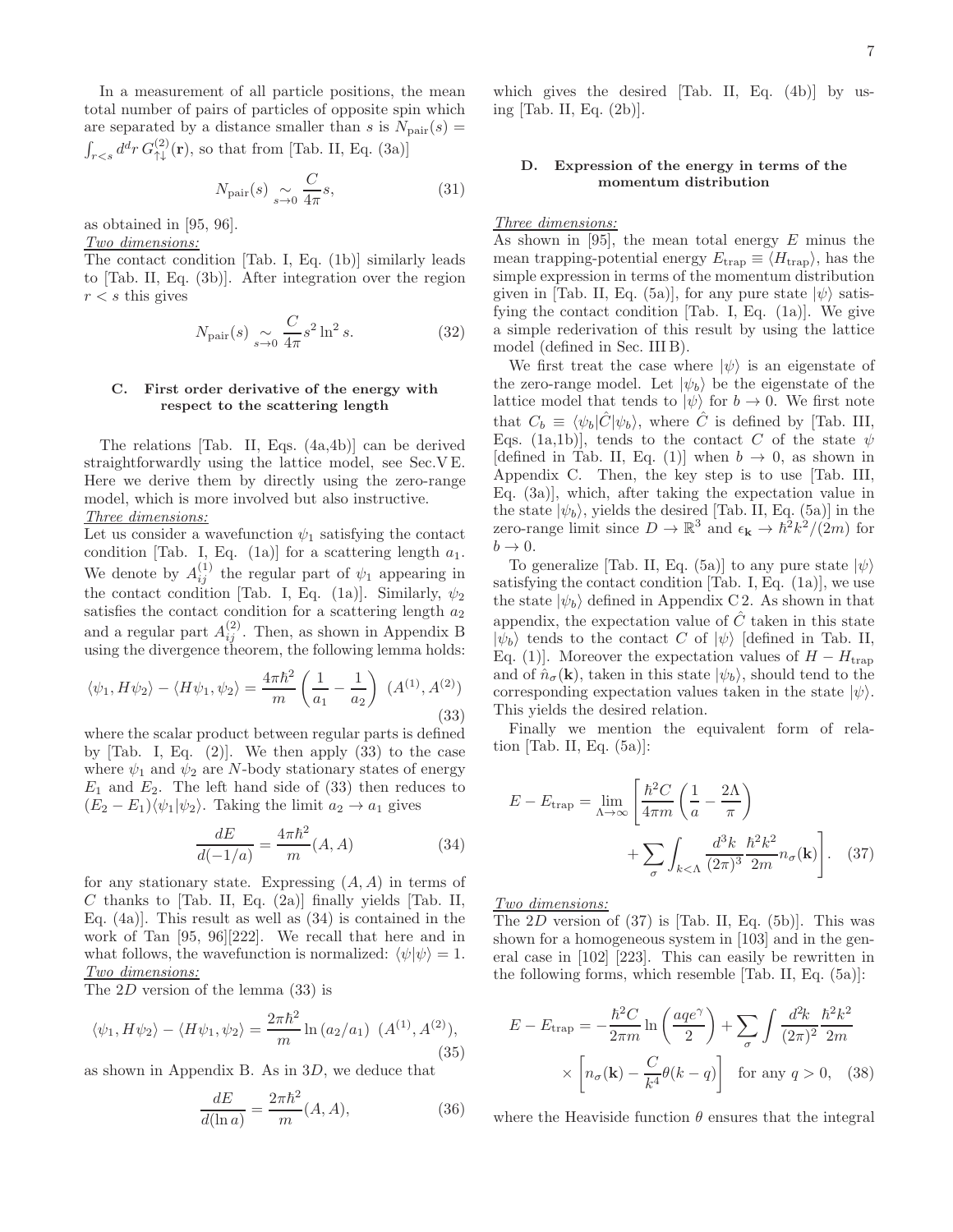converges at small  $k$ , or equivalently

$$
E - E_{\text{trap}} = -\frac{\hbar^2 C}{2\pi m} \ln\left(\frac{aqe^{\gamma}}{2}\right) + \sum_{\sigma} \int \frac{d^2k}{(2\pi)^2} \frac{\hbar^2 k^2}{2m}
$$

$$
\times \left[ n_{\sigma}(\mathbf{k}) - \frac{C}{k^2(k^2 + q^2)} \right] \text{ for any } q > 0. \quad (39)
$$

To derive this we again use the lattice model. We note that, if the limit  $q \to 0$  is replaced by the limit  $b \to 0$ taken for fixed  $a$ , Eq. (12) remains true (see Appendix A); repeating the reasoning of Section V B then shows that [Tab. III, Eq.  $(3b)$ ] remains true; as in 3D we finally get in the limit  $b \to 0$ 

$$
E - E_{\text{trap}} = -\frac{\hbar^2 C}{2\pi m} \ln\left(\frac{aqe^{\gamma}}{2}\right) + \sum_{\sigma} \int \frac{d^2k}{(2\pi)^2} \frac{\hbar^2 k^2}{2m}
$$

$$
\times \left[ n_{\sigma}(\mathbf{k}) - \frac{C}{k^2} \mathcal{P} \frac{1}{k^2 - q^2} \right] \tag{40}
$$

for any  $q > 0$ ; this is easily rewritten as [Tab. II, Eq. (5b)].

# E. One-body density matrix at short-distances

The one-body density matrix is defined as  $g_{\sigma\sigma}^{(1)}(\mathbf{r}, \mathbf{r}') =$  $\langle \hat{\psi}_{\sigma}^{\dagger}({\bf r})\, \hat{\psi}_{\sigma}({\bf r}')\rangle$  where  $\hat{\psi}_{\sigma}({\bf r})$  annihilates a particle of spin  $\sigma$  at point **r**. Its spatially integrated version

$$
G_{\sigma\sigma}^{(1)}(\mathbf{r}) \equiv \int d^d R \, g_{\sigma\sigma}^{(1)} \left( \mathbf{R} - \frac{\mathbf{r}}{2}, \mathbf{R} + \frac{\mathbf{r}}{2} \right) \tag{41}
$$

is a Fourier transform of the momentum distribution:

$$
G_{\sigma\sigma}^{(1)}(\mathbf{r}) = \int \frac{d^d k}{(2\pi)^d} e^{i\mathbf{k}\cdot\mathbf{r}} n_{\sigma}(\mathbf{k}).
$$
 (42)

The expansion of  $G_{\sigma\sigma}^{(1)}(\mathbf{r})$  up to first order in r is given by [Tab. II, Eq.  $(6a)$ ] in 3D, as first obtained in [95], and by [Tab. II, Eq. (6b)] in 2D. The expansion can be pushed to second order if one sums over spin and averages over  $d$  orthogonal directions of  $r$ , see [Tab. II, Eqs.  $(7a,7b)$  where the  $u_i$ 's are an orthonormal basis [224]. Such a second order expansion was first obtained in  $1D$  in [89]; the following derivations however differ from the 1D case [225].

Three dimensions:

To derive [Tab. II, Eqs.  $(6a,7a)$ ] we rewrite  $(42)$  as

$$
G_{\sigma\sigma}^{(1)}(\mathbf{r}) = N_{\sigma} + \int \frac{d^{3}k}{(2\pi)^{3}} \left(e^{i\mathbf{k}\cdot\mathbf{r}} - 1\right) \frac{C}{k^{4}} + \int \frac{d^{3}k}{(2\pi)^{3}} \left(e^{i\mathbf{k}\cdot\mathbf{r}} - 1\right) \left(n_{\sigma}(\mathbf{k}) - \frac{C}{k^{4}}\right).
$$
 (43)

The first integral equals  $-(C/8\pi)r$ . In the second integral, we use

$$
e^{i\mathbf{k}\cdot\mathbf{r}} - 1\underset{r\to 0}{=} i\mathbf{k}\cdot\mathbf{r} - \frac{(\mathbf{k}\cdot\mathbf{r})^2}{2} + o(r^2). \tag{44}
$$

The first term of this expansion gives a contribution to the integral proportional to the total momentum of the gas, which vanishes since the eigenfunctions are real. The second term is  $O(r^2)$ , which gives [Tab. II, Eq. (6a)]. Equation (7a) of Tab. II follows from the fact that the contribution of the second term, after averaging over the directions of **r**, is given by the integral of  $k^2[n_{\sigma}(\mathbf{k})]$  –  $C/k<sup>4</sup>$ , which (after summation over spin) is related to the total energy by [Tab. II, Eq. (5a)].

Two dimensions:

To derive  $[Tab. II, Eqs. (6b,7b)]$  we rewrite  $(42)$  as  $G_{\sigma\sigma}^{(1)}(\mathbf{r})=N_{\sigma}+I(\mathbf{r})+J(\mathbf{r})$  with

$$
I(\mathbf{r}) = \int \frac{d^2k}{(2\pi)^2} \left(e^{i\mathbf{k}\cdot\mathbf{r}} - 1\right) \frac{C}{k^4} \theta(k - q) (45)
$$

$$
J(\mathbf{r}) = \int \frac{d^2k}{(2\pi)^2} \left(e^{i\mathbf{k}\cdot\mathbf{r}} - 1\right) \left(n_\sigma(\mathbf{k}) - \frac{C}{k^4} \theta(k - q)\right) (46)
$$

where  $q > 0$  is arbitrary and the Heaviside function  $\theta$ ensures that the integrals converge.

To evaluate  $I(\mathbf{r})$  we use standard manipulations to rewrite it as  $I(\mathbf{r}) = Cr^2/(2\pi) \int_{qr}^{+\infty} dx [J_0(x) - 1]/x^3$ ,  $J_0$ being a Bessel function. Expressing this integral with Mathematica in terms of an hypergeometric function and a logarithm leads for  $r \to 0$  to  $I(\mathbf{r}) = Cr^2/(8\pi)[\gamma - 1 \ln 2 + \ln(qr) + O(r^4)$ . To evaluate  $J(\mathbf{r})$  we use the same procedure as in  $3D$ : expanding the exponential [see (44)] yields an integral which can be related to the total energy thanks to (38) [226].

# F. Second order derivative of the energy with respect to the scattering length

We denote by  $|\psi_n\rangle$  an orthonormal basis of N-body stationary states that vary smoothly with  $1/a$ , and by  $E_n$  the corresponding eigenenergies. We will derive  $[\text{Tab.}]$ II, Eqs. (8a,8b)], where the sum is taken on all values of  $n'$  such that  $E_{n'} \neq E_n$ . This implies that for the ground state energy  $E_0$ ,

$$
\frac{d^2 E_0}{d(-1/a)^2} < 0 \quad \text{in } 3D \tag{47}
$$

$$
\frac{d^2 E_0}{d(\ln a)^2} < 0 \quad \text{in } 2D. \tag{48}
$$

Eq.  $(47)$  was intuitively expected  $[120]$ : Eq.  $(31)$  shows that  $dE_0/d(-1/a)$  is proportional to the probability of finding two particles very close to each other, and it is natural that this probability decreases when one goes from the BEC limit  $(-1/a \rightarrow -\infty)$  to the BCS limit  $(-1/a \rightarrow +\infty)$ , i.e. when the interactions become less attractive [227]. Eq. (48) also agrees with intuition [228].

For the derivation, it is convenient to use the lattice model (defined in Sec. III B): As shown in Sec.V F one easily obtains (60) and [Tab. III, Eq. (6)], from which the result is deduced as follows.  $|\phi(\mathbf{0})|^2$  is eliminated using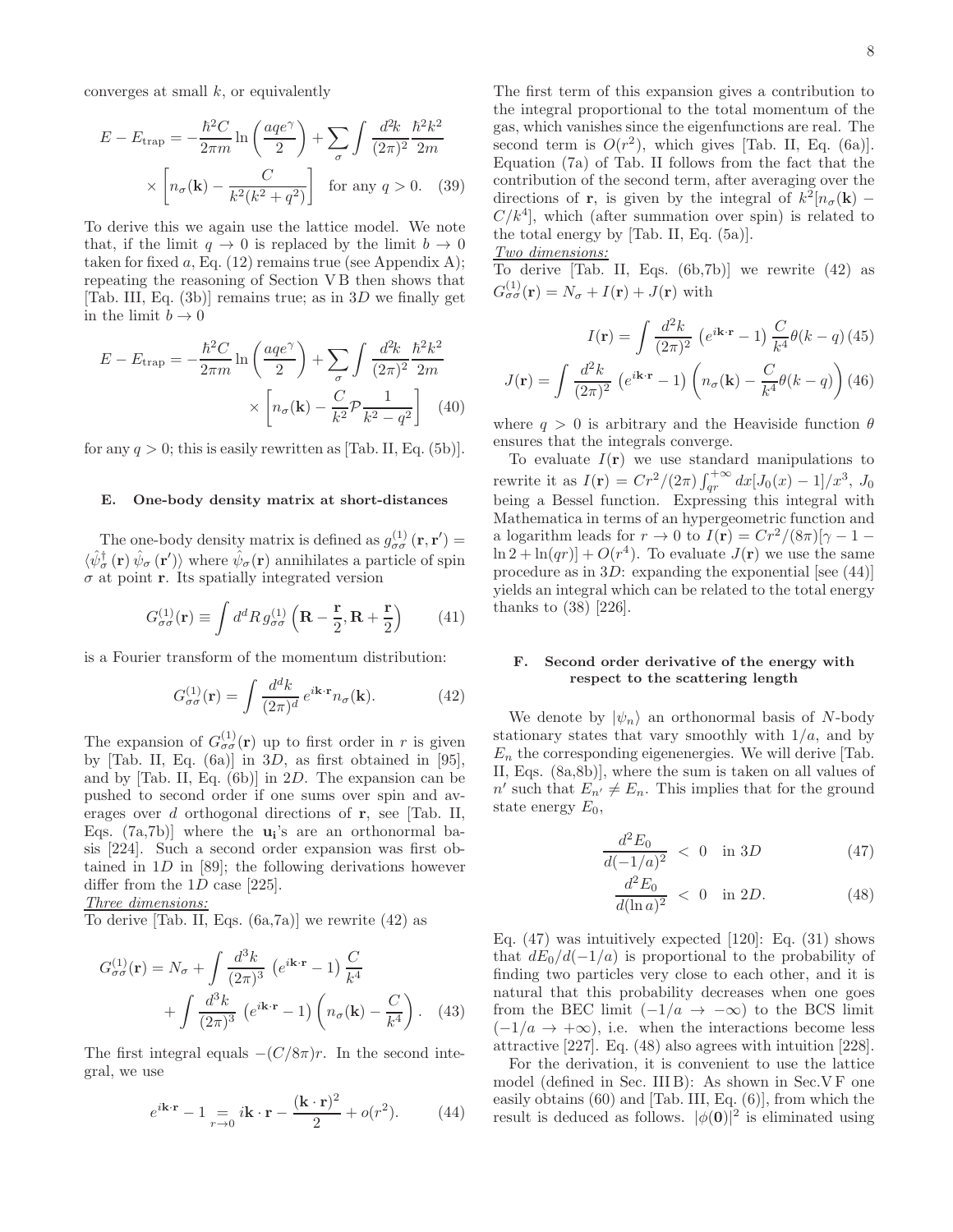$(17,18)$ . Then, in 3D, one uses

$$
\frac{d^2 E_n}{d(-1/a)^2} = \frac{d^2 E_n}{d g_0^2} \left(\frac{d g_0}{d(-1/a)}\right)^2 + \frac{d E_n}{d g_0} \frac{d^2 g_0}{d(-1/a)^2} \tag{49}
$$

where the second term equals  $2g_0 dE_n/d(-1/a) m/(4\pi\hbar^2)$ ) and thus vanishes in the zero-range limit. In 2D, similarly, one uses the fact that  $d^2E_n/d(\ln a)^2$  is the zero-range limit of  $(d^2 E_n / dg_0^2) \cdot (dg_0 / d(\ln a))^2$ .

# G. Time derivative of the energy

We now consider the case where the scattering length  $a(t)$  and the trapping potential  $U(\mathbf{r}, t)$  are varied with time. The time-dependent version of the zero-range model (see e.g.  $[121]$ ) is given by Schrödinger's equation

$$
i\hbar \frac{\partial}{\partial t} \psi(\mathbf{r}_1, \dots, \mathbf{r}_N; t) = H(t) \psi(\mathbf{r}_1, \dots, \mathbf{r}_N; t)
$$
 (50)

when all particle positions are distinct, with

$$
H(t) = \sum_{i=1}^{N} \left[ -\frac{\hbar^2}{2m} \Delta_{\mathbf{r}_i} + U(\mathbf{r}_i, t) \right],
$$
 (51)

and by the contact condition [Tab. I, Eq.  $(1a)$ ] in 3D or [Tab. I, Eq. (1b)] in 2D for the scattering length  $a =$  $a(t)$ . One then has the relations [Tab. II, Eqs. (12a, 12b)], where  $E(t) = \langle \psi(t) | H(t) | \psi(t) \rangle$  is the total energy and  $H_{\text{trap}}(t) = \sum_{i=1}^{N} U(\mathbf{r}_i, t)$  is the trapping potential part of the Hamiltonian. In 3D, this relation was first obtained in [96]. A very simple derivation of these relations using the lattice model is given in Section V G. Here we give a derivation within the zero-range model.

# Three dimensions:

We first note that the generalization of the lemma (33) to the case of two Hamiltonians  $H_1$  and  $H_2$  with corresponding trapping potentials  $U_1(\mathbf{r})$  and  $U_2(\mathbf{r})$  reads:

$$
\langle \psi_1, H_2 \psi_2 \rangle - \langle H_1 \psi_1, \psi_2 \rangle = \frac{4\pi \hbar^2}{m} \left( \frac{1}{a_1} - \frac{1}{a_2} \right) (A^{(1)}, A^{(2)}) + \langle \psi_1 | \sum_{i=1}^N \left[ U_2(\mathbf{r}_i, t) - U_1(\mathbf{r}_i, t) \right] |\psi_2 \rangle. \tag{52}
$$

Applying this relation for  $|\psi_1\rangle = |\psi(t)\rangle$  and  $|\psi_2\rangle = |\psi(t+$  $\delta t$ ) [and correspondingly  $a_1 = a(t)$ ,  $a_2 = a(t + \delta t)$  and  $H_1 = H(t), H_2 = H(t + \delta t)$  gives:

$$
\langle \psi(t), H(t + \delta t)\psi(t + \delta t)\rangle - \langle H(t)\psi(t), \psi(t + \delta t)\rangle =
$$

$$
\frac{4\pi\hbar^2}{m} \left(\frac{1}{a(t)} - \frac{1}{a(t + \delta t)}\right) (A(t), A(t + \delta t))
$$

$$
+ \langle \psi(t)| \sum_{i=1}^{N} \left[ U(\mathbf{r}_i, t + \delta t) - U(\mathbf{r}_i, t) \right] |\psi(t + \delta t)\rangle. \tag{53}
$$

Dividing by  $\delta t$ , taking the limit  $\delta t \to 0$ , and using the expression [Tab. II, Eq. (1a)] of  $(A, A)$  in terms of C, the right-hand-side of (53) reduces to the right-hand-side of [Tab. II, Eq.  $(12a)$ ]. Using twice Schrödinger's equation, one rewrites the left-hand-side of (53) as  $i\hbar \frac{d}{dt} \langle \psi(t) | \psi(t + \hat{\psi})$  $\delta t$ ) and one Taylor expands this last expression to obtain [Tab. II, Eq. (12a)].

Two dimensions:

[Tab. II, Eq. (12b)] is derived similarly from the lemma

$$
\langle \psi_1, H_2 \psi_2 \rangle - \langle H_1 \psi_1, \psi_2 \rangle = \frac{2\pi \hbar^2}{m} \ln(a_2/a_1) (A^{(1)}, A^{(2)}) + \langle \psi_1 | \sum_{i=1}^N \left[ U_2(\mathbf{r}_i, t) - U_1(\mathbf{r}_i, t) \right] |\psi_2 \rangle.
$$
 (54)

# V. RELATIONS FOR LATTICE MODELS

In this Section, it will prove convenient to introduce an *operator*  $\hat{C}$  by [Tab. III, Eqs. (1a,1b)] and to *define* C by its expectation value in the state of the system,

$$
C = \langle \hat{C} \rangle \tag{55}
$$

In the zero-range limit, this new definition of  $C$  coincides with the definition  $[Tab. II, Eq. (1)]$  of Section IV, as shown in Appendix C.

# A. Interaction energy and  $\ddot{C}$

The interaction part  $H_{\text{int}}$  of the lattice model's Hamiltonian is obviously equal to  $g_0 \frac{dH}{dx}$  $\frac{d}{d g_0}$  [see Eqs. (2,3,4)]. Rewriting this as  $\frac{1}{g_0}$ dH  $\frac{d(1)}{d(-1/g_0)}$ , and using the simple expressions (13,14) for  $d(1/g_0)$ , we get the relation [Tab. III, Eq. (2)] between  $H_{\text{int}}$  and  $\ddot{C}$ , both in 3D and in 2D.

# B. Total energy minus trapping potential energy in terms of momentum distribution and  $\hat{C}$

Here we derive [Tab. III, Eqs. (3a,3b)]. We start from the expression [Tab. III, Eq. (2)] of the interaction energy and eliminate  $1/g_0$  thanks to  $(11,12)$ . The desired expression of  $H - H_{trap} = H_{int} + H_{kin}$  then simply follows from the expression (5) of the kinetic energy.

# C. Interaction energy and regular part

In the forthcoming subsections  $VD$ ,  $VE$  and  $VF$ , we will use the following lemma: For any wavefunctions  $\psi$ and  $\psi'$ ,

$$
\langle \psi' | H_{\text{int}} | \psi \rangle = g_0 | \phi(\mathbf{0})|^2 \ (A', A) \tag{56}
$$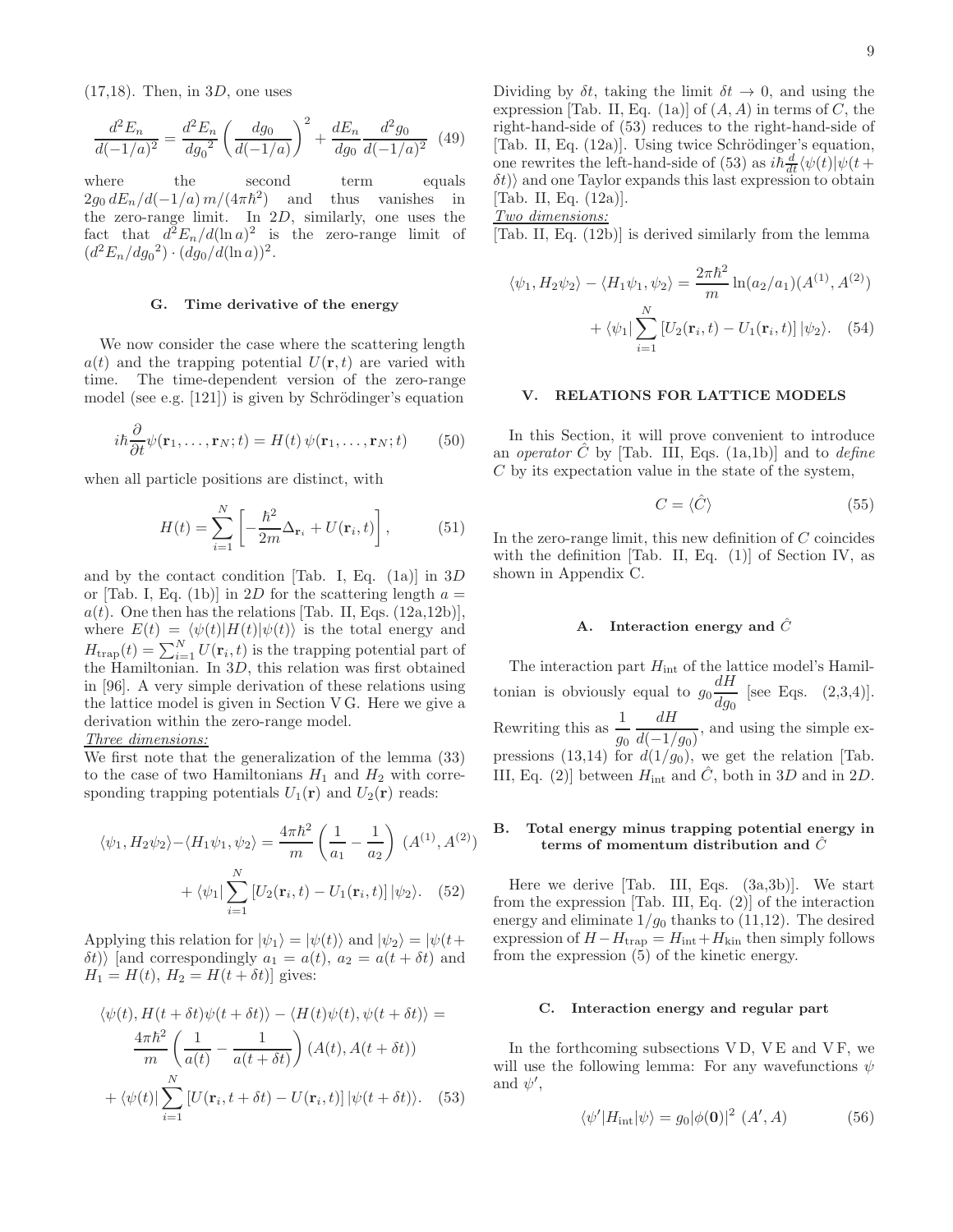| Three dimensions                                                                                                                                                                                                                                                                                                                                                                                                             | Two dimensions                                                                                                                                                                                                                                                                             |      |  |
|------------------------------------------------------------------------------------------------------------------------------------------------------------------------------------------------------------------------------------------------------------------------------------------------------------------------------------------------------------------------------------------------------------------------------|--------------------------------------------------------------------------------------------------------------------------------------------------------------------------------------------------------------------------------------------------------------------------------------------|------|--|
| $\hat{C} \equiv \frac{4\pi m}{\hbar^2} \frac{dH}{d(-1/a)}$<br>(1a)                                                                                                                                                                                                                                                                                                                                                           | $\hat{C} \equiv \frac{2\pi m}{\hbar^2} \frac{dH}{d(\ln a)}$                                                                                                                                                                                                                                | (1b) |  |
| $H_{\rm int} = \frac{\hbar^4}{m^2} \frac{\hat{C}}{g_0}$<br>(2)                                                                                                                                                                                                                                                                                                                                                               |                                                                                                                                                                                                                                                                                            |      |  |
| $H-H_{\text{trap}}=\frac{\hbar^2\hat{C}}{4\pi ma}$                                                                                                                                                                                                                                                                                                                                                                           | $H - H_{\text{trap}} = \lim_{q \to 0} \left\{ -\frac{\hbar^2 \hat{C}}{2\pi m} \ln \left( \frac{age^{\gamma}}{2} \right) \right\}$                                                                                                                                                          |      |  |
| $+\sum_{\sigma}\int_D \frac{d^3k}{(2\pi)^3} \epsilon_{\mathbf{k}}\left \hat{n}_{\sigma}(\mathbf{k})-\hat{C}\left(\frac{\hbar^2}{2m\epsilon_{\mathbf{k}}}\right)^2\right $                                                                                                                                                                                                                                                    | $(3a) \left  \begin{array}{cc} + \sum \int_{D} \frac{d^2 k}{(2 \pi)^2} \epsilon_{\bf k} \left[ \hat{n}_{\sigma}({\bf k}) - \hat{C} \frac{\hbar^2}{2 m \epsilon_{\bf k}} {\mathcal P} \frac{\hbar^2}{2 m (\epsilon_{\bf k} - \epsilon_{\bf q})} \right] \end{array} \right\} \label{eq:3a}$ | (3b) |  |
| $C = (4\pi)^2 (A, A)$<br>(4a)                                                                                                                                                                                                                                                                                                                                                                                                | $C = (2\pi)^2$ $(A, A)$                                                                                                                                                                                                                                                                    | (4b) |  |
| $\frac{dE}{d(-1/a)} = \frac{\hbar^2 C}{4\pi m}$<br>(5a)                                                                                                                                                                                                                                                                                                                                                                      | $\frac{dE}{d(\ln a)} = \frac{\hbar^2 C}{2\pi m}$                                                                                                                                                                                                                                           | (5b) |  |
| $\frac{1}{2}\frac{d^2E_n}{dg_0^2}= \phi(\mathbf{0}) ^4\sum_{n',E_{n'}\neq E_n}\frac{ (A^{(n')},A^{(n)}) ^2}{E_n-E_{n'}}$<br>(6)                                                                                                                                                                                                                                                                                              |                                                                                                                                                                                                                                                                                            |      |  |
| $\left(\frac{d^2F}{dg_0^2}\right)_T < 0, \quad \left(\frac{d^2E}{dg_0^2}\right)_S < 0$                                                                                                                                                                                                                                                                                                                                       |                                                                                                                                                                                                                                                                                            | (7)  |  |
| $\sum_{\mathbf{R}} b^3(\psi_{\uparrow}^{\dagger}\psi_{\downarrow}^{\dagger}\psi_{\downarrow}\psi_{\uparrow})(\mathbf{R}) = \frac{\hat{C}}{(4\pi)^2}  \phi(\mathbf{0}) ^2$                                                                                                                                                                                                                                                    | (8a) $\sum b^2(\psi_1^{\dagger}\psi_1^{\dagger}\psi_1\psi_1)(\mathbf{R}) = \frac{\hat{C}}{(2\pi)^2}  \phi(\mathbf{0}) ^2$                                                                                                                                                                  | (8b) |  |
| In the zero-range regime $k_{\text{typ}}b \ll 1$                                                                                                                                                                                                                                                                                                                                                                             |                                                                                                                                                                                                                                                                                            |      |  |
| $\sum b^3 g_{\uparrow\downarrow}^{(2)} \left( \mathbf{R} + \frac{\mathbf{r}}{2}, \mathbf{R} - \frac{\mathbf{r}}{2} \right) \simeq \frac{C}{(4\pi)^2}  \phi(\mathbf{r}) ^2$ , for $r \ll k_{\text{typ}}^{-1}$ (9a) $\sum b^2 g_{\uparrow\downarrow}^{(2)} \left( \mathbf{R} + \frac{\mathbf{r}}{2}, \mathbf{R} - \frac{\mathbf{r}}{2} \right) \simeq \frac{C}{(2\pi)^2}  \phi(\mathbf{r}) ^2$ , for $r \ll k_{\text{typ}}^{-$ |                                                                                                                                                                                                                                                                                            |      |  |
| $n_{\sigma}(\mathbf{k}) \simeq C \left(\frac{\hbar^2}{2m\epsilon_{\mathbf{k}}}\right)^2$ , for $k \gg k_{\text{typ}}$                                                                                                                                                                                                                                                                                                        |                                                                                                                                                                                                                                                                                            | (10) |  |

TABLE III: Relations for spin-1/2 fermions for lattice models.  $\hat{C}$  is defined in line 1 and  $C = \langle \hat{C} \rangle$ . Lines 2, 3 and 8 are relations between operators. Line 4 holds for any pure state [the regular part A being defined in Eq. (19) in the text]. Lines 5-6 hold for any stationary state. Line 7 holds at thermal equilibrium in the canonical ensemble. Lines 9-10 are expected to hold in the zero-range regime  $k_{\text{typ}}b \ll 1$ , where  $k_{\text{typ}}$  is the typical wavevector, for any stationary state or at thermal equilibrium.

where A and A' are the regular parts related to  $\psi$  and  $\psi'$  through (19), and the scalar product between regular parts is naturally defined as the discrete version of [Tab. I, Eq. (2)]:

$$
(A', A) \equiv \sum_{i < j} \sum_{(\mathbf{r}_k)_{k \neq i,j}} \sum_{\mathbf{R}_{ij}} b^{(N-1)d} A'^*_{ij}(\mathbf{R}_{ij}, (\mathbf{r}_k)_{k \neq i,j}) \times A_{ij}(\mathbf{R}_{ij}, (\mathbf{r}_k)_{k \neq i,j}). \tag{57}
$$

The lemma simply follows from

$$
\langle \psi' | H_{\text{int}} | \psi \rangle = g_0 \sum_{i < j} \sum_{(\mathbf{r}_k)_{k \neq i, j}} b^{(N-2)d} \sum_{\mathbf{r}_j} b^d
$$
\n
$$
\times (\psi'^* \psi)(\mathbf{r}_1, \dots, \mathbf{r}_i = \mathbf{r}_j, \dots, \mathbf{r}_j, \dots, \mathbf{r}_N). \tag{58}
$$

# D. Relation between  $\hat{C}$  and  $(A, A)$

Lemma (56) with  $\psi' = \psi$  writes

$$
\langle \psi | H_{\text{int}} | \psi \rangle = g_0 | \phi(\mathbf{0}) |^2 \ (A, A). \tag{59}
$$

Expressing  $\langle \psi | H_{int} | \psi \rangle$  in terms of  $C = \langle \psi | \hat{C} | \psi \rangle$  thanks to [Tab. III, Eq.  $(2)$ ], and using the expressions  $(17,18)$ of  $|\phi(\mathbf{0})|^2$ , we get [Tab. III, Eqs. (4a,4b)].

# E. First order derivative of an eigenenergy with respect to the coupling constant

For any stationary state, the Hellmann-Feynman theorem, together with the definition [Tab. III, Eqs. (1a,1b)] of  $\hat{C}$  and the relation [Tab. III, Eqs. (4a,4b)] between  $C$ and  $(A, A)$ , immediately yields [Tab. III, Eqs.  $(5a, 5b)$ ].

# F. Second order derivative of an eigenenergy with respect to the coupling constant

We denote by  $|\psi_n\rangle$  an orthonormal basis of N-body stationary states which vary smoothly with  $g_0$ , and by  $E_n$  the corresponding eigenenergies. We apply second order perturbation theory to determine how an eigenenergy varies for an infinitesimal change of  $g_0$ . This gives:

$$
\frac{1}{2}\frac{d^2E_n}{dg_0^2} = \sum_{n',E_{n'}\neq E_n} \frac{|\langle \psi_{n'}|H_{\text{int}}/g_0|\psi_n\rangle|^2}{E_n - E_{n'}},\tag{60}
$$

where the sum is taken over all values of  $n'$  such that  $E_{n'} \neq E_n$ . Lemma (56) then yields [Tab. III, Eq. (6)].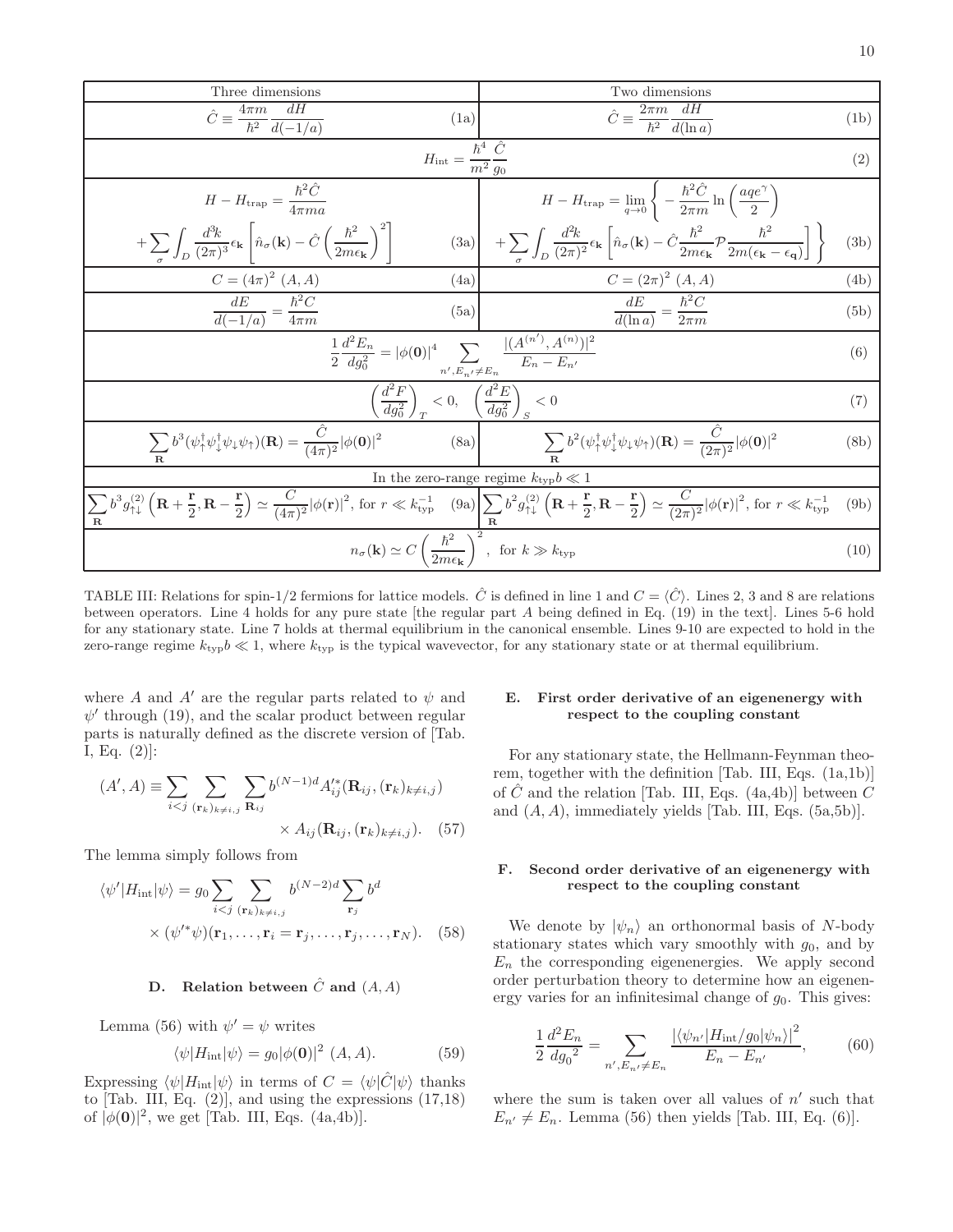# G. Time derivative of the energy

The relations [Tab. II, Eqs. (12a,12b)] remain exact for the lattice model. Indeed,  $dE/dt$  equals  $\langle dH/dt \rangle$  from the Hellmann-Feynman theorem. In 3D, we can rewrite this quantity as  $\langle dH_{\text{trap}}/dt \rangle+d(-1/a)/dt \langle dH/d(-1/a)\rangle$ , and the desired result follows from the definition [Tab. III, Eq. (1a)] of  $\hat{C}$ . The derivation of the 2D relation [Tab. II, Eq. (12b)] is analogous.

# H. On-site pair distribution operator

Let us define a spatially integrated pair distribution operator

$$
\hat{G}_{\uparrow\downarrow}^{(2)}(\mathbf{r}) \equiv \sum_{\mathbf{R}} b^d (\psi_{\uparrow}^{\dagger} \psi_{\uparrow}) \left( \mathbf{R} + \frac{\mathbf{r}}{2} \right) (\psi_{\downarrow}^{\dagger} \psi_{\downarrow}) \left( \mathbf{R} - \frac{\mathbf{r}}{2} \right). \tag{61}
$$

Using the relation [Tab. III, Eq. (2)] between  $\ddot{C}$  and  $H_{\text{int}}$ , expressing  $H_{\text{int}}$  in terms of  $\hat{G}^{(2)}_{\uparrow\downarrow}(\mathbf{0})$  thanks to the secondquantized form (6), and expressing  $g_0$  in terms of  $\phi(0)$ thanks to (15,16), we immediately get:

$$
\hat{G}_{\uparrow\downarrow}^{(2)}(0) = \frac{\hat{C}}{(4\pi)^2} |\phi(0)|^2 \quad \text{in } 3D \tag{62}
$$

$$
\hat{G}_{\uparrow\downarrow}^{(2)}(0) = \frac{\hat{C}}{(2\pi)^2} |\phi(0)|^2 \text{ in } 2D. \tag{63}
$$

[Here,  $|\phi(\mathbf{0})|^2$  may of course be eliminated using (15,16).] These relations are analogous to the one obtained previously within a different field-theoretical model, see Eq. (12) in [97].

# I. Pair distribution function at short distances

The last result can be generalized to finite but small  $r$ , see [Tab. III, Eqs. (9a,9b)] where the zero-range regime  $k_{\text{tvp}}b \ll 1$  was introduced at the end of Sec. III B. Here we justify this for the case where the expectation values  $g^{(2)}_{\uparrow\downarrow}\left(\mathbf{R}+\frac{\mathbf{r}}{2},\mathbf{R}-\frac{\mathbf{r}}{2}\right)=\langle\left(\psi^{\dagger}_{\uparrow}\psi_{\uparrow}\right)\left(\mathbf{R}+\frac{\mathbf{r}}{2}\right)\left(\psi^{\dagger}_{\downarrow}\psi_{\downarrow}\right)\left(\mathbf{R}-\frac{\mathbf{r}}{2}\right)\rangle$ and  $C = \langle \hat{C} \rangle$  are taken in an arbitrary stationary state  $\psi$  in the zero-range regime; this implies that the same result holds for a thermal equilibrium state in the zerorange regime, see Section IX. We first note that the expression (28) of  $g_{\uparrow\downarrow}^{(2)}$  in terms of the wavefunction is valid for the lattice model with the obvious replacement of the integrals by sums, so that

$$
G_{\uparrow\downarrow}^{(2)}(\mathbf{r}) \equiv \left\langle \hat{G}_{\uparrow\downarrow}^{(2)}(\mathbf{r}) \right\rangle = \sum_{\mathbf{R}} b^d \sum_{i=1}^{N_{\uparrow}} \sum_{j=N_{\uparrow}+1} \sum_{(\mathbf{r}_k)_{k \neq i,j}} b^{(N-2)d}
$$

$$
\times \left| \psi\left(\mathbf{r}_1, \ldots, \mathbf{r}_i = \mathbf{R} + \frac{\mathbf{r}}{2}, \ldots, \mathbf{r}_j = \mathbf{R} - \frac{\mathbf{r}}{2}, \ldots, \mathbf{r}_N \right) \right|^2.
$$
(64)

For  $r \ll 1/k_{\text{typ}}$ , we can replace  $\psi$  by the short-distance expression (20), assuming that the multiple sum is dominated by the configurations where all the distances  $|\mathbf{r}_k - \mathbf{R}|$  and  $r_{kk'}$  are much larger than b and r:

$$
G_{\uparrow\downarrow}^{(2)}(\mathbf{r}) \simeq (A, A) \; |\phi(\mathbf{r})|^2. \tag{65}
$$

Expressing  $(A, A)$  in terms of C thanks to [Tab. III, Eqs. (4a,4b)] gives the desired [Tab. III, Eqs. (9a,9b)].

# J. Momentum distribution at large momenta

Assuming again that we are in the zero-range regime  $k_{\text{typ}}b \ll 1$ , we will justify [Tab. III, Eq. (10)] both in 3D and in 2D. We start from

$$
n_{\sigma}(\mathbf{k}) = \sum_{i:\sigma} \sum_{(\mathbf{r}_l)_{l\neq i}} b^{d(N-1)} \left| \sum_{\mathbf{r}_i} b^d e^{-i\mathbf{k}\cdot\mathbf{r}_i} \psi(\mathbf{r}_1,\ldots,\mathbf{r}_N) \right|^2.
$$
\n(66)

We are interested in the limit  $k \gg k_{\text{typ}}$ . Since  $\psi(\mathbf{r}_1,\ldots,\mathbf{r}_N)$  is a function of  $\mathbf{r}_i$  which varies on the scale of  $1/k_{\text{typ}}$ , except when  $\mathbf{r}_i$  is close to another particle  $\mathbf{r}_j$ where it varies on the scale of b, we can replace  $\psi$  by its short-distance form (20):

$$
\sum_{\mathbf{r}_i} b^d e^{-i\mathbf{k}\cdot\mathbf{r}_i} \psi(\mathbf{r}_1,\dots,\mathbf{r}_N) \simeq \tilde{\phi}(\mathbf{k})
$$

$$
\times \sum_{j,j\neq i} e^{-i\mathbf{k}\cdot\mathbf{r}_j} A_{ij}(\mathbf{r}_j,(\mathbf{r}_l)_{l\neq i,j}), \quad (67)
$$

where  $\tilde{\phi}(\mathbf{k}) = \langle \mathbf{r} | \phi \rangle = \sum_{\mathbf{r}} b^d e^{-i\mathbf{k} \cdot \mathbf{r}} \phi(\mathbf{r})$ . Here we excluded the configurations where more than two particles are at distances  $\leq b$ , which are expected to have a negligible contribution to (66). Inserting (67) into (66), expanding the modulus squared, and neglecting the cross-product terms in the limit  $k \gg k_{\text{typ}}$ , we obtain

$$
n_{\sigma}(\mathbf{k}) \simeq |\tilde{\phi}(\mathbf{k})|^2 (A, A). \tag{68}
$$

Finally,  $\phi(\mathbf{k})$  is easily computed for the lattice model: for  $k \neq 0$ , the two-body Schrödinger equation (A1) directly gives  $\tilde{\phi}(\mathbf{k}) = -g_0\phi(\mathbf{0})/(2\epsilon_{\mathbf{k}})$ , and  $\phi(\mathbf{0})$  is given by (15,16), which yields [Tab. III, Eq. (10)].

# VI. RELATIONS FOR A FINITE-RANGE INTERACTION IN CONTINUOUS SPACE

In this Section VI, we restrict for simplicity to the case of a stationary state. It is then convenient to define C by [Tab. IV, Eqs. (1a,1b)].

# A. Interaction energy

As for the lattice model, we find that the interaction energy is proportional to  $C$ , see [Tab. IV, Eqs.  $(2a, 2b)$ ].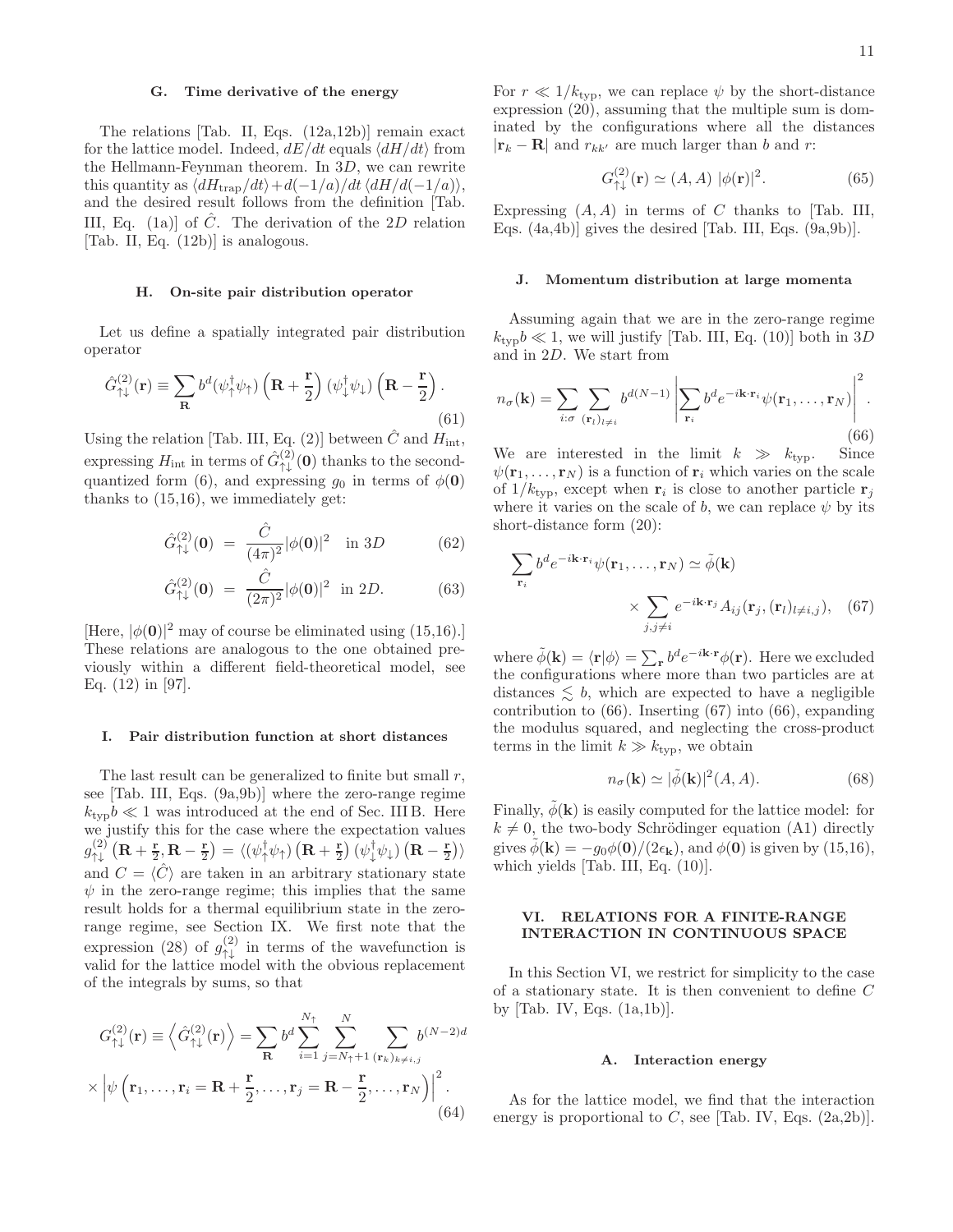| Three dimensions                                                                                                                                              | Two dimensions                                                                                                                                                                                                                                                                                                                                                                                                                                          |  |  |
|---------------------------------------------------------------------------------------------------------------------------------------------------------------|---------------------------------------------------------------------------------------------------------------------------------------------------------------------------------------------------------------------------------------------------------------------------------------------------------------------------------------------------------------------------------------------------------------------------------------------------------|--|--|
| $C \equiv \frac{4\pi m}{\hbar^2} \frac{dE}{d(-1/a)}$<br>(1a)                                                                                                  | $C \equiv \frac{2\pi m}{\hbar^2} \frac{dE}{d(\ln a)}$<br>(1b)                                                                                                                                                                                                                                                                                                                                                                                           |  |  |
| $E_{\rm int} = \frac{C}{(4\pi)^2} \int d^3r \, V(r)  \overline{\phi(r)} ^2$<br>(2a)                                                                           | $E_{\rm int} = \frac{C}{(2\pi)^2} \int d^2 r \, V(r)  \phi(r) ^2$<br>(2b)                                                                                                                                                                                                                                                                                                                                                                               |  |  |
| $E - E_{\text{trap}} = \frac{\hbar^2 C}{4\pi m a}$                                                                                                            | $E - E_{\text{trap}} = \lim_{R \to \infty} \left\{ \frac{\hbar^2 C}{2 \pi m} \ln \left( \frac{R}{a} \right) \right\}$                                                                                                                                                                                                                                                                                                                                   |  |  |
| $+ \sum_{\bf -}\int\frac{d^3k}{(2\pi)^3}\,\frac{\hbar^2k^2}{2m}\left[n_{\sigma}({\bf k}) - \frac{C}{(4\pi)^2} \tilde{\phi}'(k) ^2\right] \nonumber\\$<br>(3a) | $+\sum \int \frac{d^2k}{(2\pi)^2} \, \frac{\hbar^2 k^2}{2m} \left[ n_\sigma({\bf k}) - \frac{C}{(2\pi)^2}  \tilde{\phi}'_R(k) ^2 \right] \, \Bigg\}$<br>(3b)                                                                                                                                                                                                                                                                                            |  |  |
| In the zero-range regime $k_{\text{typ}}b \ll 1$                                                                                                              |                                                                                                                                                                                                                                                                                                                                                                                                                                                         |  |  |
|                                                                                                                                                               | $\int d^3R \, g_{\uparrow\downarrow}^{(2)} \left( \mathbf{R} + \frac{\mathbf{r}}{2}, \mathbf{R} - \frac{\mathbf{r}}{2} \right) \simeq \frac{C}{(4\pi)^2}  \phi(\mathbf{r}) ^2 \quad \text{for } r \ll k_{\text{typ}}^{-1} \text{ (4a)} \left  \int d^2R \, g_{\uparrow\downarrow}^{(2)} \left( \mathbf{R} + \frac{\mathbf{r}}{2}, \mathbf{R} - \frac{\mathbf{r}}{2} \right) \simeq \frac{C}{(2\pi)^2}  \phi(\mathbf{r}) ^2 \quad \text{for } r \ll k_{$ |  |  |
| $n_{\sigma}(\mathbf{k}) \simeq \frac{C}{(4\pi)^2}  \tilde{\phi}(\mathbf{k}) ^2 \text{ for } k \gg k_{\text{typ}}$                                             | (5a) $n_{\sigma}(\mathbf{k}) \simeq \frac{C}{(2\pi)^2}  \tilde{\phi}(\mathbf{k}) ^2$ for $k \gg k_{\text{typ}}$<br>(5b)                                                                                                                                                                                                                                                                                                                                 |  |  |

TABLE IV: Relations for spin-1/2 fermions with a finite-range interaction potential  $V(r)$  in continuous space, for any stationary state. C is defined in line 1. All relations remain valid at thermal equilibrium in the canonical ensemble; the derivatives of the energy in line 1 then have to be taken at constant entropy. Equations (1a,2a,4a) are contained in [99] (for  $k_{\text{typ}}b \ll 1$ ). The functions  $\phi'(r)$  and  $\phi'_R(r)$  are given by Eqs. (73,78) and  $\tilde{\phi}'(k)$ ,  $\tilde{\phi}'_R(k)$  are their Fourier transforms.

It was shown in [99] that the 3D relation is asymptotically valid in the zero-range limit. Here we show that it remains exact for any finite value of the range and we generalize it to 2D.

For the derivation, we set

$$
V(r) = g_0 W(r) \tag{69}
$$

where  $g_0$  is a dimensionless coupling constant which allows to tune a. The Hellmann-Feynman theorem then gives  $E_{\text{int}} = g_0 dE/dg_0$ . The result then follows by writing  $dE/dg_0 = dE/d(-1/a) \cdot d(-1/a)/d g_0$  in 3D and  $dE/dg_0 = dE/d(\ln a) \cdot d(\ln a)/dg_0$  in 2D, and by using the definition [Tab. IV, Eqs.  $(1a,1b)$ ] of C as well as the following lemmas:

$$
g_0 \frac{d(-1/a)}{dg_0} = \frac{m}{4\pi\hbar^2} \int d^3r \, V(r) |\phi(r)|^2 \quad \text{in } 3D \tag{70}
$$

$$
g_0 \frac{d(\ln a)}{dg_0} = \frac{m}{2\pi\hbar^2} \int d^2r \, V(r) |\phi(r)|^2 \quad \text{in } 2D. (71)
$$

To derive these lemmas, we consider two values of the scattering length  $a_i$ ,  $i = 1, 2$ , and the corresponding scattering states  $\phi_i$  and coupling constants  $g_{0,i}$ . The corresponding two-particle relative-motion Hamiltonians are  $H_i = -(\hbar^2/m)\Delta_{\bf r} + g_{0,i}W(r)$ . Since  $H_i\phi_i = 0$ , we have

$$
\lim_{R \to \infty} \int_{r < R} d^d r \left( \phi_1 H_2 \phi_2 - \phi_2 H_1 \phi_1 \right) = 0. \tag{72}
$$

The contribution of the kinetic energies can be computed from the divergence theorem and the large-distance form of  $\phi$  [229]. The contribution of the potential energies is proportional to  $g_{0,2}-g_{0,1}$ . Taking the limit  $a_2 \rightarrow a_1$  gives the results (70,71). Lemma (70) was also used in [99] and the above derivation is essentially identical to the one of [99]. For this 3D lemma, there also exists an alternative derivation based on the two-body problem in a large box [230].

# B. Relation between energy and momentum distribution

Three dimensions: The natural counterpart, for a finiterange interaction potential, of the zero-range-model expression of the energy as a functional of the momentum distribution [Tab. II, Eqs. (5a,5b)] is given by [Tab. IV, Eq. (3a)], where  $\tilde{\phi}'(k)$  is the zero-energy scattering state in momentum space with the incident wave contribution  $\propto \delta(\mathbf{k})$  subtracted out:  $\tilde{\phi}'(k) = \tilde{\phi}(k) + a^{-1}(2\pi)^3 \delta(\mathbf{k}) =$  $\int d^3r e^{-i\mathbf{k}\cdot\mathbf{r}}\phi'(r)$  with

$$
\phi'(r) = \phi(r) + \frac{1}{a}.\tag{73}
$$

This is simply obtained by adding the kinetic energy to [Tab. IV, Eq. (2a)] and by using the lemma:

$$
\int d^3r \, V(r) |\phi(r)|^2 = \frac{4\pi\hbar^2}{ma} - \int \frac{d^3k}{(2\pi)^3} \frac{\hbar^2 k^2}{m} |\tilde{\phi}'(k)|^2. \tag{74}
$$

To derive this lemma, we start from Schrödinger's equation  $-(\hbar^2/m)\Delta\phi + V(r)\phi = 0$ , which implies

$$
\int d^3r \, V(r) |\phi(r)|^2 = \frac{\hbar^2}{m} \int d^3r \, \phi \Delta \phi. \tag{75}
$$

Applying the divergence theorem over the sphere of radius R, using the asymptotic expression (9) of  $\phi$  and taking the limit  $R \to \infty$  then yields

$$
\int d^3r \,\phi \Delta \phi = \frac{4\pi}{a} - \int d^3r \, (\nabla \phi)^2. \tag{76}
$$

We then replace  $\nabla \phi$  by  $\nabla \phi'$ . Applying the Parseval-Plancherel relation to  $\partial_i \phi'$ , and using the fact that  $\phi'(r)$ vanishes at infinity, we get:

$$
\int d^3r \, (\nabla \phi')^2 = \int \frac{d^3k}{(2\pi)^3} \, k^2 |\tilde{\phi}'(k)|^2 \tag{77}
$$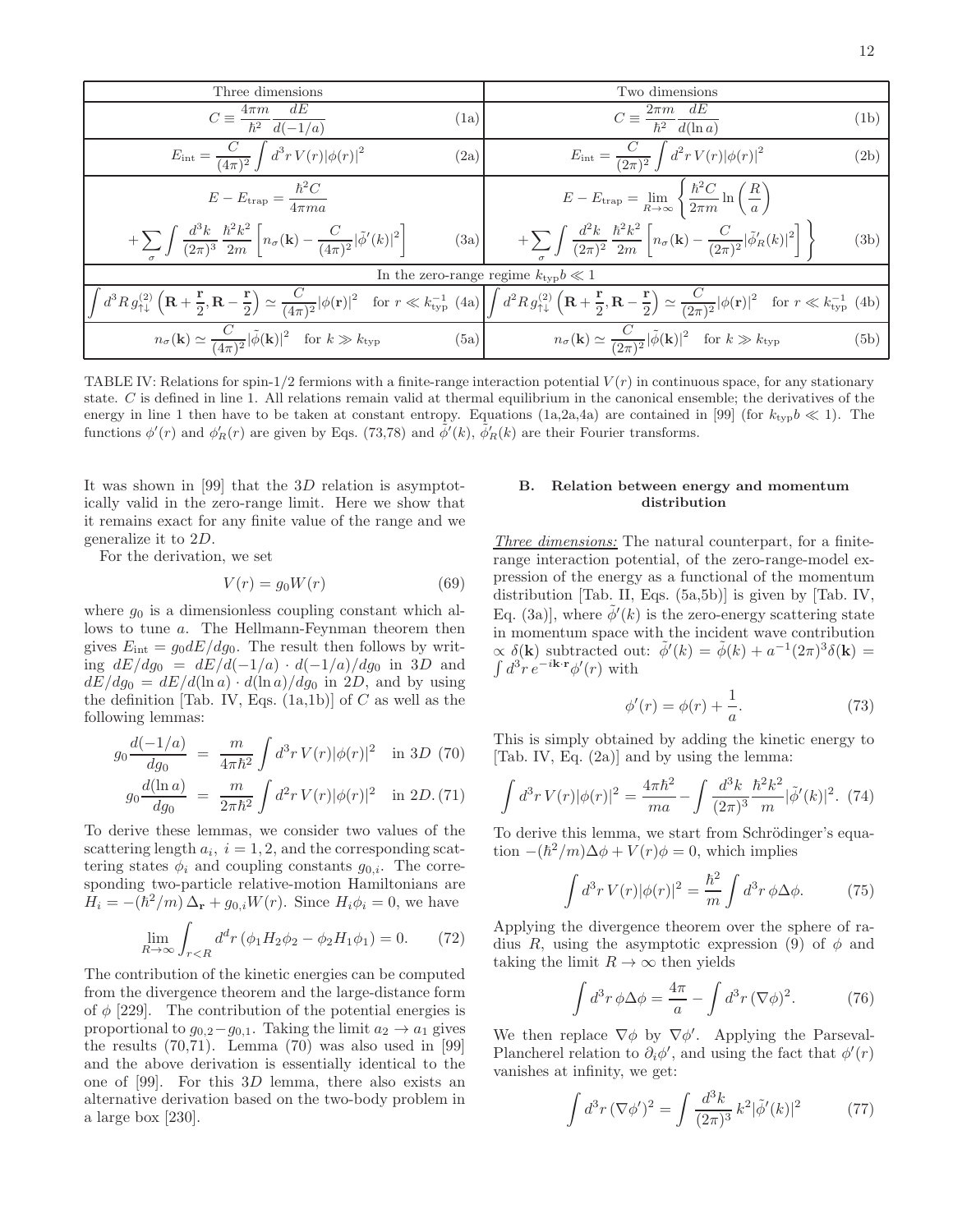The desired result (74) follows.

Two dimensions: An additional regularisation procedure for small momenta is required in 2D, as was the case for the zero-range model [Tab. II, Eq. (5b)] and for the lattice model [Tab. III, Eq. (3b)]. One obtains [Tab. IV, Eq. (3b)], where  $\tilde{\phi}'_R(k) = \int d^2r \, e^{-i\mathbf{k} \cdot \mathbf{r}} \phi'_R(r)$  with

$$
\phi'_R(r) = [\phi(r) - \ln(R/a)] \ \theta(R - r). \tag{78}
$$

This follows from [Tab. IV, Eq. (2b)] and from the lemma:

$$
\int d^2r \, V(r) |\phi(r)|^2 = \lim_{R \to \infty} \left\{ \frac{2\pi \hbar^2}{m} \ln\left(\frac{R}{a}\right) - \int \frac{d^2k}{(2\pi)^2} \frac{\hbar^2 k^2}{m} |\tilde{\phi}'_R(k)|^2 \right\}.
$$
 (79)

The derivation of this lemma again starts with (75). The divergence theorem then gives [229]

$$
\int d^2r \, \phi \Delta \phi = \lim_{R \to \infty} \left\{ 2\pi \ln \left( \frac{R}{a} \right) - \int_{r < R} d^2r \, (\nabla \phi)^2 \right\}.
$$
\n(80)

We can then replace  $\int_{r < R} d^2 r \, (\nabla \phi)^2$  by  $\int d^2 r \, (\nabla \phi'_R)^2$ , since  $\phi'_R(r)$  is continuous at  $r = R$  [229] so that  $\nabla \phi'_R$ does not contain any delta distribution. The Parseval-Plancherel relation can be applied to  $\partial_i \phi'_R$ , since this function is square-integrable. Then, using the fact that  $\phi'_{R}(r)$  vanishes at infinity, we get

$$
\int d^2r \, (\nabla \phi'_R)^2 = \int \frac{d^2k}{(2\pi)^2} \, k^2 |\tilde{\phi}'_R(k)|^2,\tag{81}
$$

and the lemma (79) follows.

## C. Pair distribution function at short distances

In the zero-range regime  $k_{\text{typ}}b \ll 1$ , the short-distance behavior of the pair distribution function is given by the same expressions [Tab. III, Eqs. (9a,9b)] as for the lattice model. Indeed, Eq. (65) is derived in the same way as for the lattice model; one can then use the zero-range model's expressions [Tab. II, Eqs.  $(2a,2b)$ ] of  $(A, A)$  in terms of  $C$ , since the finite range model's quantities  $C$ and A tend to the zero-range model's ones in the zerorange limit. In  $3D$ , the result [Tab. III, Eq. (9a)] is contained in [99].

# D. Momentum distribution at large momenta

In the zero-range regime  $k_{\text{typ}}b \ll 1$  the momentum distribution at large momenta  $k \gg k_{\text{typ}}$  is given by

$$
n_{\sigma}(\mathbf{k}) \simeq \frac{C}{(4\pi)^2} |\tilde{\phi}(\mathbf{k})|^2 \quad \text{in } 3D \tag{82}
$$

$$
n_{\sigma}(\mathbf{k}) \simeq \frac{C}{(2\pi)^2} |\tilde{\phi}(\mathbf{k})|^2 \quad \text{in } 2D. \tag{83}
$$

Indeed, Eq. (68) is derived as for the lattice model, and  $(A, A)$  can be expressed in terms of C as in the previous subsection VI C.

# VII. DERIVATIVE OF THE ENERGY WITH RESPECT TO THE EFFECTIVE RANGE

Assuming that the zero-range model is solved, we first show that the first correction to the energy due to a finite range of the interaction potential  $V(r)$  can be explicitly obtained and only depends on the s-wave effective range of the interaction. We then enrich the discussion using the many-body diagrammatic point of view, where the central object is the full two-body  $T$ -matrix, to recall in particular that the situation is more subtle for lattice models [114]. Finally, we relate  $\partial E/\partial r_e$  to a subleading term of the short distance behavior of the pair distribution function in Sec.VII D and to the coefficient of the  $1/k^6$  subleading tail of  $n_{\sigma}(\mathbf{k})$  in Sec. VII E.

# A. Derivation of the explicit formulas

# Three dimensions:

In 3D, the leading order finite-range correction to the zero-range model's spectrum depends on the interaction potential  $V(r)$  only *via* its effective range  $r_e$ , and is given by the expression [Tab. V, Eq. (1a)], where the derivative is taken in  $r_e = 0$  for a fixed value of the scattering length, the function A is assumed to be real without loss of generality. As a first way to obtain this result we use a modified version of the zero-range model, where the boundary condition [Tab. I, Eq. (1a)] is replaced by

$$
\psi(\mathbf{r}_1, \dots, \mathbf{r}_N) = \n\begin{pmatrix}\n\frac{1}{r_{ij}} - \frac{1}{a} + \frac{m}{2\hbar^2} \mathcal{E} r_e\n\end{pmatrix}\n\times A_{ij} (\mathbf{R}_{ij}, (\mathbf{r}_k)_{k \neq i,j}) + O(r_{ij}), \quad (84)
$$

where

$$
\mathcal{E} = E - 2U(\mathbf{R}_{ij}) - \left(\sum_{k \neq i,j} U(\mathbf{r}_k)\right) + \frac{1}{A_{ij}(\mathbf{R}_{ij}, (\mathbf{r}_k)_{k \neq i,j})}
$$

$$
\times \left[\frac{\hbar^2}{4m} \Delta_{\mathbf{R}_{ij}} + \frac{\hbar^2}{2m} \sum_{k \neq i,j} \Delta_{\mathbf{r}_k}\right] A_{ij}(\mathbf{R}_{ij}, (\mathbf{r}_k)_{k \neq i,j}).
$$
(85)

Equations (84,85) generalize the ones already used for 3 bosons in free space in [122, 123] (the predictions of [122] and [123] have been confirmed using different approaches, see [124] and Refs. therein, and [125, 126] respectively; moreover, a derivation of these equations was given in [122]). Such a model was also used in the two-body case, see e.g. [127–129], and the modified scalar product that makes it hermitian was constructed in [130].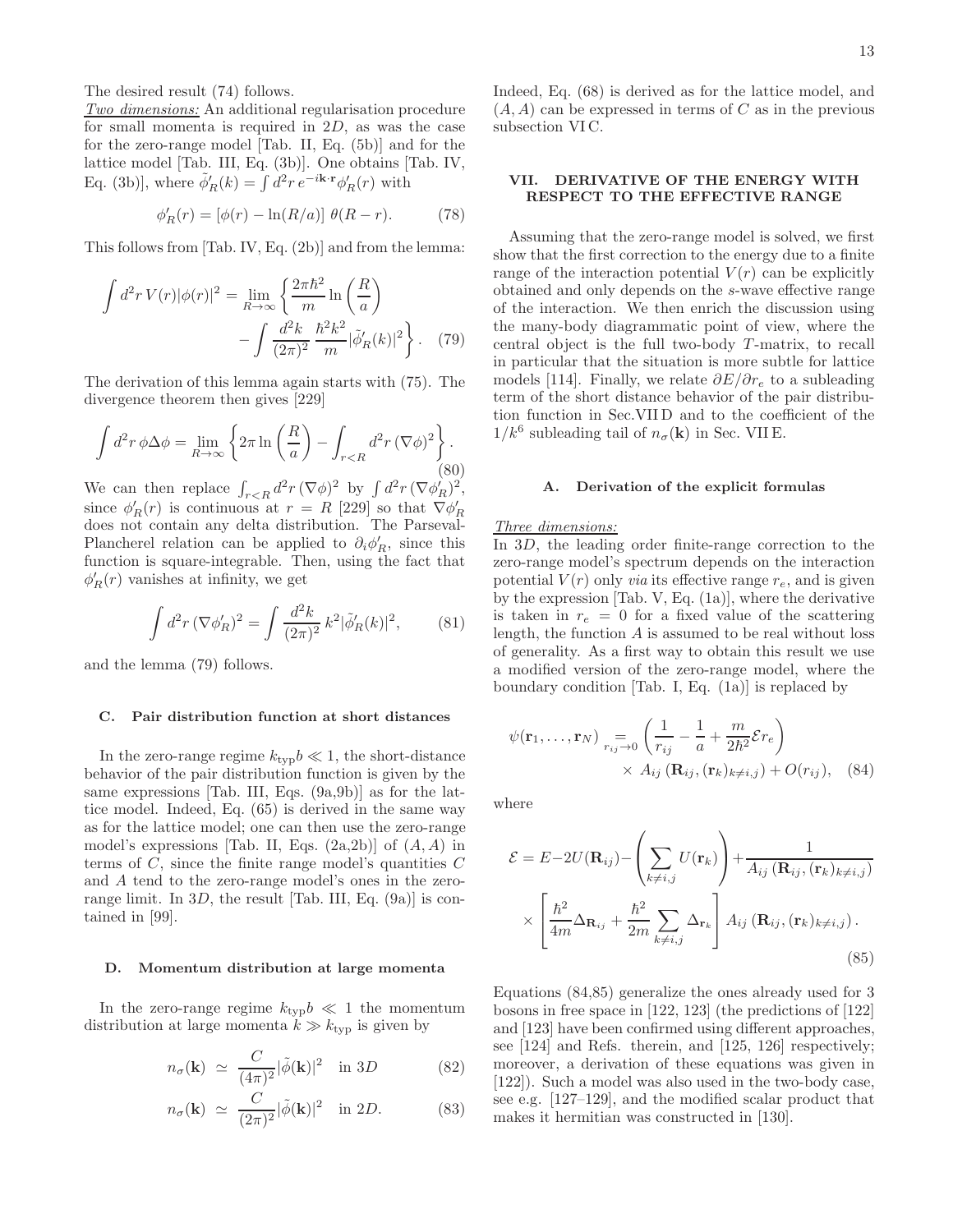Three dimensions Two dimensions  
\n
$$
\left(\frac{\partial E}{\partial r_e}\right)_a = 2\pi (A, (E - \mathcal{H})A)
$$
\n(1a)  
\n
$$
\mathcal{H}_{ij} \equiv -\frac{\hbar^2}{4m} \Delta_{\mathbf{R}_{ij}} - \frac{\hbar^2}{2m} \sum_{k \neq i,j} \Delta_{\mathbf{r}_k} + 2U(\mathbf{R}_{ij}) + \sum_{k \neq i,j} U(\mathbf{r}_k)
$$
\n(2)  
\n
$$
\overline{G}_{\uparrow\downarrow}^{(2)}(\mathbf{r}) = \frac{C}{(4\pi)^2} \left(\frac{1}{r} - \frac{1}{a}\right)^2 - \frac{m}{2\pi\hbar^2} \frac{\partial E}{\partial r_e} + O(r)
$$
\n(3a)  
\n
$$
\overline{G}_{\uparrow\downarrow}^{(2)}(\mathbf{r}) = \frac{C}{(2\pi)^2} \ln^2(r/a) - \frac{m}{2\pi\hbar^2} \frac{\partial E}{\partial (r_e^2)} r^2 \ln^2 r + O(r^2 \ln r)
$$
\n(3b)  
\n
$$
\overline{n}_{\sigma}(k) - \frac{C}{k^4} \sum_{k \to \infty} \frac{1}{k^6} \left[\frac{16\pi m}{\hbar^2} \frac{\partial E}{\partial r_e} - 8\pi^2 (A, \Delta_{\mathbf{R}} A)\right]
$$
\n(4a)  
\n
$$
\overline{n}_{\sigma}(k) - \frac{C}{k^4} \sum_{k \to \infty} \frac{1}{k^6} \left[\frac{16\pi m}{\hbar^2} \frac{\partial E}{\partial r_e} - 8\pi^2 (A, \Delta_{\mathbf{R}} A)\right]
$$
\n(4b)

TABLE V: For spin-1/2 fermions, derivative of the energy with respect to the effective range  $r_e$ , or to its square in 2D, taken at  $r_e = 0$  for a fixed value of the scattering length. The functions A (assumed to be real) are the ones of the zero-range regime. The compact notations for the scalar products and the matrix elements are defined in Tab. I.  $\bar{n}_{\sigma}(k)$  is the average of  $n_{\sigma}(\mathbf{k})$ over the direction of k.  $\bar{G}^{(2)}_{\uparrow\downarrow}(\mathbf{r})$  is the pair distribution function integrated over the center of mass of the pair and averaged over the direction of r.

For the derivation of [Tab. V, Eq. (1a)], we consider a stationary state  $\psi_1$  of the zero-range model, satisfying the boundary condition [Tab. I, Eq. (1a)] with a scattering length a and a regular part  $A^{(1)}$ , and the corresponding finite-range stationary state  $\psi_2$  satisfying (84,85) with the same scattering length a and a regular part  $A^{(2)}$ . As in Appendix B we get (B3), as well as (B6) with  $1/a_1 - 1/a_2$  replaced by  $m\mathcal{E}r_e/(2\hbar^2)$ . This yields [Tab. V, Eq. (1a)].

A deeper physical understanding and a more selfcontained derivation may be achieved by going back to the actual finite range model  $V(r; b)$  for the interaction potential, such that the scattering length remains fixed when the range b tends to zero. The Hellmann-Feynman theorem gives

$$
\frac{dE}{db} = \sum_{i=1}^{N_{\uparrow}} \sum_{j=N_{\uparrow}+1}^{N} \int d^3 r_1 \dots d^3 r_N |\psi(\mathbf{r}_1, \dots, \mathbf{r}_N)|^2 \partial_b V(r_{ij}; b).
$$
\n(86)

We need to evaluate  $|\psi|^2$  for a typical configuration with two atoms  $i$  and  $j$  within the potential range  $b$ ; in the limit  $b \to 0$  one may then assume that the other atoms are separated by much more than b and are at distances from  $\mathbf{R}_{ij} = (\mathbf{r}_i + \mathbf{r}_j)/2$  much larger than b. This motivates the factorized ansatz

$$
\psi(\mathbf{r}_1,\ldots,\mathbf{r}_N) \simeq \chi(r_{ij}) A_{ij}(\mathbf{R}_{ij},(\mathbf{r}_k)_{k \neq i,j}). \tag{87}
$$

We take a rotationally invariant  $\chi$ , because we assume the absence of scattering resonance in the partial waves other than s-wave [231]: The p-wave scattering amplitude, that vanishes quadratically with the relative wavenumber k, is then  $O(b^3k^2)$ , resulting in an energy contribution  $O(b^3)$  negligible at the present order.

Inserting the ansatz  $(87)$  into Schrödinger's equation  $H\psi = E\psi$ , and neglecting the trapping potential within the interaction range  $r_{ij} \leq b$ , as justified in the Appendix D, gives [232]

$$
\mathcal{E}\chi(r_{ij}) \simeq [-\frac{\hbar^2}{m}\Delta_{\mathbf{r}_{ij}} + V(r_{ij};b)]\chi(r_{ij}),\qquad(88)
$$

where  $\mathcal E$  is given by (85). For  $\mathcal E > 0$ , we set  $\mathcal E = \hbar^2 k^2/m$ with  $k > 0$ , and  $\chi$  is a finite energy scattering state; to match the normalization of the zero energy scattering state  $\phi$  used in this article, see (9), we take for r out of the interaction potential

$$
\chi(r) = \frac{1}{r + \infty} \frac{\sin(kr)}{f_k} + \frac{e^{ikr}}{r},\tag{89}
$$

where  $f_k$  is the scattering amplitude. The optical theorem, implying that

$$
f_k = -\frac{1}{ik + u(k)},\tag{90}
$$

where  $u(k) \in \mathbb{R}$ , ensures that  $\chi$  is real [233].

Inserting the ansatz (87) into the Hellmann-Feynman expression (86) gives

$$
\frac{dE}{db} \simeq \sum_{i < j} \int d^3 R_{ij} \int \left( \prod_{k \neq i,j} d^3 r_k \right) A_{ij}^2(\mathbf{R}_{ij}, (\mathbf{r}_k)_{k \neq i,j}) \times \int d^3 r_{ij} \ \chi^2(r_{ij}) \partial_b V(r_{ij}; b) \tag{91}
$$

To evaluate the integral of  $\chi^2 \partial_b V$ , we use the following lemma (whose derivation is given in the next paragraph):

$$
\frac{4\pi\hbar^2}{m}[u_2(k) - u_1(k)] = \int_{\mathbb{R}^3} d^3r \,\chi_1(r)\chi_2(r)[V(r; b_1) - V(r; b_2)]\tag{92}
$$

where  $\chi_1$  and  $\chi_2$  are the same energy  $\mathcal E$  scattering states for two different values  $b_1$  and  $b_2$  of the potential range. Then dividing this expression by  $b_1 - b_2$ , taking the limit  $b_1 \rightarrow b_2$ , and afterwards the limit  $b_2 \rightarrow 0$  for which the low-k expansion holds:

$$
u(k) = \frac{1}{a} - \frac{1}{2}r_e k^2 + O(b^3 k^4)
$$
 (93)

 $r_e$  being the effective range of the interaction potential of range  $b$ , we obtain [Tab. V, Eq. (1a)] [234].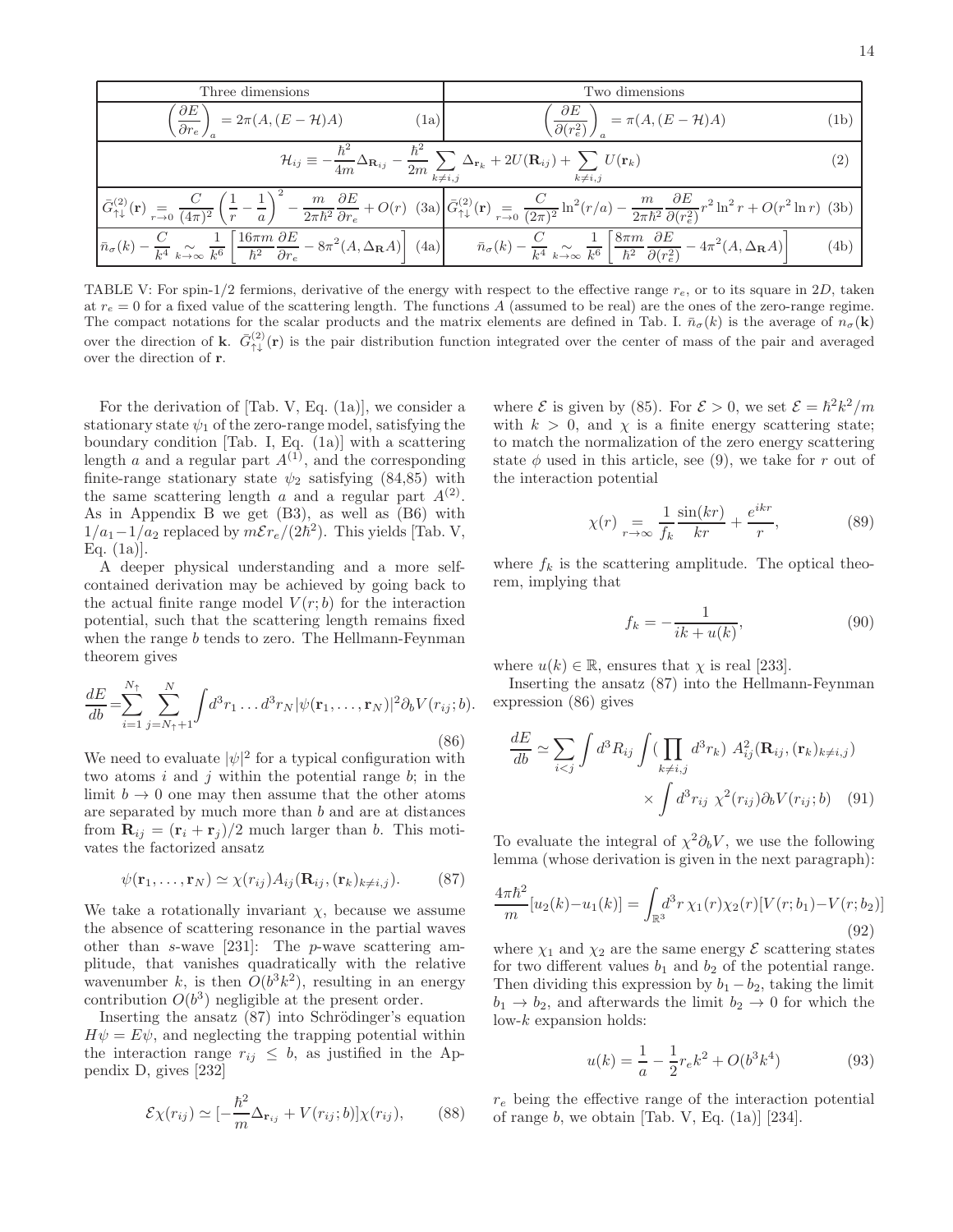As a side result of this physical approach, the modified contact conditions (84) may be rederived. One performs an analytical continuation of the out-of-potential wavefunction (89) to the interval  $r \leq b$  [103] and one takes the zero- $r$  limit of that continuation [235]. In simple words, this amounts to expanding  $(89)$  in powers of r:

$$
\chi(r) = \frac{1}{r} - \frac{1}{a} + \frac{1}{2}k^2 r_e + O(r). \tag{94}
$$

Inserting this expansion in (87) and using  $k^2 = m\mathcal{E}/\hbar^2$ gives (84).

The lemma (92) is obtained by multiplying Schrödinger's equations for  $\chi_1$  (respectively for  $\chi_2$ ) by  $\chi_2$  (respectively by  $\chi_1$ ), taking the difference of the two resulting equations, integrating this difference over the sphere  $r < R$  and using the divergence theorem to convert the volume integral of  $\chi_2\Delta_{\mathbf{r}}\chi_1 - \chi_1\Delta_{\mathbf{r}}\chi_2$ into a surface integral, where the asymptotic forms (89) for  $r = R \rightarrow +\infty$  may be used. When  $\mathcal{E} < 0$ , we set  $\mathcal{E} = -\hbar^2 \kappa^2/m$  with  $\kappa > 0$  and we perform analytic continuation of the  $\mathcal{E} > 0$  case by replacing k with  $i\kappa$ . From (89) it appears that  $\chi(r)$  now diverges exponentially at large distances, as  $e^{\kappa r}/r$ , if  $1/f(i\kappa) \neq 0$ . If the interaction potential is a compact support potential, or simply tends to zero more rapidly than  $\exp(-2\kappa r)$ , the lemma and the final conclusion [Tab. V, Eq. (1a)] still hold; the functions  $u_1(i\kappa)$  and  $u_2(i\kappa)$  remain real, since the series expansion of  $u(k)$  has only even powers of k. Two dimensions:

The above physical reasoning may be directly generalized to  $2D$  [236], giving [Tab. V, Eq. (1b)], where the derivative is taken for a fixed scattering length in  $r_e = 0$ . The main difference with the  $3D$  case [Tab. V, Eq. (1a)] is that the energy  $E$  now varies quadratically with the effective range  $r_e$ , as already observed numerically for three-boson-bound states in [131]. In the derivation, the first significant difference with the 3D case occurs in the normalization of the two-body scattering state: (89) is replaced with

$$
\chi(r) = \frac{\pi}{r + \infty} \frac{1}{2i} \left[ \frac{1}{f_k} J_0(kr) + H_0^{(1)}(kr) \right] \tag{95}
$$

where  $H_0^{(1)} = J_0 + iN_0$  is a Hankel function,  $J_0$  and  $N_0$ are Bessel functions of the first and second kinds. The optical theorem implies  $|f_k|^2 + \text{Re } f_k = 0$  so that

$$
f_k = \frac{-1}{1 + iu(k)} \quad \text{with} \quad u(k) \in \mathbb{R}, \tag{96}
$$

and  $\chi$  is real. The low-k expansion for a potential of range b takes the form [132, 133]

$$
u(k) = \frac{2}{\pi} \left[ \ln \left( e^{\gamma} k a/2 \right) + \frac{1}{2} (k r_e)^2 + \dots \right],\tag{97}
$$

where  $\gamma = 0.577216...$  is Euler's constant, the logarithmic term being obtained in the zero-range Bethe-Peierls model and the  $k^2$  term corresponding to finite effective range corrections (with the sign convention of [132] such that  $r_e^2 > 0$  for a hard disk potential). The subsequent calculations are similar to the  $3D$  case, also for the negative energy case where analytic continuation gives rises to the special functions  $I_0(\kappa r)$  and  $K_0(\kappa r)$ . For example, at positive energy, the lemma  $(92)$  takes in  $2D$  the form

$$
\frac{\pi^2 \hbar^2}{m} [u_1(k) - u_2(k)] = \int_{\mathbb{R}^2} d^2 r \,\chi_1(r) \chi_2(r) [V(r; b_1) - V(r; b_2)] \tag{98}
$$

The fact that one can neglect the trapping potential within the interaction range is again justified in Appendix D. Finally, we note that the expansion of the asymptotic form (95) for  $r \to 0$ , and for  $k \to 0$ ,

$$
\chi(r) = \ln(r/a) - \frac{1}{2}(kr_e)^2 + O(r^2 \ln r)
$$
 (99)

allows to determine the 2D version of the modified zerorange model (84),

$$
\psi(\mathbf{r}_1, \dots, \mathbf{r}_N) = \begin{cases} \ln(r_{ij}/a) - \frac{m}{2\hbar^2} \mathcal{E} r_e^2 \\ \times A_{ij} (\mathbf{R}_{ij}, (\mathbf{r}_k)_{k \neq i, j}) + O(r_{ij}) \end{cases}
$$
(100)

where  $\mathcal E$  is defined as in 3D by (85). To complete this 2D derivation, one has to check that the *p*-wave interaction brings a negligible contribution to the energy. The p-wave scattering amplitude at low relative wavenumber k vanishes as  $k^2 R_1^2$  where  $R_1^2$  is the p-wave scattering surface [134]. One could believe that  $r_e \approx R_1 \approx b$ , one would then conclude that the p-wave contribution to the energy, scaling as  $R_1^2$ , cannot be neglected as compared to the s-wave finite range correction, scaling as  $r_e^2$ . Fortunately, as shown in subsection VII B, this expectation is too naive, and [Tab. V, Eq. (1b)] is saved by a logarithm,  $r_e$  being larger than  $R_1$  by a factor  $\ln(a/b) \gg 1$ in the zero range limit [237].

# B. What we learn from diagrammatic formalism

In the many-body diagrammatic formalism [135, 136], the equation of state of the homogeneous gas (in the thermodynamic limit) is accessed from the single particle Green's function, which can be expanded in powers of the interaction potential, each term of the expansion being represented by a Feynman diagram. The internal momenta of the diagrams can however be as large as  $\hbar/b$ , where b is the interaction range. A standard approach to improve the convergence of the perturbative series for strong interaction potentials is to perform the so-called ladder resummation. The resulting Feynman diagrams then involve the two-body  $T$ -matrix of the interaction, rather than the bare interaction potential V. For the spin-1/2 Fermi gas, where there is a priori no Efimov effect, one then expects that the internal momenta of the Feynman diagrams are on the order of  $\hbar k_{\text{typ}}$  only, where the typical wavenumber  $k_{\text{typ}}$  was defined in subsection III B. As put forward in [114], the interaction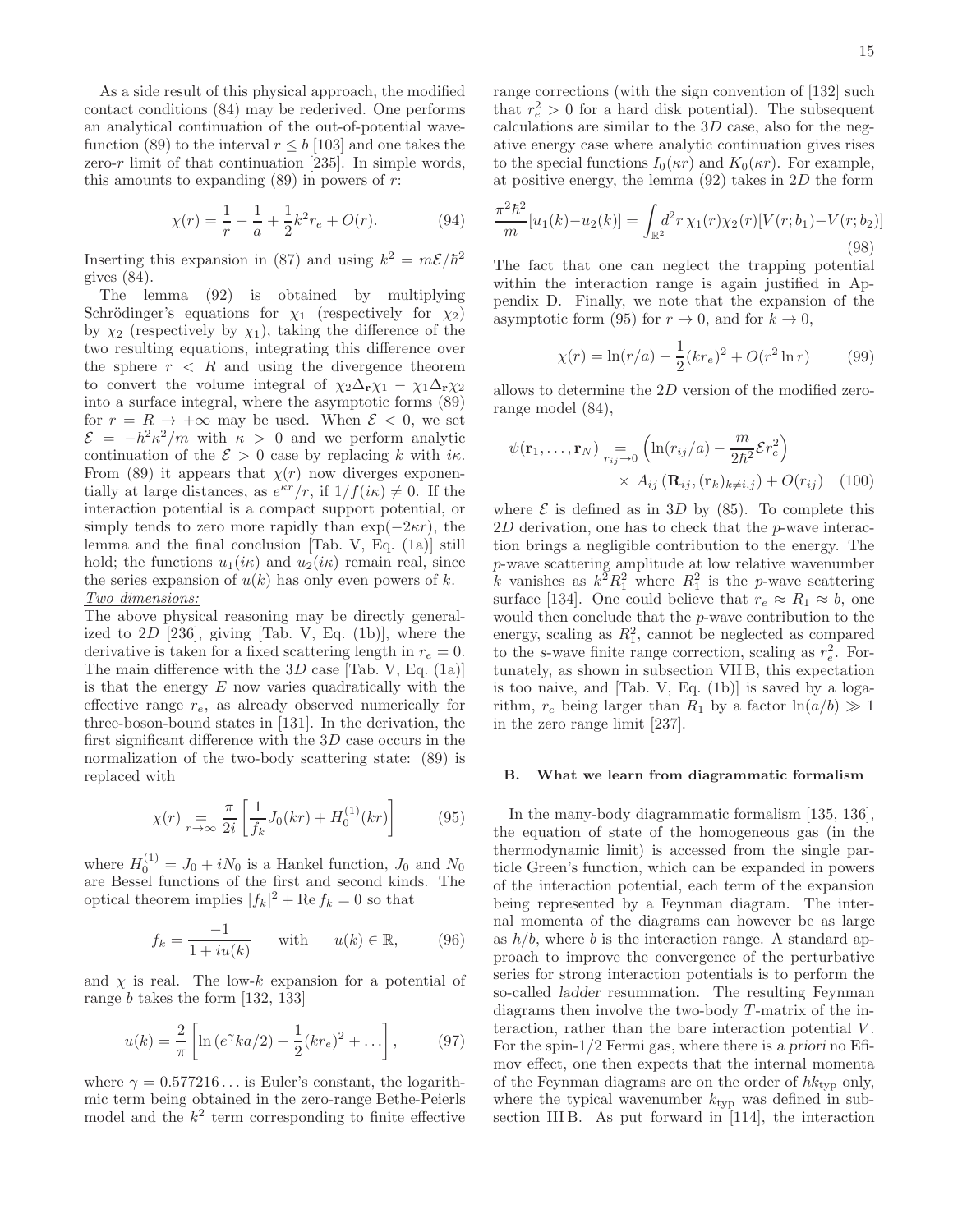parameters controlling the first deviation of the gas energy from its zero-range limit are then the ones appearing in the first deviations of the two-body  $T$ -matrix element  $\langle \mathbf{k}_1, \mathbf{k}_2 | T(E+i0^+) | \mathbf{k}_3, \mathbf{k}_4 \rangle$  from its zero-range limit, where all the  $\mathbf{k}_i$  are on the order of  $k_{\text{typ}}$  and E is on the order of  $\hbar^2 k_{\rm typ}^2/m$ . The single particle Green's function is indeed a sum of integrals of products of  $T$ -matrix elements and of ideal-gas Green's functions.

We explore this idea in this subsection. For an interaction potential  $V(r)$ , we confirm the results of subsection VII A. In addition to the effective range  $r_e$  characterizing the on-shell  $T$ -matrix elements (that is the scattering amplitude), the diagrammatic point of view introduces a length  $\rho_e$  characterizing the s-wave low-energy off-shell T-matrix elements, and a length  $R_1$  characterizing the p-wave on-shell scattering; we will show that the contributions of  $\rho_e$  and  $R_1$  are negligible as compared to the one of the effective range  $r_e$ . Moreover, in the case of lattice models, a length  $R_e$  characterizing the breaking of the Galilean invariance appears [114]. Its contribution is in general of the same order as the one of  $r_e$ . Both contributions can be zeroed for appropriately tuned matterwave dispersion relations on the lattice. Finally, in the case of a continuous space model with a delta interaction potential plus a spherical cut-off in momentum space, and in the case of a lattice model with a spherical momentum cut-off, we show that the breaking of Galilean invariance does not disappear in the infinite cut-off limit.

# 1. For the continuous space interaction  $V(r)$

When each pair of particles  $i$  and  $j$  interact in continuous space via the potential  $V(r_{ij})$ , one can use Galilean invariance to restrict the  $T$ -matrix to the center of mass frame, where  $\mathbf{k}' \equiv \mathbf{k}_1 = -\mathbf{k}_2$  and  $\mathbf{k} \equiv \mathbf{k}_3 = -\mathbf{k}_4$ . Further using rotational invariance, one can restrict this internal  $T$ -matrix to fixed total angular momentum l, with matrix elements characterized by the function  $t_l(k',k;E)$  whose low-energy behavior was extensively studied [134, 137]. This function is said to be on-shell iff  $k = k' = (mE)^{1/2}/\hbar$ , in which case it is simply noted as  $t_l(E)$ , otherwise it is said to be off-shell.

# Three dimensions:

We assume that the interaction potential, of compact support of range  $b$ , is everywhere non-positive (or infinite). We recall that we are here in the resonant regime, with a s wave scattering length a such that  $|a| \gg b$ . The potential is assumed to have the minimal depth leading to the desired value of a, so as to exclude deeply bound dimers. In particular, at resonance  $(1/a = 0)$ , there is no two-body bound state. To invalidate the usual variational argument [113, 138–140] (that shows, for a nonpositive interaction potential, that the spin-1/2 fermions have deep  $N$ -body bound states in the large  $N$  limit), we allow that  $V(r)$  has a hard core of range  $b_{\text{hard}} < b$ . We directly restrict to the s-wave case  $(l = 0)$ , since the non-resonant *p*-wave interaction bring a negligible  $O(b^3)$ 

contribution, as already discussed in subsection VII A.

The first deviation of the on-shell  $s$ -wave  $T$ -matrix from its zero-range limit is characterized by the effective range  $r_e$ , already introduced in Eq. (93). The effective range is given by the well-known Smorodinski formula [133]:

$$
\frac{1}{2}r_e = \int_0^{+\infty} dr \left[ (1 - r/a)^2 - u_0^2(r) \right]
$$
 (101)

in terms of the zero-energy scattering state  $\phi(r)$ , with  $u_0(r) = r\phi(r)$  and  $\phi$  is normalized as in Eq. (9). Note that  $u_0(r)$  is zero for  $r \leq b_{\text{hard}}$ . As  $r_e$  deviates from its resonant  $(|a| \to \infty)$  value by terms  $O(b^2/a)$ , the discussion of its  $1/a = 0$  value is sufficient here. The function  $u_0$  then solves

$$
0 = -\frac{\hbar^2}{m}u_0''(r) + V(r)u_0(r)
$$
 (102)

with the boundary conditions  $u_0(b_{\text{hard}}) = 0$  and  $u_0(r) =$ 1 for  $r > b$ . Due to the absence of two-body bound states,  $u_0$  is the ground two-body state and it has a constant sign,  $u_0(r) \geq 0$  for all r. Since  $V \leq 0$ , Eq. (102) implies that  $u_0'' \leq 0$ , the function  $u_0$  is concave. Combined with the boundary conditions, this leads to  $0 \le u_0(r) \le 1$ , for all  $r$ . Then from Eq.  $(101)$ :

$$
2b_{\text{hard}} \le r_e \le 2b \tag{103}
$$

For the considered model, this proves that  $k_{\text{typ}} r_e \to 0$  in the zero-range limit  $b \to 0$ , which is a key property for the present work. Note that the absence of two-body bound states at resonance is the crucial hypothesis ensuring that  $r_e \geq 0$ ; it was not explicitly stated in the solution of problem 1 in Sec. 131 of [141]. Without this hypothesis,  $r<sub>e</sub>$  at resonance can be arbitrarily large and negative even for  $V(r) \leq 0$  for all r, see an explicit example in [142].

In the s-wave channel, the first deviations of the offshell T-matrix from its zero-range value introduces, in addition to  $r_e$ , another length that we call  $\rho_e$ , such that [137] [238]

$$
\frac{t_0(k, k'; E)}{t_0(E)} - 1 \underset{k, k', E \to 0}{\sim} \left(\frac{2mE}{\hbar^2} - k^2 - k'^2\right) \frac{1}{2} \rho_e^2
$$
  
with 
$$
\frac{1}{2} \rho_e^2 = \int_0^{+\infty} dr \, r[(1 - r/a) - u_0(r)]. \quad (104)
$$

For our minimal-depth model at resonance, we conclude that  $0 \le \rho_e^2 \le b^2$ , so it appears, in the finite-range correction to the energy, at a higher order than  $r_e$ , and it cannot contribute to [Tab. V, Eq. (1a)].

# Two dimensions:

The specific feature of the 2D case is that the minimaldepth attractive potential ensuring the desired scattering length a only weakly dephases the matter-wave over its range, when  $\ln(a/b) \gg 1$ . This is apparent e.g. if  $V(r)$  is a square-well potential of range b,  $V(r) = -\frac{\hbar^2 k_0^2}{m} \theta(b-r)$ : One has  $-k_0 b J_0'(k_0 b) / J_0(k_0 b) = 1/\ln(a/b)$ , where  $J_0$  is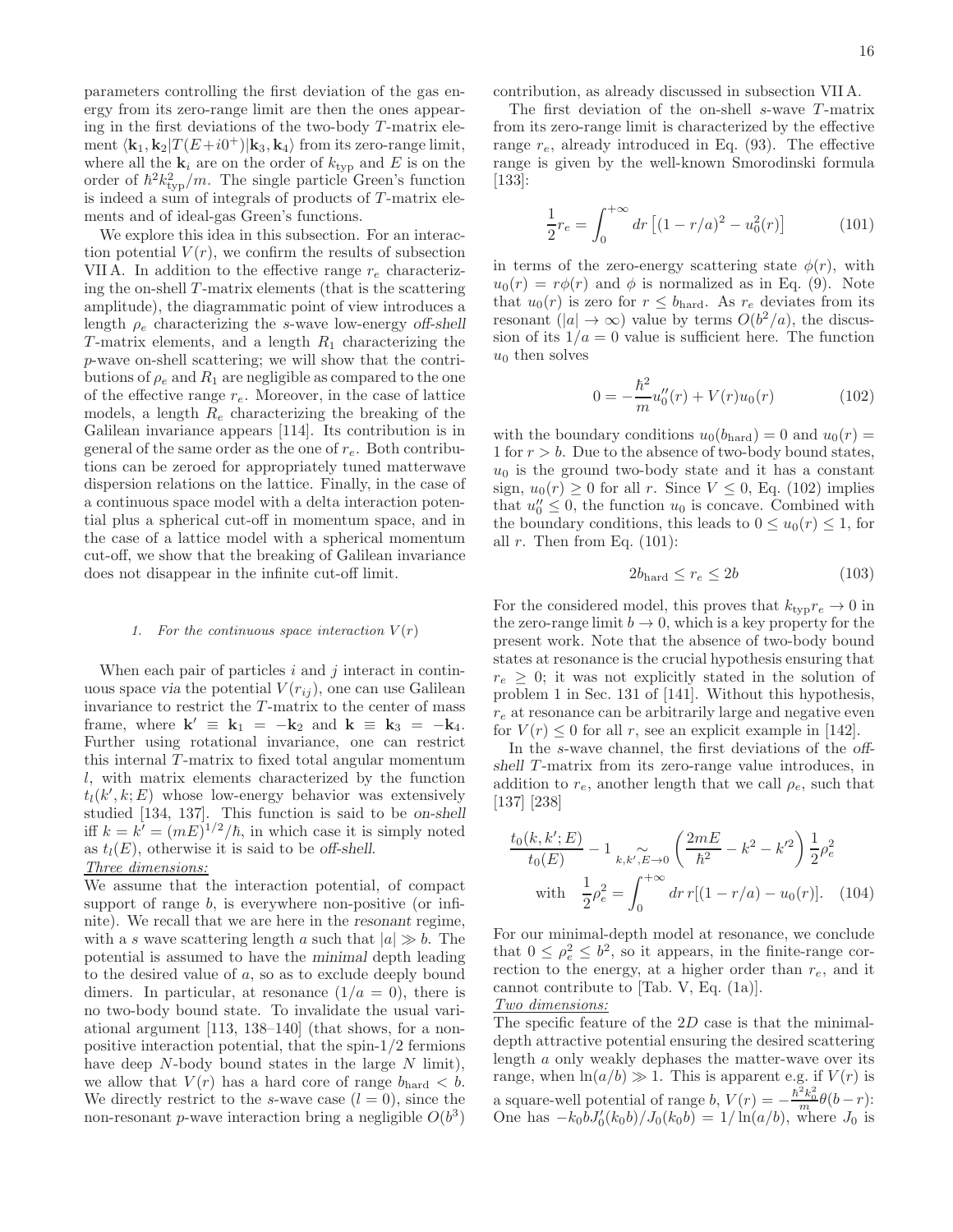a Bessel function, which shows that, for the minimaldepth solution, the matter-wave phase shift  $k_0b$  vanishes as  $[2/\ln(a/b)]^{1/2}$  in the zero-range limit. This property allows to treat the potential perturbatively.

There are three relevant parameters describing the lowenergy behavior of the  $T$ -matrix beyond the zero-range limit. The first one is the effective range  $r_e$  for the swave on-shell  $T$ -matrix, see Eq. (97). It is given by the bidimensional Smorodinski formula [132, 133]:

$$
\frac{1}{2}r_e^2 = \int_0^{+\infty} dr \, r[\ln^2(r/a) - \phi^2(r)] \tag{105}
$$

where the zero-energy scattering state  $\phi(r)$  is normalized as in Eq. (10). The second parameter is the length  $\rho_e$  associated to the s-wave off-shell T-matrix: The 2D equivalent of Eq.  $(104)$  is [134]:

$$
\frac{t_0(k, k'; E)}{t_0(E)} - 1 \sum_{k, k', E \to 0} \left( \frac{2mE}{\hbar^2} - k^2 - k'^2 \right) \frac{1}{2} \rho_e^2
$$
  
with 
$$
\frac{1}{2} \rho_e^2 = \int_0^{+\infty} dr \, r[\phi(r) - \ln(r/a)]. \quad (106)
$$

The third parameter is the length  $R_1$  characterizing the low-energy p-wave scattering. For the l-wave scattering state of energy  $E = \hbar^2 k^2/m$ ,  $k > 0$ , we generalize Eq. (95) as

$$
\chi^{(l)}(r) = \frac{\pi}{2i} k^l \left[ \frac{1}{f_k^{(l)}} J_l(kr) + H_l^{(1)}(kr) \right]. \tag{107}
$$

The l-wave scattering amplitude then vanishes as

$$
f_k^{(l)} \underset{k \to 0}{\sim} i \frac{\pi}{2} k^{2l} R_l^{2l} \tag{108}
$$

and the leading behavior of the off-shell  $l$ -wave  $T$ -matrix is characterized by the same length  $R_l$  as the on-shell one  $|134|$ .

The situation thus looks critical in 2D: Three lengths squared characterize the low-energy  $T$ -matrix, one may naively expect that they are of the same order  $\approx b^2$  and that they all three contribute to the finite-range correction to the gas energy at the same level, whereas [Tab. V, Eq. (1b)] singles out the effective range  $r_e$ . By a perturbative treatment of the minimal-depth finite-range potential  $V(r)$  of fixed scattering length a, we however obtain in the zero-range limit the following hierarchy, see Appendix E:

$$
r_e^2 \underset{b \to 0}{\sim} 2\rho_e^2 \ln(a/b) \tag{109}
$$

$$
\rho_e^2 = \frac{1}{b \to 0} \frac{\int_{\mathbb{R}^2} d^2 r \, r^2 V(r)}{\int_{\mathbb{R}^2} d^2 r \, V(r)} \left[ 1 + O\left(\frac{1}{\ln(a/b)}\right) \right] (110)
$$

$$
R_1^2 \underset{b \to 0}{\sim} \frac{\rho_e^2}{2\ln(a/b)} \tag{111}
$$

This validates [Tab. V, Eq. (1b)] when  $\ln(a/b) \gg 1$ .

# 2. Lattice models

We restrict here for simplicity to the 3D case. To obtain a non-zero T-matrix element  $\langle \mathbf{k}_1, \mathbf{k}_2 | T(E +$  $(i0^+)|\mathbf{k}_3, \mathbf{k}_4\rangle$ , due to the conservation of the total quasimomentum, we have to restrict to  $\mathbf{k}_1 + \mathbf{k}_2 = \mathbf{k}_3 + \mathbf{k}_4 \equiv \mathbf{K}$ (modulo a vector of the reciprocal lattice). As the interactions in the lattice model are purely on-site, the matrix element only depends on the total quasi-momentum **K** and the energy E, and is noted as  $t(K, E)$  in what follows. We recall that the bare coupling constant  $g_0$  is adjusted to have a fixed scattering length  $a$  on the lattice, see Eq. (11), which leads to

$$
g_0 = \frac{4\pi\hbar^2 a/m}{1 - K_3 a/b} \tag{112}
$$

where the numerical constant  $K_3$  depends on the lattice dispersion relation  $\epsilon_{\mathbf{k}}$ . One then gets [114]

$$
\frac{1}{t(\mathbf{K}, E)} = \frac{m}{4\pi\hbar^2 a} - \int_D \frac{d^3q}{(2\pi)^3} \left(\frac{1}{2\epsilon_\mathbf{q}} + \frac{1}{E + i0^+ - \epsilon_{\frac{1}{2}\mathbf{K} + \mathbf{q}} - \epsilon_{\frac{1}{2}\mathbf{K} - \mathbf{q}}}\right) \tag{113}
$$

where  $a$  is the s-wave scattering length and the dispersion relation  $\epsilon_{q}$  is extended by periodicity from the first Brillouin zone  $D$  to the whole space. The low- $\bf{K}$  and lowenergy limit of that expression was worked out in [114], it involves the effective range  $r_e$  and an extra length  $R_e$ quantifying the breaking of Galilean invariance:

$$
\frac{1}{t(\mathbf{K}, E)} = \frac{m}{4\pi\hbar^2} \left( \frac{1}{a} + ik - \frac{1}{2} r_e k^2 - \frac{1}{2} R_e K^2 \right) + \dots
$$
\n(114)

where the relative wavenumber k such that  $E - \frac{\hbar^2 \dot{K}^2}{4m} =$  $rac{\hbar^2 k^2}{m}$  is either real non-negative or purely imaginary with a positive imaginary part. The two lengths are given by

$$
r_e = \int_{\mathbb{R}^3 \setminus D} \frac{d^3q}{\pi^2 q^4} + \int_D \frac{d^3q}{\pi^2} \left[ \frac{1}{q^4} - \left( \frac{\hbar^2}{2m\epsilon_{\mathbf{q}}} \right)^2 \right] (115)
$$
  
\n
$$
R_e = -\int_{\mathcal{D}} \frac{d^3q}{4\pi^2} \left( \frac{\hbar^2}{2m\epsilon_{\mathbf{q}}} \right)^2 \left[ 1 - \frac{m}{\hbar^2} \frac{\partial^2 \epsilon_{\mathbf{q}}}{\partial q_x^2} \right]
$$
  
\n
$$
- \int_{-\frac{\pi}{b}}^{\frac{\pi}{b}} \int_{-\frac{\pi}{b}}^{\frac{\pi}{b}} \frac{dq_y dq_z}{8\pi^2} \frac{\hbar^2}{m\epsilon_{(\frac{\pi}{b}, q_y, q_z)}^2} \frac{\partial \epsilon_{(\frac{\pi}{b}, q_y, q_z)}}{\partial q_x} (116)
$$

where the dispersion relation  $\epsilon_{\mathbf{k}}$  was supposed to be twice differentiable on the interior  $\hat{D}$  of the first Brillouin zone and to be invariant under permutation of the coordinate axes. As compared to [114] we have added the second term (a surface term) in Eq. (116) to include the case where the dispersion relation has cusps at the border of the first Brillouin zone [239]. As mentioned in the introduction of the present section, we then expect that, in the lattice model, the first deviation of any manybody eigenenergy  $E$  from the zero-range limit is a linear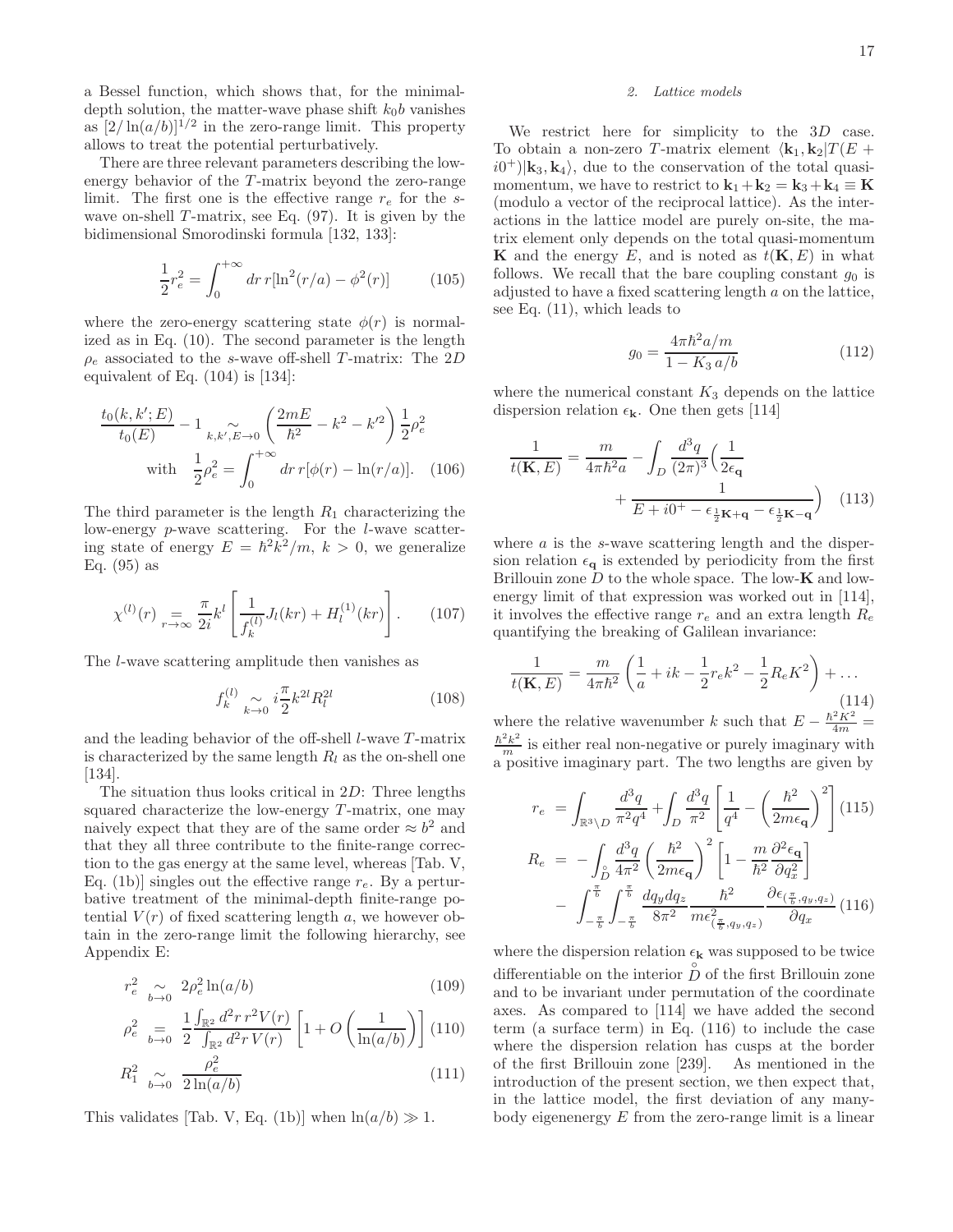function of the two parameters  $r_e$  and  $R_e$  with modelindependent coefficients:

$$
E(b) =_{b \to 0} E(0) + \frac{\partial E}{\partial r_e} r_e + \frac{\partial E}{\partial R_e} R_e + o(b) \tag{117}
$$

This feature was overlooked in the early version [88] of this work. It invalidates the discussion of  $\partial T_c/\partial r_e$  given in [88].

We illustrate this discussion with a few relevant examples. For a parabolic dispersion relation  $\epsilon_{\mathbf{k}} = \frac{\hbar^2 k^2}{2m}$ , the constant  $K_3 = 2.442749607806335...$  [15, 143] and the effective range [112, 142] were already calculated, first numerically then analytically; in the quantity  $R_e$ , the first term vanishes but there is still breaking of Galilean invariance due to the non-zero surface term that can be deduced from Eq. (F6):

$$
r_e = b \frac{12\sqrt{2}}{\pi^3} \arcsin \frac{1}{\sqrt{3}} \simeq 0.337b \text{ and } R_e = -\frac{1}{12}r_e
$$
\n(118)

A popular model for Quantum Monte Carlo simulations is the Hubbard model, that leads to the dispersion relation  $\epsilon_{\bf k}^{\rm Hub} = \frac{\hbar^2}{mb^2} [3 - \cos(k_x b) - \cos(k_y b) - \cos(k_z b)]$  (as already mentioned in subsection III B). This leads to  $K_3 \simeq 3.1759116$ . Again, both  $r_e$  and  $R_e$  differ from zero:

$$
r_e \simeq -0.305718b \text{ and } R_e \simeq -0.264659b \qquad (119)
$$

In an attempt to reduce the dependence of the Monte Carlo results on the grid spacing  $b$ , a zero-effective-range dispersion relation was constructed [142, 144],

$$
\epsilon_{\mathbf{k}} = \frac{\hbar^2 k^2}{2m} [1 - C(kb/\pi)^2],\tag{120}
$$

with  $C \simeq 0.257022$ , and used in real simulations [144]. The corresponding  $K_3 \simeq 2.899952$ . Unfortunately this leads to a sizeable  $R_e$ :

$$
R_e \simeq -0.168b.\t(121)
$$

As envisioned in [114] one may look for dispersion relations with  $r_e = R_e = 0$ . We have found an example of such a magic dispersion relation:

$$
\epsilon_{\mathbf{k}} = \epsilon_{\mathbf{k}}^{\text{Hub}} [1 + \alpha X + \beta X^2] \quad \text{with} \quad X = \frac{\epsilon_{\mathbf{k}}^{\text{Hub}}}{6\hbar^2 / mb^2}. \tag{122}
$$

Two sets of parameters are possible. The first choice is

$$
\alpha \simeq 1.470\,885
$$
 and  $\beta \simeq -2.450\,725$ , (123)

which leads to  $K_3 \simeq 3.137\,788$ . The second choice is

$$
\alpha \simeq -1.728219
$$
 and  $\beta \simeq 12.838540$ , (124)

which leads to  $K_3 \simeq 1.949671$ . Other examples of magic dispersion relation can be found [145].

# 3. The single-particle momentum cut-off model

A continuous space model used in particular in [57] takes a Dirac delta interaction potential  $g_0\delta(\mathbf{r}_i-\mathbf{r}_j)$  between particles  $i$  and  $j$ , and regularizes the theory by introducing a cut-off  $\Lambda$  on all the single-particle wavevectors. Due to the conservation of momentum one needs to evaluate the T-matrix only between states with the same total momentum  $\hbar K$ . Due to the contact interaction the resulting matrix element depends only on  $\bf{K}$  and on  $E$ , and is noted as  $t(K, E)$ . Expressing  $g_0$  in terms of the s-wave scattering length as in [57] one gets

$$
\frac{1}{t(\mathbf{K}, E)} = \frac{m}{4\pi\hbar^2 a} - \int_{\mathbb{R}^3} \frac{d^3q}{(2\pi)^3} \left[ \frac{\theta(\Lambda - q)}{2\epsilon_{\mathbf{q}}} \right. \left. + \frac{\theta(\Lambda - |\frac{1}{2}\mathbf{K} + \mathbf{q}|) \theta(\Lambda - |\frac{1}{2}\mathbf{K} - \mathbf{q}|)}{E + i0^+ - \epsilon_{\frac{1}{2}\mathbf{K} + \mathbf{q}} - \epsilon_{\frac{1}{2}\mathbf{K} - \mathbf{q}}} \right] \tag{125}
$$

where  $\epsilon_{\mathbf{q}} = \hbar^2 q^2/(2m)$  for all **q**. Introducing the relative wavenumber k such that  $E - \frac{\hbar^2 K^2}{4m} = \frac{\hbar^2 k^2}{m}$ ,  $k \in \mathbb{R}^+$  or  $k \in i\mathbb{R}^+$ , we obtain the low wavenumbers expansion

$$
\frac{1}{t(K,E)} = \frac{m}{4\pi\hbar^2} \left( \frac{1}{a} + ik - \frac{K}{2\pi} - \frac{1}{2}r_e k^2 - \frac{1}{2}R_e K^2 \right) + \dots
$$
\n(126)

The effective range is given by  $r_e = 4/(\pi\Lambda)$  and the length  $R_e = r_e/12$  [240]. The unfortunate feature of this model is the occurrence of a term linear in  $K$ , that does not disappear even if  $\Lambda \to +\infty$ : The model thus does not reproduce the universal zero-range model in the large cut-off limit, as soon as pairs of particles have a non-zero total momentum. Note that here one cannot exchange the order of the integration over **q** and the  $\Lambda \to \infty$  limit. As a concrete illustration of the breaking of the Galilean invariance, for  $a > 0$  and in the limit  $\Lambda \to +\infty$ , it is found (e.g. by calculating the pole of the  $T$ -matrix) that the total energy of a free-space dimer of total momentum  $\hbar$ **K** is

$$
E_{\rm dim}^{\rm model}(\mathbf{K}) = \frac{\hbar^2 K^2}{4m} - \frac{\hbar^2}{m} \left(\frac{1}{a} - \frac{K}{2\pi}\right)^2 \tag{127}
$$

and that this dimer state exists only for  $K < 2\pi/a$  [241].

# 4. The single-particle momentum cut-off lattice model

A spherical momentum cut-off was also introduced for a lattice model in [53, 56, 146, 147]. Our understanding is that this amounts to taking the following dispersion relation inside the first Brillouin zone:  $\epsilon_{\mathbf{k}} = \hbar^2 k^2/(2m)$ for  $k < \pi/b$ ,  $\epsilon_{\mathbf{k}} = +\infty$  otherwise. The T-matrix is then given by Eq. (113), where for  $\mathbf{K} \neq \mathbf{0}$  one extends  $\epsilon_{\mathbf{k}}$ by periodicity out of the first Brillouin zone. By distinguishing three zones within the integration domain for q, similarly to the note [239], and restricting for simplicity to  $E = \hbar^2 K^2/(4m)$ , we find the same undesired term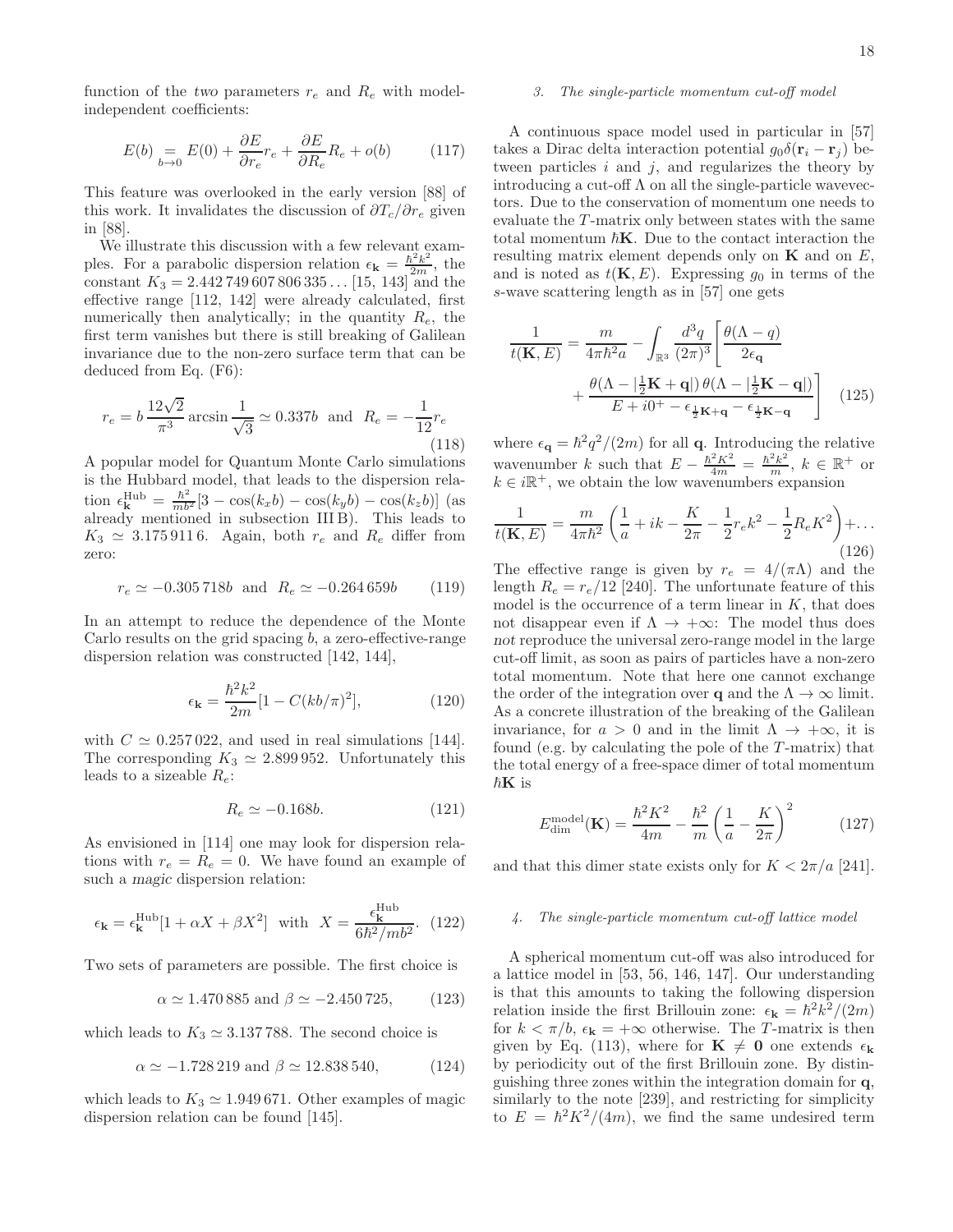$-K/(2\pi)$  as in Eq. (126), implying that the model does not reproduce the unitary gas even for  $b \to 0$ .

# C. The Juillet effect for lattice models

With the lattice dispersion relation  $\epsilon_{\mathbf{k}}$  of (120), adjusted to have a zero effective range  $r_e = 0$ , Olivier Juillet numerically observed, for two particles in the cubic box  $[0, L]^3$  with periodic boundary conditions and zero total momentum, that the first energy correction to the zero-range limit  $b \to 0$  is linear in b [145], which seems to contradict [Tab. V, Eq. (1a)]. This is illustrated in Fig. 1. This cannot be explained by a non-zero  $R_e$  [defined in Eq. (116)] because the two opposite-spin fermions have here a zero total momentum.

This Juillet effect, as we shall see, is due to the fact that the integral of  $1/\epsilon_{\mathbf{k}}$  over **k** in the first Brillouin zone and the corresponding discrete sum for the finite size quantization box differ for  $b/L \rightarrow 0$  not only by a constant term but also by a term linear in  $b$ , when the dispersion relation has a cusp at the surface of the first Brillouin zone, such as Eq. (120). The Juillet effect thus disappears in the thermodynamic limit. This explains why it does not show up in the diagrammatic point of view of Sec. VII B, which was considered in the thermodynamic limit, so that only momentum integrals appeared. This also shows that the Juillet effect does not invalidate [Tab. V, Eq. (1a)] since it was derived for an interaction that is smooth in momentum space.

In [143] it was shown that the lattice model spectrally reproduces the zero-range model when the grid spacing  $b \rightarrow 0$ . We now simply extend the reasoning of [143] for two particles to first order in b included. For an eigenenergy  $E$  which does not belong to the non-interacting spectrum, the exact implicit equation is

$$
\frac{1}{g_0} + \frac{1}{L^3} \sum_{\mathbf{k} \in D} \frac{1}{2\epsilon_{\mathbf{k}} - E} = 0
$$
 (128)

where the notation with a discrete sum over **k** implicitly restricts **k** to  $\frac{2\pi}{L}\mathbb{Z}^3$ . By adding and subtracting terms, and using the expressions (11) and (115) for the bare coupling constant  $g_0$  and the effective range  $r_e$ , one obtains the useful form:

$$
\frac{1}{g} - \frac{m^2 E r_e}{8\pi \hbar^4} + \frac{1}{L^3} \left[ -\frac{1}{E} + \sum_{\mathbf{k} \in D^*} F(\epsilon_\mathbf{k}) + \sum_{\mathbf{k} \in \mathbb{R}^{3*}} \frac{E}{(\hbar^2 k^2 / m)^2} \right]
$$

$$
= R_1 + E R_2 - E R_3 \quad (129)
$$

with  $g = 4\pi \hbar^2 a/m$  and  $F(\epsilon) = (2\epsilon - E)^{-1} - (2\epsilon)^{-1} E/(2\epsilon)^2$ . We have defined

$$
R_1 \equiv \int_D \frac{d^3 k}{(2\pi)^3} \frac{1}{2\epsilon_{\mathbf{k}}} - \frac{1}{L^3} \sum_{\mathbf{k} \in D^*} \frac{1}{2\epsilon_{\mathbf{k}}},\qquad(130)
$$

proportional to the function  $C(b)$  introduced in [143]. The quantities  $R_2$  and  $R_3$  have the same structure:  $R_2$  is obtained by replacing in  $R_1$  the function  $1/(2\epsilon_{\mathbf{k}})$  by  $1/(2\epsilon_{\mathbf{k}})^2 - 1/(\hbar^2 k^2/m)^2$ , in the integral and in the sum;  $R_3$  is obtained by replacing in  $R_1$  the function  $1/(2\epsilon_{\bf k})$ by  $1/(h^2k^2/m)^2$  and the set D by  $\mathbb{R}^3 \setminus D$ , both for the integration and for the summation.

We now take  $b \to 0$  in Eq. (129), keeping terms up to  $O(b)$  included. Since  $F(\epsilon) = O(1/\epsilon^3)$  at large  $\epsilon$ , we can replace  $F(\epsilon_k)$  by its  $b \to 0$  limit  $F(\hbar^2 k^2/2m)$ , and the summation set  $D^*$  by its  $b \to 0$  limit [242]:

$$
\sum_{\mathbf{k}\in D^*} F(\epsilon_\mathbf{k}) \underset{b\to 0}{=} \sum_{\mathbf{k}\in \mathbb{R}^{3^*}} F\left(\frac{\hbar^2 k^2}{2m}\right) + O(b^2) \tag{131}
$$

In the quantities  $R_i$ , we perform the change of variables  $\mathbf{k} = 2\pi \mathbf{q}/b$ , and we write the dispersion relation as

$$
\epsilon_{\mathbf{k}} = \frac{(2\pi\hbar)^2}{mb^2} \eta_{\mathbf{k}b/(2\pi)} \tag{132}
$$

where the dimensionless  $\eta_{\mathbf{q}}$  does not depend on the lattice spacing b. We then find that  $bR_1$ ,  $R_2/b$  and  $R_3/b$  are differences between a converging integral and a threedimensional Riemann sum with a vanishing cell volume  $(b/L)^3$ . As these differences vanish as  $O(b)$ , we conclude that  $R_2 = O(b^2)$  and  $R_3 = O(b^2)$  can be neglected in Eq. (129). This however leads only to  $R_1 = O(1)$ , so that more mathematical work needs to be done, as detailed in the Appendix F, to obtain

$$
\frac{\hbar^2}{m}LR_1 \underset{b \to 0}{=} \frac{\mathcal{C}}{4\pi^2} + \frac{\pi R_e^{\text{surf}}}{2L} + O(b/L)^2.
$$
 (133)

The numerical constant  $C \simeq 8.91363$  was calculated and called  $C(0)$  in [143].  $R_e^{\text{surf}}$  remarkably is the surface contribution to the quantity  $R_e$  in Eq. (116), it scales as b. It is non-zero only when the dispersion relation has a cusp at the surface of the first Brillouin zone. In this case,  $R_1$  varies to first order in b, which comes in addition to the expected linear contribution of the  $Er_e$  term in Eq. (129): This leads to the Juillet effect. More quantitatively, the first deviation of the eigenenergy from its zero-range limit  $E^0$ , shown as dashed lines in Fig. 1, is [243]:

$$
E - E^{0} \sim \frac{\frac{m^{2} E^{0} r_{e}}{8 \pi \hbar^{4}} + \frac{m \pi R_{e}^{\text{surf}}}{2 \hbar^{2} L^{2}}}{\frac{1}{L^{3}} \sum_{\mathbf{k} \in \mathbb{R}^{3}} \frac{1}{\left(\frac{\hbar^{2} k^{2}}{m} - E^{0}\right)^{2}}}
$$
(134)

# D. Link between  $\partial E/\partial r_e$  and the subleading short distance behavior of the pair distribution function

As shown by [Tab. II, Eqs. (3a,3b)] the short distance behavior of the pair distribution function (averaged over the center of mass position of the pair) diverges as  $1/r^2$ in 3D and as  $\ln^2 r$  in 2D, with a coefficient proportional to C, that is related to the derivative of the energy with respect to the scattering length a. Here we show that a subleading term in this short distance behavior is related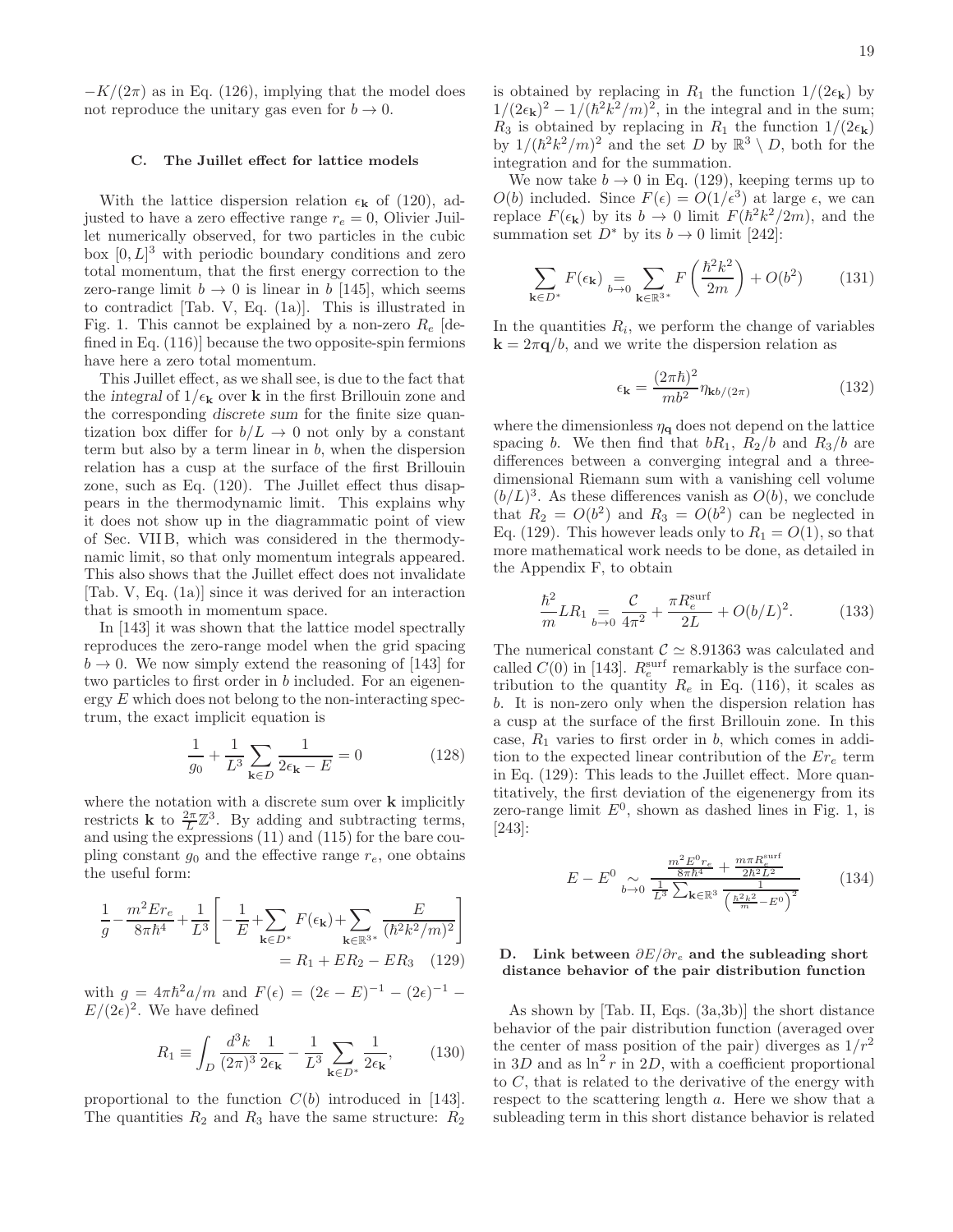

FIG. 1: (Color online) Illustration of the Juillet effect for the lattice model: In the cubic box  $[0, L]^3$  with periodic boundary conditions, ground state energy of two opposite spin fermions as a function of the grid spacing  $b$ , for an infinite scattering length  $(1/a = 0)$ , for a total momentum equal to 0 in (a) and equal to  $\frac{2\pi\hbar}{L}$ **e**<sub>z</sub> in (b). Three dispersion relations  $\epsilon_{\mathbf{k}}$  are considered, the quartic one of Eq. (120) with zero effective range  $r_e = 0$  (in blue, lower set), and the magic one (122) with  $r_e = R_e = 0$ with the parameters of Eq. (123) (in black, upper set) and of Eq. (124) (in red, middle set). The fact that the energy varies linearly in b for the  $r_e = 0$  quartic dispersion relation at zero total momentum is the Juillet effect explained in Sec. VIIC, and the corresponding dashed line is the analytical result (134). At non-zero total momentum the quartic dispersion relation leads to an energy variation linear in b as expected e.g. from the fact that its has a non-zero  $R_e$  [the dotted line is a linear fit for  $b/L \leq 0.01$ . The magic dispersion relations lead to a  $O(b^2)$  variation of the energy both at zero and non-zero total momentum [the dotted lines are purely quadratic fits performed for  $b/L \leq 0.02$ ].

to the derivative of the energy with respect to the effective range  $r_e$ . To this end, we explicitly write the next order term in the contact conditions [Tab. I, Eqs. (1a,1b)]. Three dimensions: Including the next order term in [Tab. I, Eq. (1a)] gives

$$
\psi(\mathbf{r}_1, \dots, \mathbf{r}_N) = \n\begin{pmatrix}\n\frac{1}{r_{ij}} - \frac{1}{a}\n\end{pmatrix}\nA_{ij} (\mathbf{R}_{ij}, (\mathbf{r}_k)_{k \neq i, j})\n+ r_{ij} B_{ij} (\mathbf{R}_{ij}, (\mathbf{r}_k)_{k \neq i, j}) + \n\sum_{\alpha=1}^3 r_{ij, \alpha} L_{ij}^{(\alpha)} (\mathbf{R}_{ij}, (\mathbf{r}_k)_{k \neq i, j})\n+ O(r_{ij}^2) \tag{135}
$$

where we have distinguished between a singular part linear with the interparticle distance  $r_{ij}$  and a regular part linear in the relative coordinates of i and j  $(r_{ij,\alpha})$  is the component along axis  $\alpha$  of the vector  $\mathbf{r}_{ij}$ ). Injecting this form into Schrödinger's equation, keeping the resulting  $\propto 1/r_{ij}$  terms and using notation [Tab. V, Eq. (2)] gives

$$
B_{ij}(\mathbf{R}_{ij}, (\mathbf{r}_k)_{k \neq i,j}) = -\frac{m}{2\hbar^2} (E - \mathcal{H}_{ij}) A_{ij} (\mathbf{R}_{ij}, (\mathbf{r}_k)_{k \neq i,j})
$$
\n(136)

[Tab. V, Eq. (1a)] thus becomes

$$
\frac{\partial E}{\partial r_e} = -\frac{4\pi\hbar^2}{m}(A, B) \tag{137}
$$

We square (135) and as in Sec. IV B we integrate over  $\mathbf{R}_{ij}$ , the  $\mathbf{r}_k$ 's and we sum over  $i < j$ . We further average  $G_{\uparrow\downarrow}^{(2)}(\mathbf{r})$  over the direction of **r** to eliminate the contribution of the regular term  $L_{ij}$ , defining  $\bar{G}^{(2)}_{\uparrow\downarrow}(\mathbf{r}) =$  $[G_{\uparrow\downarrow}^{(2)}(\mathbf{r}) + G_{\uparrow\downarrow}^{(2)}(-\mathbf{r})]/2$ . We obtain [Tab. V, Eq. (3a)].

Two dimensions: Including next order terms in [Tab. I, Eq. (1b)] gives [244]:

$$
\psi(\mathbf{r}_1, \dots, \mathbf{r}_N) = \ln(r_{ij}/a) A_{ij} (\mathbf{R}_{ij}, (\mathbf{r}_k)_{k \neq i,j})
$$
  
+
$$
r_{ij}^2 \ln r_{ij} B_{ij} (\mathbf{R}_{ij}, (\mathbf{r}_k)_{k \neq i,j}) + \sum_{\alpha=1}^2 r_{ij,\alpha} L_{ij}^{(\alpha)} (\mathbf{R}_{ij}, (\mathbf{r}_k)_{k \neq i,j})
$$
  
+
$$
O(r_{ij}^2)
$$
(138)

Proceeding as in 3D we obtain

$$
B_{ij}(\mathbf{R}_{ij}, (\mathbf{r}_k)_{k \neq i,j}) = -\frac{m}{4\hbar^2} (E - \mathcal{H}_{ij}) A_{ij} (\mathbf{R}_{ij}, (\mathbf{r}_k)_{k \neq i,j})
$$
\n(139)

[Tab. V, Eq. (1b)] thus becomes

$$
\frac{\partial E}{\partial (r_e^2)} = -\frac{4\pi\hbar^2}{m}(A, B) \tag{140}
$$

These equations finally leads to [Tab. V, Eq. (3b)].

# E. Link between  $\partial E/\partial r_e$  and the  $1/k^6$  subleading tail of the momentum distribution

A general idea given in [89] is that singular terms in the dependence of  $\psi$  on the interparticle distance  $r_{ij}$  (at short distances) reflect into power-law tails in the momentum distribution  $n_{\sigma}(\mathbf{k})$  given by Eq. (23). In Sec. IV A, we restricted to the leading order. Here we include the subleading term and we perform the same reasoning as in Sec. IV A to obtain [245] [246]

$$
\bar{n}_{\sigma}(k) \underset{k \to \infty}{=} \frac{C}{k^4} + \frac{D}{k^6} + \dots \tag{141}
$$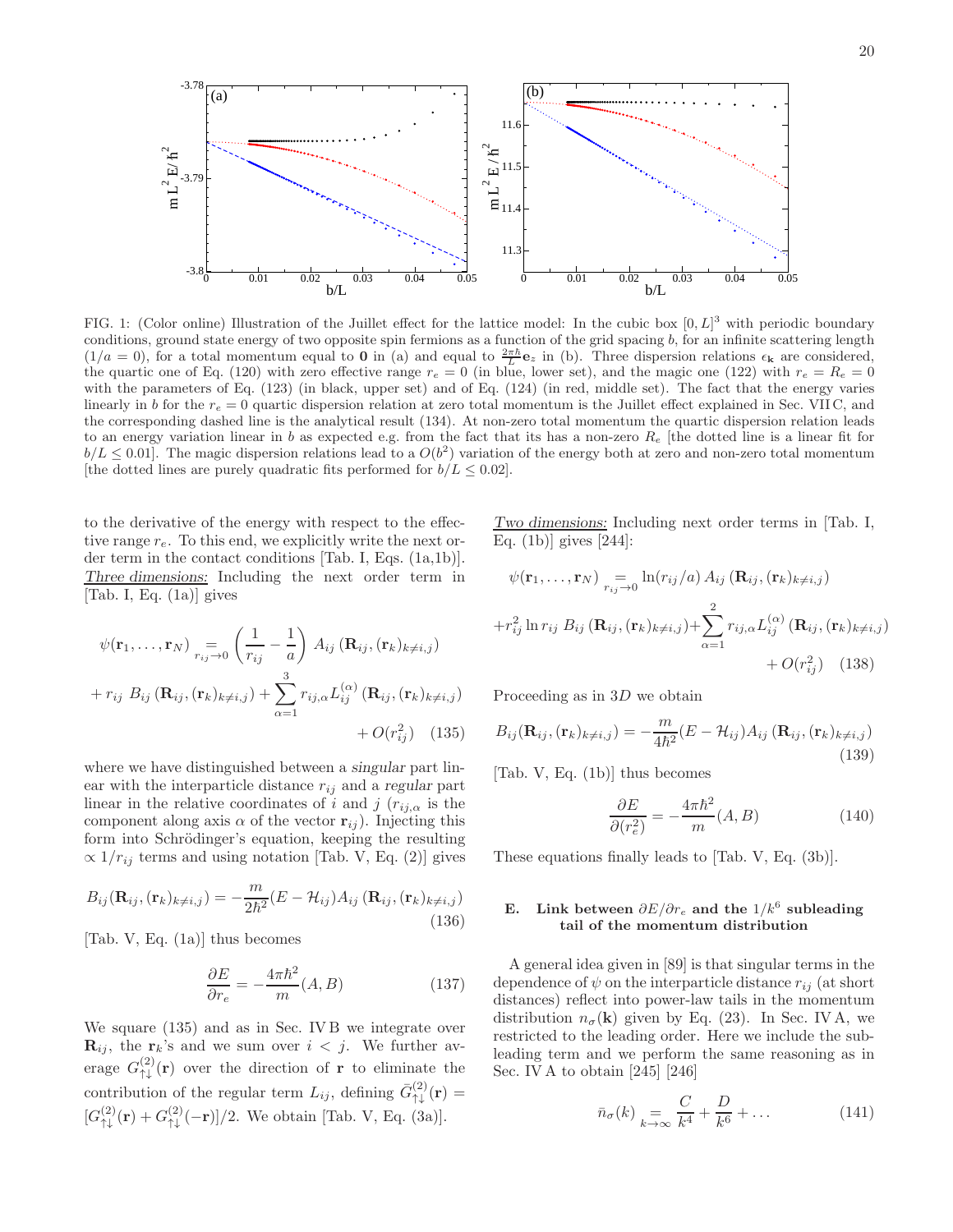where  $\bar{n}_{\sigma}(k) = \frac{1}{d} \sum_{i=1}^{d} n_{\sigma}(k\mathbf{u}_i)$  and D is the linear combination of  $\partial E/\partial r_e$  and  $(A, \Delta_R A)$  given in [Tab. V, Eqs. (4a,4b)]. Physically, the extra term  $(A, \Delta_R A)$  results from the fact that the wavevector  $\mathbf{k}_1$  of a particle in an ↑↓ colliding pair is a linear combination of the relative wavevector  $\mathbf{k}_{rel}$  and of the center-of-mass wavevector K of the pair, so that, even if the probability distribution of  $\mathbf{k}_{rel}$  was exactly scaling as  $1/k_{rel}^4$ , a non-zero **K** would generate a subleading  $1/k_1^6$  contribution in the single particle momentum distribution.

This is apparent for the simple case of a free space dimer: When the dimer is at rest,  $\psi(\mathbf{r}_1, \mathbf{r}_2) = \phi_{\text{dim}}(r_{12}),$  $A_{12}(\mathbf{R}_{12})$  is uniform and the extra term vanishes. When it has a momentum **K**,  $\psi(\mathbf{r}_1, \mathbf{r}_2) = e^{i\mathbf{K} \cdot \mathbf{R}_{12}} \phi_{\text{dim}}(r_{12}),$ which shifts the single particle momentum distribution,  $n_{\uparrow}^{\text{mov}}(\mathbf{k}) = n_{\uparrow}^{\text{rest}}(\mathbf{k} - \mathbf{K}/2)$ . Applying this shift to the momentum tail  $C/k^4$  gives, after continuous average over the direction of **k**, a subleading  $\delta D^{\text{mov}}/k^6$  contribution, with  $\delta D^{\text{mov}} = CK^2/2$  in 3D and  $\delta D^{\text{mov}} = CK^2$  in 2D. Remarkably, the ratio of the extra term to C is proportional to the pair-center-of-mass kinetic energy.

In the N-body case, one can generalize this property by defining the mean center-of-mass kinetic energy of a ↑↓ pair at vanishing pair diameter, which is allowed in quantum mechanics since the center-of-mass operators and the relative-particle operators commute [247]. By a direct generalisation of the pair distribution function of Sec. IV B, one has for the opposite-spin pair density op- $\text{erator } \langle \mathbf{r}_\uparrow, \mathbf{r}_\downarrow | \hat{\rho}_{\uparrow\downarrow}^{(2)} | \mathbf{r}'_\uparrow, \mathbf{r}'_\downarrow \rangle \, = \, \langle \hat{\psi}_\uparrow^\dagger(\mathbf{r}'_\uparrow) \hat{\psi}_\downarrow^\dagger(\mathbf{r}'_\downarrow) \hat{\psi}_\downarrow (\mathbf{r}_\downarrow) \hat{\psi}_\uparrow(\mathbf{r}_\uparrow) \rangle.$ Whereas the usual pair-center-of-mass density operator is obtained by taking the trace over the relative coordinates  $\mathbf{r} = \mathbf{r}^{\perp} - \mathbf{r}^{\perp}$ , we rather define it here by taking the limit of vanishing relative coordinates,

$$
\langle \mathbf{R} | \hat{\rho}_{\text{CoM}}^{(2)} | \mathbf{R'} \rangle = \mathcal{N} \lim_{r \to 0} \frac{\langle \mathbf{R} + \frac{\mathbf{r}}{2}, \mathbf{R} - \frac{\mathbf{r}}{2} | \hat{\rho}_{\uparrow\downarrow}^{(2)} | \mathbf{R'} + \frac{\mathbf{r}}{2}, \mathbf{R'} - \frac{\mathbf{r}}{2} \rangle}{\phi^2(\mathbf{r})}
$$
(142)

where the factor  $\mathcal N$  is such that  $\hat \rho_{\rm CoM}^{(2)}$  has a unit trace and  $\phi(\mathbf{r})$  is the zero-energy scattering state of Eqs.(9,10). Proceeding as in Sec. IV B we obtain

$$
\langle \mathbf{R} | \hat{\rho}_{\text{CoM}}^{(2)} | \mathbf{R'} \rangle = \mathcal{N} \sum_{i < j} \int \left( \prod_{k \neq i,j} d^d r_k \right) A_{ij}^* (\mathbf{R'}, (\mathbf{r}_k)_{k \neq i,j}) \times A_{ij} (\mathbf{R}, (\mathbf{r}_k)_{k \neq i,j}) \tag{143}
$$

By taking the expectation value of  $-(\hbar^2/4m)\Delta_{\bf R}$  within  $\hat{\rho}_{\text{CoM}}^{(2)}$ , we finally obtain for the mean pair-center-of-mass kinetic energy at vanishing diameter:

$$
E_{\text{kin pair}-\text{CoM}}^{r_{\uparrow\downarrow}\to 0} = -\frac{\hbar^2}{4m} \frac{(A, \Delta_{\mathbf{R}}A)}{(A, A)} \tag{144}
$$

where the denominator is  $\propto C$ , see [Tab. II, Eqs. (2a,2b)].

# VIII. GENERALIZATION TO ARBITRARY STATISTICAL MIXTURES

In this section, we generalize some of the relations derived in the previous sections for pure states to the case of arbitrary statistical mixtures. Let us first discuss zerorange interactions. We consider a statistical mixture of pure states  $\psi_n$  with occupation probabilities  $p_n$ , which is arbitrary, but non-pathological in the following sense [95]: Each  $\psi_n$  satisfies the contact condition [Tab. I, Eqs.  $(1a,1b)$ ; moreover,  $p_n$  decays sufficiently quickly at large *n* so that we have  $C = \sum p_n C_n$ , where  $C_n$  (resp. C) is defined by [Tab. II, Eq. (1)] with  $n_{\sigma}(\mathbf{k}) = \langle c_{\sigma}^{\dagger}(\mathbf{k})c_{\sigma}(\mathbf{k})\rangle$ and  $\langle . \rangle = \langle \psi_n | . | \psi_n \rangle$  (resp.  $\langle . \rangle = \sum_n p_n \langle \psi_n | . | \psi_n \rangle$ ). Then, the relations in lines 3, 5, 6 and 7 of Table II, which were derived in Sec. IV for any pure state satisfying the contact conditions, obviously generalize to such a statistical mixture. The relations for the time derivative of  $E$  (Tab. II line 12) hold for any time-evolving pure state satisfying the contact conditions for a timedependent  $a(t)$ , and thus also for any statistical mixture of such time-evolving pure states.

For lattice models, one can obviously take an average of the definition of  $\hat{C}$  [Tab. III, Eqs. (1a,1b)] to define  $C = \langle \hat{C} \rangle$  for in any statistical mixture; taking averages of the relations between operators [Tab.III, lines 2,3,8] then gives relations valid for any statistical mixture.

# IX. THERMODYNAMIC EQUILIBRIUM IN THE CANONICAL ENSEMBLE

We turn to the case of thermal equilibrium in the canonical ensemble. We shall use the notation

$$
\lambda \equiv \begin{cases}\n-1/a & \text{in } 3D \\
\frac{1}{2}\ln a & \text{in } 2D.\n\end{cases}
$$
\n(145)

### A. First order derivative of E

The thermal average in the canonical ensemble  $dE/d\lambda$ can be rewritten in the following more familiar way, as detailed in Appendix G:

$$
\overline{\left(\frac{dE}{d\lambda}\right)} = \left(\frac{dF}{d\lambda}\right)_T = \left(\frac{d\bar{E}}{d\lambda}\right)_S \tag{146}
$$

where  $(\dots)$  is the canonical thermal average, F is the free energy and  $S$  is the entropy. Taking the thermal average of [Tab. II, Eqs. (4a,4b)] (which was shown above for any stationary state) thus gives [Tab. II, Eqs. (9a,9b)].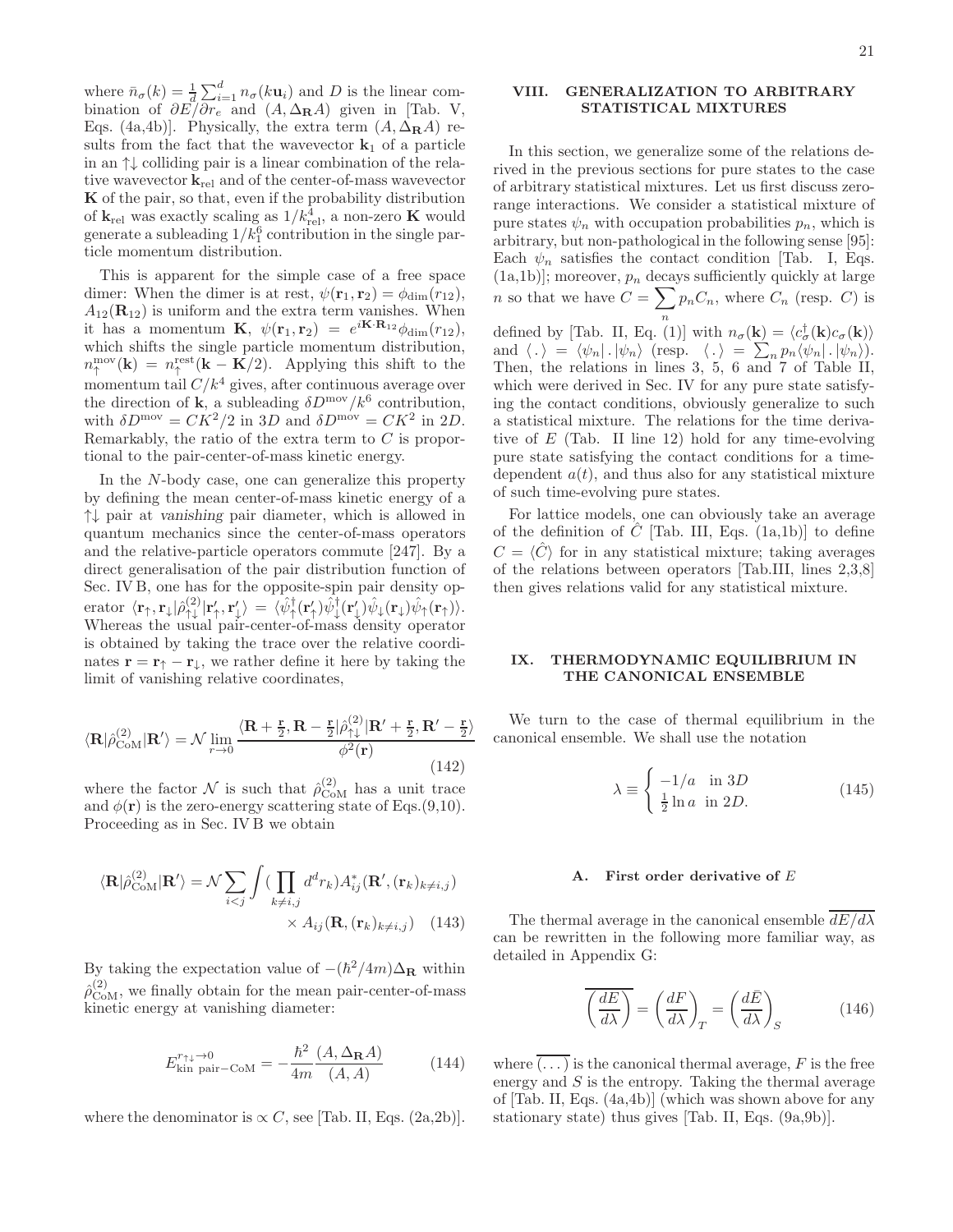# B. Second order derivative of E

Taking a thermal average of the line 8 in Tab. II we get after a simple manipulation:

$$
\frac{1}{2} \overline{\left(\frac{d^2 E}{d\lambda^2}\right)} = \left(\frac{4\pi \hbar^2}{m}\right)^2 \frac{1}{2Z} \sum_{n,n':E_n \neq E_{n'}} \frac{e^{-\beta E_n} - e^{-\beta E_{n'}}}{E_n - E_{n'}}
$$

$$
\times |(A^{(n')}, A^{(n)})|^2 \quad (147)
$$

where  $Z = \sum_{n} \exp(-\beta E_n)$ . This implies

$$
\overline{\left(\frac{d^2E}{d\lambda^2}\right)} < 0. \tag{148}
$$

Moreover one can check that

$$
\left(\frac{d^2F}{d\lambda^2}\right)_T - \overline{\left(\frac{d^2E}{d\lambda^2}\right)} = -\beta \left[ \overline{\left(\frac{dE}{d\lambda}\right)^2} - \overline{\left(\frac{dE}{d\lambda}\right)^2} \right] < 0,
$$
\n(149)

which implies [Tab. II, Eqs. (10a,10b)]. In usual cold atom experiments, however, there is no thermal reservoir imposing a fixed temperature to the gas, one rather can achieve adiabatic transformations by a slow variation of the scattering length of the gas [148–150] where the entropy is fixed [151–153]. One also more directly accesses the mean energy  $E$  of the gas rather than its free energy, even if the entropy is also measurable [38, 39]. The second order derivative of  $\overline{E}$  with respect to  $\lambda$  for a fixed entropy is thus the relevant quantity to consider. As shown in Appendix G one has in the canonical ensemble:

$$
\left(\frac{d^2\bar{E}}{d\lambda^2}\right)_S = \overline{\left(\frac{d^2E}{d\lambda^2}\right)} + \frac{\left[\text{Cov}\left(E, \frac{dE}{d\lambda}\right)\right]^2 - \text{Var}(E)\text{Var}\left(\frac{dE}{d\lambda}\right)}{k_BT\text{Var}(E)}\tag{150}
$$

where  $Var(X)$  and  $Cov(X, Y)$  stand for the variance of the quantity  $X$  and the covariance of the quantities  $X$  and  $Y$  in the canonical ensemble, respectively. From the Cauchy-Schwarz inequality  $[\text{Cov}(X, Y)]^2 \leq$  $Var(X)Var(Y)$ , and from the inequality (148), we thus obtain [Tab. II, Eqs. (11a,11b)].

For lattice models, the inequalities [Tab. III, Eq. (7)] are derived in the same way, by taking  $\lambda$  now equal to  $g_0$ , and starting from the expression [Tab. III, Eq.  $(6)$ ] of  $d^2E_n/dg_0^2$ . For the case of a finite-range interaction potential  $V(r)$  in continuous space, the relations [Tab. IV, lines 1-3] which were derived for an arbitrary stationary state are generalized to the thermal equilibrium case in the same way. Finally, the relations which asymptotically hold in the zero-range regime, [Tab. III lines 9-10] for lattice models and [Tab. IV lines 4-5] for finite-range interaction potential models, which were justified for any eigenstate in the zero-range regime  $k_{\text{typ}}b \ll 1$  where the typical relative wavevector  $k_{\text{typ}}$  is defined in terms of the considered eigenstate as described in Section III, remain true at thermal equilibrium with  $k_{\text{typ}}$  now defined as the typical density- and temperature-dependent wavevector described in Section III, since all the eigenstates which

are thermally populated with a non-negligible weight are expected to have a typical wavevector smaller or on the order of the thermal-equilibrium typical wavevector.

### C. Quantum-mechanical adiabaticity

To be complete, we also consider the process where  $\lambda$  is varied so slowly that there is adiabaticity in the many-body quantum mechanical sense: The adiabatic theorem of quantum mechanics [154] implies that in the limit where  $\lambda$  is changed infinitely slowly, the occupation probabilities of each eigenspace of the many-body Hamiltonian do not change with time, even in presence of level crossings [155]. We note that this may require macroscopically long evolution times for a large system. For an initial equilibrium state in the canonical ensemble, the mean energy then varies with  $\lambda$  as

$$
E_{\text{adiab}}^{\text{quant}}(\lambda) = \sum_{n} \frac{e^{-\beta_0 E_n(\lambda_0)}}{Z_0} E_n(\lambda) \tag{151}
$$

where the subscript 0 refers to the initial state. Taking the second order derivative of (151) with respect to  $\lambda$  in  $\lambda = \lambda_0$  gives

$$
\frac{d^2 E_{\text{adiab}}^{\text{quant}}}{d\lambda^2} = \overline{\left(\frac{d^2 E}{d\lambda^2}\right)} < 0.
$$
 (152)

Note that the sign of the second order derivative of  $E_{\text{adiab}}^{\text{quant}}$ remains negative at all  $\lambda$  provided one assumes that there is no level crossing in the many-body spectrum when  $\lambda$ is varied:  $E_n(\lambda) - E_{n'}(\lambda)$  has the same sign as  $E_n(\lambda_0)$  –  $E_{n'}(\lambda_0)$  for all indices  $n, n'$ , which allows to conclude on the sign with the same manipulation as the one having led to Eq. (147).

Thermodynamic vs quantum adiabaticity: The result of the isentropic transformation (150) and the one of the adiabatic transformation in the quantum sense (152) differ by the second term in the right hand side of (150). A priori this term is extensive, and thus not negligible as compared to the first term. We have explicitly checked this expectation for the Bogoliubov model Hamiltonian of a weakly interacting Bose gas, which is however not really relevant since this Bogoliubov model corresponds to the peculiar case of an integrable dynamics.

For a quantum ergodic system we now show that the second term in the right hand side of (150) is negligible in the thermodynamic limit, as a consequence of the Eigenstate Thermalization Hypothesis [156–159]. This Hypothesis was tested numerically for several interacting quantum systems [160–162]. It states that, for a large system, the expectation value  $\langle \psi_n|\hat{O}|\psi_n\rangle$  of a few-body observable  $\hat{O}$  in a single eigenstate  $|\psi_n\rangle$  of energy  $E_n$  can be identified with the microcanonical average  $O_{\text{mc}}(E_n)$ of  $\ddot{O}$  at that energy. Here the relevant operator  $\ddot{O}$  is the two-body observable (the so-called contact operator)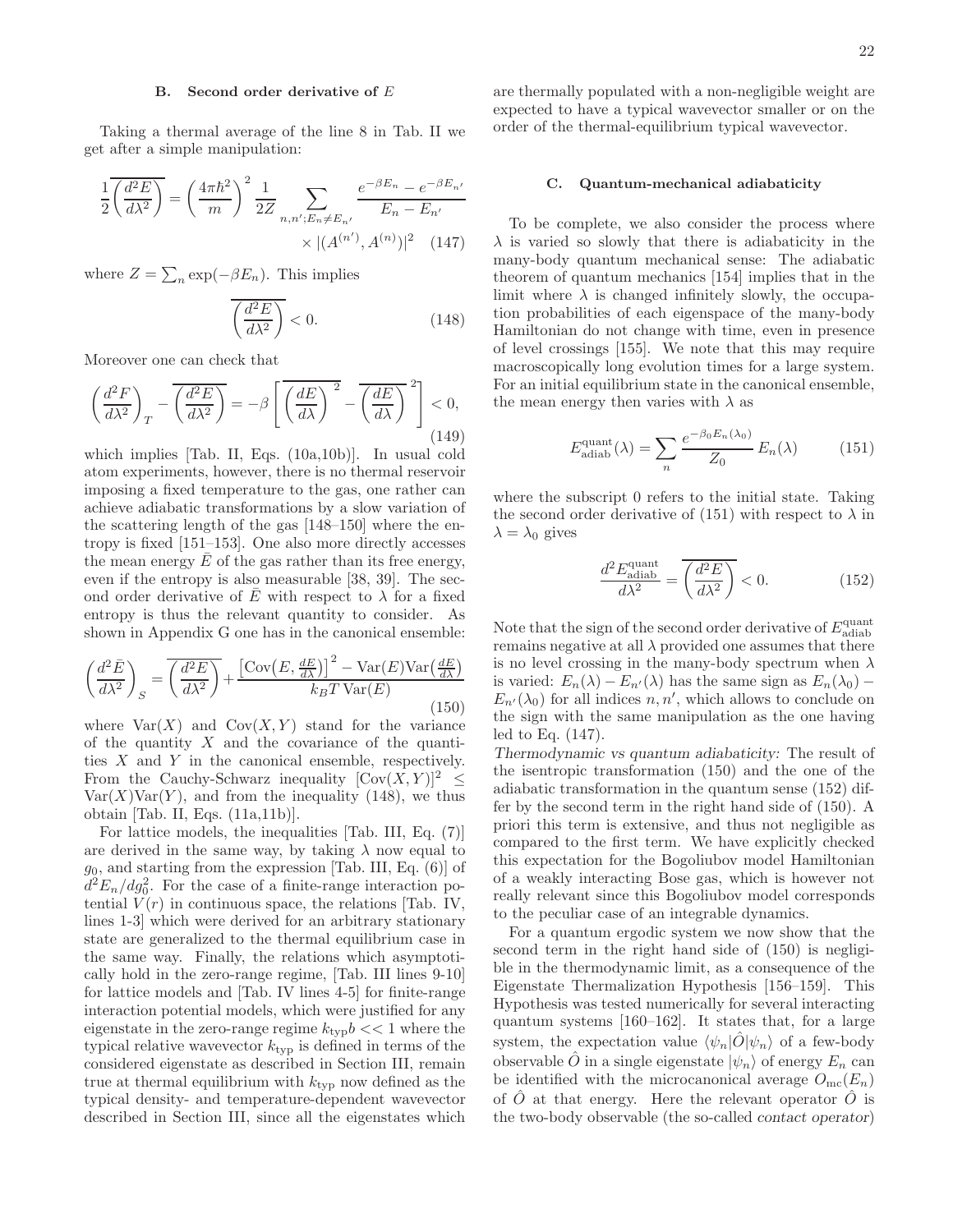such that  $\frac{d}{d\lambda}E_n = \langle \psi_n|\hat{O}|\psi_n\rangle$ . In the canonical ensemble, the energy fluctuations scale as  $\mathcal{V}^{1/2}$  where  $\mathcal V$  is the system volume. We can thus expand the microcanonical average around the mean energy  $\overline{E}$ :

$$
O_{\rm mc}(E) = O_{\rm mc}(\bar{E}) + (E - \bar{E})O_{\rm mc}'(\bar{E}) + O(1) \quad (153)
$$

To leading order, we then find that  $Cov(E, \frac{dE}{d\lambda}) \sim$  $O'_{\rm mc}(\bar{E})$ Var E and Var $\left(\frac{dE}{d\lambda}\right) \sim [O'_{\rm mc}(\bar{E})]^2$ Var E, so that the second term in the right hand side of  $(150)$  is  $O(V^{1/2})$ which is negligible as compared to the first term in that right hand side. For the considered quantity, this shows the equivalence of the thermodynamic adiabaticity and of the quantum adiabaticity for a large system.

A microcanonical detour: We now argue that the quantum adiabatic expression (151) for the mean energy as a function of the slowly varying parameter  $\lambda$  can be obtained by a purely thermodynamic reasoning. This implies that the exponentially long evolution times a priori required to reach the quantum adiabatic regime for a large system are actually not necessary to obtain (151). The first step is to realize that the initial canonical ensemble (for  $\lambda = \lambda_0$ ) can be viewed as a statistical mixture of microcanonical ensembles [163]. These microcanonical ensembles correspond to non-overlapping energy intervals of width  $\Delta$ , each interval contains many eigenstates, but  $\Delta$  is much smaller than the width of the probability distribution of the system energy in the canonical ensemble. For further convenience, we take  $\Delta \ll k_B T$ . One can label each energy interval by its central energy value, or more conveniently by its entropy S. If the eigenenergies  $E_n(\lambda)$  are numbered in ascending order, the initial microcanonical ensemble of entropy S contains the eigenenergies with  $n_1(S) \leq n < n_2(S)$  and  $S = k_B \ln[n_2(S) - n_1(S)]$ . When  $\lambda$  is slowly varied, the entropy is conserved for our isolated system, and the microcanonical ensemble simply follows the evolution of the initial  $n_2(S) - n_1(S)$  eigenstates, which cannot cross for an ergodic system and remain bunched in energy space. Furthermore, according to the Eigenstate Thermalization Hypothesis, the energy width  $E_{n_2} - E_{n_1}$  remains close to its initial value  $\Delta$ : Each eigenenergy varies with a macroscopically large slope  $dE_n/d\lambda$  but all the eigenenergies in the microcanonical ensemble have essentially the same slope [248]. The mean microcanonical energy for this isentropic evolution is thus

$$
E_{\rm mc}(S,\lambda) = \frac{1}{n_2(S) - n_1(S)} \sum_{n=n_1(S)}^{n_2(S)-1} E_n(\lambda)
$$
 (154)

Finally, we take the appropriate statistical mixture of the microcanonical ensembles (so as to reconstruct the initial  $\lambda = \lambda_0$  canonical ensemble): The microcanonical ensemble of entropy  $S$  has an initial central energy  $E_{\rm mc}(S, \lambda_0)$ , it is weighted in the statistical mixture by the usual expression  $P(S) = e^{S/k_B} e^{-\beta E_{\text{mc}}(S,\lambda_0)}$ . Since  $\Delta \ll k_B T$ , one can identify  $e^{-\beta E_{\text{mc}}(S,\lambda_0)}$  with  $e^{-\beta E_n(\lambda_0)}$ , for  $n_1(S) \leq n \leq n_2(S)$ . The corresponding statistical average of  $(154)$  with the weight  $P(S)$  gives  $(151)$ .

# X. APPLICATIONS

In this Section, we apply some of the above relations in three dimensions, first to the two-body and three-body problems and then to the many-body problem. Except for the two-body case, we restrict to the infinite scattering length case  $a = \infty$  in three dimensions.

# A. Two-body problem in a harmonic trap: Finite range corrections

Two particles interact with the compact-support potential  $V(r_{12}; b)$  of range b and scattering length a in an isotropic harmonic potential  $U(\mathbf{r}_i) = \frac{1}{2}m\omega^2 r_i^2$ . One separates out the center of mass, in an eigenstate of energy  $E<sub>cm</sub>$ . The relative motion is taken with zero angular momentum; its wavefunction  $\psi(r)$  is an eigenstate of energy  $E_{\text{rel}} = E - E_{\text{cm}}$  for a particle of mass  $\mu = m/2$  in the potential  $V(r;b) + \mu \omega^2 \hat{r}^2/2$ . We take in this subsection  $\hbar \omega$ as the unit of energy and  $[\hbar/(\mu\omega)]^{1/2}$  as the unit of length. For  $r \geq b$  the solution may be expressed in terms of the Whittaker function  $W$ , or equivalently of the Kummer function U, see  $\S 13$  in [164]:

$$
\frac{\psi(r)}{C_3} \stackrel{\text{3D}}{=} \frac{W_{\frac{E_{\text{rel}}}{2},\frac{1}{4}}(r^2)}{r^{3/2}} = e^{-\frac{r^2}{2}} U(\frac{3}{4} - \frac{E_{\text{rel}}}{2}, \frac{3}{2}, r^2)(155)
$$
\n
$$
\frac{\psi(r)}{C_2} \stackrel{\text{2D}}{=} \frac{W_{\frac{E_{\text{rel}}}{2},0}(r^2)}{r} = e^{-\frac{r^2}{2}} U(\frac{1 - E_{\text{rel}}}{2}, 1, r^2) \tag{156}
$$

where the factors  $C_2$  and  $C_3$  ensure that  $\psi$  is normalized to unity. The zero-range limit, where  $V(r; b)$  is replaced by the Bethe-Peierls contact conditions at the origin, is exactly solvable; it gives eigenenergies  $E_{rel}^0$ . We give here the finite range corrections to the energy in terms of  $r_e$ . Three dimensions:

Imposing the contact condition  $\psi(r) = A[r^{-1} - a^{-1}] +$  $O(r)$  to Eq. (155) gives an implicit equation for the spectrum in the zero-range limit, obtained in [165] with a different technique:

$$
f(E_{\text{rel}}^0) = -\frac{1}{a} \quad \text{with} \quad f(E) \equiv -\frac{2\Gamma(\frac{3}{4} - \frac{E}{2})}{\Gamma(\frac{1}{4} - \frac{E}{2})} \tag{157}
$$

We have calculated the finite range corrections up to order two in b included, they remarkably involve only the effective range:

$$
E_{\rm rel} = E_{\rm rel}^0 + \frac{E_{\rm rel}^0 r_e}{f'} + \left(\frac{E_{\rm rel}^0 r_e}{f'}\right)^2 \left(\frac{1}{E_{\rm rel}^0} - \frac{f''}{2f'}\right) + O(b^3)
$$
\n(158)

where the first and second order derivatives  $f'$  and  $f''$  of  $f(E)$  are taken in  $E = E_{rel}^0$ . To obtain this expansion, we have used the result of Appendix D that one can neglect, at this order, the effect of the trapping potential for  $r \leq$ b, so that the wavefunction is proportional to the free space scattering state at energy  $E_{rel} = \hbar^2 k^2 / (2\mu)$ ,  $\psi(r) =$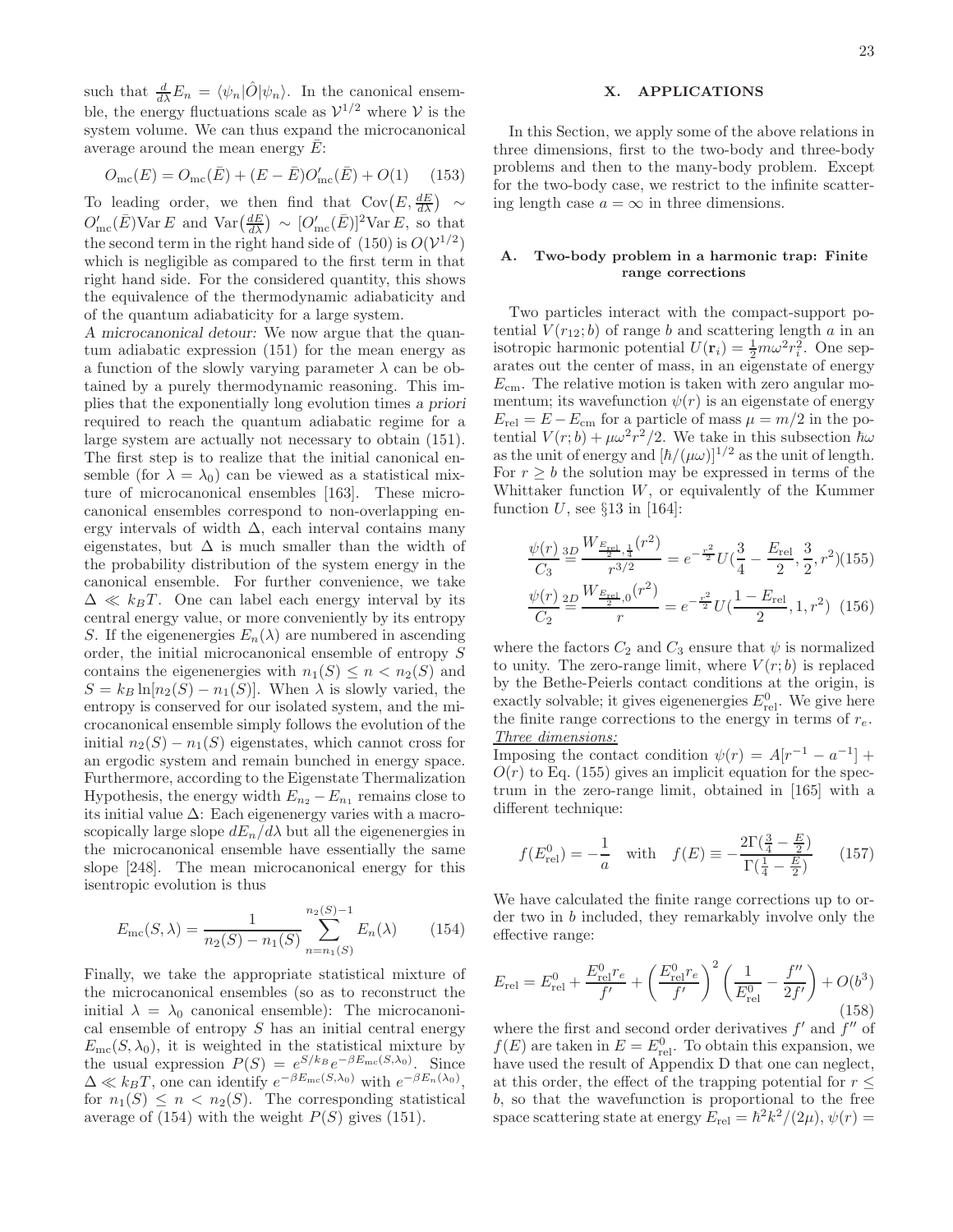$A\chi(r)$ . Such an approximation was already proposed in [129, 166, 167], without analytical control on the resulting spectral error [249]. We have checked that the term of Eq. (158) linear in  $r_e$  coincides with the prediction of [Tab. V, Eq. (1a)], due to the fact that, from relation 7.611(4) in [168], the normalization factor in the zerorange limit obeys  $(C_3^0)^2 2\pi^2 f'(E_{\text{rel}}^0)/\Gamma^2(\frac{3}{4}-\frac{E_{\text{rel}}^0}{2}) = 1.$ 

The term in Eq. (158) linear in  $r_e$  was already written explicitly in [113]. This corresponds to the first order perturbative use of the modified version of the zero-range model, as put forward in [122]. It can also be obtained by solving to first order in  $r_e$  the self-consistent equation considered in [127] obtained by replacing  $a_0$  by  $a_E$  [see Eq.  $(5)$  of  $[127]$  into Eq.  $(6)$  of  $[127]$ . This self-consistent equation was also introduced in [166], and in [167] [see Eqs. (11,12,30) of that reference] with more elaborate forms for  $a_E$ . With our notations and units this selfconsistent equation is simply

$$
f(E) = -u(k = \sqrt{2E})
$$
\n(159)

where  $u(k)$  is related to the s-wave scattering amplitude by Eq. (90). The self-consistent equation of [127] corresponds to the choice  $u(k) = \frac{1}{a} - \frac{1}{2}k^2 r_e$  in Eq. (159). We have checked that solving that equation to second order in  $r_e$  then exactly gives the term of Eq. (158) that is quadratic in  $r_e$ . Our result of Appendix D shows that going to order three in  $r_e$  with the self-consistent equation should not give the correct result, since one can then no longer neglect the effect of harmonic trapping within the interaction range. This clarifies the status of that self-consistent equation.

To ascertain this statement, we have calculated the ground state relative energy up to third order included in b, restricting for simplicity to an infinite scattering length,  $1/a = 0$  [250]. We find

$$
E_{\rm rel} = \frac{1}{2} + \frac{r_e}{2\pi^{1/2}} + \frac{2 - \ln 2}{4\pi} r_e^2 + \left[ \frac{(1 - \ln 2)(2 - \ln 2)}{4\pi^{3/2}} - \frac{\pi^2 + 12\ln^2 2}{192\pi^{3/2}} \right] r_e^3 - \frac{\lambda_2 + \Lambda_2}{\pi^{1/2}} + O(b^4) \quad (160)
$$

Here  $\lambda_2$  is the coefficient of  $k^4$  in the low-k expansion of  $u(k)$ ,  $u(k) = \frac{1}{a} - \frac{1}{2}k^2 r_e + \lambda_2 k^4 + O(k^6)$ , it can be evaluated by a generalized Smorodinski relation [169]. On the contrary,  $\Lambda_2$  is a new coefficient containing the effect of the trapping potential within the interaction range. It can be expressed in terms of the zero-energy free space scattering state  $\phi(r)$ , normalized as in Eq. (9):

$$
\Lambda_2 = \int_0^{+\infty} dr \, r^2 [1 - u_0^2(r)] \tag{161}
$$

with  $u_0(r) = r\phi(r)$ . Although our derivation is for a compact support potential, we expect that our result is applicable as long as  $\lambda_2$  and  $\Lambda_2$  are finite. For both quantities, this requires (for  $1/a = 0$ ) that the interaction potential drops faster than  $1/r^5$  [169]. Interestingly, if one expands



FIG. 2: For two opposite spin fermions interacting in 3D via a potential of short range  $b$  in an isotropic harmonic trap, the self-consistent equation (159), derived e.g. in [167], gives the eigenenergies with an error of order  $b^3$ , due to the fact that it neglects the effect of the harmonic trap within the interaction range, see Appendix D. This is illustrated with the ground state relative energy for a square-well potential of infinite scattering length: The deviation (solid line) between the approximate energy  $E_{rel}^{\text{self}}$  [solving Eq. (159)] and the exact one  $E_{rel}$  (calculated as in [113]) vanishes as  $b^3$ , with a coefficient given by Eq. (162) (dotted line).  $\mu$  is the reduced mass,  $\omega$  is the angular oscillation frequency in the trap and  $a_{\rm ho} = [\hbar/(\mu\omega)]^{1/2}.$ 

the self-consistent Eq.  $(159)$  up to order  $b<sup>3</sup>$  included, one exactly recovers Eq. (160), except for the term  $\Lambda_2$ . This was expected from the fact that the derivation of (159) in [167] indeed neglects the trapping potential within the interaction range.

This discussion is illustrated for the particular case of the square-well potential (182) in Fig.2, with the exact spectrum obtained by matching the logarithmic derivative of a Whittaker M function for  $r = b^-$  with the logarithmic derivative of a Whittaker W function for  $r = b^+$ as in Eqs. (6.16,6.17,6.18) of [113] [251]. In this case, one finds  $r_e = b$  [112] and, remarkably,  $\Lambda_2 = -2\lambda_2$  so that the difference between the ground state energy of (159) and the exact ground state energy obeys

$$
E_{\rm rel}^{\rm self} - E_{\rm rel} = \frac{\Lambda_2}{\pi^{1/2}} + O(b^4) = \left(\frac{1}{6} - \frac{1}{\pi^2}\right) \frac{b^3}{\pi^{1/2}} + O(b^4). \tag{162}
$$

Note that the case of two fermions with a square-well interaction in a harmonic trap was numerically studied in [170], for the s-wave and also for the p-wave case, with the exact spectrum compared to the self-consistent equation (159) or to its p-wave equivalent. No conclusion was given on the scaling with b of the difference between the exact and the approximate spectrum.

# Two dimensions:

Imposing the contact condition  $\psi(r) = A \ln(r/a) + O(r)$ to Eq. (156) gives an implicit equation for the spectrum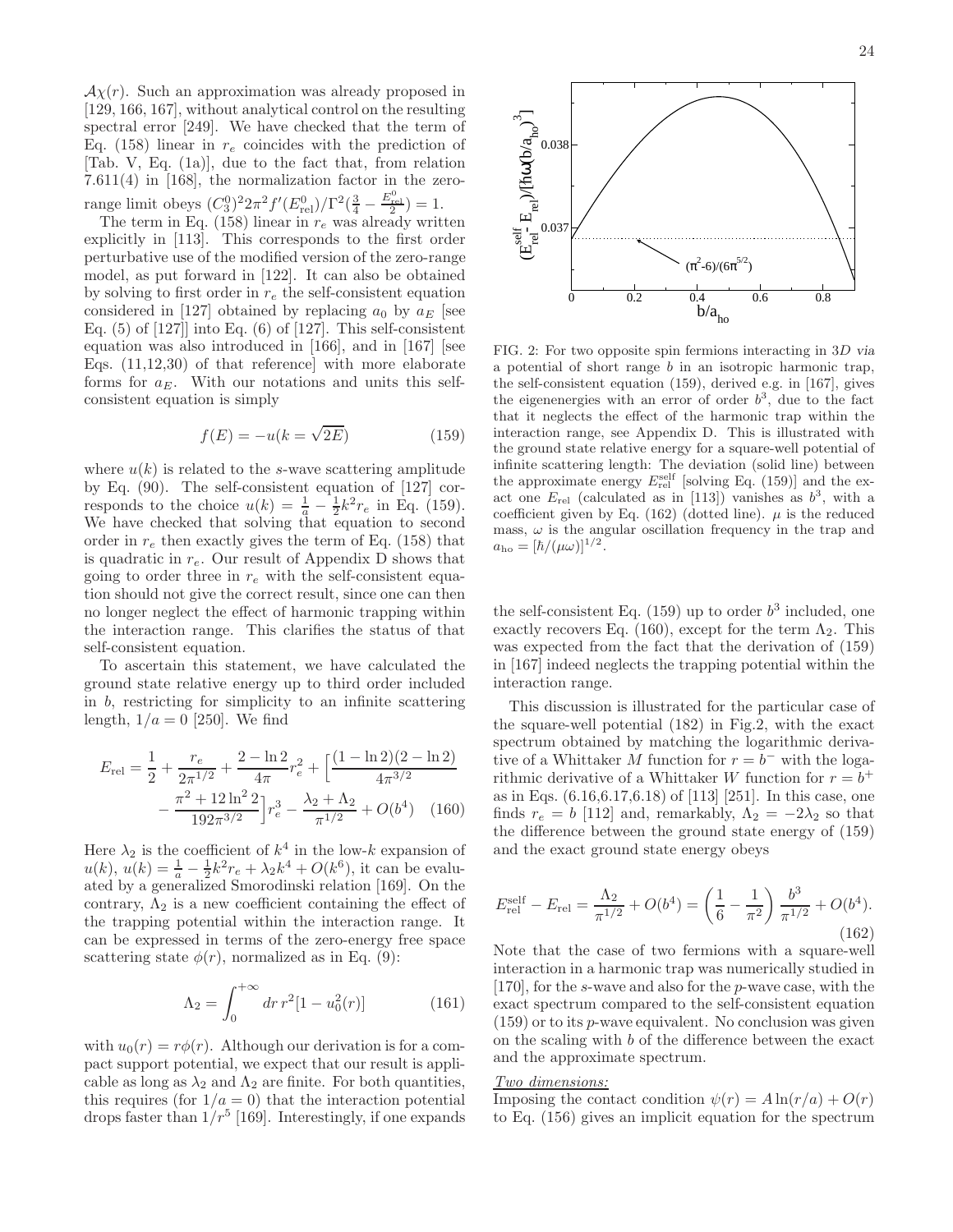in the zero-range limit [142, 165]:

$$
\psi\left(\frac{1 - E_{\text{rel}}^0}{2}\right) - 2\psi(1) = -2\ln a \tag{163}
$$

where  $\psi$  is the digamma function. We have obtained the finite range correction

$$
E_{\rm rel} = E_{\rm rel}^0 + \frac{4r_e^2 E_{\rm rel}^0}{\psi'(\frac{1 - E_{\rm rel}^0}{2})} + O(b^4 \ln^4 b) \tag{164}
$$

by neglecting the trapping potential for  $r \leq b$  as justified by Appendix D, and by matching in  $r = b$  the scattering state  $A\chi(r)$  to Eq. (156). The bound on the error results in particular from the statement that  $\dots$  in Eq. (97) are  $O[(kb)^4 \ln(a/b)]$ , that one can e.g. check for the squarewell potential. As expected, the value of  $dE_{rel}/dr_e$  in  $r_e = 0$  obtained from Eq. (164) coincides with [Tab, V, Eq. (1b)], knowing that the normalization factor in the zero-range limit, according to relation 7.611(5) in [168], obeys  $(C_2^0)^2 \pi \psi'(\frac{1 - E_{\text{rel}}^0}{2}) / \Gamma^2(\frac{1 - E_{\text{rel}}^0}{2}) = 1.$ 

# B. Three-body problem: corrections to exactly solvable cases and comparison with numerics

In this Subsection, we use the known analytical expressions for the three-body wavefunctions to compute the corrections to the spectrum to first order in the inverse scattering length  $1/a$  and in the effective range  $r_e$ . We shall consider not only spin-1/2 fermions, but also spinless bosons restricting to the universal stationary states [171, 172] which do not depend on the three-body parameter.

The problem of three identical spinless bosons [171, 172] or spin-1/2 fermions (say  $N_{\uparrow} = 2$  and  $N_{\downarrow} = 1$ ) [171, 173] is exactly solvable in the unitary limit in an isotropic harmonic trap  $U(\mathbf{r}) = \frac{1}{2} m \omega^2 r^2$ . Here we restrict to zero total angular momentum (see however the last line of Appendix H) with a center of mass in its ground state, so that the normalization constants of the wavefunctions are also known analytically [113]. Moreover we restrict to universal eigenstates [252]. The spectrum is then

$$
E = E_{\rm cm} + (s + 1 + 2q)\hbar\omega \tag{165}
$$

where  $E_{\text{cm}}$  is the energy of the center of mass motion, s belongs to the infinite set of real positive solutions of

$$
-s\cos\left(s\frac{\pi}{2}\right) + \eta\frac{4}{\sqrt{3}}\sin\left(s\frac{\pi}{6}\right) = 0\tag{166}
$$

with  $\eta = +2$  for bosons and  $-1$  for fermions, and q is a non-negative integer quantum number describing the degree of excitation of an exactly decoupled bosonic breathing mode [121, 174]. We restrict to states with  $q = 0$ . The case of a non-zero  $q$  is treated in subsection XC.

a. Derivative of the energy with respect to  $1/a$ . Injecting the expression of the regular part A of the normalized wavefunction [113] into [Tab. II, Eqs. (2a,4a)] or its bosonic version (Tab. V, line 1 in [104]) we obtain

$$
\frac{\partial E}{\partial (-1/a)}\Big|_{a=\infty} = \frac{\sqrt{\frac{\hbar^3 \omega}{m} \Gamma(s+\frac{1}{2})\sqrt{2}s \sin\left(s\frac{\pi}{2}\right)/\Gamma(s+1)}}{-\cos\left(s\frac{\pi}{2}\right) + s\frac{\pi}{2}\sin\left(s\frac{\pi}{2}\right) + \eta\frac{2\pi}{3\sqrt{3}}\cos\left(s\frac{\pi}{6}\right)}
$$
(167)

For the lowest fermionic state, this gives  $(\partial E/\partial (1/a))_{a=\infty} \simeq -1.1980\sqrt{\hbar^3\omega/m}$ , in agreement with the value  $-1.19(2)$  which we extracted from the numerical solution of a finite-range model presented in Fig. 4a of [118], where the error bar comes from our simple way of extracting the derivative from the numerical data of [118].

b. Derivative of the energy with respect to the effective *range.* Using relation [Tab. V, Eq.  $(1a)$ ], which holds not only for fermions but also for bosonic universal states, we obtain

$$
\left(\frac{\partial E}{\partial r_e}\right)_{a=\infty} = \frac{\sqrt{\frac{\hbar m \omega^3}{8}} \Gamma(s-\frac{1}{2}) s(s^2-\frac{1}{2}) \sin(s\frac{\pi}{2}) / \Gamma(s+1)}{-\cos(s\frac{\pi}{2}) + s\frac{\pi}{2} \sin(s\frac{\pi}{2}) + \eta \frac{2\pi}{3\sqrt{3}} \cos(s\frac{\pi}{6})}
$$
(168)

For bosons, this result was derived previously using the method of [122] and found to agree with the numerical solution of a finite-range separable potential model for the lowest state [113]. For fermions, (168) agrees with the numerical data from Fig. 3 of [118] to  $\sim 0.3\%$  for the two lowest states and 5% for the third lowest state [253]; (168) also agrees to 3% with the numerical data from p. 21 of [113] for the lowest state of a finite-range separable potential model. All these deviations are compatible with the estimated numerical accuracy.

# C. N-body problem in an isotropic trap: Non-zero  $1/a$  and  $r_e$  corrections

We now generalize subsection  $XB$  to the case of an arbitrary number  $N$  of spin-1/2 fermions (with an arbitrary spin configuration) at the unitary limit in an isotropic harmonic trap. Although one cannot calculate  $\partial E/\partial (1/a)$  and  $\partial E/\partial r_e$ , some useful information can be obtained from the following remarkable property: For any initial stationary state, and after an arbitrary change of the isotropic trap curvature, the system experiences an undamped breathing at frequency  $2\omega$ ,  $\omega$  being the single atom oscillation frequency in the final trapping potential [121]. From this one can conclude that, in the case of a time independent trap, the system exhibits a  $SO(2,1)$ dynamical symmetry [174]: The spectrum is a collection of semi-infinite ladders indexed by the natural integer q. Another crucial consequence is that the eigenstate wavefunctions are separable in N-body hyperspherical coordinates, with a know expression for the dependence with the hyperradius [174]. This implies that the functions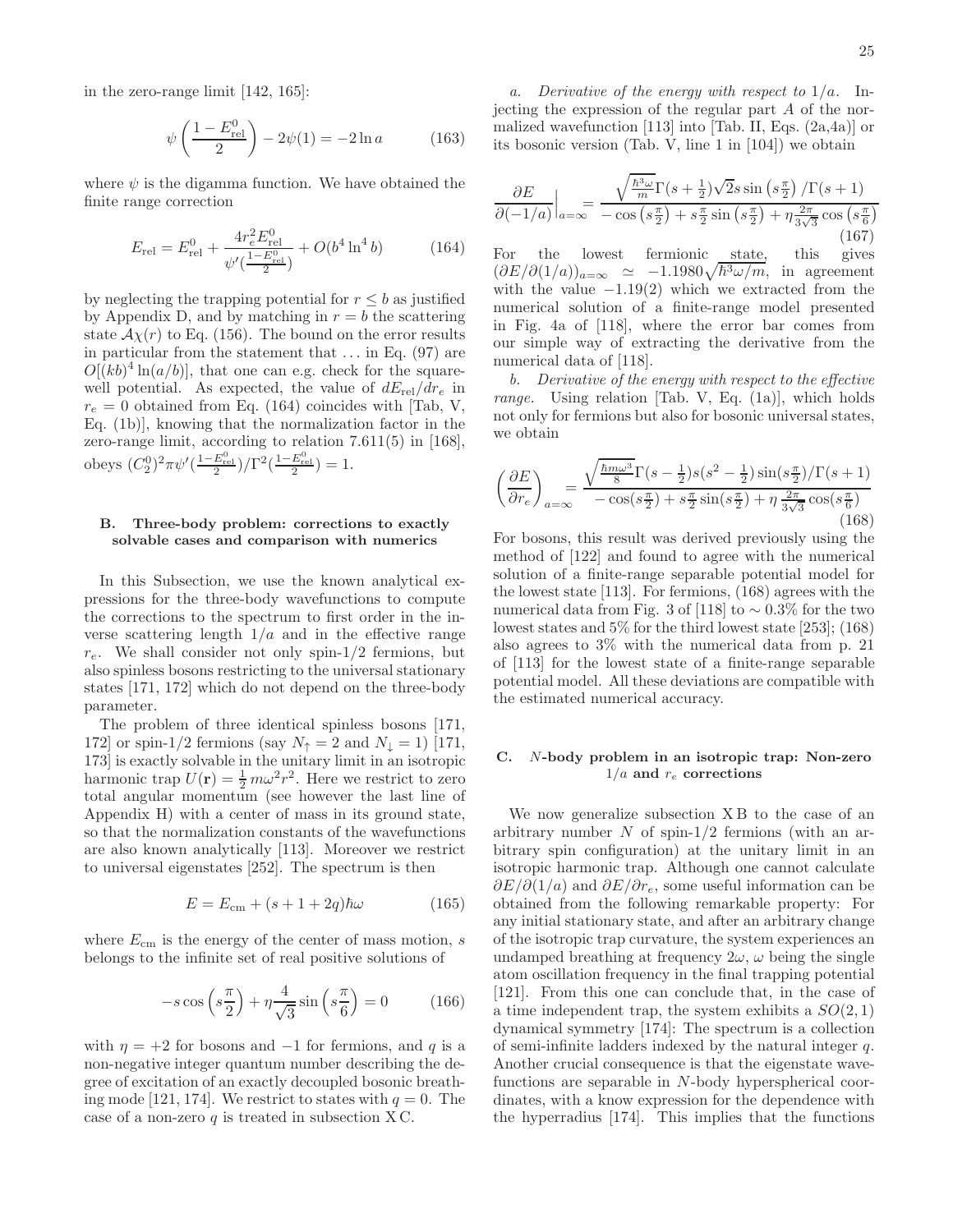$A_{ij}$  are also separable in  $(N-1)$ -body hyperspherical coordinates and that their hyperradial dependence is also known. As the eigenstates within a ladder have exactly the same hyperangular part, one can relate the energy derivatives (with respect to  $1/a$  or  $r_e$ ) for step q of a ladder to the derivative for the ground step of the same ladder, as detailed in Appendix H:

$$
\left[\frac{\partial E}{\partial (1/a)}\right]_q = \left[\frac{\partial E}{\partial (1/a)}\right]_0 \frac{\Gamma(s+1)}{\Gamma(s+q+1)}\n\times \sum_{k=0}^q \left[\frac{\Gamma(k+\frac{1}{2})}{\Gamma(k+1)\Gamma(\frac{1}{2})}\right]^2 \frac{\Gamma(s+q-k+\frac{1}{2})\Gamma(q+1)}{\Gamma(s+\frac{1}{2})\Gamma(q-k+1)}\n\times (169)
$$

with the eigenenergy of step q is written as Eq.  $(165)$ , s being now unknown for the general N-body problem. We have checked that this explicit result is consistent with the recursion relations derived in [175]. A similar type of result holds for the derivative with respect to  $r_e$ :

$$
\begin{aligned}\n\left[\frac{\partial E}{\partial r_e}\right]_q &= \left[\frac{\partial E}{\partial r_e}\right]_0 \frac{\Gamma(s+1)}{\Gamma(s+q+1)} \\
&\times \sum_{k=0}^q \left[\frac{\Gamma(k+\frac{3}{2})}{\Gamma(k+1)\Gamma(\frac{3}{2})}\right]^2 \frac{\Gamma(s+q-k-\frac{1}{2})\Gamma(q+1)}{\Gamma(s-\frac{1}{2})\Gamma(q-k+1)}\n\end{aligned} \tag{170}
$$

For non-zero  $1/a$  or  $r_e$ , the level spacing is not constant within a ladder, the system will not respond to a trap change by a monochromatic breathing mode. In a small system, a Fourier transform of the system response can give access to the Bohr frequencies  $(E_q - E_{q-1})/\hbar$ , which would allow an experimental test of Eqs. (169,170). In the large N limit, for a system prepared in its ground state, we now show that the main effects of non-zero  $1/a$ or  $r_e$  on the breathing mode are a frequency change and a collapse.

Let us take the macroscopic limit of Eqs. (169,170) for a fixed q: Using Stirling's formula for  $s \to +\infty$  we obtain

$$
\frac{[\partial E/\partial (1/a)]_q}{[\partial E/\partial (1/a)]_0} = 1 - \frac{q}{4s} + \frac{q(9q+7)}{64s^2} + \dots (171)
$$

$$
\frac{[\partial E/\partial r_e]_q}{[\partial E/\partial r_e]_0} = 1 + \frac{3q}{4s} - \frac{3q(5q+11)}{64s^2} + \dots (172)
$$

The first deviations from unity are thus linear in  $q$ , and correspond to a shift of the breathing mode frequency  $\omega_{\text{breath}}$  to the new value  $2\omega + \delta \omega_{\text{breath}}$ , that can be obtained to leading order in  $1/a$  and  $r_e$  from

$$
\frac{\partial \omega_{\text{breath}}}{\partial (1/a)} = -\frac{\omega}{4E_0} \frac{\partial E_0}{\partial (1/a)} \text{ and } \frac{\partial \omega_{\text{breath}}}{\partial r_e} = \frac{3\omega}{4E_0} \frac{\partial E_0}{\partial r_e}
$$
(173)

For a non-polarized gas (with the same number  $N/2$  of particles in each spin state) the local density approximation gives  $4s \sim (3N)^{4/3} \xi^{1/2}$  [117, 173] and it allows to obtain the derivative of the energy with respect to

 $1/a$  [100] or to  $r_e$  in terms of  $\xi$ ,  $\zeta$  and  $\zeta_e$ , defined in Eqs.(179,186), so that

$$
\delta\omega_{\text{breath}} = \frac{256\omega}{525\pi\xi^{5/4}} \left[ \frac{\xi^{1/2}\zeta}{k_F a} + 2\zeta_e k_F r_e \right] \tag{174}
$$

where we have introduced the Fermi momentum  $k_F$  of the unpolarized trapped ideal gas with the same atom number N as the unitary gas, with  $\hbar^2 k_F^2/(2m) = (3N)^{1/3} \hbar \omega$ . For  $r_e = 0$ , we recover the superfluid hydrodynamic prediction of [176–178]. We have checked that the change of the mode frequency due to finite range effects can also be obtained from hydrodynamics [254]; this change in typical experiments is of the order of 0.1% for lithium and  $0.5\%$  for potassium, see subsection XE.

Furthermore, due to the presence of  $q^2$  terms in Eqs. (171,172), the Bohr frequencies  $(E_q - E_{q-1})/\hbar$  depend on the excitation degree  $q$  of the mode: If many steps of the ground state ladder are coherently populated, this can lead to a collapse of the breathing mode, which constitutes a mechanism for zero-temperature damping [179, 180]. To coherently excite the breathing mode, we start with a ground state gas, with wavefunction  $\psi_{old}$ , and we abruptly change at  $t = 0$  the trap frequency from  $\omega_{\text{old}}$  to  $\omega = \lambda^2 \omega_{\text{old}}$ . For the unitary gas,  $\psi_{\text{old}}$  is deduced from the  $t = 0^+$  ground state  $\psi_0$  by a dilation with scaling factor  $\lambda$ ,

$$
|\psi_{\text{old}}\rangle = e^{-i\hat{D}\ln\lambda}|\psi_0\rangle \tag{175}
$$

where  $\hat{D}$  is the generator of the dilations [142, 174]. Using the representation of  $\hat{D}$  in terms of the bosonic operator  $\hat{b}$  [174], that annihilates an elementary excitation of the breathing mode  $(\hat{b}|q) = q^{1/2}|q-1\rangle$ , and restricting to  $|\epsilon| \ll 1$ , where  $\epsilon = \ln \lambda$ , one has

$$
\hat{D} \simeq -is^{1/2}(\hat{b}^{\dagger} - \hat{b})\tag{176}
$$

so that the trap change prepares the breathing mode in a Glauber coherent state with mean occupation number  $\bar{q} = \epsilon^2 s$  and standard deviation  $\Delta q = \bar{q}^{1/2}$ . Similarly, the fluctuations of the squared radius of the gas  $\sum_i r_i^2/N$ , that can be measured, are given by  $-\frac{\hbar s^{1/2}}{m\omega}$  $\frac{ds^{1/2}}{m\omega}(\hat{b}+\hat{b}^{\dagger})$  for small  $\epsilon$ . In the large system limit, one can have  $\bar{q} \gg 1$ so that  $1 \ll \Delta q \ll \bar{q}$ . At times much shorter than the revival time  $2\pi\hbar/|\partial_q^2 E_q|$ , one then replaces the discrete sum over  $q$  by an integral to obtain

$$
\left| \frac{\langle \hat{b} \rangle(t)}{\langle \hat{b} \rangle(0)} \right| = e^{-t^2/(2t_c^2)} \quad \text{with} \quad t_c = \frac{\hbar}{\Delta q \left| \partial_q^2 E_q \right|_{q=\bar{q}}} \tag{177}
$$

For an unpolarized gas, using Eqs. (171,172) and the local density approximation, we obtain the inverse collapse time due to non-zero  $1/a$  or  $r_e$ :

$$
(\omega t_c)^{-1} = \frac{64|\epsilon|}{35\pi\xi(3N)^{2/3}} \left| \frac{3\zeta}{5k_F a} + \frac{2\zeta_e k_F r_e}{3\xi^{1/2}} \right| \quad (178)
$$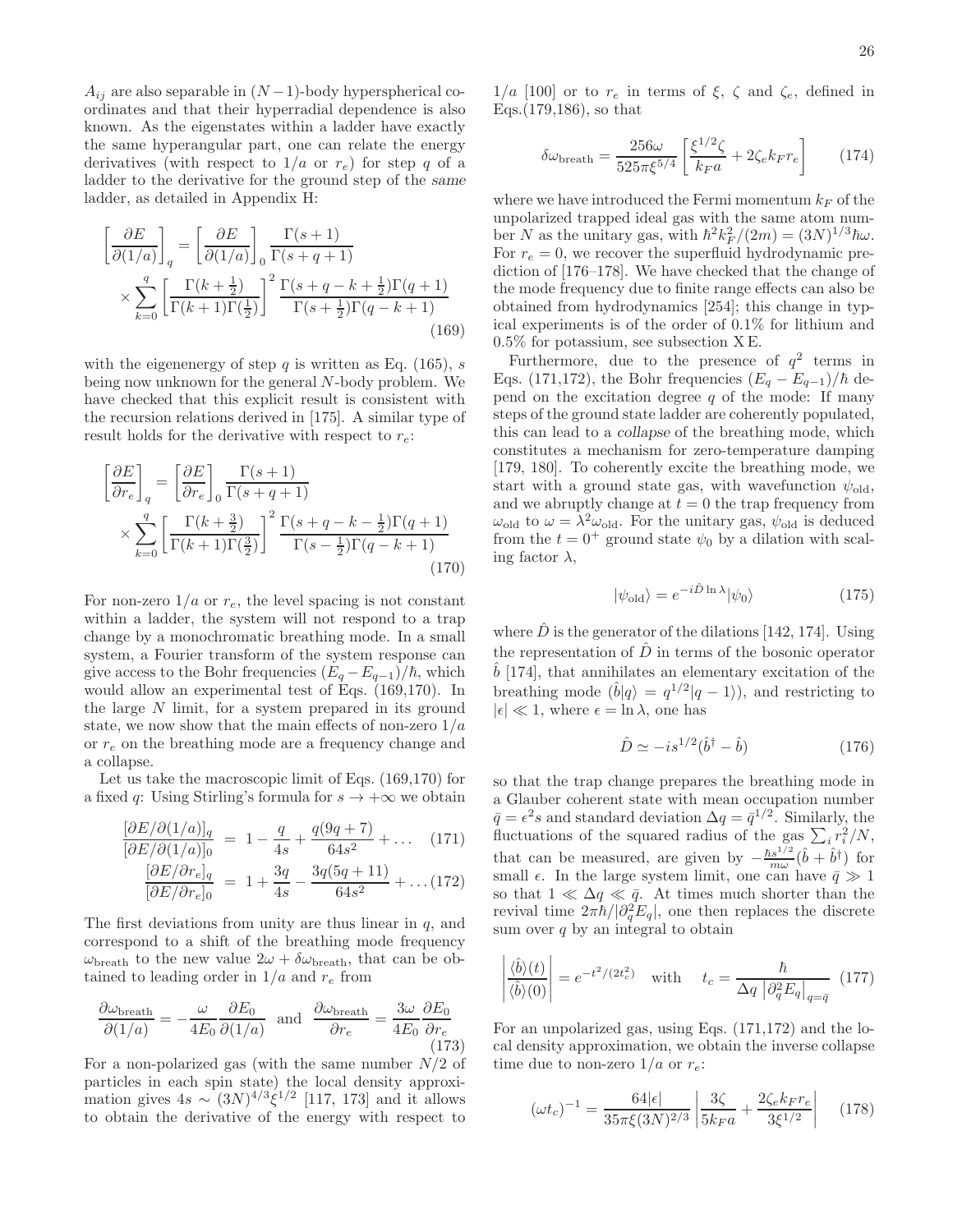

FIG. 3: Pair distribution function  $\int_{\uparrow \downarrow}^{(2)} (r)$  =  $\langle \hat{\psi}_{\uparrow}^{\dagger}(\mathbf{r}) \hat{\psi}_{\downarrow}^{\dagger}(\mathbf{0}) \hat{\psi}_{\uparrow}(\mathbf{r}) \rangle$  of the homogeneous non-polarized unitary gas at zero temperature. Circles: fixed-node Monte Carlo results from Ref. [107]. Solid line: analytic expression (181), where the value  $\zeta = 0.95$  was taken to fit the Monte Carlo results. The arrow indicates the range b of the square-well interaction potential. Dashed line: analytic expression (184), with  $\zeta_e = 0.12$  [144].

For lithium experiments,  $t_c$  is more than thousands of mode oscillation periods. To conclude with an exotic note, we recall that the  $q^2$  terms in Eqs. (171,172) lead to the formation of a Schrödinger-cat-like state for the breathing mode at half the revival time [181].

# D. Unitary Fermi gas: comparison with fixed-node Monte Carlo

For the homogeneous non-polarized unitary gas (i.e. the spin-1/2 Fermi gas in 3D with  $a = \infty$  and  $N_{\uparrow}$  =  $N_{\downarrow}$ ) at zero temperature, we can compare our analytical expressions for the short-distance behavior of the one-body density matrix  $g_{\sigma\sigma}^{(1)}$  and the pair distribution function  $g_{\uparrow\downarrow}^{(2)}$  to the fixed-node Monte Carlo results published by the Trento group in [105–107]. In this case,  $g_{\sigma\sigma}^{(1)}(\mathbf{R}-\mathbf{r}/2,\mathbf{R}+\mathbf{r}/2)$  and  $g_{\uparrow\downarrow}^{(2)}(\mathbf{R}-\mathbf{r}/2,\mathbf{R}+\mathbf{r}/2)$  depend<br>only on r and not on  $\sigma$ , **R** and the direction of **r**. Expanding the energy to first order in  $1/(k_F a)$  around the unitary limit yields:

$$
E = E_{\text{ideal}} \left( \xi - \frac{\zeta}{k_F a} + \dots \right) \tag{179}
$$

where  $E_{\text{ideal}}$  is the ground state energy of the ideal gas,  $\xi$  and  $\zeta$  are universal dimensionless numbers, and the Fermi wavevector is related to the density through  $k_F = (3\pi^2 n)^{1/3}$ . Expressing C in terms of  $\zeta$  thanks to [Tab. II, Eqs. (2a,4a)] and Eq. (179), and inserting this into [Tab. II, Eq. (7a)], we get

$$
g_{\sigma\sigma}^{(1)}(r) \simeq \frac{n}{2} \left[ 1 - \frac{3\zeta}{10} k_F r - \frac{\xi}{10} (k_F r)^2 + \dots \right].
$$
 (180)



FIG. 4: (Color online) One-body density matrix  $g_{\sigma\sigma}^{(1)}(r) =$  $\langle \hat{\psi}_{\sigma}^{\dagger}(\mathbf{r})\hat{\psi}_{\sigma}(\mathbf{0})\rangle$  of the homogeneous non-polarized unitary gas at zero temperature: comparison between the fixed-node Monte Carlo results from Ref. [106] (black solid line) and the analytic expression (180) for the small- $k_F r$  expansion of  $g_{\sigma\sigma}^{(1)}$ up to first order (red dashed straight line) and second order (blue dotted parabola) where we took the value  $\zeta = 0.95$ extracted from the Monte Carlo data for  $g_{\uparrow\downarrow}^{(2)}$ , see Fig. 3.

For a finite interaction range  $b$ , this expression is valid for  $b \ll r \ll k_F^{-1}$  [255]. [Tab. IV, Eq. (4a)] yields

$$
g_{\uparrow\downarrow}^{(2)}(r) \underset{k_F r \ll 1}{\simeq} \frac{\zeta}{40\pi^3} k_F^4 |\phi(r)|^2. \tag{181}
$$

The interaction potential used in the Monte Carlo simulations [105–107] is a square-well:

$$
V(r) = -\left(\frac{\pi}{2}\right)^2 \frac{\hbar^2}{mb^2} \theta(b-r)
$$
 (182)

The corresponding zero-energy scattering state is

$$
\phi(r) = \frac{\sin\left(\frac{\pi r}{2b}\right)}{r} \quad \text{for} \quad r < b, \quad \phi(r) = \frac{1}{r} \quad \text{for} \quad r > b \tag{183}
$$

and the range b was taken such that  $nb^3 = 10^{-6}$  i.e.  $k_F b = 0.0309367...$  Thus we can assume that we are in the zero-range limit  $k_F b \ll 1$ , so that (180,181) are applicable.

Figure 3 shows that the expression (181) for  $g_{\uparrow\downarrow}^{(2)}$  fits well the Monte Carlo data of [107] if one adjusts the value of  $\zeta$  to 0.95. This value is close to the value  $\zeta \simeq 1.0$ extracted from (179) and the  $E(1/a)$ -data of [105].

Using  $\zeta = 0.95$  we can compare the expression (180) for  $g_{\sigma\sigma}^{(1)}$  with Monte Carlo data of [106] without adjustable parameters. Figure 4 shows that the first order derivatives agree, while the second order derivatives are compatible within the statistical noise. This provides an interesting check of the numerical results, even though any wavefunction satisfying the contact condition [Tab. I, Eq. (1a)] leads to  $g_{\sigma\sigma}^{(1)}$  and  $g_{\uparrow\downarrow}^{(2)}$  functions satisfying [Tab. II, Eqs.  $(3a, 6a)$  with values of C compatible with each other.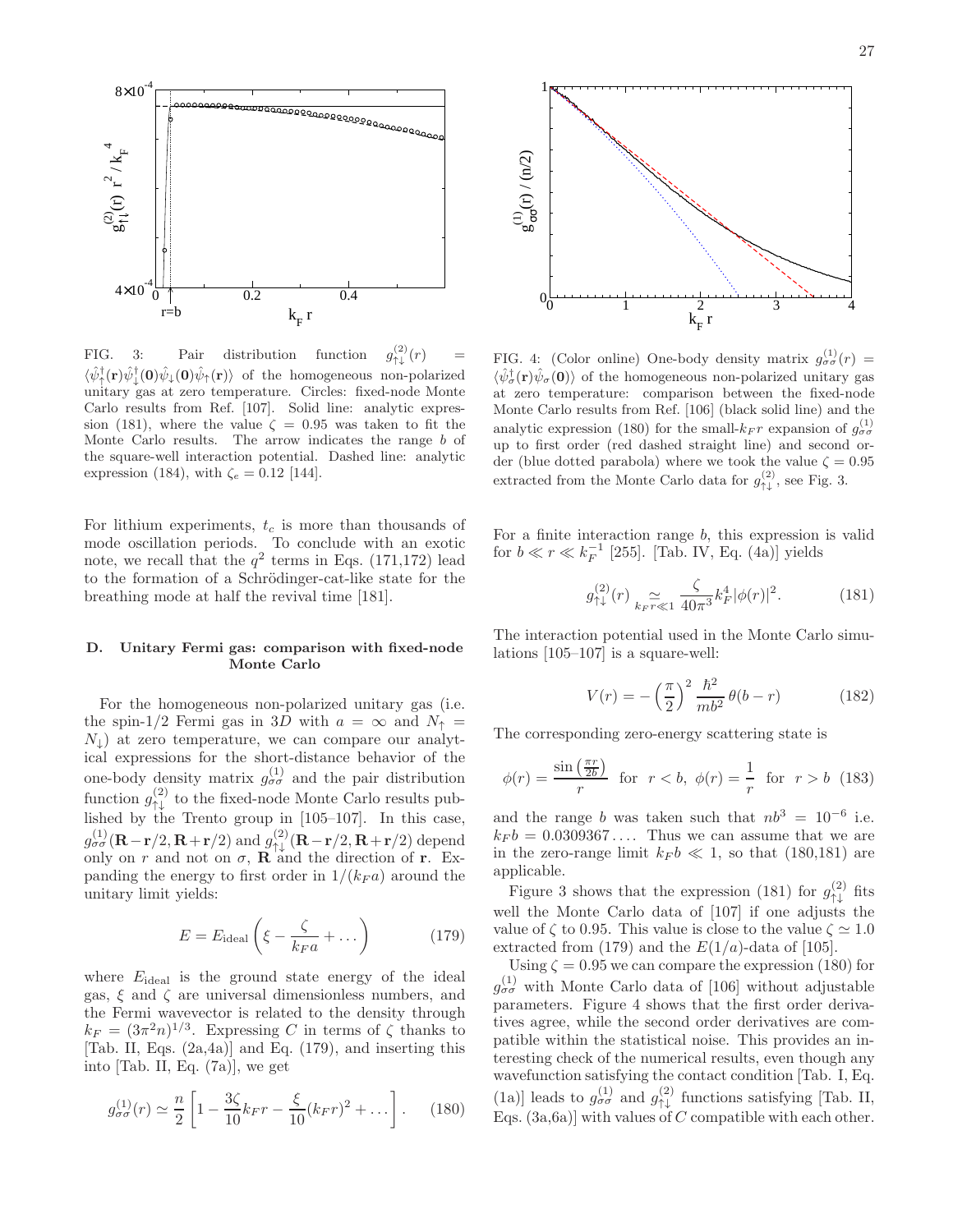A more interesting check is provided by our expression [Tab. V, Eq.(3a)] for the subleading term in the short range behavior of  $g_{\uparrow\downarrow}^{(2)}(r)$ , which here reduces to

$$
g_{\uparrow\downarrow}^{(2)}(r) = \frac{\zeta}{40\pi^3} \frac{k_F^4}{r^2} - \frac{\zeta_e}{20\pi^3} k_F^6 + O(r) \tag{184}
$$

where  $\zeta_e$  is defined in Eq. (186). Remarkably, this expression is consistent with the fixed node Monte Carlo results of [107] if one uses the value of  $\zeta_e$  of [144], see Fig. 3.

# E. Finite-range correction in simulations and experiments

We recall that, as we have seen in Section VII, the finite-range corrections to eigenenergies are, to leading order, of the form  $(\partial E/\partial r_e) r_e$  for continuous-space models or (117) for lattice models, where the coefficients  $\partial E/\partial r_e$ , and  $\partial E/\partial R_e$  for lattice models, are modelindependent. This can be used in practice by extracting the values of these coefficients from numerical simulations, done with some convenient continuous-space or lattice models (usually a dramatic simplification of the atomic physics reality); then, knowing the value of  $r_e$ in an experiment, one can compute the finite-range corrections present in the measurements, assuming that the universality of finite range corrections, derived in section VII for compact support potentials, also applies for multichannel  $O(1/r^6)$  models. The value of  $r_e$  is predicted in Ref. [182] to be

$$
r_e = -2 R_* \left( 1 - \frac{a_{bg}}{a} \right)^2 + \frac{4\pi b}{3 \Gamma^2 (1/4)} \left[ \left( \frac{\Gamma^2 (1/4)}{2\pi} - \frac{b}{a} \right)^2 + \frac{b^2}{a^2} \right] \tag{185}
$$

where b is the van der Waals length  $b = (mC_6/\hbar^2)^{1/4}$ ,  $a_{\text{bg}}$  is the background scattering length and  $R_*$  is the so-called Feshbach length [123]. We recall that the magnetic-field dependence of a close to a Feshbach resonance reads  $a(B) = a_{\text{bg}}[1-\Delta B/(B-B_0)]$  where  $B_0$  is the resonance location and  $\Delta B$  is the resonance width, and that  $R_* = \hbar^2/(ma_{\text{bg}}\mu_b\Delta B)$  where  $\mu_b$  is the effective magnetic moment of the closed-channel molecule. We note that the a-dependent terms in the second term of (185) are  $O(b^2)$  and thus do not contribute to the leading-order correction in b. In contrast, the a-dependence of the first term of  $(185)$  can be significant since  $a_{\text{bg}}$  can be much larger than b (this is indeed the case for  ${}^{6}$ Li) [256]. A key assumption of Ref. [182] is that the open-channel interaction potential is well approximated by  $-C_6/r^6$  down to interatomic distances  $r \ll b$ . This assumption is well satisfied for alkali atoms [182, 183]. Although we have not calculated the off-shell length  $\rho_e$  explicitly, we have checked that it is finite for a  $-C_6/r^6$  potential [169].

As an illustration, we estimate the finite-range corrections to the non-polarized unitary gas energy in typical experiments. Similarly to (179), we have the expansion

$$
E = E_{\text{ideal}} \left( \xi + \zeta_e k_F r_e + \dots \right) \tag{186}
$$

where  $E$  and  $E_{ideal}$  are the ground state energies of the homogeneous Fermi gas (of fixed density  $n = k_F^3/(3\pi^2)$ ) for  $1/a = 0$  and  $a = 0$  respectively. The value of  $\zeta_e$  was estimated both from fixed-node Monte Carlo and Auxiliary Field Quantum Monte Carlo to be  $\zeta_e = 0.12(3)$ [144] [257]. The value of  $r_e$  as given by Eq. (185) is 4.7 nm for the  $B_0 \simeq 834$  G resonance of <sup>6</sup>Li (in accordance with [184]) and 6.7 nm for the  $B_0 \simeq 202.1$  G resonance of <sup>40</sup>K. The typical/minimal values of  $1/k_F$  is  $\simeq 400$  nm in [48], ≃ 250 nm in [35], and ≃ 100 nm in [185], which respectively leads to a finite range correction to the homogeneous gas energy:

$$
\frac{\delta E}{E} \simeq 0.4\%, 0.6\% \text{ and } 2\%.
$$
 (187)

In the case of lithium, this analysis was used in [48] to estimate the resulting experimental uncertainty on  $\xi$ .

# XI. CONCLUSION

We derived relations between various observables for N spin-1/2 fermions in an external potential with zerorange or short-range interactions, in continuous space or on a lattice, in two or three dimensions. Some of our results generalize the ones of [89, 95, 96, 99, 102, 103]: Large-momentum behavior of the momentum distribution, short-distance behavior of the pair distribution function and of the one-body density matrix, derivative of the energy with respect to the scattering length or to time, norm of the regular part of the wavefunction (defined through the behavior of the wavefunction when two particles approach each other), and, in the case of finite-range interactions, interaction energy, are all related to the same quantity  $C$ ; and the difference between the total energy and the trapping potential energy is related to C and to a functional of the momentum distribution (which is also equal to the second order term in the short-distance expansion of the one-body density matrix). We also obtained entirely new relations: The second order derivative of the energy with respect to the inverse scattering length (or to the logarithm of the scattering length in two dimensions) is related to the regular part of the wavefunctions, and is negative at fixed entropy; and the derivative of the energy with respect to the effective range  $r_e$  of the interaction potential (or to  $r_e^2$  in 2D) is also related to the regular part, to the subleading short distance behavior of the pair distribution function, and to the subleading  $1/k^6$  tail of the momentum distribution. We have found unexpected subtleties in the validity condition of the derived expression of this derivative in 2D: Our expression for  $\partial E/\partial(r_e^2)$  applies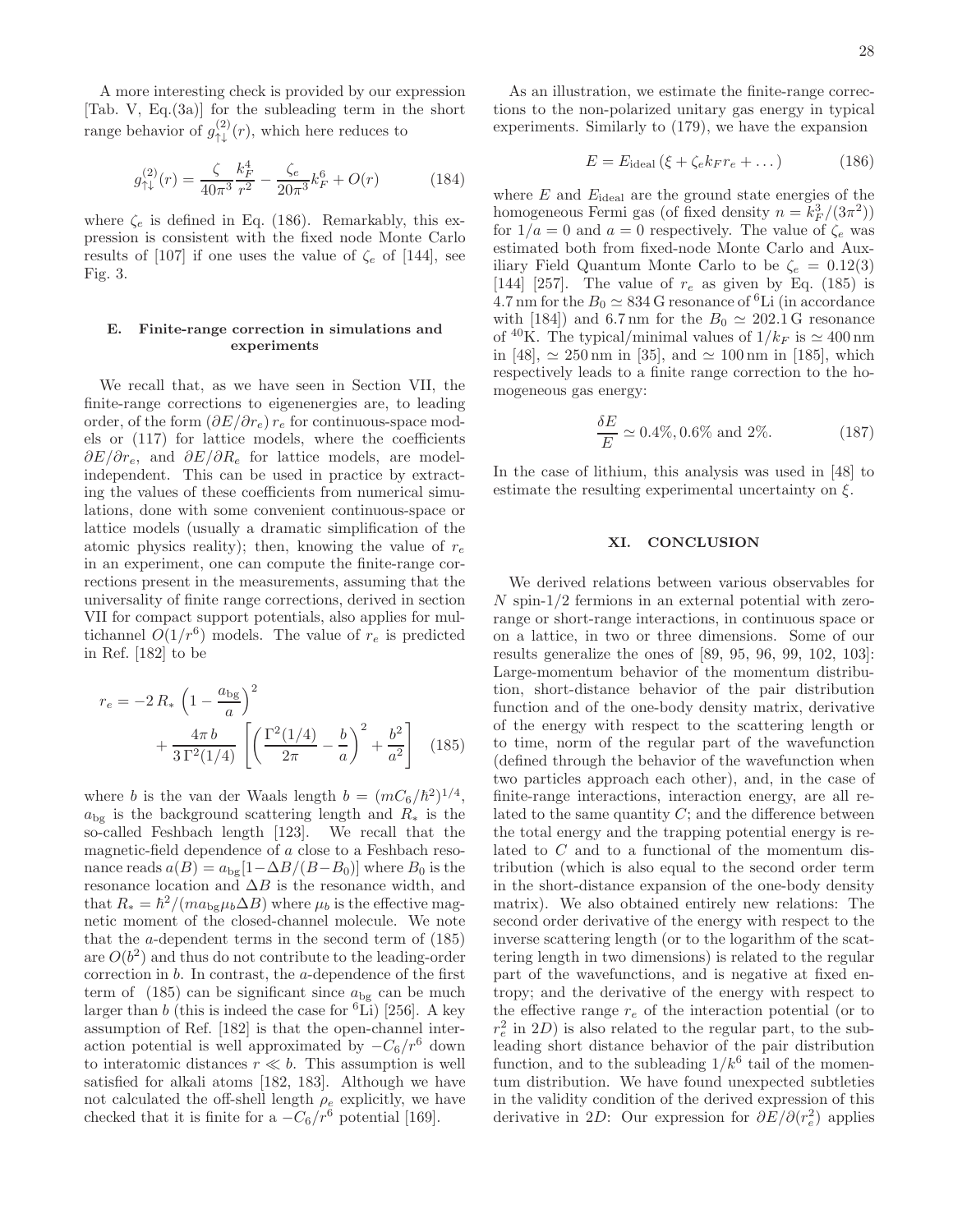because, for the class of interaction potentials that we have specified, the effective range squared  $r_e^2$  is much larger than the true range squared  $b^2$ , than the length squared  $\rho_e^2$  characterizing the low-energy s-wave off-shell T-matrix, and than the length squared  $R_1^2$  characterizing the low energy p-wave scattering amplitude, by logarithmic factors that diverge in the zero-range limit. In 3D, for lattice models, our expression for  $\partial E/\partial r_e$  applies only for magic dispersion relations where an extra parameter  $R_e$  quantifying the breaking of Galilean invariance (as predicted in [114]) vanishes; also, the magic dispersion relation should not have cusps at the border of the first Brillouin zone otherwise the so-called Juillet effect compromises the validity of our  $\partial E/\partial r_e$  expression for finite size systems. We have explicitly constructed such a magic relation, that may be useful to reduce lattice discretization effects in Quantum Monte Carlo simulations. We also considered models with a momentum cut-off used in Quantum Monte Carlo calculations, either in continuous space  $[57]$  or on a lattice  $[53, 56, 146, 147]$ : Surprisingly, in the infinite cut-off limit, the breaking of Galilean invariance survives and one does not exactly recover the unitary gas.

Applications of general relations were presented in three dimensions. For two particles in an isotropic harmonic trap, finite-interaction-range corrections were obtained, and were found to be universal up to order  $r_e^2$ included in  $3D$ ; in particular, this clarifies analytically the validity of some approximation and self-consistent equation introduced in [127, 129, 166, 167] that neglect the effect of the trapping potential within the interaction range. For the universal states of three particles with an infinite scattering length in an isotropic harmonic trap, the derivatives of the energy with respect to the inverse scattering length and with respect to the effective range were computed analytically and found to agree with available numerics. For the unitary gas in an isotropic harmonic trap, which has a  $SO(2,1)$  dynamical symmetry and an undamped breathing mode of frequency  $2\omega$ , we have determined the relative finite- $1/a$ and finite range energy corrections within each  $SO(2,1)$ ladder, which allows in the large- $N$  limit to obtain the frequency shift and the collapse time of the breathing mode. For the bulk unitary Fermi gas, existing fixednode Monte Carlo data were checked to satisfy exact relations. Also, the finite-interaction-range correction to the unitary gas energy expected from our results to be (to leading order) model-independent and thus extractable from Quantum Monte Carlo results, was estimated for typical experiments: This quantifies one of the experimental uncertainties on the Bertsch parameter  $\xi$ .

The relations obtained here may be used in various other contexts. For example, the result [Tab. II, Eqs. (11a,11b)] on the sign of the second order derivative of E at constant entropy is relevant to adiabatic ramp experiments [38, 39, 150, 152, 185], and the relation [Tab. III, Eq.  $(8a)$ ] allows to directly compute C using determinantal diagrammatic Monte Carlo [186] and bold

diagrammatic Monte Carlo [59, 187, 188]. C is directly related to the closed-channel fraction in a two-channel model [98, 100], which allowed to extract it [100] from the experimental photoassociation measurements in [35]. C was measured from the tail of the momentum distribution [52]. For the homogeneous gas  $C$  was extracted from measurements of the equation of state [45]. C also plays an important role in the theory of radiofrequency spectra [99, 189–193] and in finite-a virial theorems [97, 194, 195], as verified experimentally [52]. C was also extracted from the momentum tail of the static structure factor  $S(k)$ , which is the Fourier transform of the spin-independent pair distribution function  $\langle \hat{n}(\mathbf{r})\hat{n}(\mathbf{0})\rangle$  and was measured by Bragg spectroscopy [50, 51]. In principle one can also measure via  $S(k)$  the parameter  $\zeta_e$  quantifying the finite range correction to the unitary gas energy, from the relation

$$
\frac{\partial E}{\partial r_e} = -\frac{\pi \hbar^2}{m} \int \frac{d^3k}{(2\pi)^3} \left[ S(k) - \frac{C}{4k} \right] \tag{188}
$$

resulting from [Tab. V, Eq. (3a)]. This procedure is not hampered by the small value of  $k_F r_e$  in present experiments, contrarily to the extraction of  $\zeta_e$  from a direct measurement of the gas relative energy correction  $\propto \zeta_e k_F r_e \lesssim 10^{-2}.$ 

We can think of several generalizations of the relations presented here. All relations can be extended to the case of periodic boundary conditions. The techniques used here can be applied to the one-dimensional case to generalize the relations of [89]. For two-channel or multichannel models one may derive relations other than the ones of [98–100]. Generalization of the present relations to arbitrary mixtures of atomic species, and to situations (such as indistinguishable bosons) where the Efimov effect takes place, was given in [104].

# Acknowledgments

We thank E. Burovski, J. Dalibard, B. Derrida, V. Efimov, O. Goulko, R. Ignat, O. Juillet, D. Lee, S. Nascimbène, M. Olshanii, N. Prokof'ev, B. Svistunov, S. Tan, for useful discussions, as well as S. Giorgini and J. von Stecher for sending numerical data from [106, 107, 118, 196]. The idea of using the range corrections present in Monte Carlo calculations to estimate the range corrections in cold atom experiments was given by W. Ketterle during the Enrico Fermi School in 2006. The question of a possible link between  $\partial E/\partial r_e$  and the  $1/k^6$  subleading tail of  $n_{\sigma}(\mathbf{k})$  was asked by L. Platter during a talk given by F.W. at the INT workshop 10-46W in Seattle. The work of F.W. at UMass was supported by NSF under Grants No. PHY-0653183 and No. PHY-1005543. Our group at ENS is a member of IFRAF. We acknowledge support from ERC Project FERLODIM N.228177.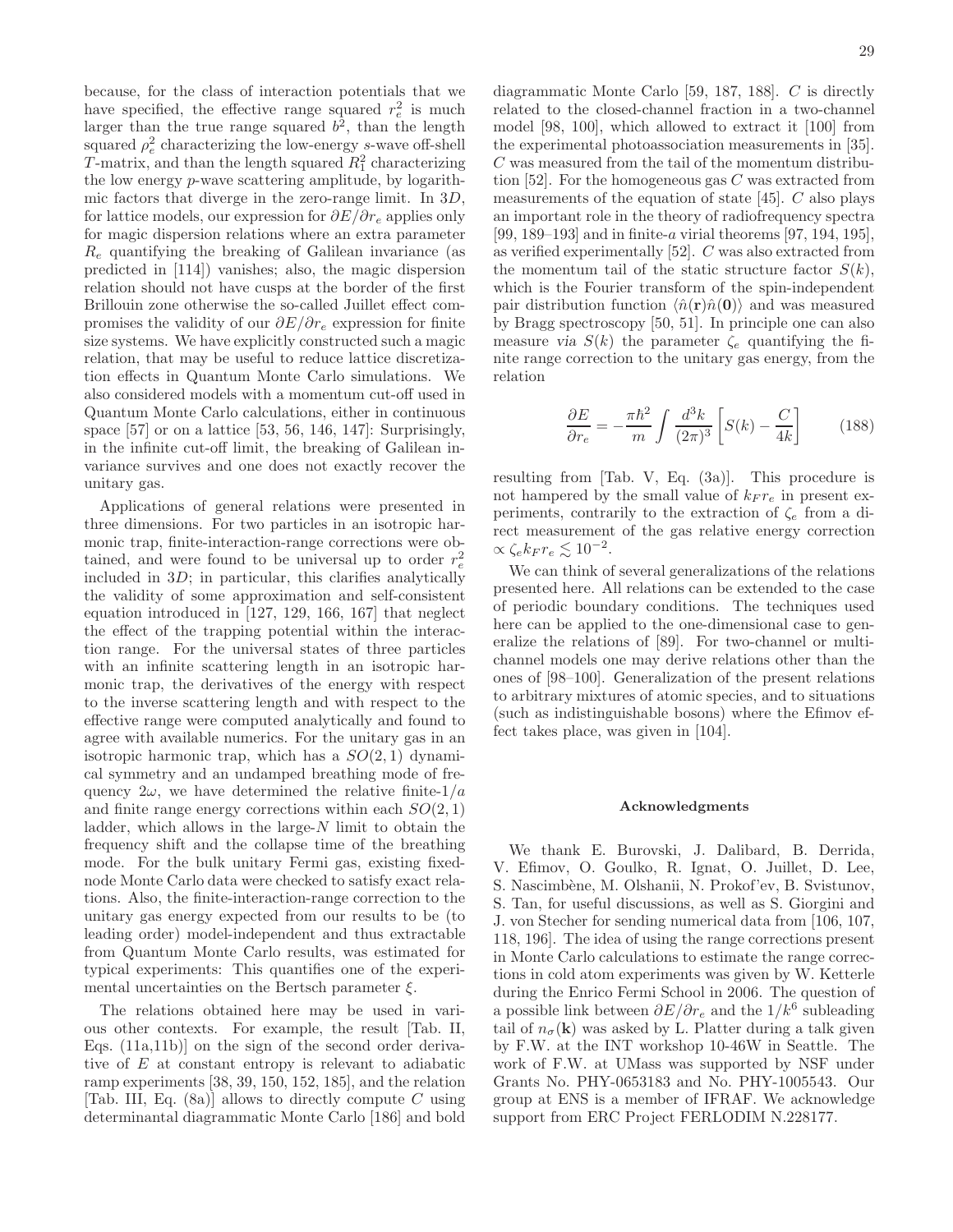# Note

[Tab. II, Eq.  $(4b)$ ], as well as [Tab. II, Eq.  $(12b)$ ], were obtained independently by Tan [197] using the formalism of [102]. After our preprint [88] appeared, some of our 2D relations were tested in [65] and some of them were rederived in [198].

### Appendix A: Two-body scattering for the lattice model

For the lattice model defined in Sec. III B, we recall that  $\phi(\mathbf{r})$  denotes the zero-energy two-body scattering state with the normalization (9,10). In this Appendix we derive the relation (11,12) between the coupling constant  $g_0$  and the scattering length, as well as the expressions  $(15,16,17,18)$  of  $\phi(\mathbf{0})$ . Some of the calculation resemble the ones in [15, 199].

We consider a low-energy scattering state  $\Phi_{\mathbf{q}}(\mathbf{r})$  of wavevector  $q \ll b^{-1}$  and energy  $E = 2\epsilon_{\mathbf{q}} \simeq \hbar^2 q^2/m$ , i.e. the solution of the two-body Schrödinger equation (with the center of mass at rest):

$$
(H_0 + V)|\Phi_{\mathbf{q}}\rangle = E|\Phi_{\mathbf{q}}\rangle \tag{A1}
$$

where  $H_0 = \int_D d^d k / (2\pi)^d 2\epsilon_k |k\rangle\langle k|$  and  $V = g_0 |r|$  $0\rangle\langle \mathbf{r} = 0|$ , with the asymptotic behavior

$$
\Phi_{\mathbf{q}}(\mathbf{r}) = e^{i\mathbf{q}\cdot\mathbf{r}} + f_{\mathbf{q}} \frac{e^{iqr}}{r} + \dots \quad \text{in } 3D \tag{A2}
$$

$$
\Phi_{\mathbf{q}}(\mathbf{r}) \underset{r \to \infty}{=} e^{i\mathbf{q} \cdot \mathbf{r}} + f_{\mathbf{q}} \sqrt{\frac{2}{i\pi qr}} e^{iqr} + \dots \text{ in } 2D. \text{(A3)}
$$

Here  $f_{\mathbf{q}}$  is the scattering amplitude, which in the present case is independent of the direction of r as we will see. Note that, in 2D, the present definition corresponds to the convention (96), it differs e.g. from [200] by a factor  $1/(4i)$ . Also  $\sqrt{i} \equiv e^{i\pi/4}$ . We then have the well-known expression

$$
|\Phi_{\mathbf{q}}\rangle = (1 + GV)|\mathbf{q}\rangle \tag{A4}
$$

where  $G = (E + i0^+ - H)^{-1}$ . Since  $G = G_0 + G_0VG$ , with  $G_0 \equiv (E + i0^+ - H_0)^{-1}$ , Eq. (A4) is equivalent to

$$
|\Phi_{\mathbf{q}}\rangle = (1 + G_0 T)|\mathbf{q}\rangle \tag{A5}
$$

where the T-matrix is  $T = V + VGV$ . Indeed, (A4) clearly solves (A1), and one can check [using the fact that  $\langle \mathbf{r}|G_0|\mathbf{r}=\mathbf{0}\rangle$  behaves for  $r\to\infty$  as  $-m/(4\pi\hbar^2)e^{iqr}/r$  in  $3D$  and  $-(m/\hbar^2)\sqrt{i/(8\pi qr)}e^{iqr}$  in  $2D$ ] that (A5) satisfies  $(A2, A3)$  with

$$
f_{\mathbf{q}} = -\frac{m}{4\pi\hbar^2}b^3\langle \mathbf{r} = \mathbf{0}|T|\mathbf{q}\rangle \quad \text{in } 3D \tag{A6}
$$

$$
f_{\mathbf{q}} = \frac{m}{4i\hbar^2}b^2 \langle \mathbf{r} = \mathbf{0}|T|\mathbf{q} \rangle \quad \text{in } 2D. \tag{A7}
$$

Using  $T = V + VGV$  and  $G = G_0 + G_0VG$  one gets

$$
\langle \mathbf{r} = \mathbf{0} | T | \mathbf{q} \rangle = b^{-d} \left[ \frac{1}{g_0} - \int_D \frac{d^d k}{(2\pi)^d} \frac{1}{E + i0^+ - 2\epsilon_\mathbf{k}} \right]^{-1}.
$$
\n(A8)

In 3D the scattering length in defined by  $f_{\mathbf{q}} \rightarrow -a$ , which gives the relation (11) between a and  $g_0$ . In 2D,

$$
f_{\mathbf{q}} = \frac{i\pi/2}{\ln(qae^{\gamma}/2) - i\pi/2 + o(1)} \tag{A9}
$$

where  $a$  is by definition the  $2D$  scattering length. Identifying the inverse of the right-hand-sides of Eqs. (A7) and (A9) and taking the real part gives the desired (12). We note that Eqs. (A9,12) remain true if  $q \to 0$  is replaced by the limit  $b \to 0$  taken for fixed a.

To derive (15,16) we start from  $V|\Phi_{\bf q}\rangle = T |{\bf q}\rangle$ , which directly follows from (A4). Applying  $\langle \mathbf{r} = \mathbf{0} |$  on the left and using (A6,A7) yields

$$
g_0 \Phi_{\mathbf{q}}(\mathbf{0}) = -\frac{4\pi\hbar^2}{m} f_{\mathbf{q}} \quad \text{in } 3D \tag{A10}
$$

$$
g_0 \Phi_{\mathbf{q}}(\mathbf{0}) = \frac{4i\hbar^2}{m} f_{\mathbf{q}} \quad \text{in } 2D. \tag{A11}
$$

In 3D, we simply have  $\phi = -a^{-1} \lim_{q \to 0} \Phi_q$  [258], and the result  $(15)$  follows. In  $2D$ , the situation is a bit more tricky because  $\lim_{q \to 0} \Phi_{\mathbf{q}}(\mathbf{0}) = 0$ . We thus start with  $q > 0$ , and we will take the limit  $q \to 0$  later on. At finite q, we define  $\phi_{q}(\mathbf{r})$  as being proportional to  $\Phi_{q}(\mathbf{r})$ , and normalized by imposing the same condition (10) than at zero energy, but only for  $b \ll r \ll q^{-1}$ . Inserting (A9) into (A11) gives an expression for  $\Phi_{q}(0)$ . To deduce the value of  $\phi(0)$ , it remains to calculate the r-independent ratio  $\phi_{\bf q}({\bf r})/\Phi_{\bf q}({\bf r})$ . But for  $r \gg b$  we can replace  $\phi_{\bf q}({\bf r})$ and  $\Phi_{\mathbf{q}}(\mathbf{r})$  by their values within the zero-range model (since we also have  $b \ll q^{-1}$ ) which we denote by  $\phi_{\mathbf{q}}^{\text{ZR}}(\mathbf{r})$ and  $\Phi_{\mathbf{q}}^{\text{ZR}}(\mathbf{r})$ . The two-body Schrödinger equation

$$
-\frac{\hbar^2}{m}\Delta\Phi_{\mathbf{q}}^{\text{ZR}} = E\,\Phi_{\mathbf{q}}^{\text{ZR}},\,\,\forall r>0\tag{A12}
$$

implies that

$$
\Phi_{\mathbf{q}}^{\mathrm{ZR}} = e^{i\mathbf{q}\cdot\mathbf{r}} + \mathcal{N}H_0^{(1)}(qr) \tag{A13}
$$

where N is a constant and  $H_0^{(1)}$  is an outgoing Hankel function. The contact condition

$$
\exists A/\ \Phi_{\mathbf{q}}^{\mathrm{ZR}}(\mathbf{r}) \underset{r \to 0}{=} A \ln(r/a) + O(r) \tag{A14}
$$

together with the known short- $r$  expansion of the Hankel function [201] then gives

$$
A = \frac{-1}{\ln(qae^{\gamma}/2) - i\pi/2}.\tag{A15}
$$

Of course we also have  $\Phi_{\mathbf{q}}^{\text{ZR}}/\phi_{\mathbf{q}}^{\text{ZR}} = A$ , which gives (16).

Finally, Eqs. (17,18) are obtained from (15,16) using the relations  $d(m/(4\pi\hbar^2a))/d(1/g_0) = 1$  in 3D and  $d(1/g_0)/d(\ln a) = -m/(2\pi\hbar^2)$  in 2D, which are direct consequences of the relations  $(11,12)$  between  $g_0$  and a.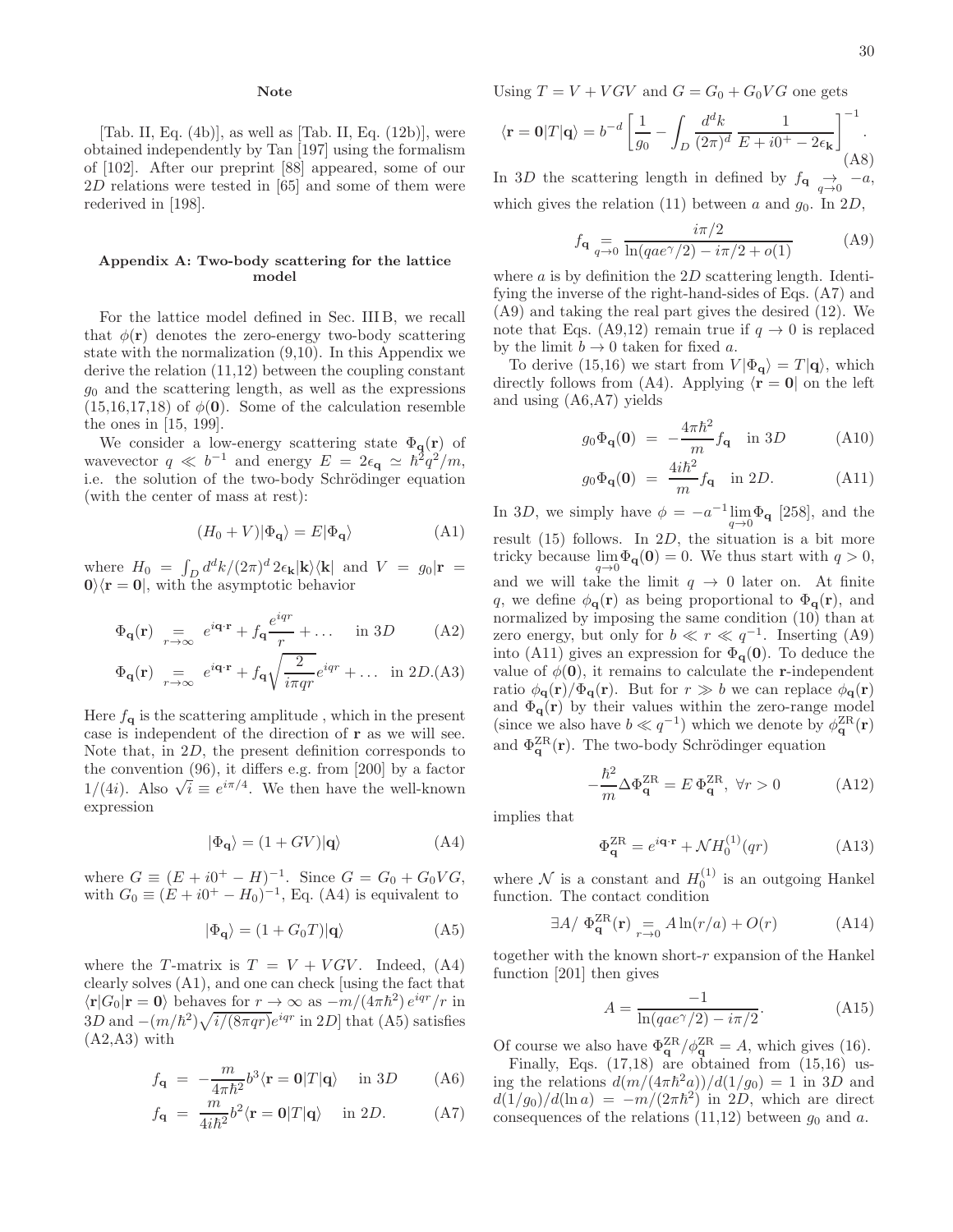# Appendix B: Derivation of a lemma

In this Appendix, we derive the lemma (33) in three dimensions, as well as its two-dimensional version (35). Three dimensions:

By definition we have

$$
\langle \psi_1, H\psi_2 \rangle - \langle H\psi_1, \psi_2 \rangle = -\frac{\hbar^2}{2m} \int d^3 r_1 \dots d^3 r_N
$$

$$
\sum_{i=1}^N \left[ \psi_1^* \Delta_{\mathbf{r}_i} \psi_2 - \psi_2 \Delta_{\mathbf{r}_i} \psi_1^* \right]. \quad (B1)
$$

Here the notation  $\int'$  means that the integral is restricted to the set where none of the particle positions coincide [259]. We rewrite this as:

$$
\langle \psi_1, H\psi_2 \rangle - \langle H\psi_1, \psi_2 \rangle = -\frac{\hbar^2}{2m} \sum_{i=1}^N \int' \left( \prod_{k \neq i} d^3 r_k \right)
$$

$$
\lim_{\epsilon \to 0} \int_{\{\mathbf{r}_i/\forall j \neq i, r_{ij} > \epsilon\}} d^3 r_i \left[ \psi_1^* \Delta_{\mathbf{r}_i} \psi_2 - \psi_2 \Delta_{\mathbf{r}_i} \psi_1^* \right]. \quad (B2)
$$

We note that this step is not trivial to justify mathematically. The order of integration has been changed and the limit  $\epsilon \to 0$  has been exchanged with the integral over  $\mathbf{r}_i$ . We expect that this is valid in the presently considered case of equal mass fermions, and more generally provided the wavefunctions are sufficiently regular in the limit where several particles tend to each other.

Since the integrand is the divergence of  $\psi_1^* \nabla_{\mathbf{r}_i} \psi_2$  –  $\psi_2 \nabla_{\mathbf{r}_i} \psi_1^*$ , the divergence theorem gives

$$
\langle \psi_1, H\psi_2 \rangle - \langle H\psi_1, \psi_2 \rangle = \frac{\hbar^2}{2m} \sum_{i=1}^N \int' \left( \prod_{k \neq i} d^3 r_k \right)
$$

$$
\lim_{\epsilon \to 0} \sum_{j,j \neq i} \iint_{S_{\epsilon}(\mathbf{r}_j)} [\psi_1^* \nabla_{\mathbf{r}_i} \psi_2 - \psi_2 \nabla_{\mathbf{r}_i} \psi_1^*] \cdot \mathbf{dS} \quad (B3)
$$

where the surface integral is for  $r_i$  belonging to the sphere  $S_{\epsilon}(\mathbf{r}_i)$  of center  $\mathbf{r}_i$  and radius  $\epsilon$ , and the vector area **dS** points out of the sphere. We then expand the integrand by using the contact condition, in the limit  $r_{ij} = \epsilon \rightarrow 0$ taken for fixed  $\mathbf{r}_j$  and fixed  $(\mathbf{r}_k)_{k\neq i,j}$ . Using  $\mathbf{R}_{ij} = \mathbf{r}_j + \mathbf{R}_{ij}$  $\epsilon \mathbf{u}/2$  with  $\mathbf{u} \equiv (\mathbf{r}_i - \mathbf{r}_j)/r_{ij}$  we get

$$
\psi_{n} = \left(\frac{1}{\epsilon} - \frac{1}{a_n}\right) A_{ij}^{(n)} + \frac{1}{2} \mathbf{u} \cdot \nabla_{\mathbf{R}_{ij}} A_{ij}^{(n)} + O(\epsilon) \quad \text{(B4)}
$$

$$
\nabla_{\mathbf{r}_{i}} \psi_{n} = -\frac{\mathbf{u}}{\epsilon^{2}} A_{ij}^{(n)} + \frac{1}{2\epsilon} \Big[ \nabla_{\mathbf{R}_{ij}} A_{ij}^{(n)} - \mathbf{u} (\mathbf{u} \cdot \nabla_{\mathbf{R}_{ij}} A_{ij}^{(n)}) \Big] + O(1)
$$
\n(B5)

where *n* equals 1 or 2, and the functions  $A_{ij}^{(n)}$  and  $\nabla_{\mathbf{R}_{ij}} A_{ij}^{(n)}$  are taken at  $(\mathbf{r}_j, (\mathbf{r}_k)_{k \neq i,j})$ . This simply gives

$$
\iint\limits_{S_{\epsilon}(\mathbf{r}_j)} [\psi_1^* \nabla_{\mathbf{r}_i} \psi_2 - \psi_2 \nabla_{\mathbf{r}_i} \psi_1^*] \cdot d\mathbf{S} = 4\pi \left( \frac{1}{a_1} - \frac{1}{a_2} \right)
$$

$$
\times A_{ij}^{(1)*} A_{ij}^{(2)} + O(\epsilon) \quad (B6)
$$

because the leading order term cancels and most angular integrals vanish. Inserting this into (B3) gives the desired lemma (33).

# Two dimensions:

The derivation is analogous to the  $3D$  case. In (B3), the double integral on the sphere of course has to be replaced by a simple integral on the circle. Instead of (B4,B5), we now obtain, from the 2D contact condition [Tab. I, Eq.  $(1b)$ ,

$$
\psi_n \underset{\epsilon \to 0}{} = \ln(\epsilon/a_n) A_{ij}^{(n)} + O(\epsilon \ln \epsilon) \tag{B7}
$$

$$
\nabla_{\mathbf{r}_i} \psi_n \underset{\epsilon \to 0}{=} \frac{\mathbf{u}}{\epsilon} A_{ij}^{(n)} + O(\ln \epsilon), \tag{B8}
$$

which gives

$$
\oint_{S_{\epsilon}(\mathbf{r}_j)} \left[ \psi_1^* \nabla_{\mathbf{r}_i} \psi_2 - \psi_2 \nabla_{\mathbf{r}_i} \psi_1^* \right] \cdot \mathbf{dS} = 2\pi \ln(a_2/a_1)
$$
\n
$$
\times A_{ij}^{(1)} \cdot A_{ij}^{(2)} + O(\epsilon \ln^2 \epsilon) \quad (B9)
$$

and yields the lemma (35).

# Appendix C: Zero-range limit of the lattice model's contact

In this appendix, we show that our definition [Tab. III, Eqs. (1a,1b)] of the contact operator  $\hat{C}$  within the lattice model agrees in the zero-range limit  $b \to 0$  with the way [Tab. II, Eq.  $(1)$ ] C is usually defined within the zero-range model.

# 1. Stationary state

Let us first consider an eigenstate  $|\psi\rangle$  of the zero-range model with an energy E. Let  $|\psi_b\rangle$  denote the eigenstate of the lattice model which tends to  $|\psi\rangle$  when  $b \to 0$ , and  $E_b$  the corresponding eigenenergy. Then,  $C_b \equiv \langle \psi_b | C | \psi_b \rangle$ tends to the contact C of the state  $\psi$  [defined in Tab. II, Eq. (1)] when  $b \to 0$ . Indeed, C is related to  $dE/d(-1/a)$ by [Tab. II, Eq. (4a)];  $C_b$  is related to  $dE_b/d(-1/a)$ by [Tab. II, Eq. (4a)]; and the function  $E_b(1/a)$  should tend smoothly to  $E(1/a)$  when  $b \to 0$ .

# 2. Arbitrary pure state

We now consider any pure state  $|\psi\rangle$  satisfying the contact condition  $[Tab. I, Eq. (1a)]$ . We will show that  $C_b \equiv \langle \psi_b | C | \psi_b \rangle$  tends to the contact C of the state  $|\psi\rangle$  [defined in Tab. II, Eq. (1)] when  $b \rightarrow 0$ , where  $|\psi_b\rangle$  is defined as follows: Writing  $|\psi\rangle$  as a linear combination  $\sum_{n} c^{(n)} |\psi^{(n)}\rangle$  of the zero-range model's eigenbination  $\sum_n e^{i\theta} |\psi^{(n)}\rangle$ , we define the linear combination  $|\psi_b\rangle \equiv$  $\sum_n c^{(n)} |\psi_b^{(n)}|$  $\binom{n}{b}$  of the lattice-model's eigenstates  $|\psi_b^{(n)}\rangle$  $\binom{n}{b}$ .

We consider only the  $3D$  case, the derivation being almost identical in 2D. Let A and  $A^{(n)}$  denote the regular parts of  $\psi$  and  $\psi^{(n)}$  [defined by the contact condition Tab. I, Eq. (1a)], and  $A_b$  and  $A_b^{(n)}$  $b^{(n)}_b$  denote the regular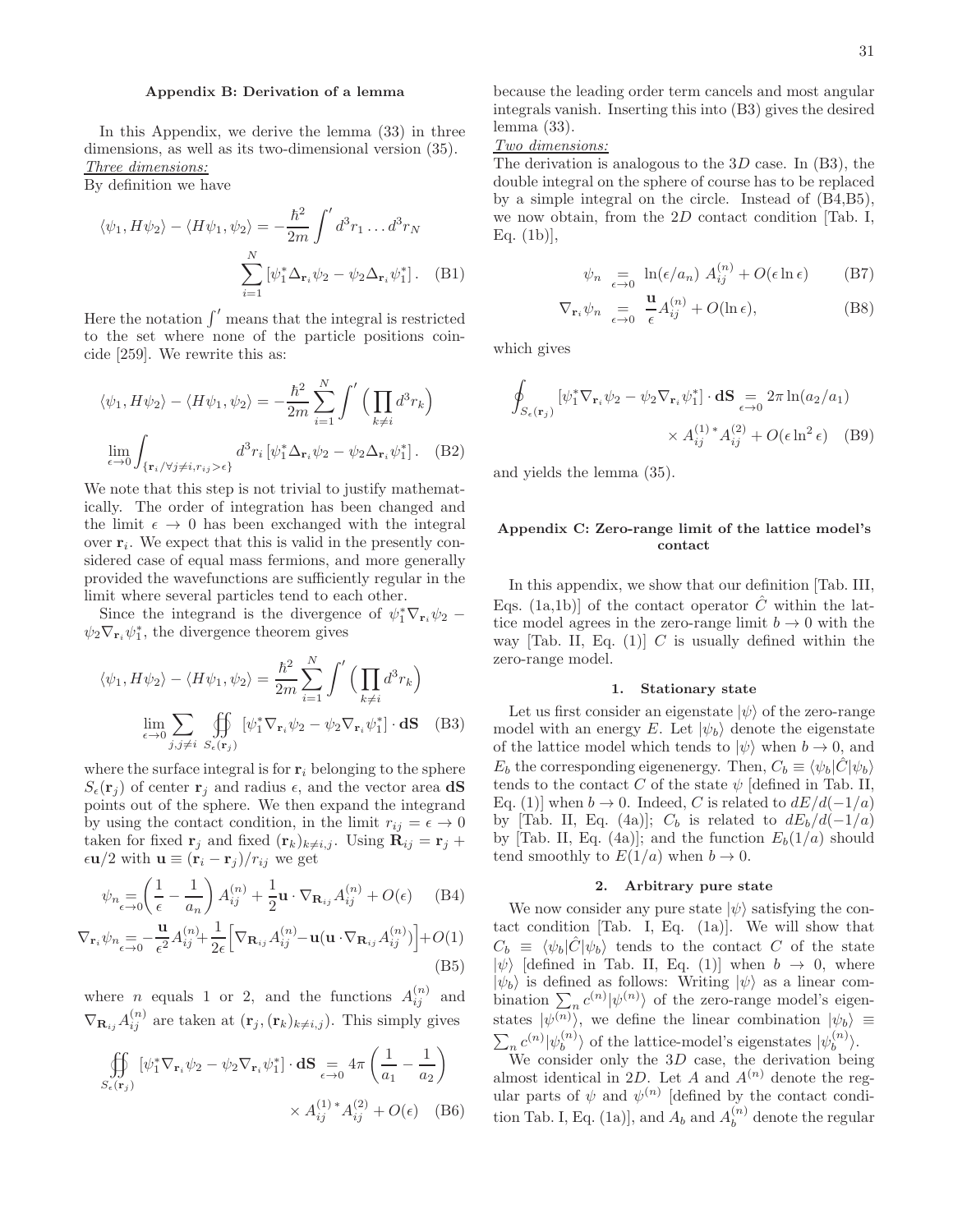parts of  $\psi_b$  and  $\psi_b^{(n)}$  $b^{(n)}$  [defined by (19)]. Linearity immediately gives  $A = \sum_n c^{(n)} A^{(n)}$  and  $A_b = \sum_n c^{(n)} A_b^{(n)}$  $b^{(n)}$ , as well as  $C_b = \sum_{n,m} (c_b^{(n)}$  $\binom{n}{b}$ <sup>\*</sup> $c_b^{(m)}$  $_{b}^{(m)}\langle \psi _{b}^{(n)}$  $\stackrel{(n)}{b}|\hat{C}|\psi_b^{(m)}$  $\langle u^{(m)} \rangle$ . Expressing  $\hat{C}$  in terms of  $H_{\text{int}}$  thanks to [Tab. III, Eq. (2)], and using the lemma (56) as well as (15), we get  $\langle \psi_b^{(n)} \rangle$  $_{b}^{(n)}|\hat{C}|\psi_{b}^{(m)}$  $\binom{m}{b}$  =  $(4\pi)^2(A_b^{(n)}$  $b^{(n)}$ ,  $A_b^{(m)}$ ). When  $b \to 0$ , we expect that this last quantity tends to  $(4\pi)^2 (A^{(n)}, A^{(m)})$  because  $A_b^{(n)} \to A^{(n)}$ [see (19) and the discussion thereafter]. Thus  $C_b$  indeed tends to C.

# Appendix D: Spectral effect of the trapping potential within the interaction range

The motivation of this Appendix is to justify the fact that, in Eq.  $(88)$  and in its equivalent form in 2D for a N-body problem, we have neglected the effect of the trapping potential within the interaction range. In the case of an isotropic harmonic trap, the exact form of Eq. (88) contains the external potential term  $\frac{1}{4}m\omega^2 r_{ij}^2$ . This issue is thus mappable to the two-body problem in a trap with a finite range interaction, which was the object of numerous studies in 3D [127, 129, 166, 167] that have however not analytically quantified the effect of the trapping potential within the interaction range. After elimination of the center of mass motion and restriction to a zero angular momentum, one faces the 3D or 2D eigenvalue problem

$$
E\psi(r) = -\frac{\hbar^2}{m}\Delta\psi(r) + \left[\frac{1}{4}m\omega^2r^2 + V(r;b)\right]\psi(r)
$$
 (D1)

with the conditions that  $\psi$  diverges neither in  $r = 0$  nor at infinity. The rotationally invariant compact support potential  $V(r; b)$  of range b is of the minimal depth ensuring a fixed scattering length a (as discussed in subsection VII B). In the limit  $b \to 0$ , where E converges to a finite value, we show that neglecting the effect of the trapping potential within the interaction range  $r \leq b$ , as done in subsection VII A, introduces on the eigenenergy  $E$  an error  $O(b^3)$  in 3D and  $O[b^4 \ln^2(a/b)]$  in 2D, which thus does not affect the results [Tab. V, Eqs. (1a,1b)].

The starting point is the Hellmann-Feynman theorem, with  $\psi$  real and normalized to unity:

$$
\frac{dE}{db} = \int d^d r \, \psi^2(r) \, \partial_b V(r; b). \tag{D2}
$$

To reexpress this integral in a more operational way, we introduce the solution  $\psi(r)$  of Schrödinger's equation with the same eigenvalue  $E$  but for the interaction potential  $V(r; \tilde{b})$  of a different range  $\tilde{b}$ . This solution  $\tilde{\psi}(r)$ remains finite in  $r = 0$  but it diverges at infinity and cannot be  $L^2$ -normalized. In what follows we take a convenient normalization of  $\psi$  such that  $\lim_{\tilde{b}\to b}\psi=\psi$ .

We multiply Schrödinger's equation for  $\psi$  (respectively  $\tilde{\psi}$  by  $\tilde{\psi}$  (respectively  $\psi$ ) and we integrate the difference of the two resulting equations over the domain  $r < R$ . Using the divergence theorem, the Wronskian  $W(R)$  appears,

$$
W(r) \equiv \tilde{\psi}(r)\psi'(r) - \psi(r)\tilde{\psi}'(r). \tag{D3}
$$

For  $r > b, \tilde{b}$ , the Wronskian satisfies the differential equation  $W'(r) = -\frac{d-1}{r^{d-1}}W(r)$ , so that, for large R,  $W(R) = \frac{w}{R^{d-1}}$  and

$$
w = \frac{m}{\hbar^2} \int_0^{+\infty} dr \, r^{d-1} [V(r; b) - V(r; \tilde{b})] \tilde{\psi}(r) \psi(r). \quad (D4)
$$

Turning back to the Hellmann-Feynman formula (D2), we obtain the exact relation

$$
\frac{dE}{db} = \frac{2(d-1)\pi\hbar^2}{m} \lim_{\tilde{b}\to b} \frac{w}{b-\tilde{b}} \tag{D5}
$$

It remains to calculate  $w$  treating perturbatively the trapping potential within the interaction range.

To zeroth order, one neglects the trapping potential for  $r \leq b$  [or  $r \leq \tilde{b}$  for  $\tilde{\psi}$ ], so that  $\psi^{(0)}(r) = \mathcal{A}\chi(r)$ , where  $\chi$  is the scattering state of energy E for  $V(r; b)$ . Taking for simplicity  $E > 0$ , we set  $E = \hbar^2 k^2/m$ ,  $k > 0$ , and  $\chi$  is normalized as in Eqs. (89,95). Note that  $\mathcal A$  is then fully specified by the continuous matching of  $\psi^{(0)}$ in  $r = b$  to the outer solution in the trapping potential (that can be expressed in terms of Whittaker functions, see subsection  $X A$ ) and by the fact that  $\psi$  is normalized to unity. We also have  $\tilde{\psi}^{(0)}(r) = \mathcal{A}\tilde{\chi}(r)$  for  $r \leq \tilde{b}$ , where  $\tilde{\chi}$  is the scattering state of energy E for  $V(r, \tilde{b})$  and the same prefactor A was taken for convenience. The zerothorder Wronskian  $W^{(0)}$  can then be calculated explicitly, in particular using relations  $8.477(1)$  and  $8.473(4,5)$  of [168]. We use Eqs. (93,97), with  $\ldots = O[(kb)^4 \ln(a/b)]$  in (97) [as we have checked for the square well], to obtain

$$
\left(\frac{dE}{db}\right)^{(0)} \stackrel{3D}{=} 2\pi E \mathcal{A}^2 \frac{dr_e}{db} + O(b^2) \tag{D6}
$$

$$
\left(\frac{dE}{db}\right)^{(0)} \stackrel{2D}{=} \pi E \mathcal{A}^2 \frac{d}{db} (r_e^2) + O[b^3 \ln(a/b)] \quad (D7)
$$

We have checked that the  $b \to 0$  limit of these relations coincide with [Tab. V, Eqs. (1a,1b)].

To first order, we treat the trapping potential perturbatively within the interaction range. We rescale the distance by b, so that  $\psi^{(1)}(r) = f(x)$ , and  $\chi(r) = \mathcal{N}u(x)$ , where  $x = r/b$  and the function  $u(x)$  is normalized by the condition  $u(0) = 1$ . The function f solves the inhomogeneous Schrödinger equation:

$$
f''(x) + \frac{d-1}{x}f'(x) + \left[k^2b^2 - \frac{mb^2}{\hbar^2}V(bx;b)\right]f(x) = \mathcal{F}x^2u(x)
$$
  
with 
$$
\mathcal{F} = \frac{1}{4}\mathcal{A}\mathcal{N}\frac{m^2\omega^2}{\hbar^2}b^4
$$
 (D8)

The function  $u(x)$  is a solution of the corresponding homogeneous equation. A second solution  $v(x)$  can be constructed, that diverges for  $x \to 0$ . It is of the form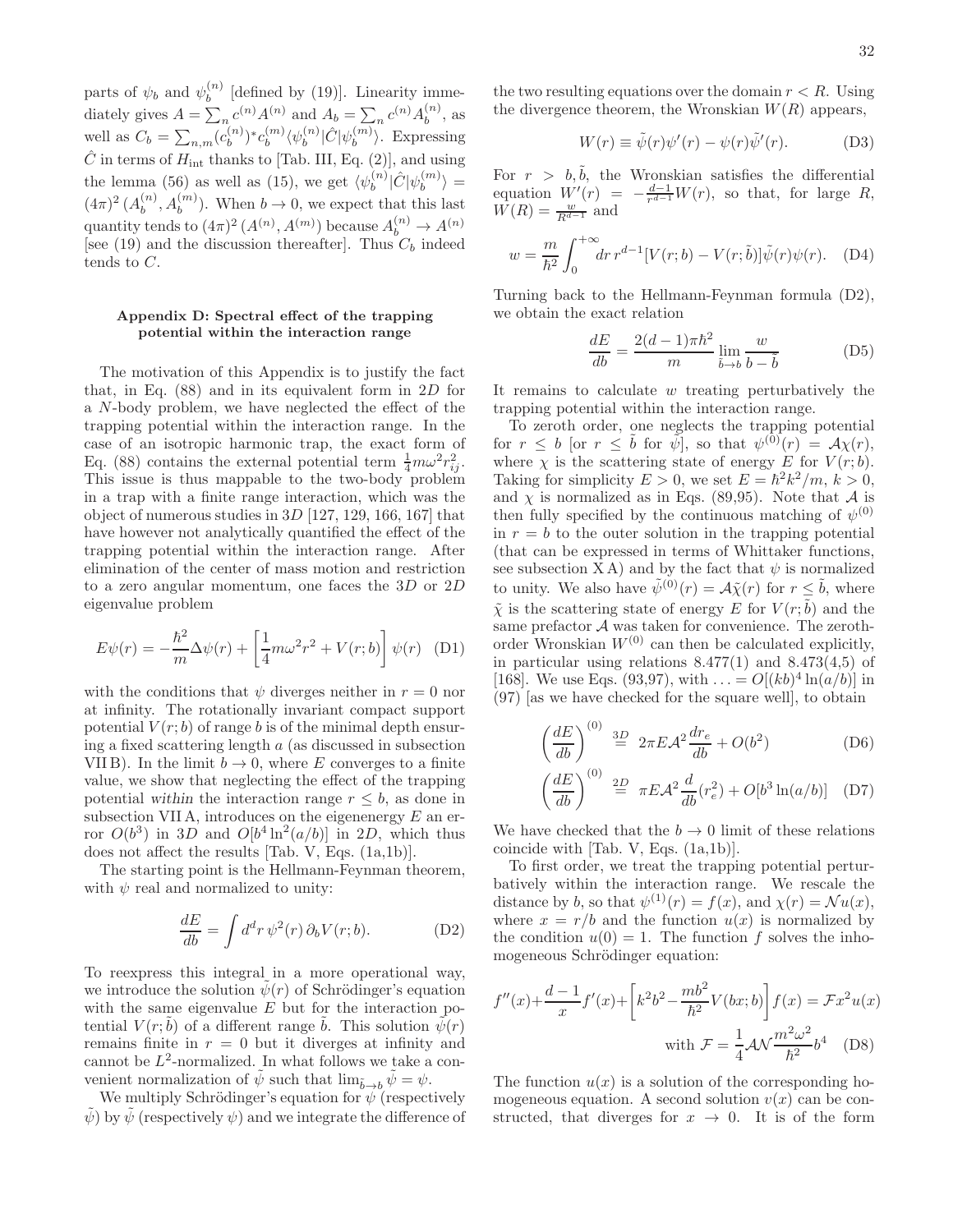33

 $v(x) = -\frac{u(x)}{x} + Z_3(x)$  with  $Z_3(x) = O(x)$  for  $x \to 0$  in 3D, and  $v(x) = u(x) \ln x + Z_2(x)$  with  $Z_2(x) = O(x^2)$ for  $x \to 0$  in 2D. More precisely, one has  $Z_d(x) =$  $u(x) \int_0^x dy \, y^{1-d}[-1+1/u^2(y)]$ . Since the expression between square brackets in the left-hand side of Eq. (D8) is  $O(1)$ ,  $u(x)$  and  $Z_d(x)$  are  $O(1)$  for  $x \leq 1$ . A first consequence is that the factor  $N$  scales as  $1/b$  in 3D and as  $ln(a/b)$  in 2D [260]. A second consequence is that, both in two and three dimensions,

$$
\psi^{(1)}(b)
$$
 and  $b \psi^{(1)'}(b) = O(\mathcal{F}).$  (D9)

This can be seen with the method of variation of constants, where one sets  $(f(x), f'(x)) = \alpha(x)(u(x), u'(x)) +$  $\beta(x)(v(x), v'(x))$ , with the boundary conditions  $\alpha(0) = 0$ (so that  $\psi^{(1)}$  does not duplicates the zeroth order solution) and  $\beta(0) = 0$  (so that  $\psi^{(1)}$  does not diverge in  $r = 0$ ). This leads to

$$
\alpha(x) = -\mathcal{F} \int_0^x dy \, y^{d+1} u(y) v(y) \tag{D10}
$$

$$
\beta(x) = \mathcal{F} \int_0^x dy \, y^{d+1} u^2(y) \tag{D11}
$$

Similar results hold for  $\tilde{\psi}^{(1)}$ . From Eq. (D9) and its counterpart for  $\tilde{\psi}^{(1)}(\tilde{b}), \ \tilde{\psi}^{(1)'}(\tilde{b}),$  we can estimate the variation of the Wronskian  $W(R)$  for R close to  $b, \tilde{b}$ , and thus the variation  $w^{(1)}$  of w due to the trapping potential. Dividing by  $b - \tilde{b}$  and taking the limit  $\tilde{b} \to b$  as in Eq. (D5) amounts to taking a derivative with respect to b, which gives an additional factor  $O(1/b)$ . Finally the error  $\delta E$  introduced on the eigenenergy by the neglection of the trapping potential within the interaction range is bounded in the zero range limit  $b \to 0$  as

$$
\delta E \stackrel{3D}{=} O(m\omega^2 b^3 \mathcal{A}^2) \tag{D12}
$$

$$
\delta E \stackrel{2D}{=} O[m\omega^2 b^4 \mathcal{A}^2 \ln^2(a/b)] \tag{D13}
$$

where the factor  $A$  converges to a finite, energydependent value for  $b \to 0$ .

# Appendix E: Low-energy  $T$ -matrix parameters in  $2D$

We derive the hierarchy  $(109,110,111)$  for a 2D nonpositive minimal-depth potential of finite range  $b, V(r) =$  $\frac{\hbar^2 k_0^2}{m} v(r/b)$ , for  $b \to 0$  and  $k_0$  adjusted to have a constant s-wave scattering length a. The key point is then that  $k_0b \rightarrow 0$  (differently from 3D).

In the s-wave channel, we write the zero-energy scattering wavefunction as  $\psi(r) = f(x)$ , with  $x = r/b$ . The function f solves  $f''(x) + \frac{1}{x}f'(x) = (k_0b)^2 v(x)f(x)$  and it is normalized as  $f(0) = 1$ . We expand  $f(x)$  in powers of  $(k_0b)^2$ . To zeroth order,  $f_0(x) = 1$ . To first order,  $f_1'' + \frac{1}{x}f_1' = (k_0b)^2v(x)$ , with  $f_1(0) = 0$ . This is integrated with the method of variation of constants,  $f_1(x) = \alpha(x) + \beta(x) \ln x$  and  $f'_1(x) = \beta(x)/x$ :

$$
\alpha(x) = -(k_0 b)^2 \int_0^x dy \, y \, v(y) \ln y \tag{E1}
$$

$$
\beta(x) = (k_0 b)^2 \int_0^x dy \, y \, v(y). \tag{E2}
$$

Expressing that  $f_1(x) \simeq \beta(+\infty) \ln(r/a)$  at infinity gives

$$
-\frac{1}{\ln(a/b)} \simeq \frac{\beta(+\infty)}{1+\alpha(+\infty)} \simeq \frac{m}{\hbar^2} \int_0^{+\infty} dr \, r \, V(r) \qquad (E3)
$$

and further using Eq. (106) leads to

$$
\frac{1}{2}\rho_e^2 \sim b^2 \int_0^{+\infty} dx \, x \left[ \frac{\beta(x) - \beta(+\infty)}{\beta(+\infty)} \ln x + \frac{\alpha(x) - \alpha(+\infty)}{\beta(+\infty)} \right]
$$
\n(E4)

Integration by parts then gives Eq. (110). Using Eqs. (105,E3,E4) and realizing that  $\phi(r) + \ln(r/a)$  =  $\frac{2}{\beta(+\infty)} + O(1)$  for  $b \to 0$  with  $0 < r/b \le 1$  fixed, gives Eq. (109). Reproducing this perturbative expansion with the same  $v(x)$  in the *l*-wave, one gets

$$
R_l^{2l} \underset{b \to 0}{\sim} \left(\frac{b^l}{2^l l!}\right)^2 \frac{1}{\ln(a/b)} \frac{\int_0^\infty dx \, x^{2l+1} v(x)}{\int_0^\infty dx \, x \, v(x)} \tag{E5}
$$

This relation for  $l = 1$ , combined with Eq. (110), gives Eq. (111).

# Appendix F: Some maths for the Juillet effect

Here, in the context of the Juillet effect for lattice models, we justify the expansion (133). The quantity  $R_1$ defined in Eq. (130) may be expressed in terms of the difference between an integral and a 3D Riemann sum. We are then guided by the following type of results: If  $f(\mathbf{x})$  is a  $C^{\infty}$  function inside the cube  $B = [-1/2, 1/2]^3$ , then for  $\varepsilon = 1/(2N+1)$ , with the integer  $N \to +\infty$ :

$$
\int_{B} d^{3}x f(\mathbf{x}) - \varepsilon^{3} \sum_{\mathbf{n}} f(\varepsilon \mathbf{n}) = \frac{\varepsilon^{2}}{24} \int_{B} d^{3}x \,\Delta f(\mathbf{x}) + O(\varepsilon^{4})
$$
\n(F1)

where  $\Delta f$  is the Laplacian of f and the sum over n ranges over  $\{-N, \ldots, N\}^3$ . To show this lemma, we introduce the short-hand notation  $S[f]$  for the left-hand side of  $(F1)$ and we pave B with little cubes of volume  $\varepsilon^3$  and of centers  $\varepsilon$ n:

$$
S[f] = \sum_{\mathbf{n}} \varepsilon^3 \int_B d^3x [f(\varepsilon \mathbf{n} + \varepsilon \mathbf{x}) - f(\varepsilon \mathbf{n})]. \tag{F2}
$$

Then we use the fourth-order Taylor-Lagrange formula for f restricted to the line connecting  $\varepsilon$ **n** to  $\varepsilon$ **n** +  $\varepsilon$ **x**:  $f(\varepsilon \mathbf{n}+\varepsilon \mathbf{x})-f(\varepsilon \mathbf{n})=\frac{\varepsilon^2}{2}$  $\frac{\varepsilon^2}{2} \sum_{i,j} x_i x_j \partial_i \partial_j f(\varepsilon \mathbf{n}) + \text{odd} + O(\varepsilon^4)$ where "odd" stands for terms that are linear and cubic in the components of **x**, and  $O(\varepsilon^4)$  results from the fact that the fourth-order derivatives of f are uniformly bounded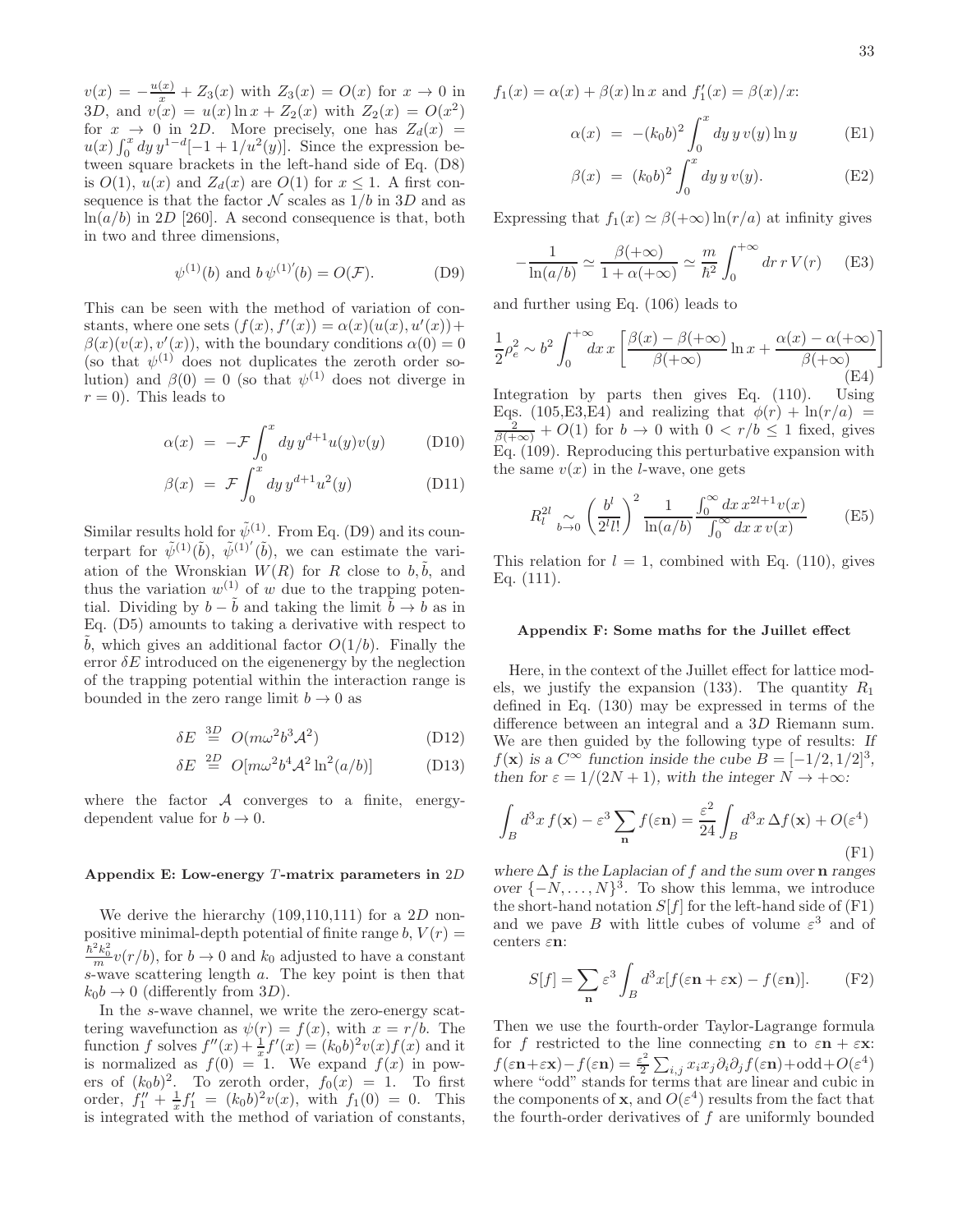on  $B$ . Integration over  $x$  inside the cube  $B$  eliminates the odd terms, and the  $i \neq j$  quadratic terms, so that

$$
S[f] = \frac{\varepsilon^5}{24} \sum_{\mathbf{n}} \left[ \Delta f(\varepsilon \mathbf{n}) + O(\varepsilon^2) \right]. \tag{F3}
$$

A Riemann sum thus deviates from the integral by  $O(\varepsilon^2)$ , for a  $C^{\infty}$  integrand. Applying this conclusion to Eq. (F3), where  $\Delta f$  is  $C^{\infty}$ , we obtain the desired Eq. (F1). This result is however not immediate to apply to the quantity  $R_1$  because the integrand of  $R_1$  is singular in  $k = 0$ . We thus use several steps.

We first consider the quantity  $R_1$  for a quadratic dispersion relation that is cut in a smooth way: One twice replaces  $1/(2\epsilon_{\mathbf{k}})$  in Eq. (130) by  $\phi(\mathbf{k}b/2\pi)/(\hbar^2k^2/m)$ where  $\phi(\mathbf{x})$  is a  $C^{\infty}$  rotationally invariant function, equal to 1 in  $x = 0$ , and of compact support included inside  $B \equiv [-1/2, 1/2]^3$  (which allows to replace the set D by  $\mathbb{R}^3$  in the integration and in the summation). After the change of variable  $\mathbf{k} = 2\pi \mathbf{x}/L$ , we decompose  $\mathbb{R}^3$  as a collection of cubes of size unity (as in [143]), to obtain

$$
\frac{h^2 L}{m} R_1^{\phi} = \sum_{\mathbf{n} \in \mathbb{Z}^{3*}} \int_B d^3 x \left[ \frac{\phi(\varepsilon \mathbf{n} + \varepsilon \mathbf{x})}{(\mathbf{n} + \mathbf{x})^2} - \frac{\phi(\varepsilon \mathbf{n})}{n^2} \right] + \int_B d^3 x \frac{\phi(\varepsilon \mathbf{x})}{x^2} \tag{F4}
$$

with  $h = 2\pi\hbar$  is Planck's constant and  $\varepsilon \equiv b/L$  is the small parameter. As shown in [143], the right-hand side of Eq. (F4) has a finite limit when  $\varepsilon \to 0$ , here called  $\mathcal{C} \simeq 8.91363$ , that one can obtain by taking  $\varepsilon$  to zero inside the sum and the integral, which amounts to replacing  $\phi$  by unity. The deviation of Eq. (F4) from its  $\varepsilon \to 0$ limit can thus be exactly written as  $\{S[f] + \varepsilon^3 f(\mathbf{0})\}/\varepsilon$ , with  $S[f] = \varepsilon^3 \sum_{\mathbf{n} \in \mathbb{Z}^3} \int_B d^3x [f(\varepsilon \mathbf{n} + \varepsilon \mathbf{x}) - f(\varepsilon \mathbf{n})],$  that we treat as we did for Eq. (F2). Here  $f(\mathbf{x}) = [\phi(\mathbf{x}) - 1]/x^2$ (extended by continuity to  $\mathbf{x} = \mathbf{0}$ ) is a  $C^{\infty}$  function since  $\phi$  is rotationally invariant. In the fourth-order Taylor-Lagrange formula,  $O(\varepsilon^4)$  is replaced with the more accurate  $O(\frac{\varepsilon^4}{(1+\varepsilon^2))}$  $\frac{\varepsilon^2}{(1+\varepsilon^2n^2)^3}$ , due to the fact that the fourth order derivatives of  $f(\mathbf{x})$  are uniformly bounded and decrease as  $1/x^6$  at infinity. The integral of the Laplacian of f appears as in Eq. (F1), except that is in integrated over the whole  $\mathbb{R}^3$  space, which gives zero. We finally obtain

$$
\frac{h^2 L}{m} R_1^{\phi} = C + \left(\frac{b}{L}\right)^2 \lim_{\mathbf{x} \to \mathbf{0}} \frac{\phi(\mathbf{x}) - 1}{x^2} + O(b/L)^3. \tag{F5}
$$

Turning back to the lattice model, we now evaluate how  $R_1$  deviates from its  $b \rightarrow 0$  limit for the uncut parabolic dispersion relation  $\mathbf{k} \to \hbar^2 k^2/(2m)$ . The difference between the smoothly-cut  $R_1^{\phi}$  and the uncut  $R_1^{\text{parab}}$ <br>(times  $h^2 L/m$ ) is now of the form  $\varepsilon^2 f(\mathbf{0})$  plus  $\frac{1}{\varepsilon}$  times the difference  $S[f]$  between an integral and a Riemann sum, with  $f(\mathbf{x}) = [\phi(\mathbf{x}) - 1]/x^2$  as before is  $C^{\infty}$ . We then use the result (F1), the key point being that the integration domain is  $B$  (rather than the whole space), so that the integral of the Laplacian of  $f$  over  $B$  gives a non-zero surface contribution, equals to the flux of the gradient of f

through the surface of  $B$ . This leads to Eq. (133) for the particular case of the parabolic dispersion relation. The surface term can be evaluated explicitly, as in subsection VII B, from the integral evaluated in polar coordinates:

$$
\int_{[-1,1]^2} \frac{dxdy}{(1+x^2+y^2)^2} = \sqrt{8} \arcsin \frac{1}{\sqrt{3}} \qquad \text{(F6)}
$$

Finally, we consider a general dispersion relation (132), with  $\eta_{\mathbf{x}} = \frac{1}{2}x^2 + O(x^4)$  for  $\mathbf{x} \to \mathbf{0}$ . One can consider the difference between the corresponding  $R_1$  and  $R_1^{\text{parab}}$ . The corresponding function  $f(\mathbf{x}) = 1/(2\eta_{\mathbf{x}}) - 1/x^2$  is then not  $C^{\infty}$  in  $\mathbf{x} = \mathbf{0}$ . E.g. for the Hubbard model,  $\eta_{\mathbf{x}} = [3 - \sum_i \cos 2\pi x_i]/(2\pi)^2$  is not rotationally invariant and  $f(\mathbf{x})$  behaves as  $\sum_i x_i^4/x^4$  at low x, its  $\mathbf{x} \to \mathbf{0}$  limit depends on the direction of x. This limiting behavior is however scaling invariant, a feature that holds for a general dispersion relation. The  $n<sup>th</sup>$  order derivatives of f are then  $O(1/x^n)$  for  $\mathbf{x} \to \mathbf{0}$ . For this class of functions, we introduce  $S^*[f]$  defined as  $S[f]$  in Eq. (F1) except that one excludes the term  $n = 0$  in the sum. This implies that in the equivalent of Eq. (F2), there is an isolated contribution, the integral of f over  $\epsilon B$ , which is  $O(\epsilon^3)$ and negligible. Then reproducing the analysis with the fourth-order Taylor-Lagrange formula we obtain

$$
S^*[f] = \frac{\varepsilon^2}{24} \int_B d^3x \,\Delta f(\mathbf{x}) + O(\varepsilon^3). \tag{F7}
$$

As  $\frac{h^2 L}{m}(R_1 - R_1^{\text{parab}}) = S^*[f]/\varepsilon$ , we obtain Eq. (133).

# Appendix G: Isentropic derivatives of the mean energy in the canonical ensemble

One considers a system with a Hamiltonian  $H(\lambda)$  depending on some parameter  $\lambda$ , and at thermal equilibrium in the canonical ensemble at temperature  $T$ , with a density operator  $\rho = \exp(-\beta H)/Z$ . In terms of the partition function  $Z(T, \lambda) = \text{Tr} e^{-\beta H(\lambda)}$ , with  $\beta = 1/(k_BT)$ , one has the usual relations for the free energy F, the mean energy  $\bar{E} = \text{Tr}(\rho H)$  and the entropy  $S = -k_B \text{Tr}(\rho \ln \rho)$ :

$$
F(T,\lambda) = -k_B T \ln Z(T,\lambda)
$$
 (G1)

$$
F(T,\lambda) = \bar{E}(T,\lambda) - TS(T,\lambda)
$$
 (G2)

$$
\partial_T F(T,\lambda) = -S(T,\lambda). \tag{G3}
$$

One now varies  $\lambda$  for a fixed entropy S. The temperature is thus a function  $T(\lambda)$  of  $\lambda$  such that  $S(T(\lambda), \lambda) =$ constant. The derivatives of the mean energy for fixed entropy are  $\left(\frac{d\bar{E}}{d\lambda}\right)_{S} \equiv \frac{d}{d\lambda} [\bar{E}(T(\lambda),\lambda)]$  and  $\left(\frac{d^2\bar{E}}{d\lambda^2}\right)_{S} \equiv$  $\frac{d^2}{d\lambda^2} [\bar{E}(T(\lambda), \lambda)].$  Writing (G2) for  $T = T(\lambda)$  and taking the first order and the second order derivatives of the resulting equation with respect to  $\lambda$ , one finds

$$
\left(\frac{d\bar{E}}{d\lambda}\right)_{S} = \partial_{\lambda} F(T(\lambda), \lambda)
$$
\n(G4)

$$
\left(\frac{d^2\bar{E}}{d\lambda^2}\right)_S = \partial^2_\lambda F(T(\lambda), \lambda) - \frac{\left[\partial_T \partial_\lambda F(T(\lambda), \lambda)\right]^2}{\partial^2_T F(T(\lambda), \lambda)}\tag{G5}
$$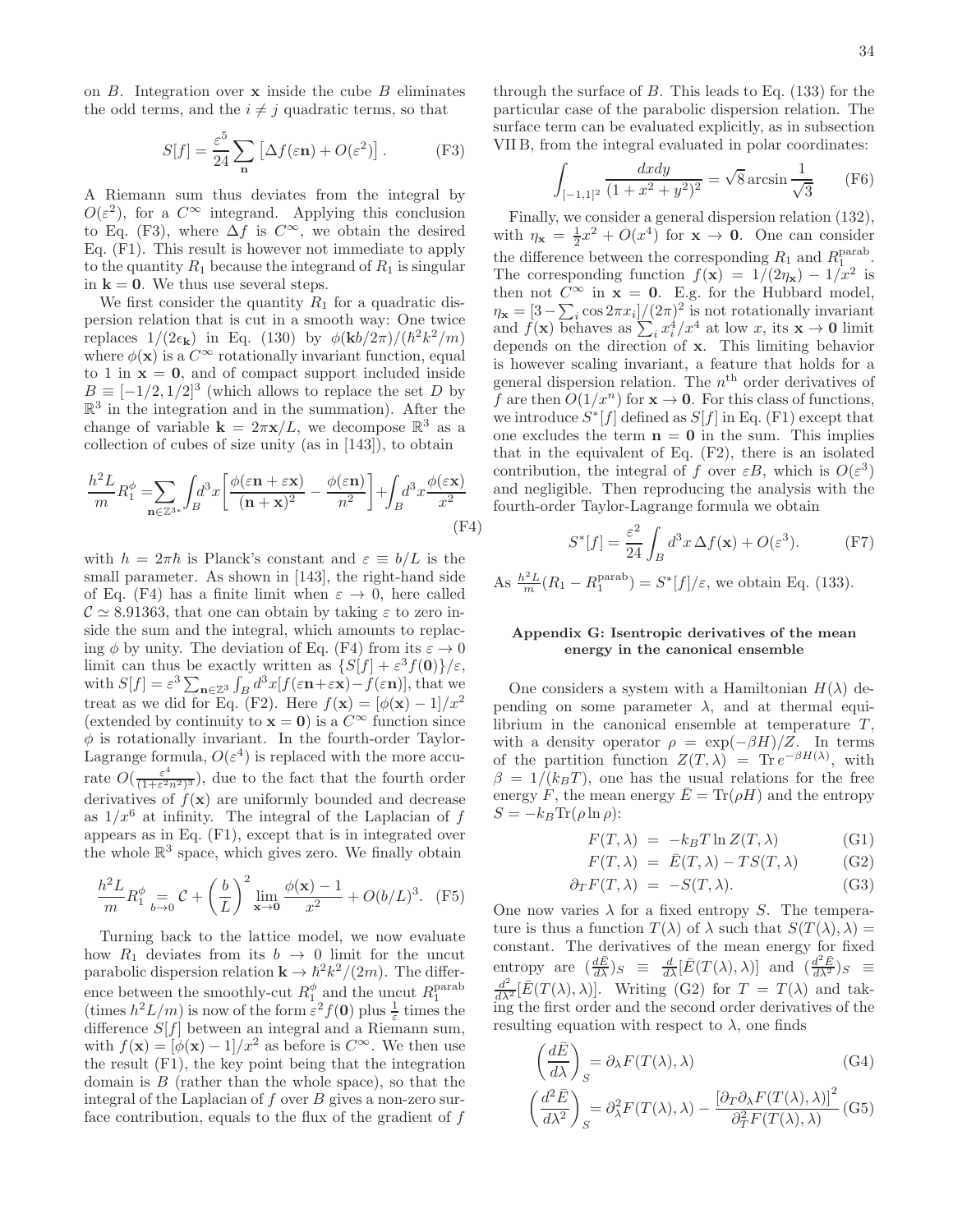It remains to use (G1) to obtain a microscopic expression of the above partial derivatives of  $F$ , from the partition function expressed as a sum  $Z = \sum_n e^{-\beta E_n}$  over the eigenstates  $n$  of the Hamiltonian:

$$
\partial_{\lambda} F(T, \lambda) = \frac{\overline{dE}}{\underline{d\lambda}} \tag{G6}
$$

$$
\partial_{\lambda}^{2} F(T, \lambda) = \frac{d^{2} E}{d\lambda^{2}} - \beta \operatorname{Var}\left(\frac{dE}{d\lambda}\right) \qquad \text{(G7)}
$$

$$
\partial_T^2 F(T,\lambda) = -\frac{\text{Var}E}{k_B T^3} \tag{G8}
$$

$$
\partial_T \partial_\lambda F(T, \lambda) = \frac{\text{Cov}(E, dE/d\lambda)}{k_B T^2}.
$$
 (G9)

Here the expectation value  $\overline{(\ldots)}$  stands for a sum over the eigenenergies with the canonical probability weights, and Var and Cov are the corresponding variance and covariance, e.g.  $Cov(E, dE/d\lambda) \equiv \sum_n E_n \frac{dE_n}{d\lambda} \frac{e^{-\beta E_n}}{Z} - \overline{E} \frac{\overline{dE}}{d\lambda}$ . Insertion of (G6) into (G4) gives (146). Insertion of (G7,G8,G9) into (G5) gives (150).

# Appendix H: Non-zero  $1/a$  and  $r_e$  corrections within a ladder of the trapped unitary gas

For  $N$  spin- $1/2$  fermions at the unitary limit in an isotropic harmonic trap, there is separability of the wavefunction in internal hyperspherical coordinates [174]:

$$
\psi(\mathbf{r}_1,\ldots,\mathbf{r}_N)=\psi_{\rm cm}(\mathbf{C})R^{-(3N-5)/2}F(R)\Phi(\Omega)
$$
 (H1)

where  $C$  is the center-of-mass location of the  $N$  fermions, R is the hyperradius and  $\Omega$  is a set of  $3N-4$  hyperangles constructed from the Jacobi coordinates (see e.g. [142]). One has the general formulas  $\mathbf{C} = \sum_{i=1}^{N} m_i \mathbf{r}_i/M$  and  $R^2 = \sum_{i=1}^{N} m_i (\mathbf{r}_i - \mathbf{C})^2 / \bar{m}$ , where  $M = \sum_{i=1}^{N} m_i$  is the total mass,  $\bar{m}$  an arbitrary mass unit, and  $m_i$  is the mass of particle  $i$  (here equal to  $m$ ). We shall not need the expression of the hyperangles. Eq. (H1) is due to the separability of the non-interacting Hamiltonian in a harmonic trap, and to the fact that the Bethe-Peierls contact condition do not break this separability for  $1/a = 0$ . One finds that  $\Phi(\Omega)$  is an eigenstate of the Laplacian on the unit sphere of dimension  $3N - 4$ , with contact conditions. Corresponding eigenvalues are conveniently written as  $\left(\frac{3N-5}{2}\right)^2 - s^2$ ,  $s > 0$ . In the N-body case, s is

- [1] M. Anderson, J. Ensher, M. Matthews, C. Wieman, and E. Cornell, Science 269, 198 (1995).
- [2] C. Bradley, C. Sackett, J. Tollett, and R. Hulet, Phys. Rev. Lett. 75, 1687 (1995).
- [3] K. Davis, M. Mewes, M. Andrews, D. D. N.J. van Druten, D. Kurn, and W. Ketterle, Phys. Rev. Lett. 75, 3969 (1995).
- [4] I. Bloch, J. Dalibard, and W. Zwerger, Rev. Mod. Phys.

not known analytically. On the contrary,  $F(R)$  solves a simple  $2D$  Schrödinger-like equation

$$
(E - E_{\rm cm})F(R) = -\frac{\hbar^2}{2\bar{m}} \left[ F''(R) + \frac{1}{R} F'(R) \right] + \left( \frac{\hbar^2 s^2}{2\bar{m}R^2} + \frac{1}{2}\bar{m}\omega^2 R^2 \right) F(R) \quad (H2)
$$

This leads to a spectrum of the form (165), with eigenfunctions expressed in terms of generalized Laguerre polynomials multiplied by a Gaussian [174].

To derive Eqs. (169,170), one uses the fact that this separability extends to the functions  $A_{ij}(\mathbf{R}_{ij}, (\mathbf{r}_k)_{k\neq i,j}).$ One takes the limit  $r_{ij} \to 0$  for a fixed  $\mathbf{R}_{ij}$  in (H1):  $\Phi(\Omega)$ diverges as  $R/r_{ij}$  (since it depends on the hyperangles only),  $C$  and  $R$  respectively tend to the center-of-mass position  $C$  and the hyperradius R of a fictitious system of  $N-1$  particles of total mass  $M = Nm$ , composed of a particle of position  $\mathbf{R}_{ij}$  and mass 2m, and  $N-2$ fermions of positions  $\mathbf{r}_k, k \neq i, j$  and mass m [261]. We thus obtain the form

$$
A_{ij}(\mathbf{R}_{ij}, (\mathbf{r}_k)_{k \neq i,j}) = \psi_{\text{cm}}(\check{C})\check{R}^{-(3N-7)/2}F(\check{R})\check{\Phi}(\check{\Omega})
$$
(H3)

It remains to express the Hamiltonian [Tab. V, Eq. (2)] of the fictitious system in terms of its center-of-mass  $C$ and hyperspherical coordinates  $(\check{R}, \check{\Omega})$ :  $\mathcal{H}_{ij} = -\frac{\hbar^2}{2M} \Delta_{\check{C}} +$  $\frac{1}{2}M\omega^2\check{C}^2 - \frac{\hbar^2}{2\bar{m}}[\partial_{\check{R}}^2 + \frac{3N-7}{\check{R}}\partial_{\check{R}} + \frac{1}{\check{R}^2}\Delta_{\check{\Omega}}] + \frac{1}{2}\bar{m}\omega^2\check{R}^2$ . In the integral over  $\check{R}$ , we use the fact that F solves (H2) and we integrate by parts to obtain for  $s > 1/2$  [262]:

$$
(A, A) = \int_0^\infty d\tilde{R} F^2(\tilde{R}) \int d\tilde{\Omega} \, \check{\Phi}^2(\tilde{\Omega})
$$
\n(H4)

$$
(A, (\mathcal{H} - E)A) = \int_0^\infty d\tilde{R} \frac{\hbar^2 F^2(\tilde{R})}{2\bar{m}R^2} \int d\tilde{\Omega} \check{\Phi}(\tilde{\Omega}) [\Lambda - \Delta_{\tilde{\Omega}}] \check{\Phi}(\tilde{\Omega}) (H5)
$$

with  $\Lambda = (\frac{3N-8}{2})^2 + \frac{1}{4} - s^2$ . Within a given  $SO(2, 1)$ energy ladder,  $\check{\Phi}$  is fixed, only F depends on the quantum number q. The normalization of  $\psi$  to unity imposes that  $\int_0^{+\infty} dR \, RF^2(R)$  is also fixed within a ladder. From known integrals involving the Laguerre polynomials, see e.g. Eq. (F7) in [202], one gets Eqs. (169,170). Another byproduct is for  $N = 3$ , where  $\dot{\Phi}(\dot{\Omega})$  is a spherical harmonic of spin l: This leads to  $\partial_{r_e} E/\partial_{(-1/a)} E =$  $\frac{m\omega}{4\hbar} \frac{\Gamma(s-1/2)}{\Gamma(s+1/2)} [s^2 - \frac{1}{2} - l(l+1)].$ 

80, 885 (2008).

- [5] S. Giorgini, L. P. Pitaevskii, and S. Stringari, Rev. Mod. Phys. 80, 1215 (2008).
- [6] Coherent atomic matter waves, Lecture Notes of Les Houches Summer School, R. Kaiser, C. Westbrook, and F. David eds. (EDP Sciences and Springer-Verlag, 2001).
- [7] Quantum Gases in Low Dimensions, Lecture notes of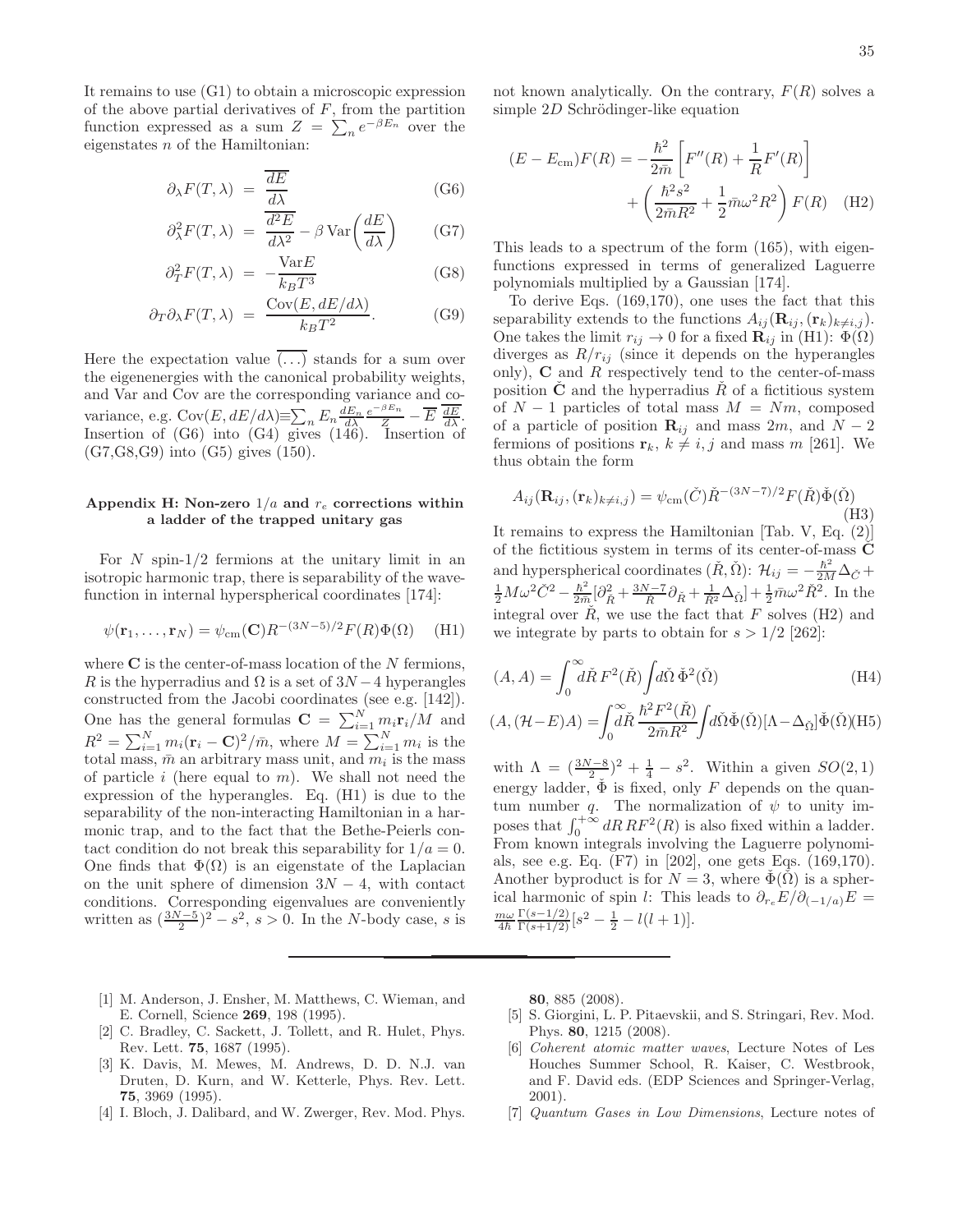Les Houches Spring School, M. Olshanii, H. Perrin, L. Pricoupenko eds., J. Phys. IV France 116, 89-132 (2004).

- [8] Ultra-Cold Fermi gases, Proceedings of the International School of Physics "Enrico Fermi", M. Inguscio, W. Ketterle and C. Salomon eds. (SIF, Bologna, 2007).
- [9] T. D. Lee, K. Huang, and C. N. Yang, Phys. Rev. 106, 1135 (1957).
- [10] T. Wu, Phys. Rev. 115, 1390 (1959).
- [11] A. Giuliani and R. Seiringer, J. Stat. Phys. 135, 915 (2009).
- [12] M. Schick, Phys. Rev. A 3, 1067 (1971).
- [13] V. Popov, Theor. Math. Phys. **11**, 565 (1972).
- [14] E. Lieb and J. Yngvason, J. Stat. Phys. **103**, 509 (2001).
- [15] C. Mora and Y. Castin, Phys. Rev. A **67**, 053615 (2003).
- [16] C. Mora and Y. Castin, Phys. Rev. Lett. **102**, 180404 (2009).
- [17] L.W.Bruch and T. Tjon, Phys. Rev. A 19, 425 (1979).
- [18] E. Nielsen, D. Fedorov, and A. Jensen, Few Body Syst. 27, 15 (1999).
- [19] L. Platter, H.-W. Hammer, and U.-G. Meißner, Few Body Syst. 35, 169 (2004).
- [20] H.-W. Hammer and D. T. Son, Phys. Rev. Lett. 93, 250408 (2004).
- [21] D. Lee, Phys. Rev. A  $73$ , 063204 (2006).
- [22] E. H. Lieb and W. Liniger, Phys. Rev. 130, 1605 (1963).
- [23] J. Mc Guire, J. Math. Phys. 5, 622 (1964).
- [24] Y. Castin and C. Herzog, C. R. Acad. Sci. Paris 2, 419  $(2001)$ .
- [25] P. Calabrese and J.-S. Caux, J. Stat. Mech. P08032 (2007).
- [26] T. D. Lee and C. N. Yang, Phys. Rev. 105, 1119 (1957).
- [27] K. Huang and C. N. Yang, Phys. Rev. 105, 767 (1957).
- [28] A. A. Abrikosov and I. M. Khalatnikov, Sov. Phys. JETP 6, 888 (1958), [J.E.T.P. (USSR) 33, 1154 (1957)].
- [29] V. M. Galitskii, Sov. Phys. JETP 7, 104 (1958), [J.E.T.P. (USSR) 34, 151 (1958)].
- [30] E. H. Lieb, R. Seiringer, and J. P. Solovej, Phys. Rev. A 71, 053605 (2005).
- [31] R. Seiringer, Commun. Math. Phys. 261, 729 (2006).
- [32] P. Bloom, Phys. Rev. B **12**, 125 (1975).
- [33] M. Gaudin, Phys. Lett. **24A**, 55 (1967).
- [34] M. Gaudin, La fonction d'onde de Bethe (Masson, Paris, 1983).
- [35] G. B. Partridge, K. E. Strecker, R. I. Kamar, M. W. Jack, and R. G. Hulet, Phys. Rev. Lett. 95, 020404  $(2005).$
- [36] G. B. Partridge, W. Li, R. I. Kamar, Y. Liao, and R. G. Hulet, Science 311, 503 (2006).
- [37] J. E. Thomas, J. Kinast, and A. Turlapov, Phys. Rev. Lett. 95, 120402 (2005).
- [38] L. Luo, B. Clancy, J. Joseph, J. Kinast, and J. E. Thomas, Phys. Rev. Lett. 98, 080402 (2007).
- [39] L. Luo and J. E. Thomas, J. Low Temp. Phys. 154, 1 (2009).
- [40] J. T. Stewart, J. P. Gaebler, and D. S. Jin, Nature  $454$ , 744 (2008).
- [41] A. Schirotzek, Y. Shin, C. H. Schunck, and W. Ketterle, Phys. Rev. Lett. 101, 140403 (2008).
- [42] S. Riedl, E. R. S. Guajardo, C. Kohstall, A. Altmeyer, M. J. Wright, J. H. Denschlag, R. Grimm, G. M. Bruun, and H. Smith, Phys. Rev. A 78, 053609 (2008).
- [43] A. Schirotzek, C.-H. Wu, A. Sommer, and M. W. Zwierlein, Phys. Rev. Lett. 102, 230402 (2009).
- [44] S. Nascimbène, N. Navon, K. J. Jiang, L. Tarruell,

M. Teichmann, J. McKeever, F. Chevy, and C. Salomon, Phys. Rev. Lett. 103, 170402 (2010).

- [45] S. Nascimbène, N. Navon, K. J. Jiang, F. Chevy, and C. Salomon, Nature  ${\bf 463},\,1057$  (2010). [46] M. Horikoshi, S. Nakajima,  $\,$  M
- [46] M. Horikoshi, S. Nakajima, M. Ueda, and T. Mukaiyama, Science 327, 442 (2010).
- [47] N. Navon, S. Nascimbène, F. Chevy, and C. Salomon, Science 328, 729 (2010).
- [48] M. Ku, A. Sommer, L. Cheuk, and M. Zwierlein, Science 335, 563 (2012).
- [49] J. P. Gaebler, J. T. Stewart, T. E. Drake, D. S. Jin, A. Perali, P. Pieri, and G. C. Strinati, Nature Physics 6, 569 (2010).
- [50] E. D. Kuhnle, H. Hu, X.-J. Liu, P. Dyke, M. Mark, P. D. Drummond, P. Hannaford, and C. J. Vale, Phys. Rev. Lett. 105, 070402 (2010).
- [51] E. D. Kuhnle, S. Hoinka, P. Dyke, H. Hu, P. Hannaford, and C. J. Vale, Phys. Rev. Lett. 106, 170402 (2011).
- [52] J. T. Stewart, J. P. Gaebler, T. E. Drake, and D. S. Jin, Phys. Rev. Lett. 104, 235301 (2010).
- [53] A. Bulgac, J. E. Drut, and P. Magierski, Phys. Rev. Lett. 96, 090404 (2006).
- [54] E. Burovski, N. Prokof'ev, B. Svistunov, and M. Troyer, Phys. Rev. Lett. 96, 160402 (2006).
- [55] O. Juillet, New J. Phys. 9, 163 (2007).
- [56] A. Bulgac, J. E. Drut, and P. Magierski, Phys. Rev. A 78, 023625 (2008).
- [57] E. Burovski, E. Kozik, N. Prokof'ev, B. Svistunov, and M. Troyer, Phys. Rev. Lett. 101, 090402 (2008).
- [58] S. Y. Chang, Phys. Rev. A 77, 051602(R) (2008).
- [59] K. Van Houcke, F. Werner, E. Kozik, N. Prokof'ev, B. Svistunov, M. J. H. Ku, A. T. Sommer, L. W. Cheuk, A. Schirotzek, and M. W. Zwierlein, Nature Physics [doi:10.1038/nphys2273] (2012).
- [60] D. S. Petrov, M. A. Baranov, and G. V. Shlyapnikov, Phys. Rev. A 67, 031601 (2003).
- [61] K. Miyake, Prog. Theor. Phys. **69**, 1794 (1983).
- [62] M. Randeria, J.-M. Duan, and L.-Y. Shieh, Phys. Rev. Lett. 62, 981 (1989).
- [63] M. Drechsler and W. Zwerger, Ann. Phys. (Leipzig) 1, 15 (1992).
- [64] I. V. Brodsky, M. Y. Kagan, A. V. Klaptsov, R. Combescot, and X. Leyronas, Phys. Rev. A 73, 032724 (2006).
- [65] G. Bertaina and S. Giorgini, Phys. Rev. Lett. 106, 110403 (2011).
- [66] M. Feld, B. Fröhlich, E. Vogt, M. Koschorreck, and M. Köhl, Nature 480, 75 (2011).
- [67] E. Vogt, M. Feld, B. Fröhlich, D. Pertot, M. Koschorreck, and M. Köhl, Phys. Rev. Lett. 108, 070404 (2012).
- [68] G. Dell'Antonio, R. Figari, and A. Teta, Ann. Inst. Henri Poincaré 60, 253 (1994).
- [69] R. A. Minlos and L. D. Faddeev, JETP 41, 1850 (1961), [Sov. Phys. JETP 14, 1315 (1962)].
- [70] R. A. Minlos and L. D. Faddeev, DAN SSSR 141, 1335 (1961), [Sov. Phys. Dokl. 6, 1072 (1962)].
- [71] S. A. Vugalter and G. M. Zhislin, Commun. Math. Phys. 87, 89 (1982).
- [72] M. K. Shermatov, Theor. Math. Phys. **136**, 1119 (2003).
- [73] S. Albeverio, R. Høegh-Krohn, and T. T. Wu, Phys. Lett. A 83, 105 (1981).
- [74] D. S. Petrov, G. E. Astrakharchik, D. J. Papoular, C. Salomon, and G. V. Shlyapnikov, Phys. Rev. Lett. 99, 130407 (2007).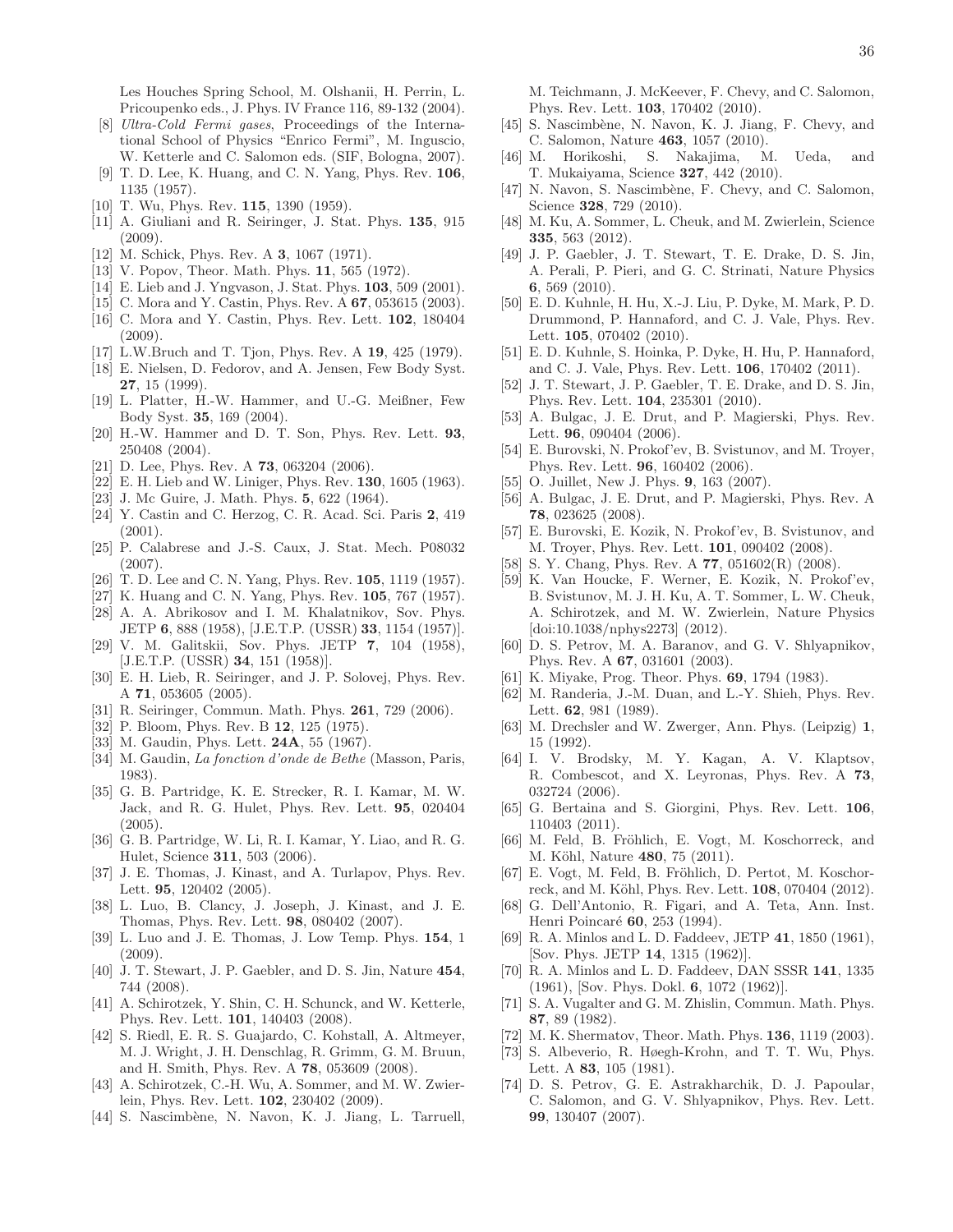- [75] L. Pricoupenko and P. Pedri, Phys. Rev. A 82, 033625 (2010).
- [76] V. Efimov, Nucl. Phys. **A 210**, 157 (1973).
- [77] M. A. Baranov, C. Lobo, and G. V. Shlyapnikov, Phys. Rev. A 78, 033620 (2008).
- [78] Y. Castin, C. Mora, and L. Pricoupenko, Phys. Rev. Lett. 105, 223201 (2010).
- [79] V. N. Efimov, Yad. Fiz. 12, 1080 (1970), [Sov. J. Nucl. Phys. 12, 589 (1971)].
- [80] E. Braaten and H.-W. Hammer, Phys. Rept. 428, 259 (2006).
- [81] T. Kraemer, M. Mark, P. Waldburger, J. G. Danzl, C. Chin, B. Engeser, A. D. Lange, K. Pilch, A. Jaakkola, H.-C. Naegerl, et al., Nature 440, 315 (2006).
- [82] M. Zaccanti, B. Deissler, C. D'Errico, M. Fattori, M. Jona-Lasinio, S. Müller, G. Roati, M. Inguscio, and G. Modugno, Nature Physics 5, 586 (2009).
- [83] N. Gross, Z. Shotan, S. Kokkelmans, and L. Khaykovich, Phys. Rev. Lett. 103, 163202 (2009).
- [84] V. Efimov, Nature Physics 5, 533 (2009).
- [85] S. E. Pollack, D. Dries, and R. G. Hulet, Science 326, 1683 (2009).
- [86] N. Gross, Z. Shotan, S. Kokkelmans, and L. Khaykovich, Phys. Rev. Lett 105, 103203 (2010).
- [87] T. Lompe, T. B. Ottenstein, F. Serwane, A. N. Wenz, G. Zürn, and S. Jochim, Science 330, 940 (2010).
- [88] F. Werner and Y. Castin, arXiv:1001.0774v1.
- [89] M. Olshanii and V. Dunjko, Phys. Rev. Lett. 91, 090401 (2003).
- [90] T. Lee, K. Huang, and C. Yang, Phys. Rev. 106, 1135 (1957).
- [91] M. Holzmann and Y. Castin, Eur. Phys. J. D 7, 425  $(1999)$ .
- [92] M. Naraschewki and R. Glauber, Phys. Rev. A 59, 4595 (1999).
- [93] G. Bruun, Y. Castin, R. Dum, and K. Burnett, Eur. Phys. J. D 7, 433 (1999).
- [94] Y. Castin and I. Carusotto, Opt. Comm. **243**, 81 (2004).
- [95] S. Tan, Ann. Phys. **323**, 2952 (2008).
- [96] S. Tan, Ann. Phys. **323**, 2971 (2008).
- [97] E. Braaten and L. Platter, Phys. Rev. Lett. 100, 205301 (2008).
- [98] E. Braaten, D. Kang, and L. Platter, Phys. Rev. A 78, 053606 (2008).
- [99] S. Zhang and A. J. Leggett, Phys. Rev. A 79, 023601  $(2009).$
- [100] F. Werner, L. Tarruell, and Y. Castin, Eur. Phys. J. B 68, 401 (2009).
- [101] D. Blume and K. M. Daily, Phys. Rev. A 80, 053626 (2009).
- [102] S. Tan, cond-mat/0505615v1.
- [103] R. Combescot, F. Alzetto, and X. Leyronas, Phys. Rev. A 79, 053640 (2009).
- [104] F. Werner and Y. Castin, Sections III and IV of arXiv:1001:0774v1.
- [105] G. E. Astrakharchik, J. Boronat, J. Casulleras, and S. Giorgini, Phys. Rev. Lett. 93, 200404 (2004).
- [106] G. E. Astrakharchik, J. Boronat, J. Casulleras, and S. Giorgini, Phys. Rev. Lett. 95, 230405 (2005).
- [107] C. Lobo, I. Carusotto, S. Giorgini, A. Recati, and S. Stringari, Phys. Rev. Lett. 97, 100405 (2006).
- [108] S. Albeverio, F. Gesztesy, R. Hoegh-Krohn, and H. Holden, Solvable models in quantum mechanics (Springer-Verlag, Berlin, 1988).
- [109] Y. Castin, Coherent atomic matter waves, Lecture Notes of 1999 Les Houches Summer School, R. Kaiser, C. Westbrook, and F. David eds. (EDP Sciences and Springer-Verlag, 2001).
- [110] D. S. Petrov, C. Salomon, and G. V. Shlyapnikov, J. Phys. B 38, S645 (2005).
- [111] L. Pricoupenko and M. Olshanii, J. Phys. B 40, 2065 (2007).
- [112] Y. Castin, Ultracold Fermi gases, Proceedings of the International School of Physics "Enrico Fermi", edited by M. Inguscio, W. Ketterle and C. Salomon (SIF, Bologna, 2007).
- [113] F. Werner, *PhD Thesis* (Université Paris VI, 2008), URL http://tel.archives-ouvertes.fr/ tel-00285587.
- [114] E. Burovski, N. Prokof'ev, B. Svistunov, and M. Troyer, New J. Phys. 8, 153 (2006).
- [115] L. Pricoupenko and Y. Castin, J. Phys. A 40, 12863  $(2007).$
- [116] J. Carlson, S.-Y. Chang, V. R. Pandharipande, and K. E. Schmidt, Phys. Rev. Lett. 91, 050401 (2003).
- [117] D. Blume, J. von Stecher, and C. H. Greene, Phys. Rev. Lett. 99, 233201 (2007).
- [118] J. von Stecher, C. H. Greene, and D. Blume, Phys. Rev. A 77, 043619 (2008).
- [119] A. Gezerlis and J. Carlson, Phys. Rev. C **77**, 032801(R) (2008).
- [120] L. Tarruell, *PhD defence* (Ecole Normale Supérieure, Paris, 2008).
- [121] Y. Castin, Comptes Rendus Physique 5, 407 (2004).
- [122] V. Efimov, Phys. Rev. C **47**, 1876 (1993).
- [123] D. S. Petrov, Phys. Rev. Lett. **93**, 143201 (2004).
- [124] L. Platter, C. Ji, and D. R. Phillips, Phys. Rev. A 79, 022702 (2009).
- [125] A. O. Gogolin, C. Mora, and R. Egger, Phys. Rev. Lett. 100, 140404 (2008).
- [126] M. Jona-Lasinio and L. Pricoupenko, Phys. Rev. Lett 104, 023201 (2010).
- [127] D. Blume and C. H. Greene, Phys. Rev. A 65, 043613 (2002).
- [128] E. Tiesinga, C. J. Williams, F. H. Mies, and P. S. Julienne, Phys. Rev. A 61, 063416 (2002).
- [129] P. Naidon, E. Tiesinga, W. Mitchell, and P. Julienne, New J. Phys. 9, 19 (2007), and references therein.
- [130] L. Pricoupenko, Phys. Rev. A **73**, 012701 (2006).
- [131] K. Helfrich and H.-W. Hammer, Phys. Rev. A 83. 052703 (2011).
- [132] B. Verhaar, J. van den Eijnde, M. Voermans, and M. Schaffrath, J. Phys. A 17, 595 (1984).
- [133] N. Khuri, A. Martin, J.-M. Richard, and T. T. Wu, Journal of Mathematical Physics 50, 072105 (2009).
- [134] S. Adhikari and W. Gibson, Phys. Rev. A 46, 3967 (1992).
- [135] L. D. Landau, E. M. Lifshitz, and L. P. Pitaevskii, Statistical Physics part 2 (Butterworth-Heinemann, Oxford, 2000).
- [136] A. L. Fetter and J. D. Walecka, *Quantum Theory of* Many-Particle Systems (Dover, Mineola, New York, 2003).
- [137] W. Gibson, Phys. Rev. A **6**, 2469 (1972).
- [138] S. Y. Chang, V. R. Pandharipande, J. Carlson, and K. E. Schmidt, Phys. Rev. A 70, 043602 (2004).
- [139] J. M. Blatt and V. F. Weisskopf, Theoretical Nuclear Physics (Wiley, New York, 1952).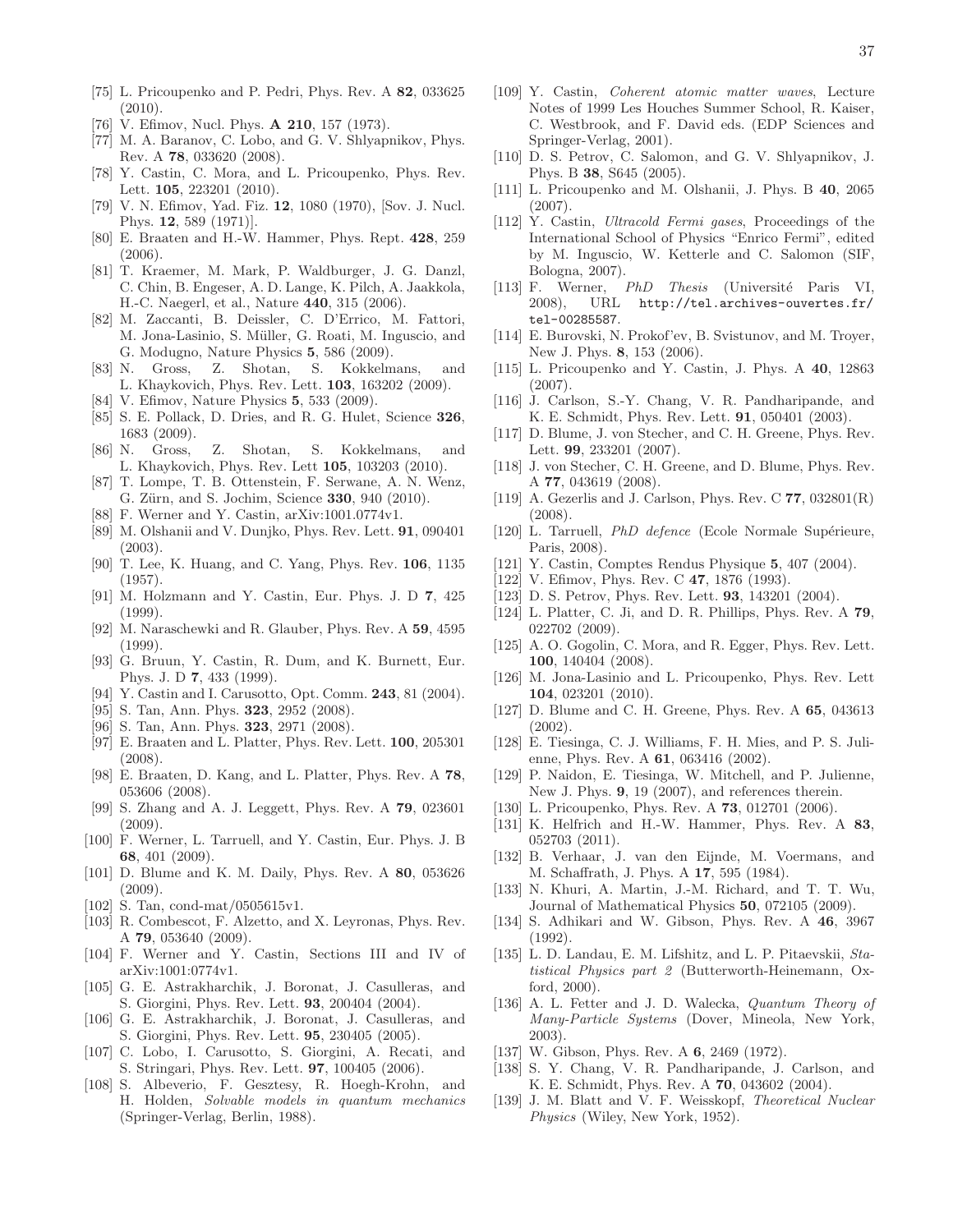- [140] B. M. Fregoso and G. Baym, Phys. Rev. A 73, 043616 (2006).
- [141] L. D. Landau and E. M. Lifschitz, *Quantenmechanik* (Akademie-Verlag, Berlin, 1985).
- [142] Y. Castin and F. Werner, in The BCS-BEC Crossover and the Unitary Fermi Gas, Lecture Notes in Physics, W. Zwerger ed. (Springer, Heidelberg, 2012) [available on arXiv:1103.2851].
- [143] L. Pricoupenko and Y. Castin, J. Phys. A 40, 12863 (2007).
- [144] J. Carlson, S. Gandolfi, K. E. Schmidt, and S. Zhang, Phys. Rev. A 84, 061602(R) (2011).
- [145] O. Juillet, private communication (July 2011).
- [146] P. Magierski, G. Wlazłowski, A. Bulgac, and J. E. Drut, Phys. Rev. Lett. **103**, 210403 (2009).
- [147] P. Magierski, G. Wlazłowski, and A. Bulgac, Phys. Rev. Lett. 107, 145304 (2011).
- [148] J. Cubizolles, T. Bourdel, S. J. J. M. F. Kokkelmans, G. V. Shlyapnikov, and C. Salomon, Phys. Rev. Lett. 91, 240401 (2003).
- [149] K. E. Strecker, G. B. Partridge, and R. G. Hulet, Phys. Rev. Lett. 91, 080406 (2003).
- [150] M. Bartenstein, A. Altmeyer, S. Riedl, S. Jochim, C. Chin, J. Hecker Denschlag, and R. Grimm, Phys. Rev. Lett. 92, 120401 (2004).
- [151] L. Landau and E. Lifchitz, Physique Théorique: Physique Statistique (Mir-Ellipses, 1994).
- [152] L. D. Carr, G. V. Shlyapnikov, and Y. Castin, Phys. Rev. Lett. 92, 150404 (2004).
- [153] F. Werner, O. Parcollet, A. Georges, and S. R. Hassan, Phys. Rev. Lett. 95, 056401 (2005).
- [154] T. Kato, J. Phys. Soc. Jpn. 5, 435 (1950).
- [155] J. E. Avron and A. Elgart, Commun. Math. Phys. 203, 445 (1999).
- [156] J. Deutsch, Phys. Rev. A **43**, 2046 (1991).
- [157] M. Srednicki, Phys. Rev. E **50**, 888 (1994).
- [158] M. Srednicki, J. Phys. A **29**, L75 (1996).
- [159] M. Srednicki, J. Phys. A **32**, 1163 (1999).
- [160] M. Rigol, V. Dunjko, and M. Olshanii, Nature 452, 854 (2008).
- [161] M. Rigol, Phys. Rev. Lett. **103**, 100403 (2009).
- [162] M. Rigol, Phys. Rev. A **80**, 053607 (2009).
- [163] A. Sinatra, Y. Castin, and E. Witkowska, Phys. Rev. A 80, 033614 (2009).
- [164] M. Abramowitz and I. A. Stegun, *Handbook of Math*ematical Functions, Applied Mathematics Series 55 (NBS, Washington DC, 1970), ninth printing.
- [165] T. Busch, B. G. Englert, K. Rzazewski, and M. Wilkens, Found. Phys. 28, 549 (1998).
- [166] E. L. Bolda, E. Tiesinga, and P. S. Julienne, Phys. Rev. A 66, 013403 (2002).
- [167] Y. Chen and B. Gao, Phys. Rev. A 75, 053601 (2007).
- [168] I. S. Gradshteyn and I. M. Ryzhik, Tables of integrals, series, and products (Academic Press, 1994), 5th Edition, A. Jeffrey, Editor.
- [169] Y. Castin, in preparation.
- [170] Z. Idziaszek and T. Calarco, Phys. Rev. Lett. 96, 013201  $(2006).$
- [171] F. Werner and Y. Castin, Phys. Rev. Lett. 97, 150401 (2006).
- [172] S. Jonsell, H. Heiselberg, and C. J. Pethick, Phys. Rev. Lett. 89, 250401 (2002).
- [173] S. Tan, arXiv:cond-mat/0412764.
- [174] F. Werner and Y. Castin, Phys. Rev. A **74**, 053604

(2006).

- [175] S. Moroz, arXiv:1202.0584.
- [176] A. Bulgac and G. F. Bertsch, Phys. Rev. Lett. 94, 070401 (2005).
- [177] R. Combescot and X. Leyronas, Phys. Rev. Lett. 93, 138901 (2004).
- [178] Y. Li and S. Stringari, Phys. Rev. A 84, 023628 (2011).
- [179] F. Dalfovo, C. Minniti, and L. P. Pitaevskii, Phys. Rev. A 56, 4855 (1997).
- [180] Y. Castin and R. Dum, Phys. Rev. Lett. **79**, 3553 (1997).
- [181] B. Yurke and D. Stoler, Phys. Rev. Lett. **57**, 13 (1986).
- [182] B. Gao, Phys. Rev. A **84**, 022706 (2011).
- [183] B. Gao, Phys. Rev. A **58**, 4222 (1998).
- [184] S. Simonucci, P. Pieri, and G. Strinati, Europhys. Lett. 69, 713 (2005).
- [185] J. T. Stewart, J. P. Gaebler, C. A. Regal, and D. S. Jin, Phys. Rev. Lett. 97, 220406 (2006).
- [186] O. Goulko and M. Wingate, PoS Lattice2010 187 (2010).
- [187] Talk by F. Werner at INT Program 11-1 "Fermions from cold atoms to neutron stars: Benchmarking the manybody problem", URL http://www.int.washington. edu/talks/WorkShops/int\_11\_1/.
- [188] K. Van Houcke, F. Werner, E. Kozik, N. Prokof'ev, and B. Svistunov, in preparation.
- [189] M. Punk and W. Zwerger, Phys. Rev. Lett. 99, 170404 (2007).
- [190] G. Baym, C. J. Pethick, Z. Yu, and M. W. Zwierlein, Phys. Rev. Lett. 99, 190407 (2007).
- [191] P. Pieri, A. Perali, and G. C. Strinati, Nature Physics 5, 736 (2009).
- [192] W. Schneider, V. B. Shenoy, and M. Randeria, arXiv:0903.3006v1.
- [193] R. Haussmann, M. Punk, and W. Zwerger, Phys. Rev. A 80, 063612 (2009).
- [194] S. Tan, Ann. Phys. **323**, 2987 (2008).
- [195] F. Werner, Phys. Rev. A **78**, 025601 (2008).
- [196] M. Thøgersen, *PhD Thesis* (Århus University, 2009).
- [197] S. Tan, unpublished.
- [198] M. Valiente, N. T. Zinner, and K. Mølmer, Phys. Rev. A 84, 063626 (2011).
- [199] Y. Castin, in [7].
- [200] D. S. Petrov, D. M. Gangardt, and G. V. Shlyapnikov, in [7].
- [201] N. N. Lebedev, Special functions and their applications (Prentice-Hall, 1965).
- [202] Y. Castin and E. Tignone, Phys. Rev. A 84, 062704 (2011).
- [203] R. Minlos, On pointlike interaction between n fermions and another particle, Proceedings of the Workshop on Singular Schrödinger Operators, Trieste, 1994, Eds. G.F. Dell'Antonio, R. Figari, and A. Teta (SISSA, Trieste, 1995).
- [204] R. Minlos, Moscow Mathematical Journal 11, 113  $(2011).$
- [205] R. Haussmann, Phys. Rev. B 49, 12975 (1994).
- [206] D. S. Petrov, C. Salomon, and G. V. Shlyapnikov, Phys. Rev. Lett. 93, 090404 (2004).
- [207] L. Pricoupenko, Phys. Rev. Lett. 100, 170404 (2008).
- [208] D. S. Petrov and G. V. Shlyapnikov, Phys. Rev. A 64, 012706 (2001).
- [209] R. Combescot, S. Giraud, and X. Leyronas, Europhys. Lett. 88, 60007 (2009).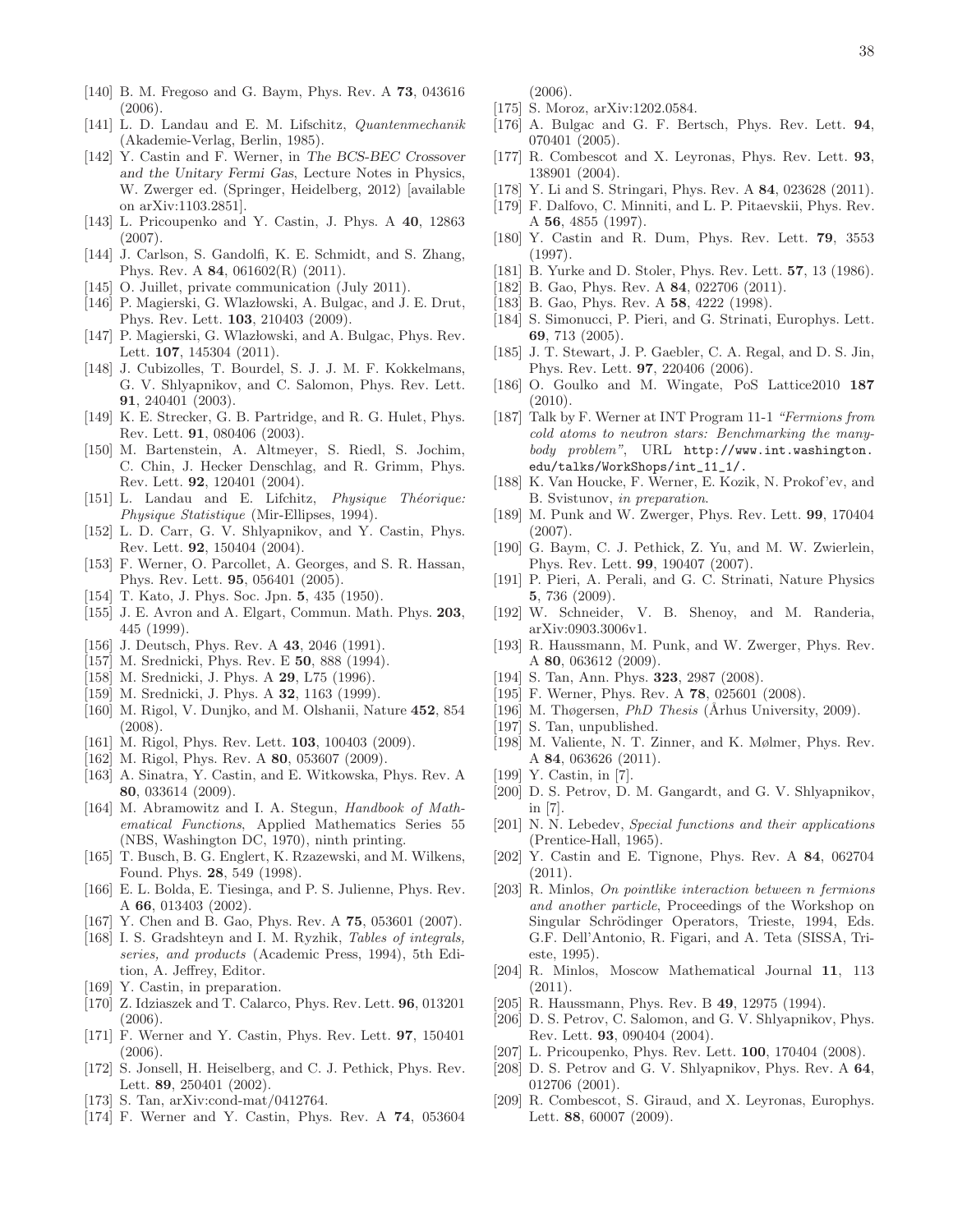- [210] M. Punk, P. Dumitrescu, and W. Zwerger, Phys. Rev. A 80, 053605 (2009).
- [211] S. Giraud, PhD Thesis (Université Paris VI, 2010), URL http://tel.archives-ouvertes.fr/tel-00492339.
- [212] S. Tan, Phys. Rev. Lett. **107**, 145302 (2011).
- [213] A. Collin, P. Massignan, and C. J. Pethick, Phys. Rev. A 75, 013615 (2007).
- [214] P. Naidon and M. Ueda, Comptes Rendus Physique 12, 13 (2011).
- [215] The proof given in [68] that, for a sufficiently large number of equal-mass fermions, the energy is unbounded from below, is actually incorrect, since the fermionic antisymmetry was not properly taken into account. A theorem was published without proof in [203] implying that the spectrum of the Hamiltonian of  $N<sub>\uparrow</sub>$  same-spin-state fermions of mass  $m<sub>†</sub>$  interacting with a distinguishable particle of mass  $m_{\downarrow}$  is unbounded below, not only for  $m_{\uparrow} = m_{\downarrow}$  and large enough  $N_{\uparrow}$ , but also for  $N_{\uparrow} = 3$ and  $m_{\uparrow}/m_{\downarrow}$  larger than the critical mass ratio 5.29.... No proof was found yet for this theorem; it was only proven that no Efimov effect occurs for  $N_{\uparrow} = 3, N_{\downarrow} = 1$ provided  $m_{\uparrow}/m_{\downarrow}$  is sufficiently small [204]. It was recently shown that a four-body Efimov effect occurs in this 3+1 body problem (for an angular momentum  $l = 1$ ) and not for any other  $l \leq 10$ ) and makes the spectrum unbounded below, however for a widely different critical mass ratio  $m_{\uparrow}/m_{\downarrow} \simeq 13.384$  [78], which sheds some doubts on [203].
- [216] The corresponding state vector is  $|\Psi\rangle$  =  $[N!/(N_{\uparrow}!N_{\downarrow}!)]^{1/2}\hat{A}(|\uparrow,\ldots,\uparrow,\downarrow,\ldots,\downarrow\rangle\otimes|\psi\rangle)$  where there are  $N_{\uparrow}$  spins  $\uparrow$  and  $N_{\downarrow}$  spins  $\downarrow$ , and the operator  $\hat{A}$  antisymmetrizes with respect to all particles. The wavefunction  $\psi(\mathbf{r}_1,\ldots,\mathbf{r}_N)$  is then proportional to  $(\langle \uparrow, \ldots, \uparrow, \downarrow, \ldots, \downarrow | \otimes \langle \mathbf{r}_1, \ldots, \mathbf{r}_N |) | \Psi \rangle$ , with the proportionality factor  $(N!/N_{\uparrow}!N_{\downarrow}!)^{1/2}$ .
- [217] Otherwise  $\delta(\mathbf{k} \mathbf{k}')$  has to be replaced by the periodic version  $\sum_{\mathbf{K}\in(2\pi/b)\mathbb{Z}^d}\delta(\mathbf{k}-\mathbf{k}'-\mathbf{K}).$
- [218] For purely attractive interaction potentials such as the square-well potential, above a critical particle number, the ground state is a collapsed state and the zero-range regime can only be reached for certain excited states (see e.g. [142] and refs. therein).
- [219] The existence of the  $1/k^4$  tail had already been observed within a self-consistent approximate theory [205].
- [220] E.g. for  $n_{\perp}(\mathbf{k})$  in the trapped three-body case, with particles 1 and 2 in state  $\uparrow$  and particle 3 in state  $\downarrow$ , one has  $i = 3$  and  $j, j' = 1$  or 2. Then the crossed term  $A_{31}(\mathbf{r}_1, \mathbf{r}_2)A_{32}(\mathbf{r}_2, \mathbf{r}_1)$  has to all orders finite derivatives with respect to  $r_1$  and  $r_2$ , except if  $r_1 = r_2$  where it vanishes as  $|\mathbf{r}_1 - \mathbf{r}_2|^{2s-2}$ ,  $s > 0$  not integer, see e.g. Eq. (H3) and below that equation. By a power counting argument, its Fourier transform with respect to  $\mathbf{r}_1 - \mathbf{r}_2$  contributes to the momentum distribution tail as  $1/k^{2s+5} = o(1/k^4)$ ; one recovers the "three-closeparticle" contribution mentioned in a note of [96].
- [221] For simplicity, we refrain here from expressing  $C$  as the integral of a "contact density"  $\mathcal{C}(\mathbf{R})$  related to the small- $r$  behavior of the local pair distribution function  $g_{\uparrow\downarrow}^{(2)}(\mathbf{R}+\mathbf{r}/2,\mathbf{R}-\mathbf{r}/2)$  as was done for the 3D case in [95–97]; this  $\mathcal{C}(\mathbf{R})$  is then also related to the large- $k$ tail of the Wigner distribution [i.e. the Fourier transform with respect to  $r$  of the one-body density matrix  $\langle \psi_{\sigma}^{\dagger}(\mathbf{R}-\mathbf{r}/2)\psi_{\sigma}(\mathbf{R}+\mathbf{r}/2)\rangle$ , see Eq. (30) of [95].
- [222] Our derivation is similar to the one given in the twobody case and sketched in the many-body case in Section 3 of [96].
- [223] This relation was written in [102] in a form containing a generalised function  $\eta(\mathbf{k})$  (i.e. a distribution). We have checked that this form is equivalent to our Eq. (38), using Eq. (16b) of [102],  $n_{\sigma}(\mathbf{k}) - (C/k^4)\theta(k - q) =$  $O(1/k^5)$  at large k, and  $\int d^2k \eta(\mathbf{k}) f(\mathbf{k}) = \int d^2k f(\mathbf{k})$ for any  $f(\mathbf{k}) = O(1/k^3)$ . This last property is implied in Eq. (16a) in [102].
- [224] These last relations also hold if one averages over all directions of r uniformly on the unit sphere or unit circle.
- [225] Our result does not follow from the well-known fact that, for a finite-range interaction potential in continuous space,  $-\frac{\hbar^2}{2m}$  $\frac{\hbar^2}{2m} \sum_{\sigma} \Delta G_{\sigma\sigma}^{(1)}(\mathbf{r} = 0)$  equals the kinetic energy; indeed, the Laplacian does not commute with the zero-range limit in that case [cf. also the comment below Eq. (180)].
- [226] As suggested by a referee, [Tab. II, Eq. (7b)] can be tested for the dimer wavefunction  $\psi(\mathbf{r}_1, \mathbf{r}_2)$  =  $\phi_{\text{dim}}(r_{12}) = -\kappa K_0(\kappa r)/\pi^{1/2}$  [111], which has the energy  $E = -\hbar^2 \kappa^2 / m$  and the momentum distribution  $n_{\sigma}(\mathbf{k}) =$  $4\pi\kappa^2/(k^2+\kappa^2)^2$ , where  $\kappa=2/(ae^{\gamma})$  and  $K_0$  is a Bessel function. From Eq. (42) we find  $G_{\sigma\sigma}^{(1)}(\mathbf{r}) = \kappa r K_1(\kappa r)$ . From  $C/(4\pi) = -mE/\hbar^2 = \kappa^2$  and the known expansion of  $K_1$  around zero, we get the same low-r expansion as in [Tab. II, Eq. (7b)]. To calculate  $G_{\sigma\sigma}^{(1)}(\mathbf{r})$ , we used the fact that  $K_0(\kappa r)$  is the 2D Fourier transform of  $2\pi/(k^2 + \kappa^2)$ : it remains to take the derivative with respect to  $\kappa$  and to realize that  $K'_0 = -K_1$ .
- [227] In the lattice model in 3D, the coupling constant  $g_0$  is always negative in the zero-range limit  $|a| \gg b$ , and is an increasing function of  $-1/a$ , as seen from (11).
- [228] Eq. (32) shows that  $dE_0/d(\ln a)$  is proportional to the probability of finding two particles very close to each other, and it is natural that this probability decreases when one goes from the BEC limit  $(\ln a \to -\infty)$  to the BCS limit (ln  $a \rightarrow +\infty$ ), i.e. when the interactions become less attractive [in the lattice model in 2D, the coupling constant  $g_0$  is always negative in the zero-range limit  $a \gg b$ , and is an increasing function of ln a, as can be seen from (12)].
- [229] We assume, to facilitate the derivation, that  $V(r) = 0$ for  $r > b$ , but the result is expected to hold for any  $V(r)$ which vanishes quickly enough at infinity.
- [230] We consider two particles of opposite spin in a cubic box of side L with periodic boundary conditions, and we work in the limit where L is much larger than  $|a|$ and b. In this limit, there exists a "weakly interacting" stationary state  $\psi$  whose energy is given by the "mean-field" shift  $E = g/L^3$  with  $g = 4\pi \hbar^2 a/m$ . The Hellmann-Feynman theorem gives  $g_0 dE/dg_0 = E_{\text{int}}[\psi]$ . But the wavefunction  $\psi(\mathbf{r}_1, \mathbf{r}_2) \simeq \Phi(r_{12})/L^3$  where  $\Phi$  is the zero-energy scattering state normalized by  $\Phi \to 1$  at infinity. Thus  $E_{\text{int}} = \int d^3r V(r) |\Phi(r)|^2 / L^3$ . The desired Eq. (70) then follows, since  $\Phi = -a\phi$ .
- [231] More precisely, one first takes a general, nonrotationally invariant function  $\chi(\mathbf{r})$ , that one then expands in partial waves of angular momentum  $l$ , that is in spherical harmonics. Performing the reasoning to come for each l, one finds at the end that the  $l = 0$ channel finite range correction dominates for small b, in the absence of *l*-wave resonance for  $l \neq 0$ .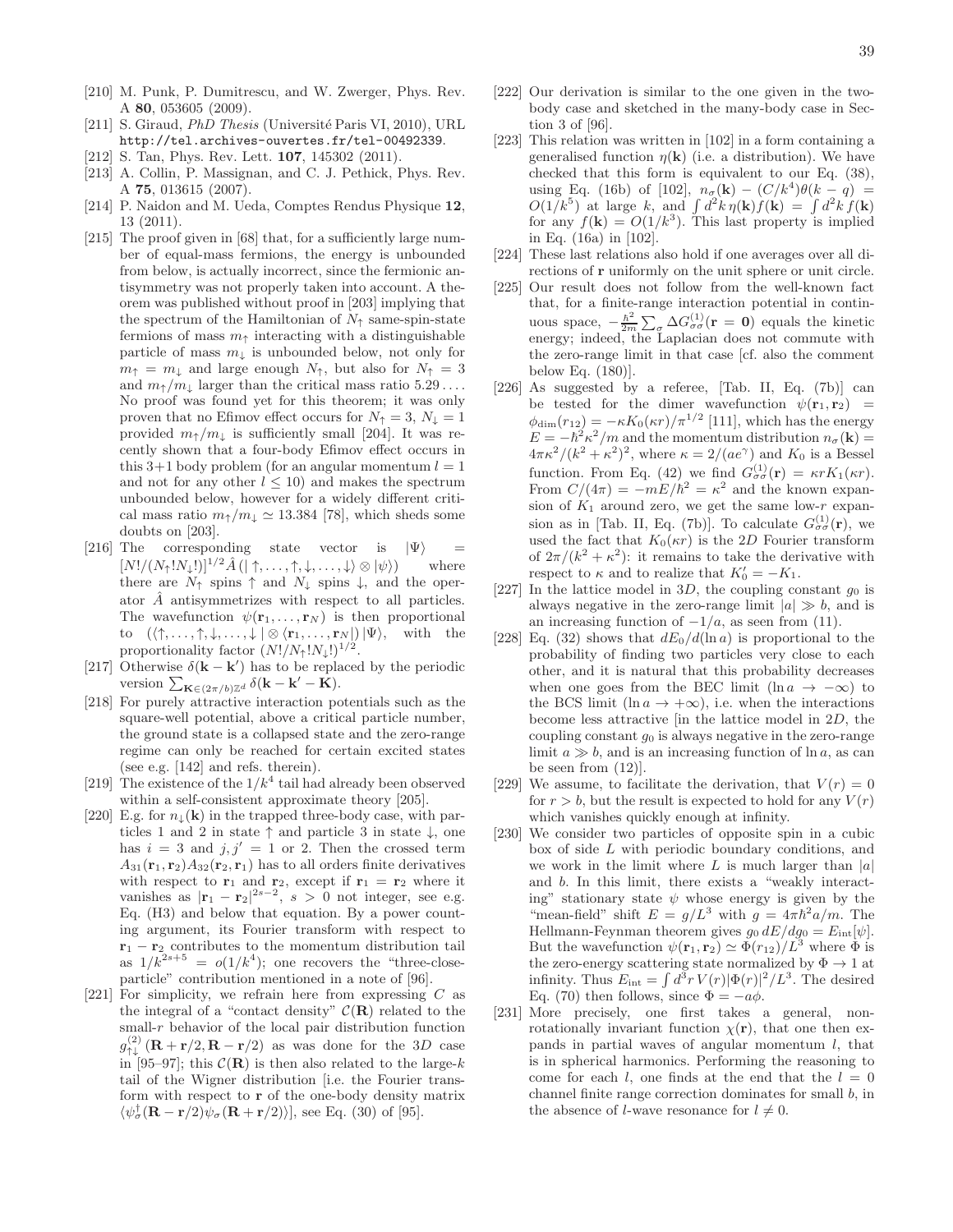- [232] Since  $\mathcal E$  depends on  $\mathbf{R}_{ij}$  and the  $(\mathbf{r}_k)_{k\neq i,j}, \chi$  actually depends on these variables and not only on  $r_{ij}$ . This dependence however rapidly vanishes in the limit  $b \to 0$ , if one restricts to the distances  $r_{ij} \lesssim b$ , for the normalization (89):  $\partial \varepsilon \chi / \chi = O(m b^2 / \hbar^2)$ .
- [233]  $u(k)$  is related to the s-wave collisional phase shift  $\delta_0(k)$ by  $u(k) = -k/\tan \delta_0(k)$ .
- [234] In general, when  $N_{\uparrow} \geq 2$  and  $N_{\downarrow} \geq 2$ , the functions  $A_{ij}$  have  $1/r_{kl}$  divergences when  $r_{kl} \rightarrow 0$ . This is apparent in the dimer-dimer scattering problem [206]. As a consequence, in the integral of [Tab. V, Eq. (1a)], one has to exclude the manifold where at least two particles are at the same location. The same exclusion has to be performed in 2D
- [235] The wavefunction is not an analytic function of  $r$  for a compact support interaction potential, since a non-zero compact support function is not analytic.
- [236] We consider here a truly 2D gas. In experiments, quasi- $2D$  gases are produced by freezing the  $z$  motion in a harmonic oscillator ground state of size  $a_z =$  $[\hbar/(m\omega_z)]^{1/2}$ : At zero temperature, a 2D character appears for  $\hbar^2 k_F^2/(2m) \ll \hbar \omega_z$ . From the quasi-2D scattering amplitude given in [207] (see also [208]) we find the effective range squared,  $r_e^2 = -(\ln 2) a_z^2$ . Anticipating on subsection VIIB we also find  $\rho_e = R_1 = 0$ . It would be interesting to see if the finite range energy corrections dominate over the corrections due to the 3D nature of the gas, both effects being controlled by the same small parameter  $(k_F r_e)^2$ .
- [237] As in 3D one may also be worried by the dependence of  $\chi$  with  $\mathbf{R}_{ij}$  and the  $(\mathbf{r}_k)_{k\neq i,j}$  via its dependence with the energy  $\mathcal{E}$ . We reach the estimate  $\partial \varepsilon \chi(b)/\chi(b) \approx$  $mr_e^2/[\hbar^2 \ln(a/b)]$  that vanishes more rapidly than  $r_e^2$  in the zero-range limit.
- [238] We have checked that the hypothesis of a non-resonant interaction in [137] is actually not necessary to obtain (C16) and (C18) of that reference, that lead to (104).
- [239] This term is obtained by distinguishing three integration zones before taking the limit  $K_x \to 0$ , so as to fold back the vectors  $q \pm \frac{1}{2}K$  inside the first Brillouin zone: the left zone  $-\frac{\pi}{b} < q_x < -\frac{\pi}{b} + \frac{1}{2}K_x$  where  $\epsilon_{\mathbf{q}-\frac{1}{2}\mathbf{K}}$  is written as  $\epsilon_{\mathbf{q}+\frac{2\pi}{b}\mathbf{e}_x-\frac{1}{2}\mathbf{K}}$ , the right zone  $\frac{\pi}{b}-\frac{1}{2}K_x < q_x < \frac{\pi}{b}$ <br>where  $\epsilon_{\mathbf{q}+\frac{1}{2}\mathbf{K}}$  is written as  $\epsilon_{\mathbf{q}-\frac{2\pi}{b}\mathbf{e}_x+\frac{1}{2}\mathbf{K}}$ , and the central zone. The surface term can also be obtained by interpreting  $\partial_{q_x}^2$  in the sense of distributions, after having shifted the integration domain  $D$  by  $\frac{\pi}{b}$ **e**<sub>x</sub> for mathematical convenience. The second order derivative in the first term of Eq. (116) is of course taken in the sense of functions.
- [240] The integration can be performed in spherical coordinates of polar axis the direction of K.
- [241] This problem does not show up in recent studies of the fermionic polaron problem [209, 210] since the momentum cut-off is introduced only for the majority atoms and not for the impurity, see [211].
- [242] One has  $\epsilon_{\mathbf{k}} = \frac{\hbar^2 k^2}{2m} [1 + O(k^2 b^2)]$ . For the finite number low energy terms, we directly use this fact. For the other terms, such that  $\epsilon_{\mathbf{k}} \gg |E|$  and  $\gg (2\pi\hbar)^2/(mL^2)$ , we use  $F(\epsilon_{\mathbf{k}}) - F(\frac{\hbar^2 k^2}{2m}) \simeq (\epsilon_{\mathbf{k}} - \frac{\hbar^2 k^2}{2m}) F'(\frac{\hbar^2 k^2}{2m}) = O(b^2/k^4)$ which is integrable at large  $k$  in 3D and leads to a total error  $O(b^2)$ .
- [243] The contribution proportional to  $r_e$  in Eq. (134) can

also be obtained from [Tab. V, Eq. (1a)] and from the fact that  $\sum_{\mathbf{k}\neq\mathbf{0}}e^{i\mathbf{k}\cdot\mathbf{r}}/k^2 \sim L^3/(4\pi r)$  for  $r \to 0$ .

- [244] From Schrödinger's equation,  $\Delta_{\mathbf{r}_{ij}}\psi$  diverges at most as  $\psi$  itself, that is as  $\ln r_{ij}$ , for  $r_{ij} \to 0$ . The particular solution  $f(r) = \frac{1}{4}r^2(\ln r - 1)$  of  $\Delta_{\mathbf{r}}f(r) = \ln r$  fixes the form of the subleading term in  $\psi$ .
- [245] In 3D we used the identity  $\int d^3r e^{i\mathbf{k}\cdot\mathbf{r}}/r = 4\pi/k^2$  and its derivatives with respect to  $k_{\alpha}$ ; e.g. taking the Laplacian with respect to k gives  $\int d^3r e^{i\mathbf{k}\cdot\mathbf{r}}r = -8\pi/k^4$ . Equivalently, one can use the relation  $\int d^3r e^{i\mathbf{k}\cdot\mathbf{r}} \frac{u(r)}{r}$  $\frac{4\pi}{k^2}u(0) - \frac{4\pi}{k^4}u^{(2)}(0) + O(1/k^6)$  and its derivatives with respect to  $k_{\alpha}$ ; this relations holds for any  $u(r)$  which has a series expansion in  $r = 0$  and rapidly decreases at  $\infty$ . In 2D for  $k > 0$  we used the identity  $\int d^2r e^{i\mathbf{k}\cdot\mathbf{r}} \ln r =$  $-2\pi/k^2$  and its derivatives with respect to  $k_{\alpha}$ . The regular terms involving  $L_{ij}^{(\alpha)}$  have (as expected) a negligible contribution to the tail of  $n_{\sigma}(\mathbf{k})$ .
- [246] The configurations with three close particles contribute to the tail of  $n_{\sigma}(\mathbf{k})$  as  $1/k^{5+2s}$ , see a note of [96], with s defined in Sec.  $X B$ , which is negligible for  $s > 1/2$ .
- [247] Similarly, a "contact current" was recently introduced in [212], whose spatial integral is proportional to  $(A, \nabla_{\mathbf{R}}A).$
- [248] One has  $\frac{d}{d\lambda}(E_{n_2} E_{n_1}) = O_{\text{mc}}(E_{n_2}) O_{\text{mc}}(E_{n_1}) \simeq$  $(E_{n_2} - E_{n_1}^{\alpha}) O'_{\text{mc}}(E_{\text{mc}}) = O(\Delta)$ , where  $O_{\text{mc}}$  is the microcanonical expectation value of the contact operator.
- [249] We have employed two equivalent techniques. The first one is to match in  $r = b$  the logarithmic derivatives of Eq. (155) and of Eq. (89) and to expand their inverses up to order  $b^4$  included. Due to Eq. (93) this involves only  $r_e$ . The second one is to use relation (D6): The matching of  $A\chi$  with Eq. (155) in  $r = b$  gives  $A/C_3 = \frac{\pi^{1/2}}{\Gamma(3 - E)}$  $\frac{\pi^{1/2}}{\Gamma(\frac{3}{4}-\frac{E_{\text{rel}}}{2})}[1+O(b^2)],$  and the normalization of  $\psi$  to unity, from relation 7.611(4) in [168] together with the Smorodinski relation (101), gives  $dE_{rel}/dr_e$  up to order one in b included, that one integrates to get the result.
- [250] The result is based on Appendix D. The simplest calculation is as follows: One first neglects the trapping potential for  $r \leq b$ , one matches the inverse of the logarithmic derivative of the scattering state (89) for  $r = b^$ with the inverse of the logarithmic derivative of (155) for  $r = b^{+}$ , and one expands the resulting equation up to order  $b<sup>5</sup>$  included, using relations 13.1.2 and 13.1.3 in [164] for  $r = b^+$ . Then one includes the  $r < b$  trapping effect by applying the usual first order perturbation theory to the operator  $\frac{1}{2}\mu\omega^2r^2\theta(b-r)$ ; at this order the wavefunction for  $r < b$  may be identified with the zeroenergy scattering state  $\phi(r)$ . An alternative, more complicated technique is to use  $\psi^{(1)}$  of Appendix D. One finds that, up to order  $b^4$  included,  $\psi(b)/[-b\psi'(b)] =$  $u(1)/[-u'(1)] + f(1)/u(1) - f'(1)/u'(1)$ , where we used the fact that  $u(1)/[-u'(1)] = 1$  to zeroth order in b and  $f(x)$  solves (D8). Then from relations (D10,D11) and from the expression of  $v(x)$  in terms of  $u(y)$ , given above Eq. (D9), one finds  $\psi(b)/[-b\psi'(b)] = u(1)/[-u'(1)] +$  $\beta(1)/u^2(1) + O(b^5)$ . Matching this to the  $r > b$  solution gives (160).
- [251] In [213] a similar calculation was performed, except that the harmonic trap was neglected within the interaction range.
- [252] For Efimovian eigenstates, computing the derivative of